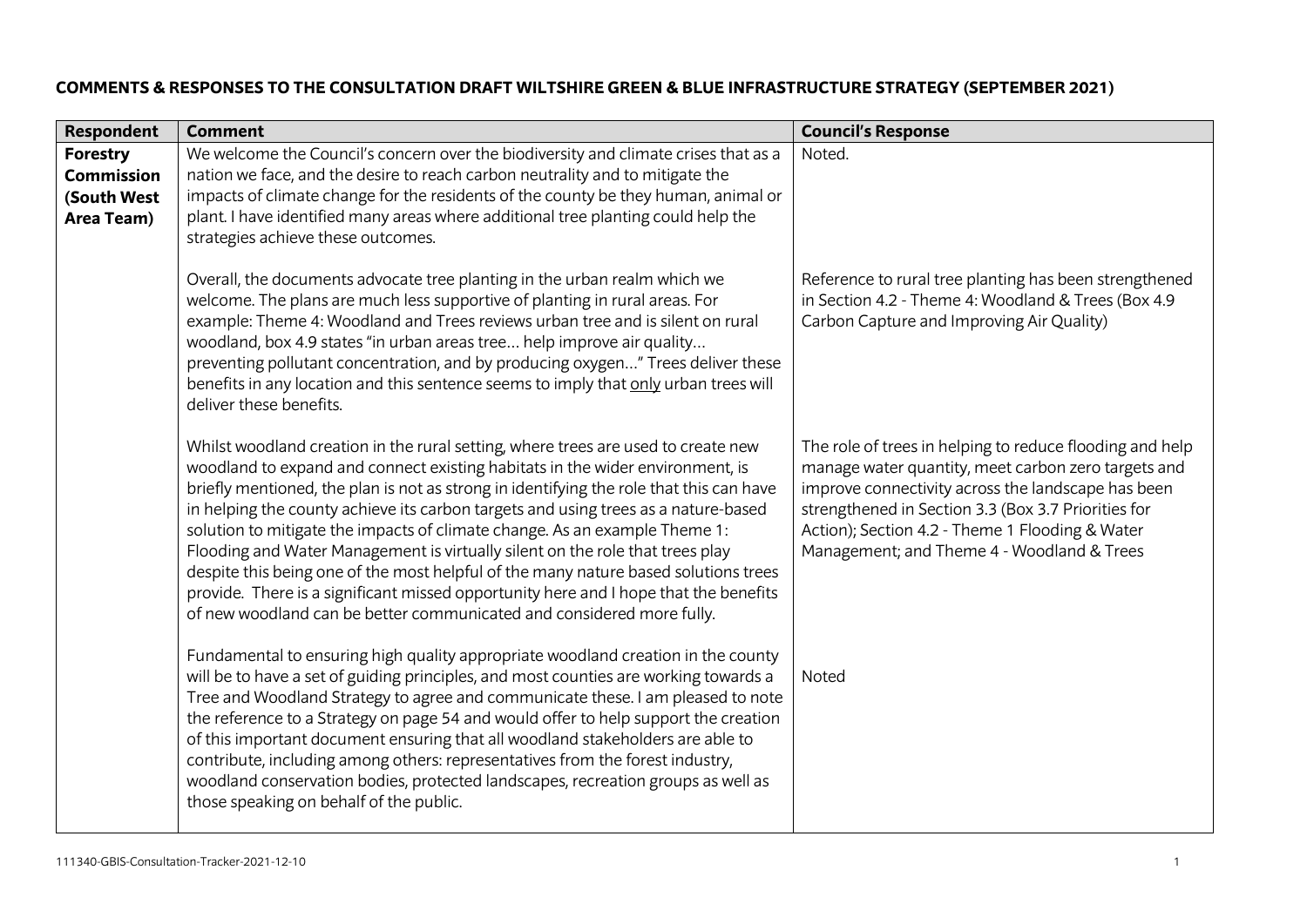| Respondent | <b>Comment</b>                                                                                                                                                                                                                                                                                                                                                                                                                                                                                                                                                                                                                                                                                                                                                                                                                                                                                                                                                                                                                                                       | <b>Council's Response</b>                                                                                                         |
|------------|----------------------------------------------------------------------------------------------------------------------------------------------------------------------------------------------------------------------------------------------------------------------------------------------------------------------------------------------------------------------------------------------------------------------------------------------------------------------------------------------------------------------------------------------------------------------------------------------------------------------------------------------------------------------------------------------------------------------------------------------------------------------------------------------------------------------------------------------------------------------------------------------------------------------------------------------------------------------------------------------------------------------------------------------------------------------|-----------------------------------------------------------------------------------------------------------------------------------|
|            | A Tree Strategy can also determine the "Right Tree Right Place principles" (RTRP)<br>which are referenced within the consultation document but are undefined.                                                                                                                                                                                                                                                                                                                                                                                                                                                                                                                                                                                                                                                                                                                                                                                                                                                                                                        | "Right Tree Right Place" principle definition has been<br>clarified in Theme 4 - Woodland & Trees                                 |
|            | I have specific points that I would raise:                                                                                                                                                                                                                                                                                                                                                                                                                                                                                                                                                                                                                                                                                                                                                                                                                                                                                                                                                                                                                           |                                                                                                                                   |
|            | Green & Blue Infrastructure Strategy<br>Page 12. The list does not include the emerging Tree and Woodland Strategy.<br>Page 30. Reference to RTRP in box 3.7 only shows that trees provide urban<br>$\bullet$                                                                                                                                                                                                                                                                                                                                                                                                                                                                                                                                                                                                                                                                                                                                                                                                                                                        | Noted - text amended to clarify these are a list of<br>existing strategies<br>Box 3.7 updated.<br>$\bullet$                       |
|            | shade. A full list of the benefits of trees could be added to help communicate                                                                                                                                                                                                                                                                                                                                                                                                                                                                                                                                                                                                                                                                                                                                                                                                                                                                                                                                                                                       |                                                                                                                                   |
|            | Page 33. Mention is made of 'inappropriate land management' but the term<br>$\bullet$<br>remains undefined and unhelpful. A framework for decision making would help<br>determine what is appropriate; we would strongly advocate that a natural<br>capital approach be used to better understand the 'costs' of existing and<br>'benefits' of potential alternative land-uses. This approach captures the huge<br>range of benefits that woodland provides to society and makes larger scale<br>creation more palatable.                                                                                                                                                                                                                                                                                                                                                                                                                                                                                                                                            | Noted - to be considered for inclusion in the<br>Settlement GBI Frameworks                                                        |
|            | Page 45. This section has a single mention of tree planting at the end of a list<br>$\bullet$<br>where other actions are explained with the resultant benefits undervalues the<br>role that trees play. This should be expanded to show that:<br>trees catch rainfall to prevent water even reaching the soil and adding to<br>flooding, this can amount to 40% of annual rainfall<br>Trees increase infiltration of water deep into the soil reducing surface water<br>$\blacksquare$<br>flows and recharging the ground water, this also helps prevent future<br>drought<br>Tree roots stabilise soil and prevent erosion<br>Trees are the most effective landcover to 'slow the flow' by increasing<br>surface roughness helping to decouple surface flows and effectively reduce<br>flooding<br>Trees are needed to provide material to form the leaky woody dams cited<br>$\blacksquare$<br>elsewhere and, should beaver reach the Wiltshire rivers, will help create the<br>habitat these animals need to thrive and deliver the water management<br>benefits. | Reference to tree planting benefits has been<br>$\bullet$<br>strengthened in Section 4.2 - Theme 1 Flooding &<br>Water Management |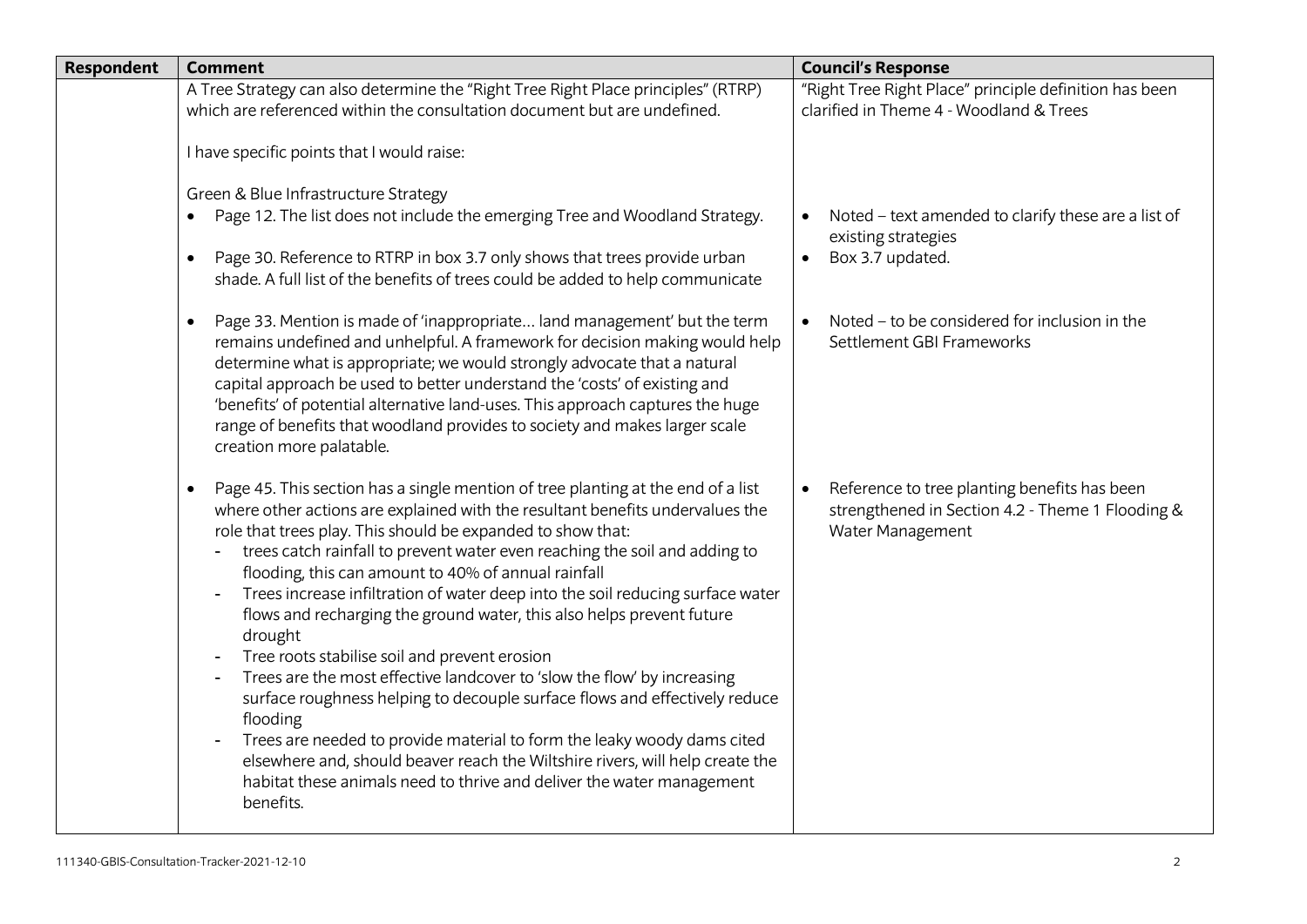| Respondent | <b>Comment</b>                                                                                                                                                                                                                                                                                                                                                                                                                                                                                                                                                                           | <b>Council's Response</b>                                                                                                                                          |
|------------|------------------------------------------------------------------------------------------------------------------------------------------------------------------------------------------------------------------------------------------------------------------------------------------------------------------------------------------------------------------------------------------------------------------------------------------------------------------------------------------------------------------------------------------------------------------------------------------|--------------------------------------------------------------------------------------------------------------------------------------------------------------------|
|            | Trees do this as the most cost-effective flood management tool we have yet<br>identified and do this whilst also sequestering carbon, creating habitat and a<br>renewable resource                                                                                                                                                                                                                                                                                                                                                                                                       |                                                                                                                                                                    |
|            | Page 48. The addition of encouraging farmers to plant trees as part of an<br>agroforestry system will be the single most effective solution to achieving the<br>aims of this Theme. Trees will rapidly improve soil quality as tree roots<br>ameliorate soil compaction, add nutrients and carbon to the soil more quickly<br>and roots will help reduce soil erosion. The trees will also provide fodder, shade<br>and shelter for livestock ensuring they stay healthier and more productive. It is<br>disappointing not to see this reflected in this Theme.                          | Reference to benefits of trees has been<br>strengthened in Section 4.2 - Theme 2 Sustainable<br>Farming & Land Management                                          |
|            | Page 52. We agree that it is crucial to protect the beautiful landscapes of the<br>$\bullet$<br>County it seems that some acknowledgement of the impacts that climate<br>change will have on these would be appropriate. Current expectation is that<br>these landscapes will suffer significant negative change if we do not quickly<br>achieve net zero carbon, so some element of mitigation of these impacts<br>should be included here and the case for positive change outlined. Keeping the<br>landscape unchanged does not seem to be an option available to us at this<br>time. | Noted - protected landscapes such as AONBs have<br>their own management plans through which<br>achieving the objective of net zero carbon should be<br>considered. |
|            | Page 54. Support for the Great West Community Forest could be made more<br>$\bullet$<br>explicit. The Community Forest has recently been given a significant increase in<br>funding and this comes with the greatest opportunity for woodland creation<br>anywhere in the county. For the Community Forest to only appear this late in<br>the document makes it appear as an afterthought.                                                                                                                                                                                               | Reference to the Great West Community Forest has<br>$\bullet$<br>been strengthened in Section 4.2 - Theme 4:<br><b>Woodland &amp; Trees</b>                        |
|            | Theme 4 - I believe this section needs to be expanded to reflect on the current<br>$\bullet$<br>threats to the existing woodlands such as Ash Dieback, Oak Decline and other<br>potential pests and diseases. The loss of 'ordinary' trees will have large negative<br>consequences and impact on the character of the landscape, some element of<br>the plan to focus on the replacement and enhancement of existing woodland<br>would be prudent                                                                                                                                       | Noted - threats to trees and woodlands from pest<br>$\bullet$<br>and diseases reflected in Section 4.2 - Theme 3:<br>Nature Recovery & Landscape Management        |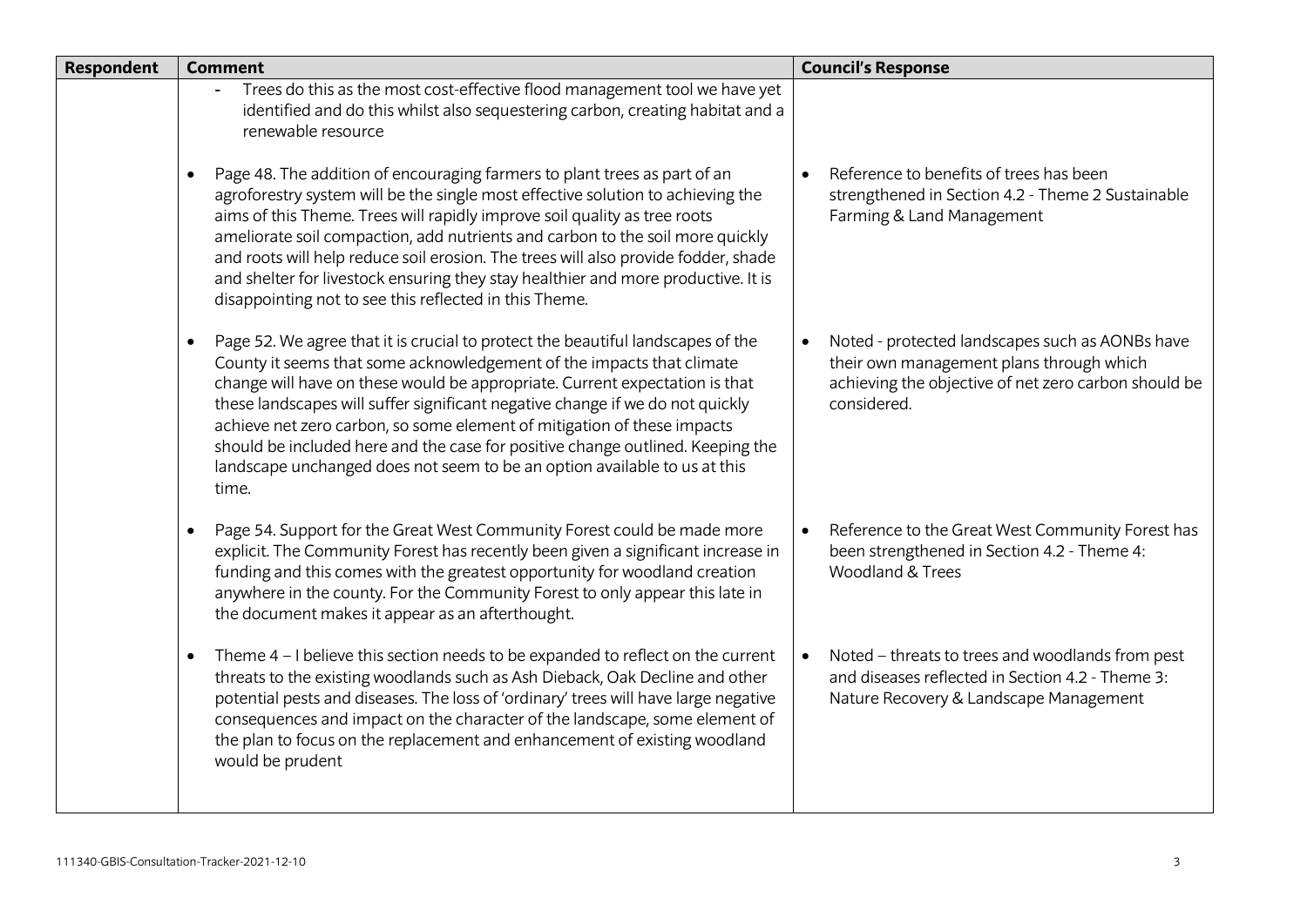| Respondent                                    | <b>Comment</b>                                                                                                                                                                                                                                                                                                                                                                                                                                                                                                                                                                                                                                                                                                                                                                                                                                                                                                                                                                                                                                                                                                                                                                                                                                                                                                                                                                                                                                                                                                                                                                                                                                                                         | <b>Council's Response</b>                                                                                                                                                                                                                                                                                      |
|-----------------------------------------------|----------------------------------------------------------------------------------------------------------------------------------------------------------------------------------------------------------------------------------------------------------------------------------------------------------------------------------------------------------------------------------------------------------------------------------------------------------------------------------------------------------------------------------------------------------------------------------------------------------------------------------------------------------------------------------------------------------------------------------------------------------------------------------------------------------------------------------------------------------------------------------------------------------------------------------------------------------------------------------------------------------------------------------------------------------------------------------------------------------------------------------------------------------------------------------------------------------------------------------------------------------------------------------------------------------------------------------------------------------------------------------------------------------------------------------------------------------------------------------------------------------------------------------------------------------------------------------------------------------------------------------------------------------------------------------------|----------------------------------------------------------------------------------------------------------------------------------------------------------------------------------------------------------------------------------------------------------------------------------------------------------------|
|                                               | Principle 2: An Integrated Approach. I welcome the more joined up thinking<br>identified here but would suggest it should not be limited to a Catchment Based<br>Approach which is a geographical approach focussed on the single issue of<br>water. The integration of a Natural Capital Based Approach would be more<br>useful on a county scale where all partners could work to integrate carbon,<br>wildlife, sustainable resource management, recreation, etc and optimise and<br>maximise the outcomes across the entire landscape resulting in much greater<br>integration.                                                                                                                                                                                                                                                                                                                                                                                                                                                                                                                                                                                                                                                                                                                                                                                                                                                                                                                                                                                                                                                                                                    | Noted - this will be addressed in other documents<br>such as the Local Nature Recovery Strategy                                                                                                                                                                                                                |
| Salisbury and<br><b>Wilton Swift</b><br>Group | Goal 2 is 'Halting loss of & improving biodiversity', but the Strategy's focus is green<br>spaces/corridors, the importance of tree planting and rivers etc. There is huge<br>opportunity being missed by having no reference to the 'Built Environment' and the<br>need for both preserving and enhancing biodiversity in this ever-growing man-<br>made environment.                                                                                                                                                                                                                                                                                                                                                                                                                                                                                                                                                                                                                                                                                                                                                                                                                                                                                                                                                                                                                                                                                                                                                                                                                                                                                                                 | Noted - reference to the GBI benefits of the built<br>environment are included throughout the document                                                                                                                                                                                                         |
|                                               | There are references to the Built Environment in many of the Government's recent<br>publications: NPPF, Natural Environment Guidance, paragraph 023, Reference ID:<br>8-023-20190721 How can biodiversity net gain be achieved? Provides further<br>guidance stating "relatively small features can often achieve important benefits<br>for wildlife, such as incorporating 'swift bricks' and bat boxes in developments and<br>providing safe routes for hedgehogs between different areas of habitat.";<br>Government press release (21/07/19) James Brokenshire, the Communities<br>Secretary at the time of the NPPG Natural Environment publication stated: "For the<br>first time the government has set out its expectations on how developers can<br>protect specific species, including using 'hedgehog highways' and hollow swift<br>bricks - which are installed into the walls of new build homes, allowing the birds to<br>nest safely. This follows public interest for protecting these much-loved animals,<br>with one petition receiving support from over half a million people." Thus the<br>Government's support for such measures was stated explicitly; "Living With Beauty"<br>(30/01/20) the Government's Building Better Building Beautiful Commission report<br>recommends: "Bricks for bees and birds in new build homes" (Policy Proposition 33,<br>page 110); National Model Design Code Part 2 Guidance Notes N.3 Biodiversity<br>states: "Biodiversity can be enhanced through facilitating habits and routes for<br>wildlife, for example, incorporating trees, wildflowers, ponds, bat and bird boxes,<br>bee and bird bricks and hedgehog highways." | Noted - opportunities for swift bricks and other such<br>ecological enhancement measures in housing and<br>structures are included in the Community<br>Environmental Toolkit, will be considered as part of the<br>emerging Design Guide and will considered for inclusion<br>in the Settlement GBI Frameworks |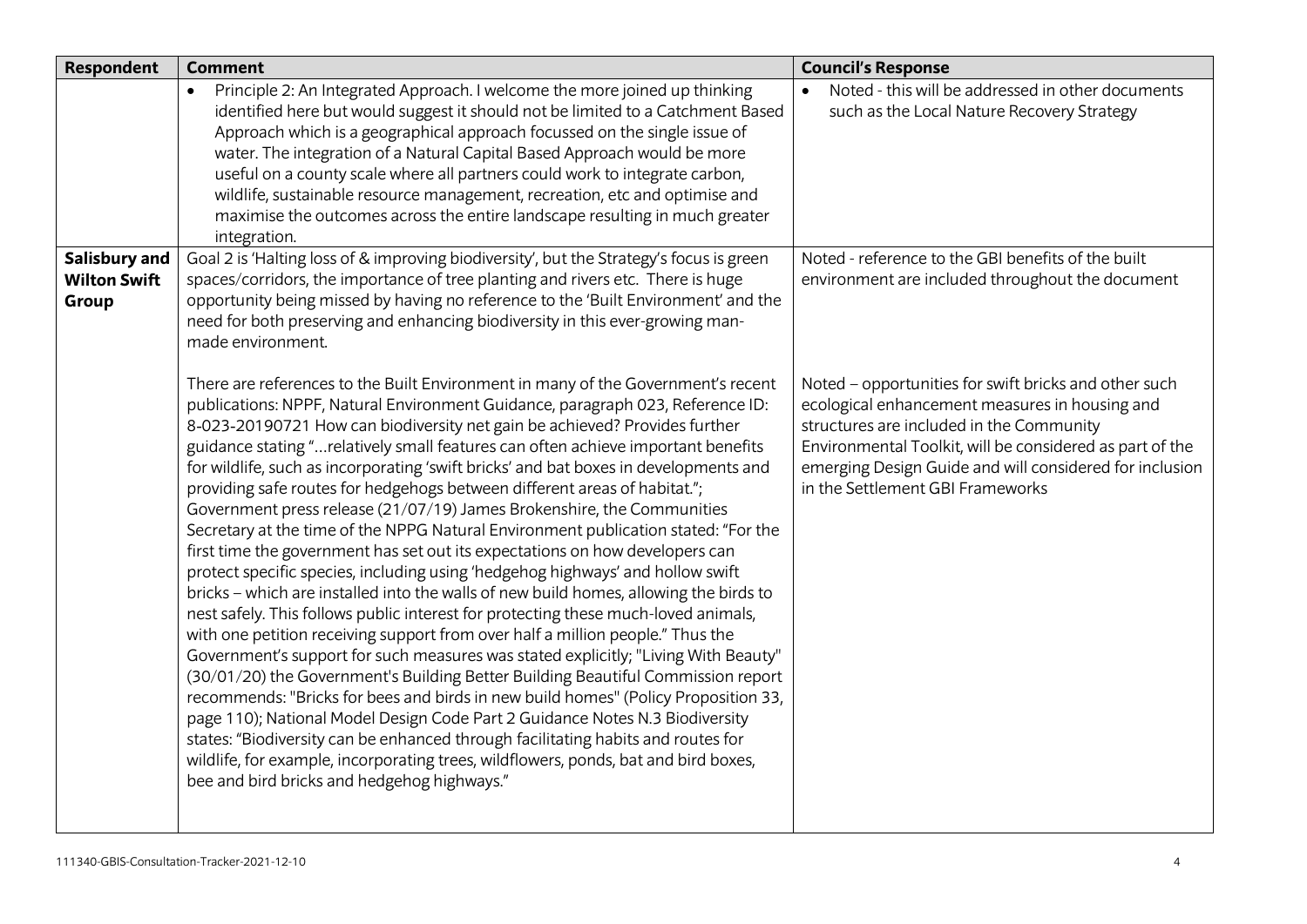| <b>Respondent</b> | <b>Comment</b>                                                                                                                                                                                                                                                                                                                                                                                                                                                                                                                                                                                                                                                                                                                                                                                                                                                                                                                                                                                    | <b>Council's Response</b>                                                                                                                                                                                                                              |
|-------------------|---------------------------------------------------------------------------------------------------------------------------------------------------------------------------------------------------------------------------------------------------------------------------------------------------------------------------------------------------------------------------------------------------------------------------------------------------------------------------------------------------------------------------------------------------------------------------------------------------------------------------------------------------------------------------------------------------------------------------------------------------------------------------------------------------------------------------------------------------------------------------------------------------------------------------------------------------------------------------------------------------|--------------------------------------------------------------------------------------------------------------------------------------------------------------------------------------------------------------------------------------------------------|
|                   | The Built Environment is too easy to over-look. A document as important as the<br>GBIS must refer to the Built Environment with examples of simple, cheap and<br>effective ecological enhancement measures that can be taken to increase<br>biodiversity. Such measures being good for our health & wellbeing, good for wildlife,<br>good for biodiversity and a positive step towards reducing the impact of climate<br>change. Bird, bat and bee bricks, bird and bat boxes, hedgehog highways, reptile<br>refugia, hibernacula etc are examples of ecological measures that should be<br>included where appropriate in all new development as well as being encouraged in<br>existing built-up areas.                                                                                                                                                                                                                                                                                          | Reference to examples of ecological enhancement<br>measures within the built environment (including for<br>swifts) have been included in Section 4.2 - Theme 3:<br>Nature Recovery & Landscape Management.                                             |
|                   | Some species such as the swift have been recognised by the Environment Agency in<br>their State of the Urban Environment report (23/07/21) which states: "People are<br>increasingly living in urban areas, globally and in the UK. Around 80% of people in<br>England now live in urban areas" "Some species are considered 'urban<br>specialists'. For example, swifts, which nest in cavities in the roofs of older buildings.<br>Urban specialist birds are a good biodiversity indicator for urban areas, because<br>good quality, long-term data is available, and much is known about their ecology<br>and some of the pressures affecting them. Urban specialist birds have declined in<br>abundance in the UK since 1994 (figure 2). Factors contributing to some of these<br>species' declines include building demolition, renovation and roof repair."<br>https://www.gov.uk/government/publications/state-of-the-environment/the-state-<br>of-the-environment-the-urban-environment. | <b>Noted</b>                                                                                                                                                                                                                                           |
|                   | During the public webinar there was a slide headed 'Section 5 The Way Forward'<br>which highlighted the importance of monitoring species and habitats in order to<br>measure improvements. The swift is a particularly good example to quote in the<br>G&BIS as it is listed as a Priority Species on the Wiltshire Biodiversity Action Plan.                                                                                                                                                                                                                                                                                                                                                                                                                                                                                                                                                                                                                                                     | Reference to swifts example included in Section 5.5<br>Monitoring & Reviewing                                                                                                                                                                          |
|                   | We are also concerned that the Executive Summary (pg 10) and the full Strategy (pg<br>15) both show Wiltshire's Biodiversity Action Plan (BAP) as playing a key supporting<br>role. However the BAP was last updated in 2008!! Wiltshire's current website<br>www.wiltshire.gov.uk/article/1102/Biodiversity-and-development, has a heading<br>'Enhancement', under this heading it states: "Habitat enhancement (as required by<br>the National Planning Policy Framework) should be specifically designed, to help<br>meet targets set out in Wiltshire's Biodiversity Action Plan (BAP), for the latest<br>Biodiversity Delivery Plan for Wiltshire please visit the Link2Nature web page."<br>However Link2Nature is no longer functioning and nothing has been added to the                                                                                                                                                                                                                  | Goal 2 has been strengthened to emphasise the need to<br>develop a Local Nature Recovery Strategy to help build<br>resilience to climate change and provide opportunities<br>for species and ecosystem recovery (in line with the<br>Environment Act). |
|                   | 111340-GBIS-Consultation-Tracker-2021-12-10                                                                                                                                                                                                                                                                                                                                                                                                                                                                                                                                                                                                                                                                                                                                                                                                                                                                                                                                                       | 5                                                                                                                                                                                                                                                      |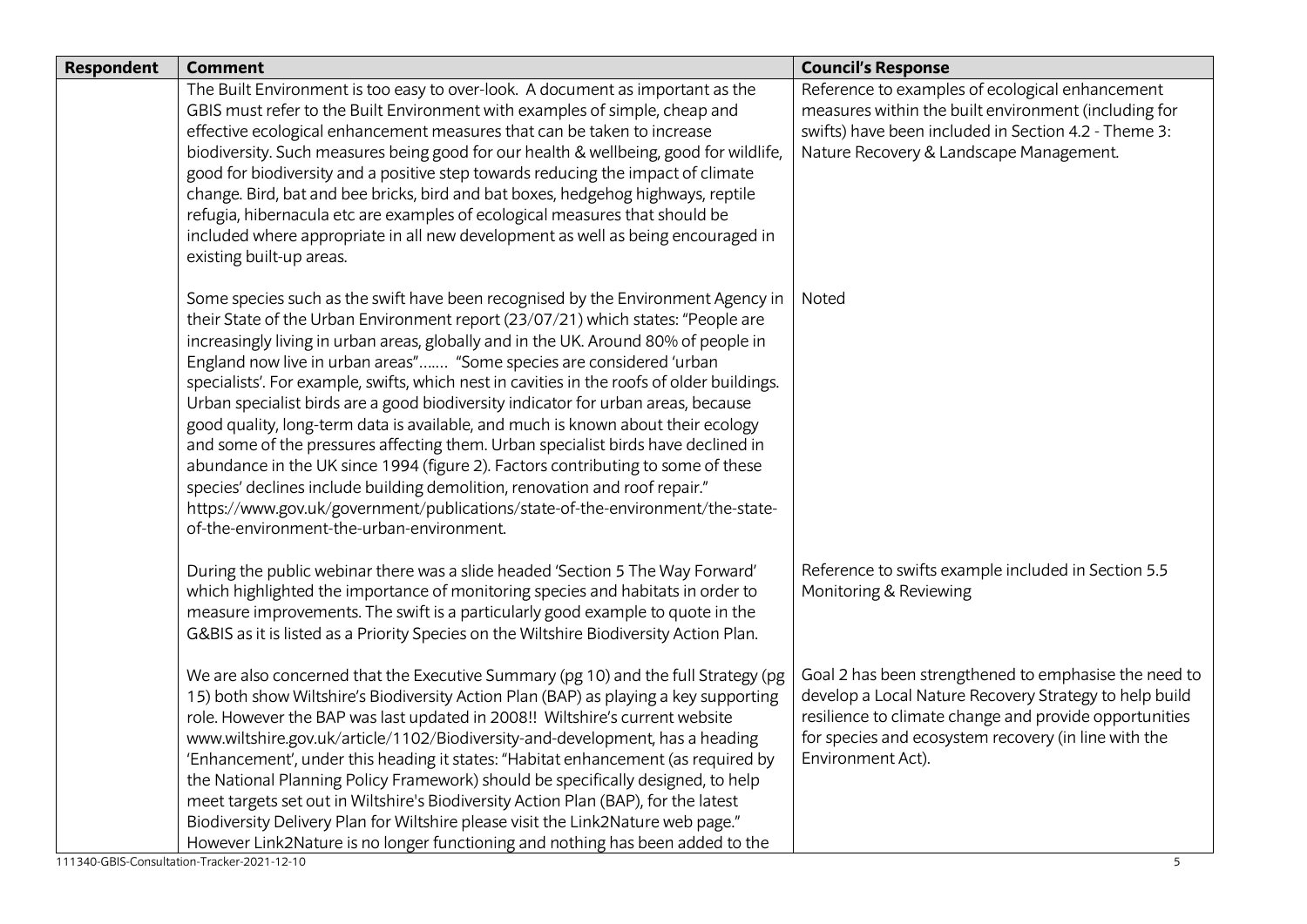| <b>Respondent</b> | <b>Comment</b>                                                                                                                                                                                                                                                                                                                                                                                                                                                                                                                                                                                                                                                                                                                                                                                                                                                                                                                                                                                                                                                                                                                                                                                                                                                                                                                                                                                                                                                                                                                                                                                                 | <b>Council's Response</b>                                                                                                                                                                                  |
|-------------------|----------------------------------------------------------------------------------------------------------------------------------------------------------------------------------------------------------------------------------------------------------------------------------------------------------------------------------------------------------------------------------------------------------------------------------------------------------------------------------------------------------------------------------------------------------------------------------------------------------------------------------------------------------------------------------------------------------------------------------------------------------------------------------------------------------------------------------------------------------------------------------------------------------------------------------------------------------------------------------------------------------------------------------------------------------------------------------------------------------------------------------------------------------------------------------------------------------------------------------------------------------------------------------------------------------------------------------------------------------------------------------------------------------------------------------------------------------------------------------------------------------------------------------------------------------------------------------------------------------------|------------------------------------------------------------------------------------------------------------------------------------------------------------------------------------------------------------|
|                   | website since 2014! According to a County Ecologist the BAP is no longer funded<br>by the Government but will be replaced by the Environment Plan which has yet to<br>be rolled out. Without adding a note/reference in the GBIS to the fact that the BAP<br>is to be replaced by the upcoming Environment Bill, the GBIS will be out of date<br>before it is published.                                                                                                                                                                                                                                                                                                                                                                                                                                                                                                                                                                                                                                                                                                                                                                                                                                                                                                                                                                                                                                                                                                                                                                                                                                       |                                                                                                                                                                                                            |
|                   | Many Local Authorities have Supplementary Planning Documents/Guidance which<br>have detailed planning guidance (see link for example, paragraph 9.28<br>https://drive.google.com/file/d/0B4CpCORtOQdTRTNYSENnUXdoNTQ/view?resou<br>rcekey=0-v9aB6M6WZqJZ4On-qdccCA). Wiltshire does not have such a document,<br>and although we have been told it does recognise the need for one, there is no firm<br>timeframe for one to be produced. Therefore until Wiltshire has such a document<br>it is vitally important that a higher level of detail is captured in the more strategic<br>documents than would normally be necessary.                                                                                                                                                                                                                                                                                                                                                                                                                                                                                                                                                                                                                                                                                                                                                                                                                                                                                                                                                                              | Noted                                                                                                                                                                                                      |
|                   | Page 14 of the Executive Summary lists 'key actions', one of which is 'Supporting<br>nature recovery and landscape management', we believe 'including the Built<br>Environment' should be added. The full Strategy document, page 28, states: 'loss of<br>gardens and increases in urban uses often reduce biodiversity'. But there is no<br>mention of using the opportunities the buildings themselves provide; whether they<br>are dwellings or industrial units, ecological enhancements can and should be<br>incorporated. Page 8 of the Executive Summary lists 'assets' but there is no mention<br>of the fact that the Built Environment can also be an 'asset' to a variety of wildlife<br>both in a rural and urban setting. Page 11 refers to 'Biodiversity Sites' and 'Priority<br>Habitats' but all under 'Strategic Green and Blue Infrastructure Sites'. Whilst we<br>appreciate it might not be appropriate to include the Built Environment in every<br>section, it does need to be included somewhere as it is a continually expanding<br>environment which is currently receiving unprecedented government scrutiny and<br>robust policy guidance. Our Wiltshire G&BI Strategy needs to be future-proof and<br>fit for purpose for many years to come. The Local Plan consultation 'Addressing<br>climate change and biodiversity net gain' concentrated almost solely on climate<br>change and did not effectively address and capture the positive moves in<br>biodiversity since the last plan let alone ensure that biodiversity is protected until<br>the next plan which is due 2036. | Reference to examples of ecological enhancement<br>measures within the built environment (including for<br>swifts) have been included in Section 4.2 - Theme 3:<br>Nature Recovery & Landscape Management. |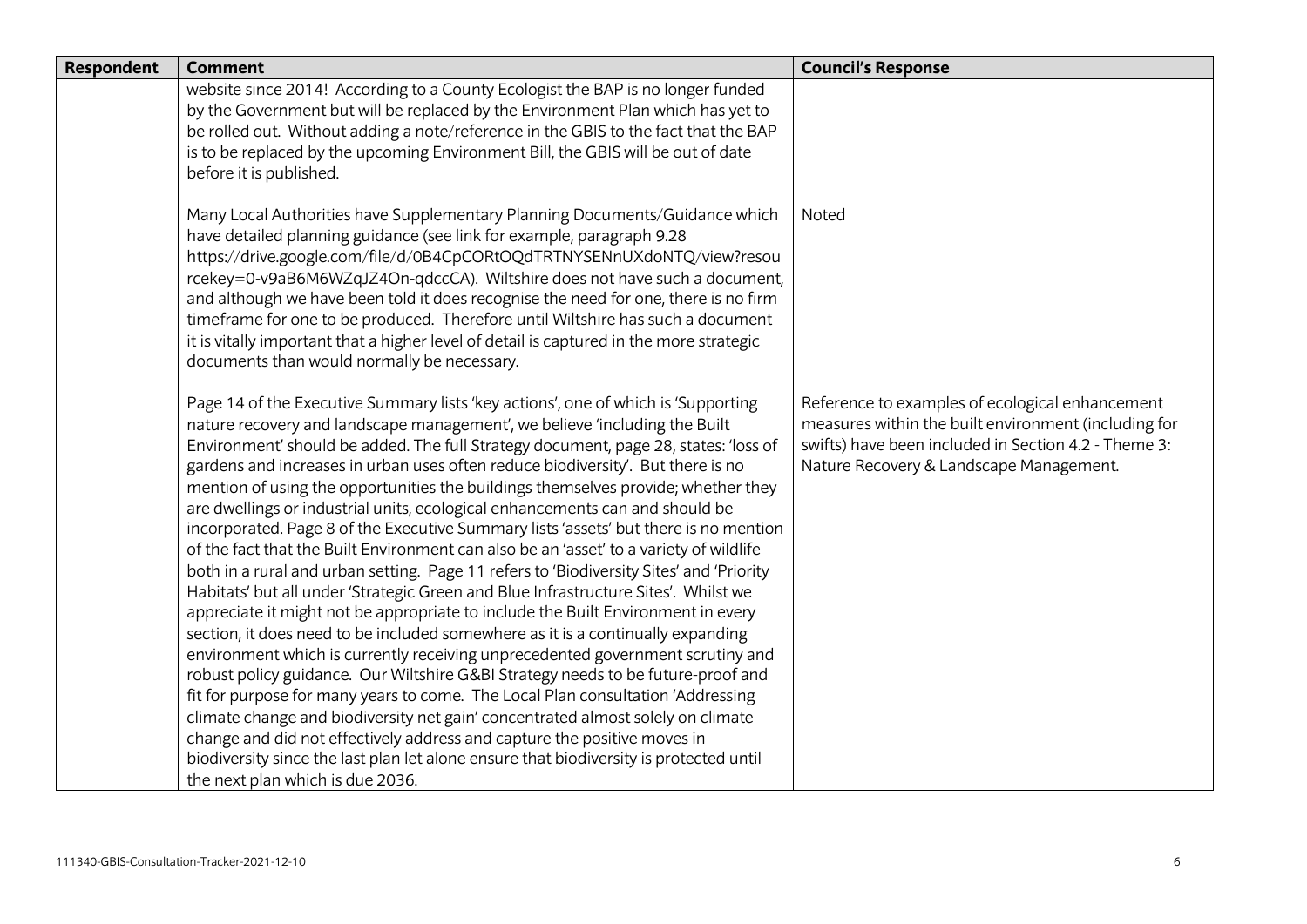| Reference to rural tree planting has been strengthened<br>in Section 4.2 - Theme 4: Woodland & Trees (Box 4.9<br>Carbon Capture and Improving Air Quality) |
|------------------------------------------------------------------------------------------------------------------------------------------------------------|
|                                                                                                                                                            |
| Noted - text amended to clarify that these are a list of<br>existing strategies and make reference to Diagram 2.2.                                         |
| Reference to hedgerows has been strengthened in<br>Section 4.2 - Theme 4: Woodland & Trees                                                                 |
|                                                                                                                                                            |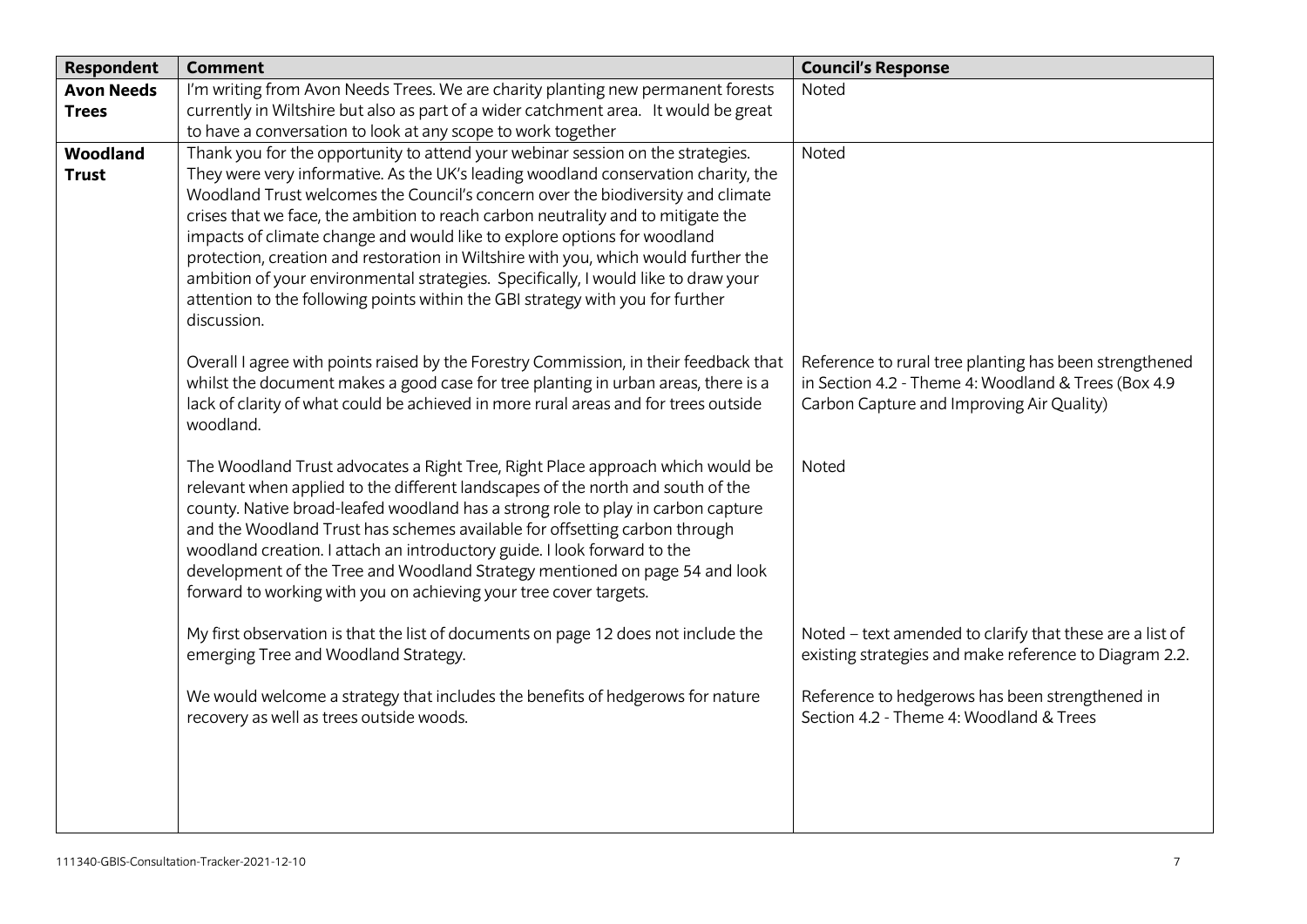| Respondent | <b>Comment</b>                                                                                                                                                                                                                                                                                                                                                                                                                                                                                                                                                                                                                                                                                                                                                                                                                                                                                                                                                                                                                | <b>Council's Response</b>                                                                                                                                                                                                                                                                                                |
|------------|-------------------------------------------------------------------------------------------------------------------------------------------------------------------------------------------------------------------------------------------------------------------------------------------------------------------------------------------------------------------------------------------------------------------------------------------------------------------------------------------------------------------------------------------------------------------------------------------------------------------------------------------------------------------------------------------------------------------------------------------------------------------------------------------------------------------------------------------------------------------------------------------------------------------------------------------------------------------------------------------------------------------------------|--------------------------------------------------------------------------------------------------------------------------------------------------------------------------------------------------------------------------------------------------------------------------------------------------------------------------|
|            | Further comments:                                                                                                                                                                                                                                                                                                                                                                                                                                                                                                                                                                                                                                                                                                                                                                                                                                                                                                                                                                                                             |                                                                                                                                                                                                                                                                                                                          |
|            | Green and Blue Infrastructure Strategy                                                                                                                                                                                                                                                                                                                                                                                                                                                                                                                                                                                                                                                                                                                                                                                                                                                                                                                                                                                        |                                                                                                                                                                                                                                                                                                                          |
|            | Page 27: A statement is made regarding the local plan to help achieve the<br>challenge. It would be good for the GBI strategy to expand on this to explain what<br>you would like to see the Local Plan include to do this. Will the plan include<br>allocations which make provisions for nature-based solutions and for woodland<br>protection and creation, as well as allocations for development? Land used for<br>woodland creation requires recognition and protection from development, as we<br>are seeing cases where after a decade, these sites are developed. Young woodland<br>is not valued highly for diversity at that point and therefore the land is not<br>ringfenced. We foresee that woodland creation for Carbon will go some way to<br>remedying this, as this attaches direct revenue to the land and should afford<br>protection for a substantial amount of time. However, this should not detract from<br>the need to create woodland for the benefits of biodiversity as an objective in itself. | Noted - Biodiversity Net Gain requirements will be<br>mandated as part of the Environment Act and the Local<br>Plan will reflect this in policy changes. The Local Nature<br>Recovery Strategy will consider the benefits of habitat<br>protection and enhancement for biodiversity (including<br>for woodland habitat). |
|            | Page 31: I would like to see woodland included in the first paragraph's description<br>of the Vision for GBI in Wiltshire. It has a complimentary role in the county to the<br>downland landscapes.                                                                                                                                                                                                                                                                                                                                                                                                                                                                                                                                                                                                                                                                                                                                                                                                                           | Noted - woodland and trees are a key delivery theme of<br>the GBI Strategy                                                                                                                                                                                                                                               |
|            | Page 33: It is good to see the mention made of irreplaceable habitats such as<br>ancient woodlands. This paragraph could be strengthened by a reference to the<br>NPPF provisions for such habitats. The strategy should define ways in which these<br>habitats will be protected from development including, mapping and data, such as<br>the Ancient Tree and Woods inventories, to understand where they are, buffer<br>zones to reduce the impact of development and ring fencing these habitats in the<br>local plan.                                                                                                                                                                                                                                                                                                                                                                                                                                                                                                    | Reference to the NPPF mitigation hierarchy has been<br>strengthened in Section 3.2 - Our Vision for GBI in<br>Wiltshire (Box 3.5 Safeguarding the Integrity of the GBI<br>Network)                                                                                                                                       |
|            | Page 35: I am pleased to see how you have integrated the themes of the Lawton<br>Report into More GBI, Higher Quality GBI and Better Connected GBI in the strategy                                                                                                                                                                                                                                                                                                                                                                                                                                                                                                                                                                                                                                                                                                                                                                                                                                                            | Noted                                                                                                                                                                                                                                                                                                                    |
|            | Page 38: Trees have a role to play in many of the nature-based examples you have<br>bulleted which is a further reason for increasing tree cover in the county and I<br>would be keen to understand more about your ambitions for planting 180,000<br>hectares by the end of 2042. The Woodland Trust has schemes in place for<br>supporting local authorities with their tree planting and it would be good to open a<br>111340-GBIS-Consultation-Tracker-2021-12-10                                                                                                                                                                                                                                                                                                                                                                                                                                                                                                                                                         | Noted<br>8                                                                                                                                                                                                                                                                                                               |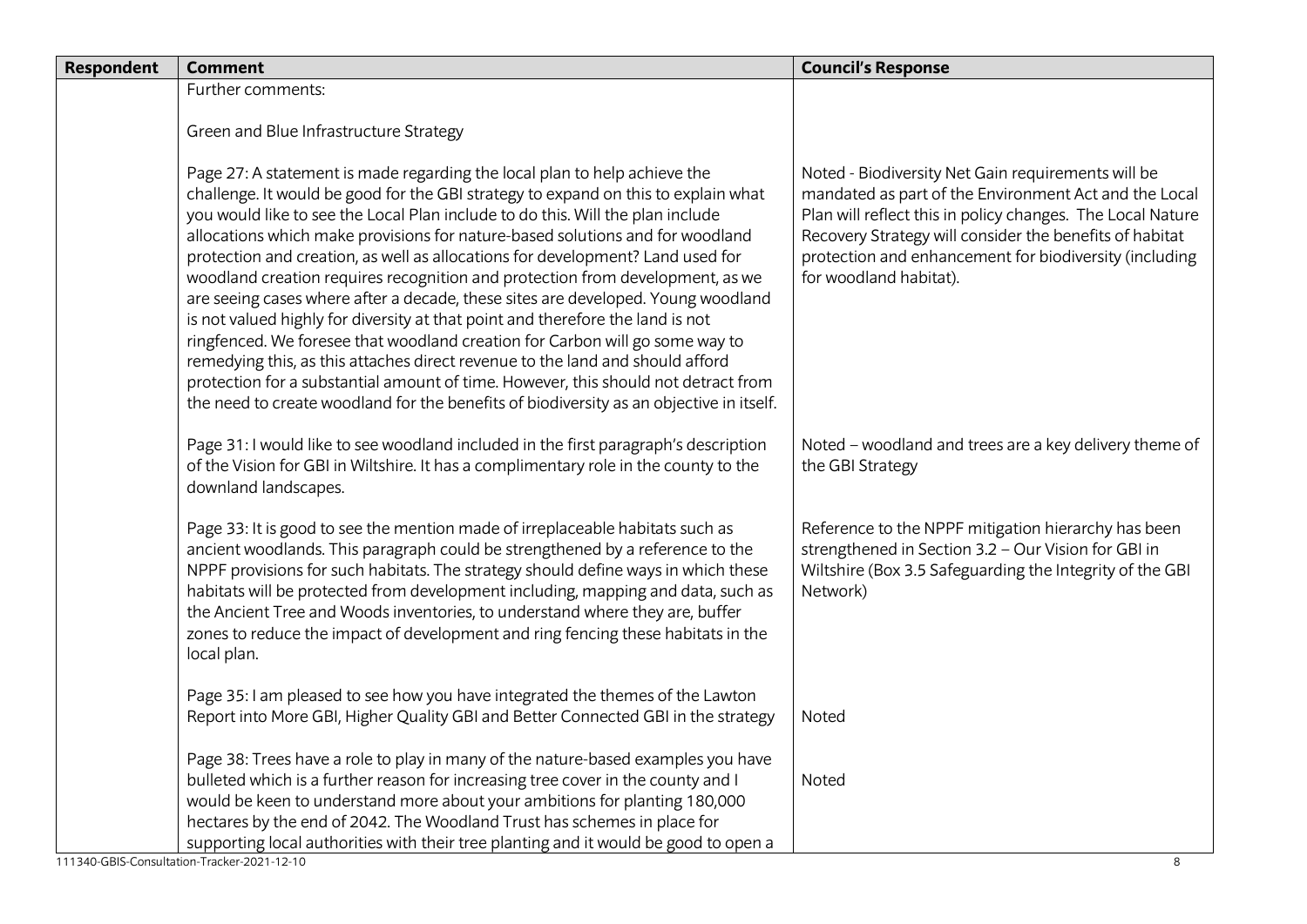| Respondent | <b>Comment</b>                                                                                                                                                                                                                                                                                                                                                                                                                                                                                                                                                     | <b>Council's Response</b>                                                                                                                                       |
|------------|--------------------------------------------------------------------------------------------------------------------------------------------------------------------------------------------------------------------------------------------------------------------------------------------------------------------------------------------------------------------------------------------------------------------------------------------------------------------------------------------------------------------------------------------------------------------|-----------------------------------------------------------------------------------------------------------------------------------------------------------------|
|            | conversation with yourselves about how we can unlock this. The Woodland Trust's<br>has worked with<br>with planting design and<br>Outreach Officer,<br>tree delivery with the Chippenham Net Zero project and we are supporting tree<br>supply this coming season. It would be excellent to explore this further to help you<br>to achieve these ambitions.                                                                                                                                                                                                        |                                                                                                                                                                 |
|            | Page 40: I welcome your note on enhancing biosecurity measures. The Woodland<br>Trust advocates for all trees to be UK sourced and grown (UKISG). It would be<br>excellent to see Wiltshire Council adopt this standard for tree procurement. All trees<br>sourced through the Woodland Trust would meet this important benchmark.                                                                                                                                                                                                                                 | Noted - to be considered as part of the Tree &<br><b>Woodland Strategy</b>                                                                                      |
|            | Page 43 and Theme 3, page 49: We would welcome the opportunity to work with<br>you in delivering landscape scale conservation to achieve a high-quality, well-<br>connected, and multi-functional GBI network through a local nature partnership<br>group.                                                                                                                                                                                                                                                                                                         | Noted                                                                                                                                                           |
|            | Page 45: More could be made of the valuable role that trees can play in slowing the<br>flow and increasing the resilience of rivers to flooding events. It would be good to<br>describe here some examples of riverbank restoration for example, increasing<br>biodiversity through the removal of invasive species and promotion of riparian<br>woodland.                                                                                                                                                                                                         | Reference to tree planting benefits has been<br>strengthened in Section 4.2 - Theme 1 Flooding & Water<br>Management                                            |
|            | Page 52: I would echo the feedback from the Forestry Commission in their<br>response, that to be more resilient to climate change, many of the landscapes you<br>have described will need to adapt if they are not going to suffer significant adverse<br>impacts. Some elements of mitigation should be included here and the case for<br>positive nature based solutions outlined. It is highly likely that the landscape of the<br>future will be different to that now, and so an unchanged landscape does not seem<br>to be an available option at this time. | Noted - protected landscapes such as AONBs have their<br>own management plans through which achieving the<br>objective of net zero carbon should be considered. |
|            | Page 53: I welcome the inclusion of Theme 4 and would welcome the opportunity<br>to talk through this theme and how the Woodland Trust can support this ambition<br>with your officers and members. It would be good to see a reference made to the<br>backing offered nationally in paragraph 131 of the NPPF which notes the<br>importance of urban trees for the benefits you have outlined: 'Planning policies and<br>decisions should ensure that new streets are tree-lined'.                                                                                | Noted - this is reflected in Box 4.10 Urban Trees                                                                                                               |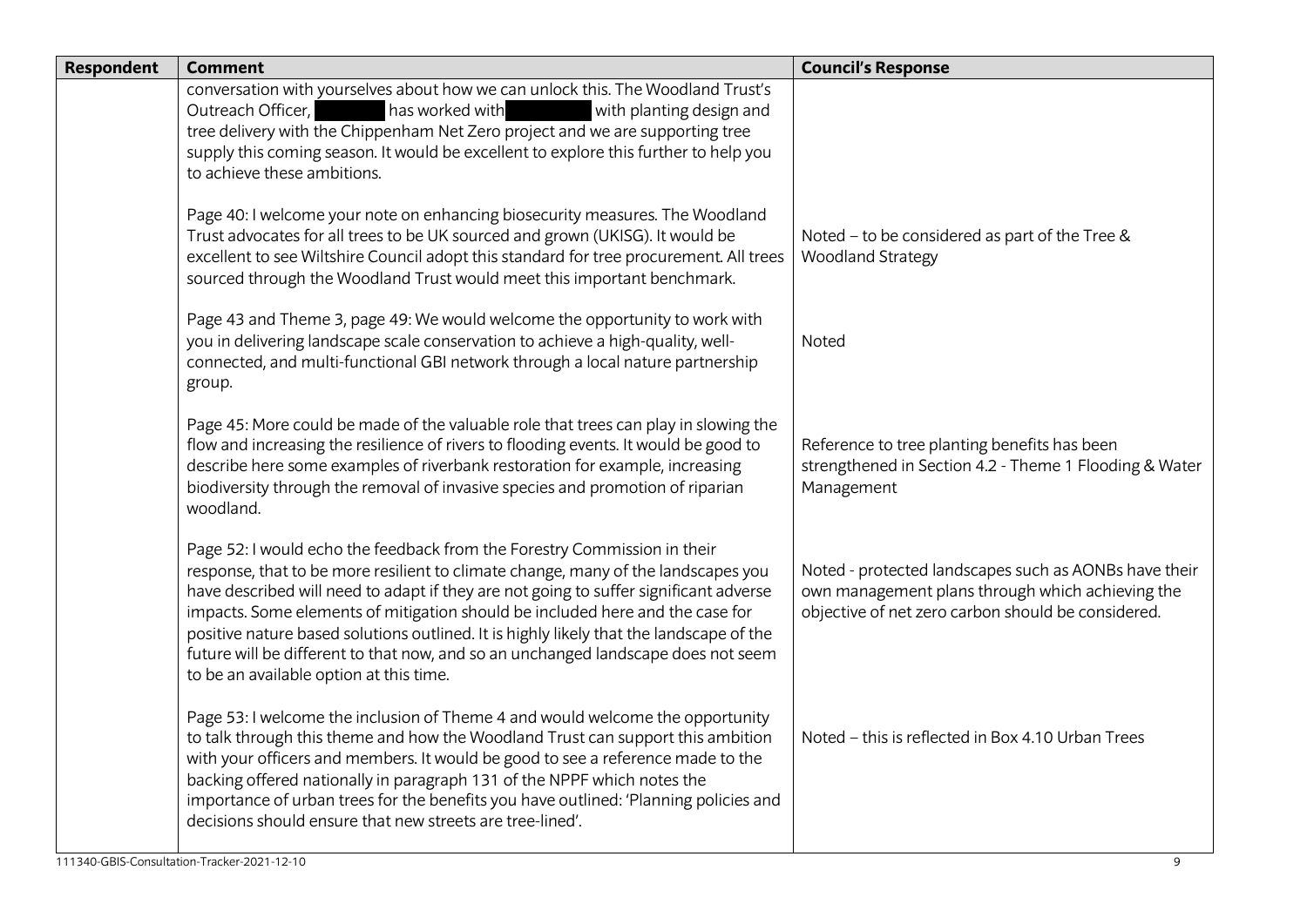| <b>Respondent</b> | <b>Comment</b>                                                                                                                                                                                                                                                                                                                                                                                                                                                                                                                                                                                                                                                                                                                   | <b>Council's Response</b>                                                                                                                                                                                                                                                                                                |
|-------------------|----------------------------------------------------------------------------------------------------------------------------------------------------------------------------------------------------------------------------------------------------------------------------------------------------------------------------------------------------------------------------------------------------------------------------------------------------------------------------------------------------------------------------------------------------------------------------------------------------------------------------------------------------------------------------------------------------------------------------------|--------------------------------------------------------------------------------------------------------------------------------------------------------------------------------------------------------------------------------------------------------------------------------------------------------------------------|
|                   | Page 54: Swindon Council has a significant ambition to increase the size of the town<br>through its local plan. We would urge Wiltshire Council to work with them to ensure<br>that the aims and objectives of the Community Forest continue to be met and<br>biodiversity corridors into Wiltshire are not threatened by such development.                                                                                                                                                                                                                                                                                                                                                                                      | Reference to the Great West Community Forest has<br>been strengthened in Section 4.2 - Theme 4: Woodland<br>& Trees                                                                                                                                                                                                      |
|                   | Page 55: This theme could be strengthened with some clear examples of how the<br>GBI will deliver more health and wellbeing benefits to the people of Wiltshire, rather<br>than setting the scene as it largely does in its current form. Studies have shown<br>significant benefits to those involved both in creation of habitats and planting and<br>then the clear community benefits from access to that green infrastructure once<br>created.                                                                                                                                                                                                                                                                              | Reference to evidence of health and well-being benefits<br>of GBI has been strengthened in Section 4.2 - Theme 5:<br>Healthy Living and examples can be found in the<br>Evidence Base document.                                                                                                                          |
|                   | Page 58, and page 67: I would urge caution around biodiversity net gain and the<br>opportunities it offers. Research is showing in the UK that the offer made for 10%<br>increase in biodiversity through the planning system can have unforeseen,<br>inadvertent effects on biodiversity and when measured by other means, biodiversity<br>has often suffered on the whole. I would therefore encourage a statement ensuring<br>that the planning arrangements in Wiltshire will make effective provision for nature<br>by protecting the biodiversity hotspots of the county and making these bigger,<br>better and more connected through a Local Nature Recovery Strategy. I welcome<br>your messages around nature recovery | Noted - Biodiversity Net Gain requirements will be<br>mandated as part of the Environment Act and the Local<br>Plan will reflect this in policy changes. The Local Nature<br>Recovery Strategy will consider the benefits of habitat<br>protection and enhancement for biodiversity (including<br>for woodland habitat). |
|                   | Page 62: I concur with comments made by the Forestry Commission here and that<br>linkages should be strengthened here to the Local Nature Partnership, Local Nature<br>Recovery strategy and not only to Catchment Based Approaches.                                                                                                                                                                                                                                                                                                                                                                                                                                                                                             | Noted - this will be addressed in other documents such<br>as the Local Nature Recovery Strategy                                                                                                                                                                                                                          |
|                   | Page 64: The Woodland Trust can support you in your evidence led approach with a<br>series of publications with policy positions, and research reports. I would urge that<br>you read our State of Woods and Trees Report 2021 report, published earlier in the<br>year which can be used to guide your understanding of the plight of woods and<br>trees.                                                                                                                                                                                                                                                                                                                                                                       | Noted - to be considered as part of the Tree &<br><b>Woodland Strategy</b>                                                                                                                                                                                                                                               |
|                   | Page 71: The Woodland Trust has been working with Wiltshire Council and we<br>would like to explore opportunities to do this further. Therefore, we would like to be<br>considered as a partner.                                                                                                                                                                                                                                                                                                                                                                                                                                                                                                                                 | Noted - Woodland Trust logo added to Diagram 5.1                                                                                                                                                                                                                                                                         |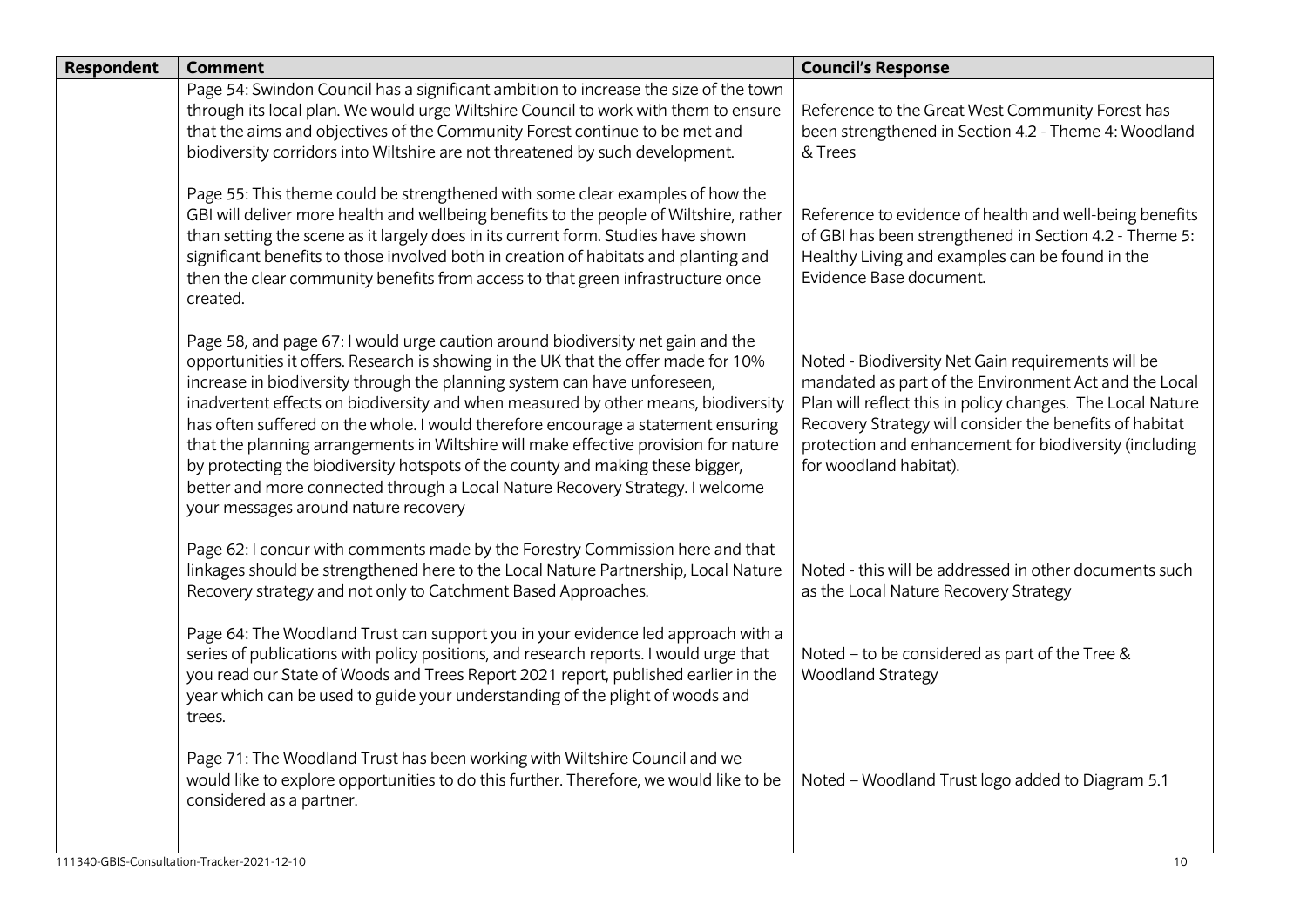| <b>Respondent</b> | <b>Comment</b>                                                                         | <b>Council's Response</b>                            |
|-------------------|----------------------------------------------------------------------------------------|------------------------------------------------------|
|                   | Climate Strategy 2022-2027 I would like to comment on 2 key aspects of the             | Noted - to be considered as part of the Tree &       |
|                   | climate strategy. Firstly, I agree with the Forestry Commission's comments that the    | Woodland Strategy and see also responses to Climate  |
|                   | paragraph including the phrase "An area the size of Wilshire completely covered        | Strategy consultation                                |
|                   | with trees could absorb on 1/3 of our county's emissions' is not helpful to include.   |                                                      |
|                   | This paragraph does not seem to recognise the ambition of the GBI strategy for the     |                                                      |
|                   | Right Tree in the Right Place, nor is it an accurate representation of how to reduce   |                                                      |
|                   | carbon emissions. Trees should only be planted to offset carbon when all other         |                                                      |
|                   | measures to reduce emissions have been taken. I believe that the public could be       |                                                      |
|                   | very confused by this statement, and it does not assist with their understanding of    |                                                      |
|                   | this complex issue. This statement could be improved with the wording that it takes    |                                                      |
|                   | four trees, one hundred years to take up four tons of carbon and so we need to         |                                                      |
|                   | reduce our carbon emissions significantly. Secondly, I would like to reiterate that    |                                                      |
|                   | more reference could be made in this document to the Tree and Woodland                 |                                                      |
|                   | Strategy. However, this should not all be about planting. I would urge the council to  |                                                      |
|                   | Protect the woodlands it has and make no exceptions to the NPPF's paragraph 180        |                                                      |
|                   | (C), on irreplaceable habitats in its planning decisions and would welcome more        |                                                      |
|                   | detailed ambitions and targets around woodland creation and increasing canopy          |                                                      |
|                   | cover in Wiltshire.                                                                    |                                                      |
|                   | We would welcome the opportunity to work with you on woodland protection and           | <b>Noted</b>                                         |
|                   | creation and look forward to seeing how your strategy moves forward into clear         |                                                      |
|                   | positive action in Wiltshire for the benefit of Nature, People and mitigating climate  |                                                      |
|                   | change.                                                                                |                                                      |
| <b>RSPB</b>       | Overall, we are supportive of the vision and goals. The Local Nature Recovery          | Noted                                                |
|                   | Strategy and proposed Wiltshire Climate and Environmental Forum are integral to        |                                                      |
|                   | delivery and monitoring, we would welcome an opportunity to input into these           |                                                      |
|                   | through key partnerships.                                                              |                                                      |
|                   |                                                                                        |                                                      |
|                   | We feel opportunities have been missed in relation to biodiversity within the built    | Reference to examples of ecological enhancement      |
|                   | environment. The Executive Summary document (p8) describes local/urban scale           | measures within the built environment (including for |
|                   | GBI. Buildings assets focuses on GI primarily in relation to water attenuation.        | birds and bats) have been included in Section 4.2 -  |
|                   | Reference should be made here, and elsewhere in the document, when referring to        | Theme 3: Nature Recovery & Landscape Management.     |
|                   | GBI to include the built environment such as provision for cavity nesting species e.g. |                                                      |
|                   | swifts and bats within buildings.                                                      |                                                      |
|                   |                                                                                        |                                                      |
|                   |                                                                                        |                                                      |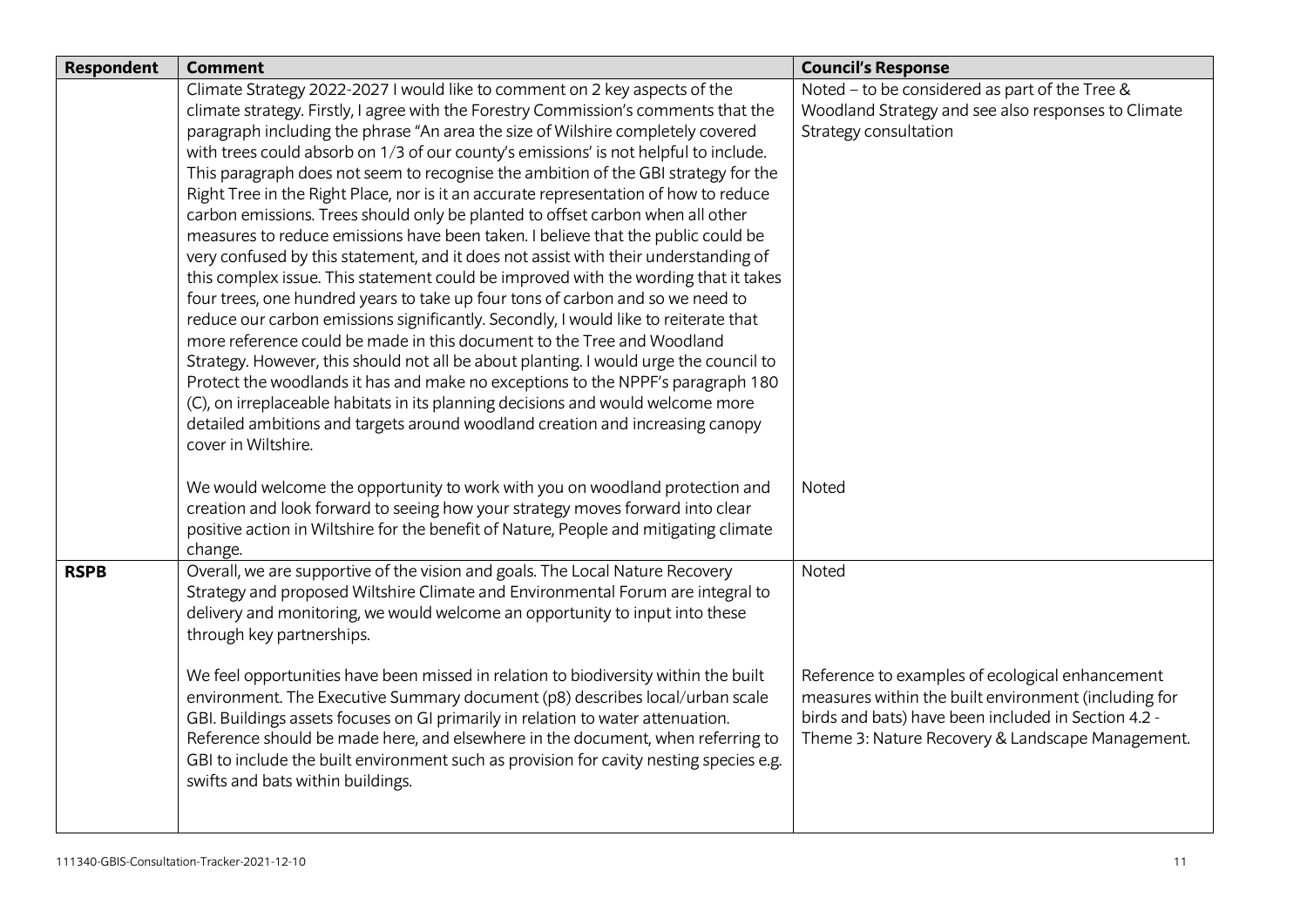| <b>Respondent</b>                | <b>Comment</b>                                                                                                                                                                                                                                                                                                                                                                                                                                                                                                                                                                                                         | <b>Council's Response</b>                                                                                                                                                                                                                             |
|----------------------------------|------------------------------------------------------------------------------------------------------------------------------------------------------------------------------------------------------------------------------------------------------------------------------------------------------------------------------------------------------------------------------------------------------------------------------------------------------------------------------------------------------------------------------------------------------------------------------------------------------------------------|-------------------------------------------------------------------------------------------------------------------------------------------------------------------------------------------------------------------------------------------------------|
|                                  | Principle 6 - Planning Principles (p67) within the strategy documents outlines the<br>Councils plans to "seek to secure biodiversity and wider environmental net gains for<br>our natural capital from new development by encouraging applicants for major<br>development proposals to take into account the GBI principles" as highlighted. We<br>would suggest that this principle applies to all scales of development which should<br>seek to integrate biodiversity as standard, swift boxes for example can be<br>incorporated relatively easily and inexpensively when considered early in the build<br>design. | Reference to major development proposals removed in<br>Section 4.2 - Theme 6: Planning Principles.                                                                                                                                                    |
|                                  | There should be detail and clarity around the Councils expectations from<br>developers at the outset, a Supplementary Planning Document outlining<br>build/development design would be invaluable to ensure GBI is fully incorporated<br>in the early phases.                                                                                                                                                                                                                                                                                                                                                          | Noted - opportunities for ecological enhancement<br>measures in housing and structures are included in the<br>Community Environmental Toolkit, and are to be<br>considered as part of the emerging Design Guide and<br>the Settlement GBI Frameworks. |
| <b>Positive</b><br><b>Nature</b> | This is to register my interest in being involved in future action partnerships and<br>steering groups relating to your green and blue infrastructure strategy for Wiltshire.<br>I'm organising a panel talk on sustainable food and farming next March set against<br>the backdrop of the climate change, biodiversity and health crises in particular<br>stimulating debate around future land use, agroecology, health and local food with<br>an interesting line up of speakers. I'm also involved in nature conservation and<br>other sustainability issues.                                                      | Noted                                                                                                                                                                                                                                                 |
|                                  | I'm the founder of Positive Nature, a modest not-for-profit organisation celebrating<br>the wonder of the natural world and promoting sustainable living and wellbeing<br>I organise talks and other activities and also work in partnership<br>with other organisations on projects of mutual interest. Recent projects include a<br>best practice resource for accommodation providers in wilderness areas in India<br>and Nepal for TOFTigers based around their sustainability standard recognised by<br>the UN-backed Global Sustainable Tourism Council.                                                         |                                                                                                                                                                                                                                                       |
|                                  | It's positive to read the Council's climate and green and blue infrastructure<br>strategies. I would welcome an opportunity to discuss the talk on food and farming<br>with you and your colleagues.                                                                                                                                                                                                                                                                                                                                                                                                                   |                                                                                                                                                                                                                                                       |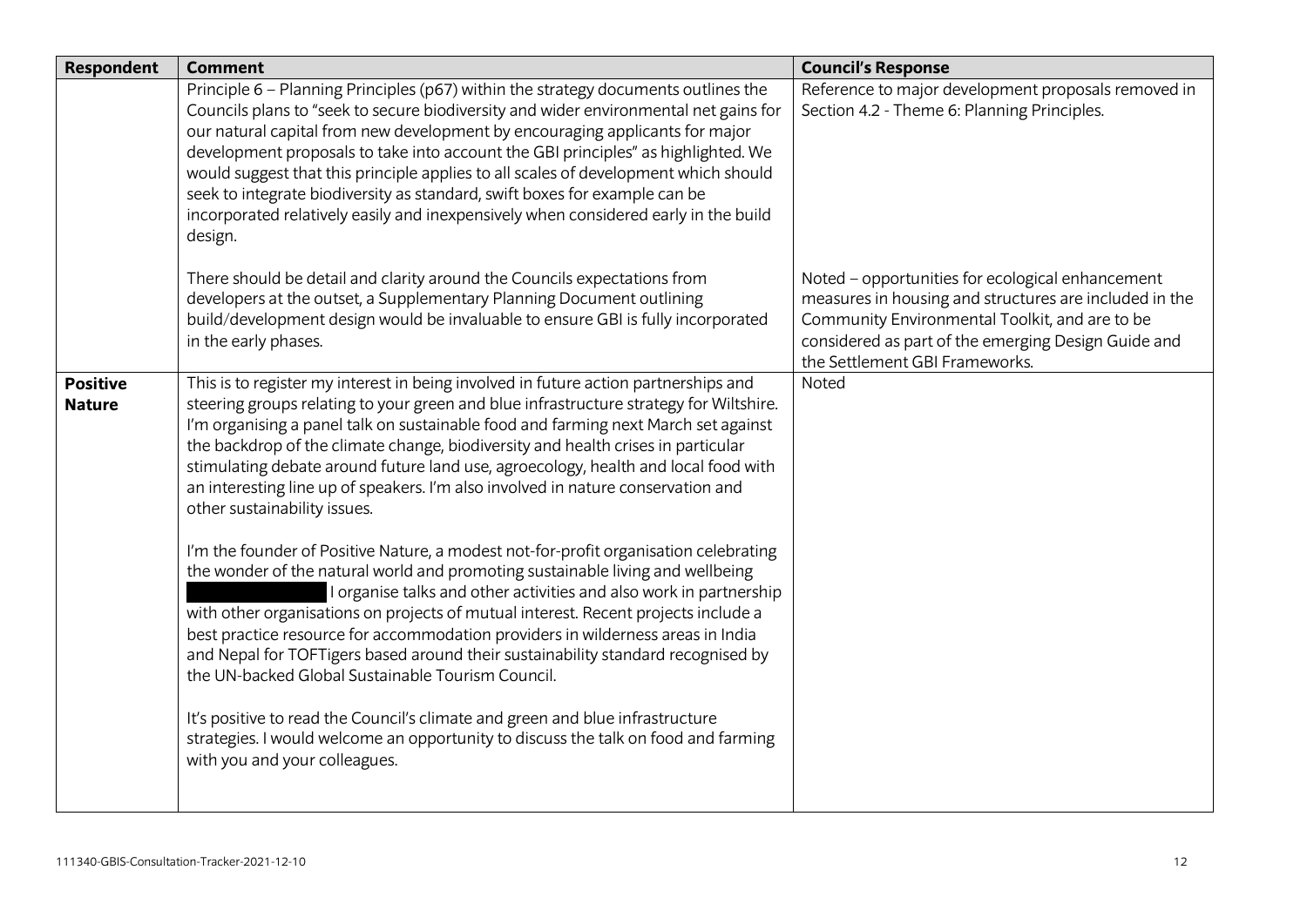| <b>Respondent</b> | <b>Comment</b>                                                                                                                    | <b>Council's Response</b>                                |
|-------------------|-----------------------------------------------------------------------------------------------------------------------------------|----------------------------------------------------------|
| <b>Private</b>    | In the green/blue infrastructure [strategy] there is too much emphasis on economic                                                | Noted - the natural capital approach to assessing and    |
| individual        | growth. However any examination of the problem indicates that economics needs                                                     | valuing the economic importance of the ecosystem         |
|                   | to evolve beyond the strategies first put in place in economics 101 nearly 100 years                                              | services provided by GBI is highlighted in Section 4.2 - |
|                   | ago. Abandon the emphasis on economic growth and look to more forward                                                             | Theme 6: Economic Recovery & Valuing Natural Capital     |
|                   | thinking strategies such as Doughnut Economics as implemented in Amsterdam,                                                       |                                                          |
|                   | Barcelona, and my own business. The circular economy is part of the solution, and                                                 |                                                          |
|                   | the focus on the sustainable development goals is excellent. Doughnut economics                                                   |                                                          |
| <b>Cranbourne</b> | brings all of these elements together under one umbrella<br>1. The Cranborne Chase Area of Outstanding Natural Beauty Partnership | Noted                                                    |
| <b>Chase AONB</b> | welcomes Wiltshire Council's Green and Blue Infrastructure Strategy. The                                                          |                                                          |
|                   | make up of this AONB partnership and the status of this AONB are set out in                                                       |                                                          |
|                   | Annexes A and B respectively.                                                                                                     |                                                          |
|                   |                                                                                                                                   |                                                          |
|                   | 2. You may already be aware that AONB Management Plans, not just for this AONB                                                    | References to AONBs, and AONB Management Plans,          |
|                   | but also for the North Wessex Downs and Cotswolds, are key strategy documents                                                     | strengthened throughout the document where               |
|                   | that have been adopted by Wiltshire Council. They constitute Wiltshire Council's                                                  | appropriate.                                             |
|                   | policies for the management of these AONBs. Cranborne Chase AONB Partnership                                                      |                                                          |
|                   | therefore recommends that the AONBs should be more readily visible throughout                                                     |                                                          |
|                   | the strategy.                                                                                                                     |                                                          |
|                   | 3. AONBs are, in reality, mega green and blue resources. Local nature recovery                                                    | Noted - the Local Nature Recovery Strategy will be       |
|                   | strategies need to mesh with the established AONB management plans. However,                                                      | developed in partnership with the AONBs and other key    |
|                   | the AONBs are not identified on diagram 1.2, GBI Networks, and this seems to be a                                                 | stakeholders, environmental groups and the               |
|                   | significant omission. Clearly the AONBs are the largest identifiable landscape scale                                              | community. AONBs added to Diagram 1.2.                   |
|                   | elements of green blue infrastructure in the county.                                                                              |                                                          |
|                   |                                                                                                                                   |                                                          |
|                   | 4. Whilst I see that the New Forest National Park is identified on map 1.1 which sets                                             | AONBs added to Map 1.1.                                  |
|                   | out the location and context of the county, the AONBs, which are nationally equally                                               |                                                          |
|                   | important landscapes as those of the National Parks, are not shown. This AONB                                                     |                                                          |
|                   | Partnership recommends they should be shown on map 1.1.                                                                           |                                                          |
|                   | 5. Whilst section 2.2 helpfully puts forward an outline of Wiltshire's landscape                                                  | Reference to evidence base for further details added     |
|                   | context the strategic GBI sites in section 2.3 are identified as either 'natural assets'                                          |                                                          |
|                   | of three types of wildlife site or one historic environment designation. There is no                                              |                                                          |
|                   | mention of landscapes in relation to sites. Similarly, the strategic GBI corridors are                                            |                                                          |
|                   |                                                                                                                                   |                                                          |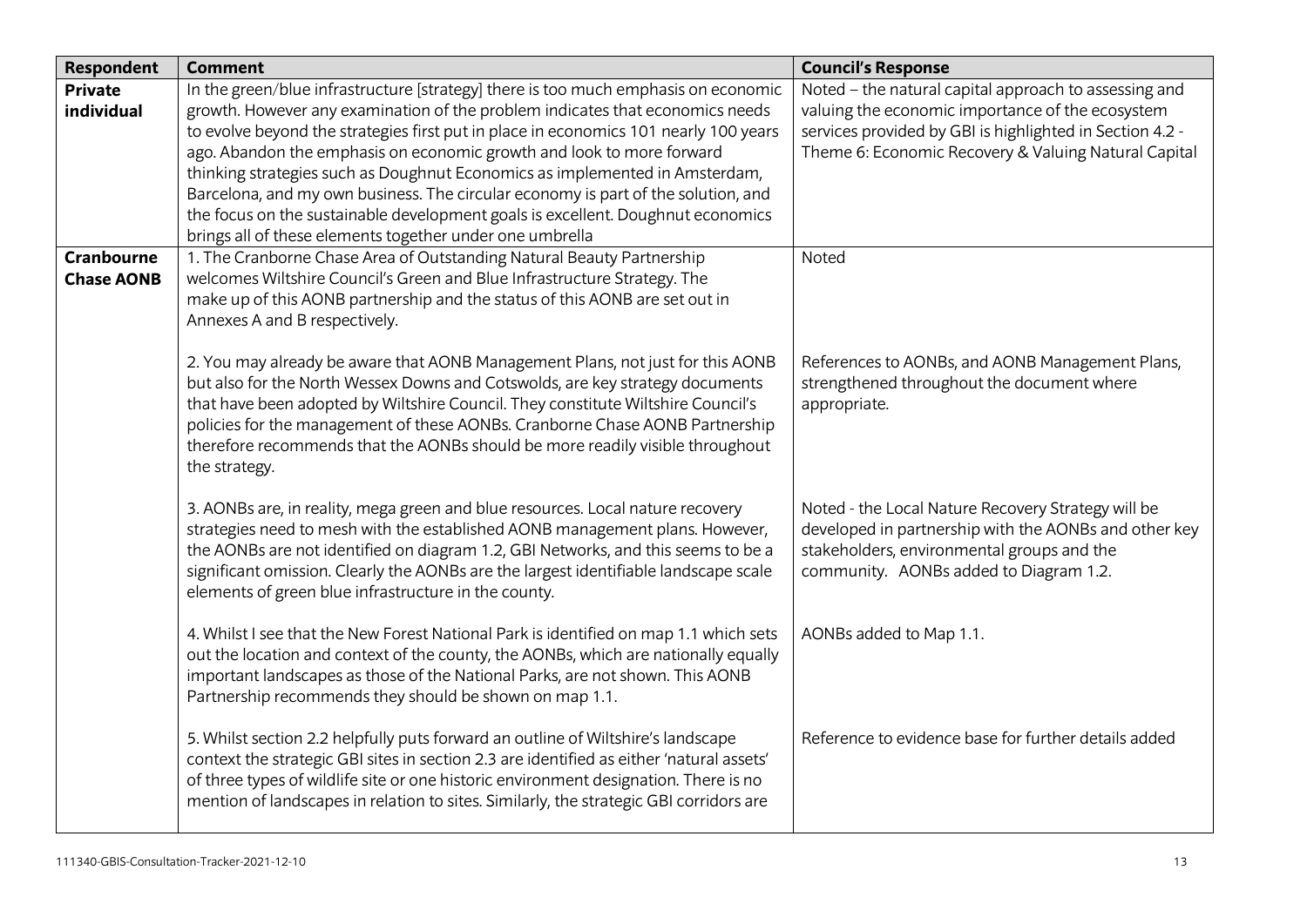| identified separately and their relationships with the national landscapes are not<br>identified. International Dark Sky Reserve 2019                                                                                                                                                                                                                                                                                                                                                                                                                                                                                                                                                                                      |                                                                                                                                               |
|----------------------------------------------------------------------------------------------------------------------------------------------------------------------------------------------------------------------------------------------------------------------------------------------------------------------------------------------------------------------------------------------------------------------------------------------------------------------------------------------------------------------------------------------------------------------------------------------------------------------------------------------------------------------------------------------------------------------------|-----------------------------------------------------------------------------------------------------------------------------------------------|
| 6. Whilst it is helpful to identify the AONBs as sub regional strategic GBI there seems<br>to be a bit of confusion in relation to the cross cutting nature of GBI. The AONBs<br>and National Parks already cover many of these issues at a strategic level. Where<br>GBI usefully gets into greater detail is in relation to amenity green spaces,<br>allotments and school grounds and sports fields. Many of these have less rich<br>biodiversity than the AONBs and clearly they present opportunities to enhance<br>these aspects.                                                                                                                                                                                    | Noted - GBI opportunities at a local scale are to be<br>considered in the Settlement GBI Frameworks.                                          |
| 7. It may be the way the document is laid out online but it appears that map 2.1, the<br>Strategic GBI Network, does not have a key to identify the various elements.                                                                                                                                                                                                                                                                                                                                                                                                                                                                                                                                                      | Elements on Map 2.1 keyed out in the text.                                                                                                    |
| 8. The maps 2.2 through to 2.13 helpfully identify some of the overlapping aspects<br>of the elements included within the scope of GBI. However, section 2.4, defining<br>strategic GBI Priorities and Opportunities, does not cross reference to AONB<br>Management Plans or identify the AONBs as areas where partnerships already exist<br>for the encouragement and facilitation of GBI actions.                                                                                                                                                                                                                                                                                                                       | Reference to evidence base for further details added                                                                                          |
| 9. Section 3 helpfully identifies three overarching themes, namely climate change,<br>biodiversity, and health and well-being. These are addressed in our AONB<br>Management Plan so, again, there could be greater cross referencing.                                                                                                                                                                                                                                                                                                                                                                                                                                                                                     | Noted                                                                                                                                         |
| 10. It appears that the local GBI settlement frameworks identified in map 2.16<br>mean that the Salisbury and Warminster frameworks could impact on this AONB<br>but there appears to be little by way of further guidance on what the frameworks<br>could or should include.                                                                                                                                                                                                                                                                                                                                                                                                                                              | References to the purpose of the Settlement GBI<br>Frameworks strengthened throughout the document<br>where appropriate.                      |
| 11. Government has been clear that it has had intentions of moving forward the<br>implementation of its strategic 25 Year Environment Plan and that the special<br>landscapes of the Areas of Outstanding Natural Beauty and National Parks would<br>get special attention. The Farming in Protected Landscapes scheme announced in<br>the summer applies directly to the AONBs and National Parks to take forward<br>projects that are tailored to the local landscape character and further the themes of<br>improving soils and ensuring the countryside is teeming with wildlife. The<br>conservation and enhancement of landscapes is, of course, inherent within this<br>111340-GBIS-Consultation-Tracker-2021-12-10 | Reference to the Farming in Protected Landscapes<br>scheme included in Section 4.2 - Theme 3: Nature<br>Recovery & Landscape Management<br>14 |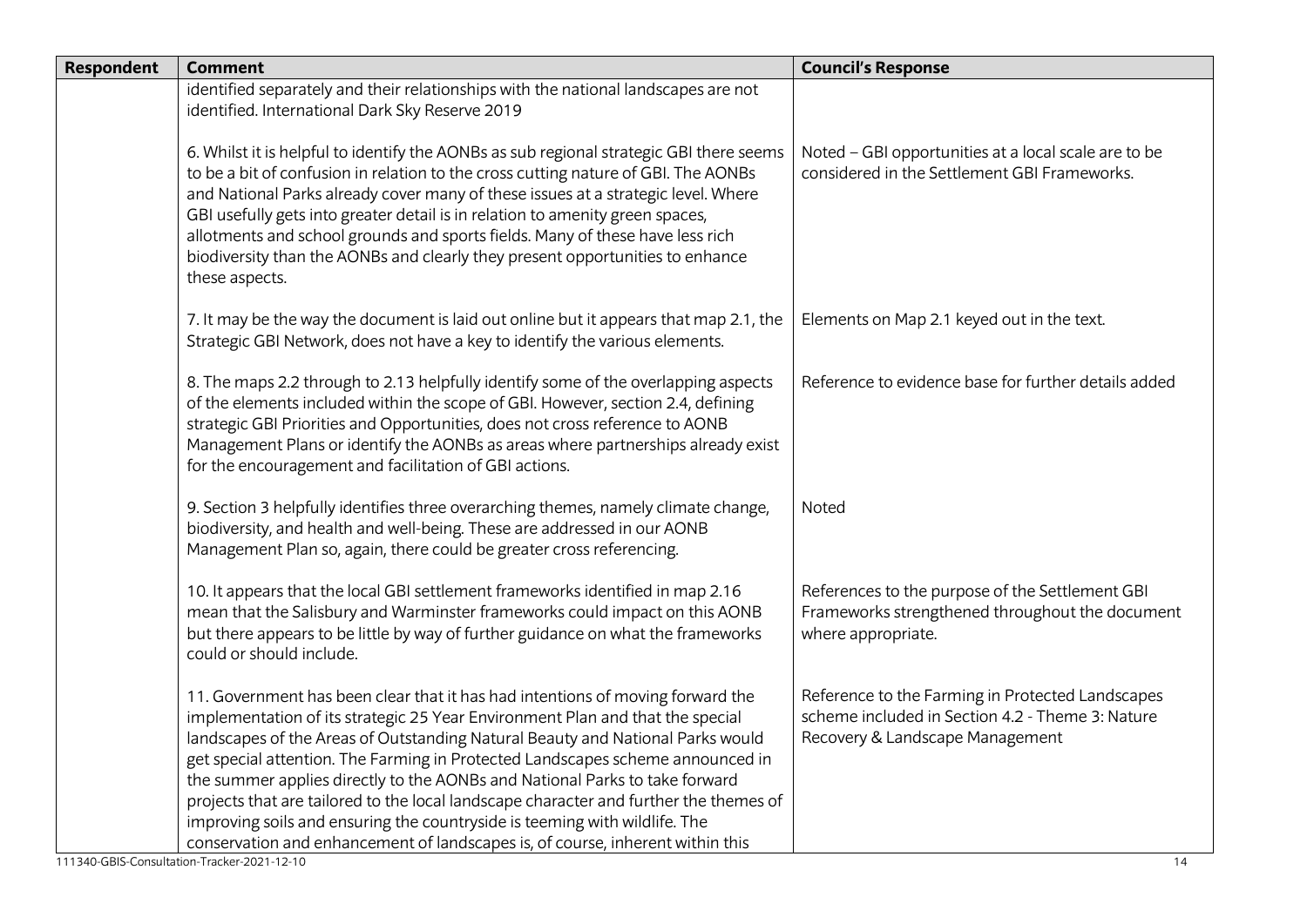| <b>Respondent</b> | <b>Comment</b>                                                                                                                                                                                                                                                                                                                                                                                                                                                                                                                                                                                                                                                                                                                                                                                                                                                                                                                                                                                                                                                                                                                                                                                                       | <b>Council's Response</b>                                     |
|-------------------|----------------------------------------------------------------------------------------------------------------------------------------------------------------------------------------------------------------------------------------------------------------------------------------------------------------------------------------------------------------------------------------------------------------------------------------------------------------------------------------------------------------------------------------------------------------------------------------------------------------------------------------------------------------------------------------------------------------------------------------------------------------------------------------------------------------------------------------------------------------------------------------------------------------------------------------------------------------------------------------------------------------------------------------------------------------------------------------------------------------------------------------------------------------------------------------------------------------------|---------------------------------------------------------------|
|                   | project, focusing as it does on the nation's finest designated landscapes. This AONB<br>Partnership does, therefore, recommend that the Green Blue Infrastructure<br>Strategy identifies this externally funded initiative which utilises the relationships<br>the national landscapes have built up with their local farming communities and also<br>engages with Local Assessment Panels to evaluate the projects, the scope of which<br>seems to be entirely within the ambitof the Green Blue Infrastructure Strategy.                                                                                                                                                                                                                                                                                                                                                                                                                                                                                                                                                                                                                                                                                           |                                                               |
|                   | 12. Whilst acknowledging that setting out the background and context for the GBI<br>Strategy is important, the document seems to take quite a time to progress to<br>setting out a vision. That vision clearly echoes Sir John Lawton's report from a<br>decade ago seeking more, high quality, and better connected. Whilst the Vision,<br>diagram 3.1, builds on the three themes of biodiversity, climate change, and health<br>and well-being, many of the elements seem to relate somewhat aspirationally just<br>to bigger, better and more. Nevertheless, the AONB fully supports the three goals of<br>1) adaptation and resilience to climate change,<br>2) halting loss and improving biodiversity,<br>3) contributing to health and well-being.<br>The five Priorities for Action in box 3.7 are more precise in relation to the rather<br>generalised earlier statements. With the exception of creating more and better<br>green spaces in towns, the other four priorities all fall within the compass of AONB<br>Management Plans. As I have just mentioned, the encouraging of environmentally<br>sensitive farming is being specifically actioned in the AONBs and National Parks at<br>the moment. | Noted                                                         |
|                   | 13. Of the six delivery themes, section 4.2, flooding and water management appears<br>to be the least engaged with AONB Management Plans, however this AONB does<br>have a current active project on the River Ebble, A Crystal Clear Ebble, and that<br>could serve as an exemplar scheme.                                                                                                                                                                                                                                                                                                                                                                                                                                                                                                                                                                                                                                                                                                                                                                                                                                                                                                                          | Noted - to be considered in the Settlement GBI<br>Frameworks. |
|                   | 14. I have already referred to the sustainable farming schemes in this AONB and<br>this AONB has pioneered farm clusters for the farming communities to initiate their<br>own ways of achieving nature recovery and sustainable farming. See Farming in<br>Cranborne Chase. This AONB has, for many years, had a very active conservation<br>advisor.                                                                                                                                                                                                                                                                                                                                                                                                                                                                                                                                                                                                                                                                                                                                                                                                                                                                | Noted                                                         |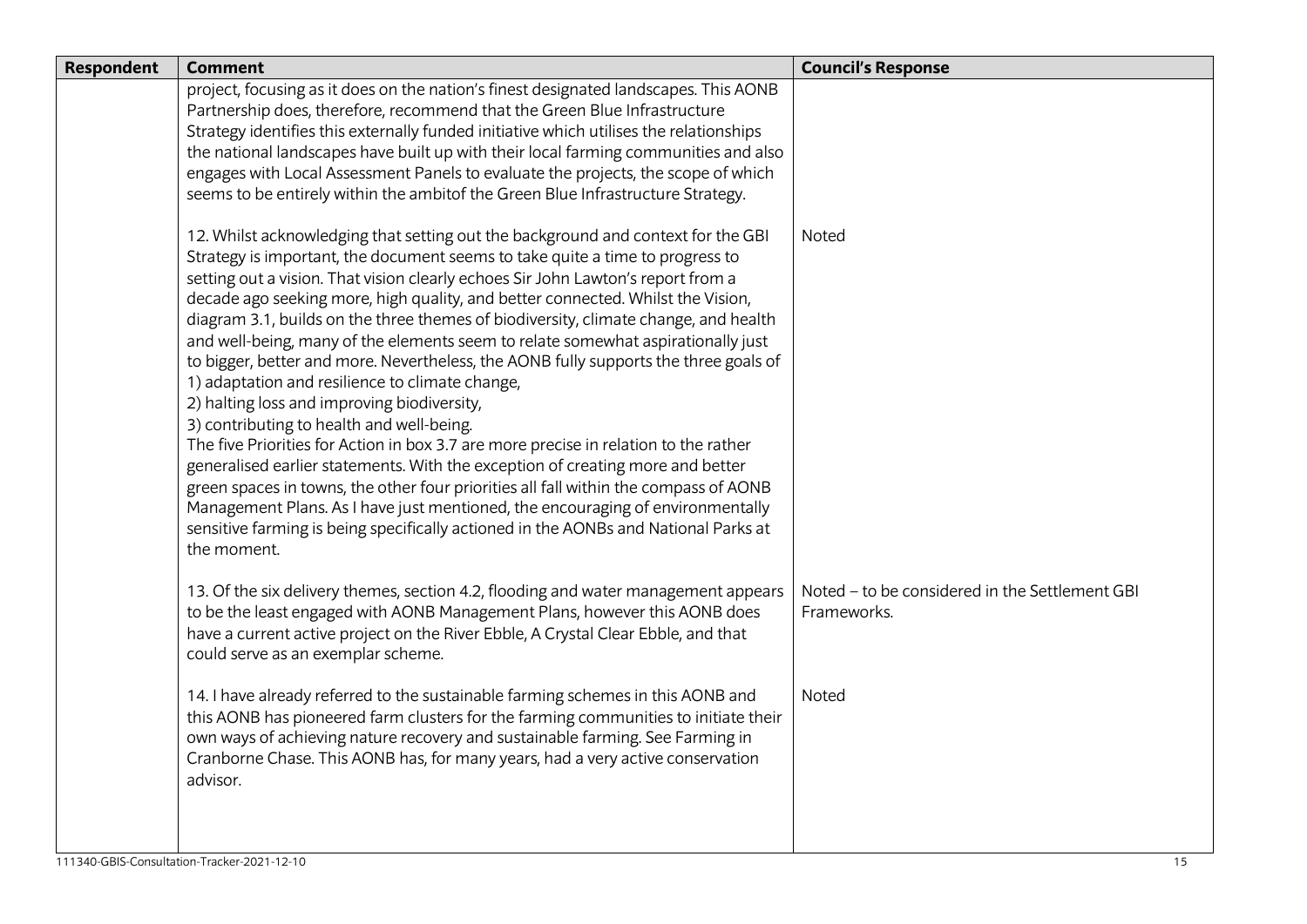| Respondent | <b>Comment</b>                                                                                                                                    | <b>Council's Response</b> |
|------------|---------------------------------------------------------------------------------------------------------------------------------------------------|---------------------------|
|            | 15. The dual aim of valuing natural capital and economic recovery is finely balanced                                                              | Noted                     |
|            | as economic returns and business projects are not necessarily those that are most                                                                 |                           |
|            | sensitive to the natural environment. The AONB sector contributes to those aims                                                                   |                           |
|            | through the planning consultation processes at both policy and planning                                                                           |                           |
|            | application levels. Seeking environmental net gain and the capture and utilisation of                                                             |                           |
|            | renewable energy are but two ways of seeking to achieve effective development<br>that minimises adverse impacts on the environment and encourages |                           |
|            | environmental enhancements. Many of this AONB's activities are                                                                                    |                           |
|            | based around healthy living and encouraging outdoor activities even though we                                                                     |                           |
|            | have less high profile projects than some of our fellow AONBs.                                                                                    |                           |
|            |                                                                                                                                                   |                           |
|            | 16. We have a significant history of working with our woodlands and trees,                                                                        | Noted                     |
|            | recognising that not all of our landscapes are typified by trees and woodlands. We                                                                |                           |
|            | are concerned that additional tree planting should not impact adversely on                                                                        |                           |
|            | landscape character and historic sites. We have, therefore, recently produced Right                                                               |                           |
|            | Tree Right Place Guidance to assist with delivering more trees in the right place in                                                              |                           |
|            | the landscape so that iconic views and characteristic open landscapes are not                                                                     |                           |
|            | prejudiced.                                                                                                                                       |                           |
|            | 17. The case studies that are in the delivery themes are helpful, and they bring to                                                               | Noted                     |
|            | life what could appear to be a fairly standardised approach.                                                                                      |                           |
|            |                                                                                                                                                   |                           |
|            | 18. The Delivery Principles set out in section 4.3 echo those in our adopted AONB                                                                 | Noted                     |
|            | Management Plan. It is noted that on page 66 reference is made to a Wiltshire                                                                     |                           |
|            | Landscape Strategy and hopefully the authors of that will engage with the AONBs;                                                                  |                           |
|            | they already have overarching landscape management documents and policies in                                                                      |                           |
|            | their adopted AONB Management Plans. Whilst the proposal a Wiltshire Climate                                                                      |                           |
|            | and Environment Forum is welcomed it does seem that this is a Local Nature                                                                        |                           |
|            | Partnership under another name. The general thrust of the Green Blue                                                                              |                           |
|            | Infrastructure Strategy seems to embrace much wider environmental issues and                                                                      |                           |
|            | the Cranborne Chase AONB Partnership strongly advises that such a forum should                                                                    |                           |
|            | have a substantial landscape component covering not just the protected                                                                            |                           |
|            | landscapes but also the relevant professions.                                                                                                     |                           |
|            |                                                                                                                                                   |                           |
|            |                                                                                                                                                   |                           |
|            |                                                                                                                                                   |                           |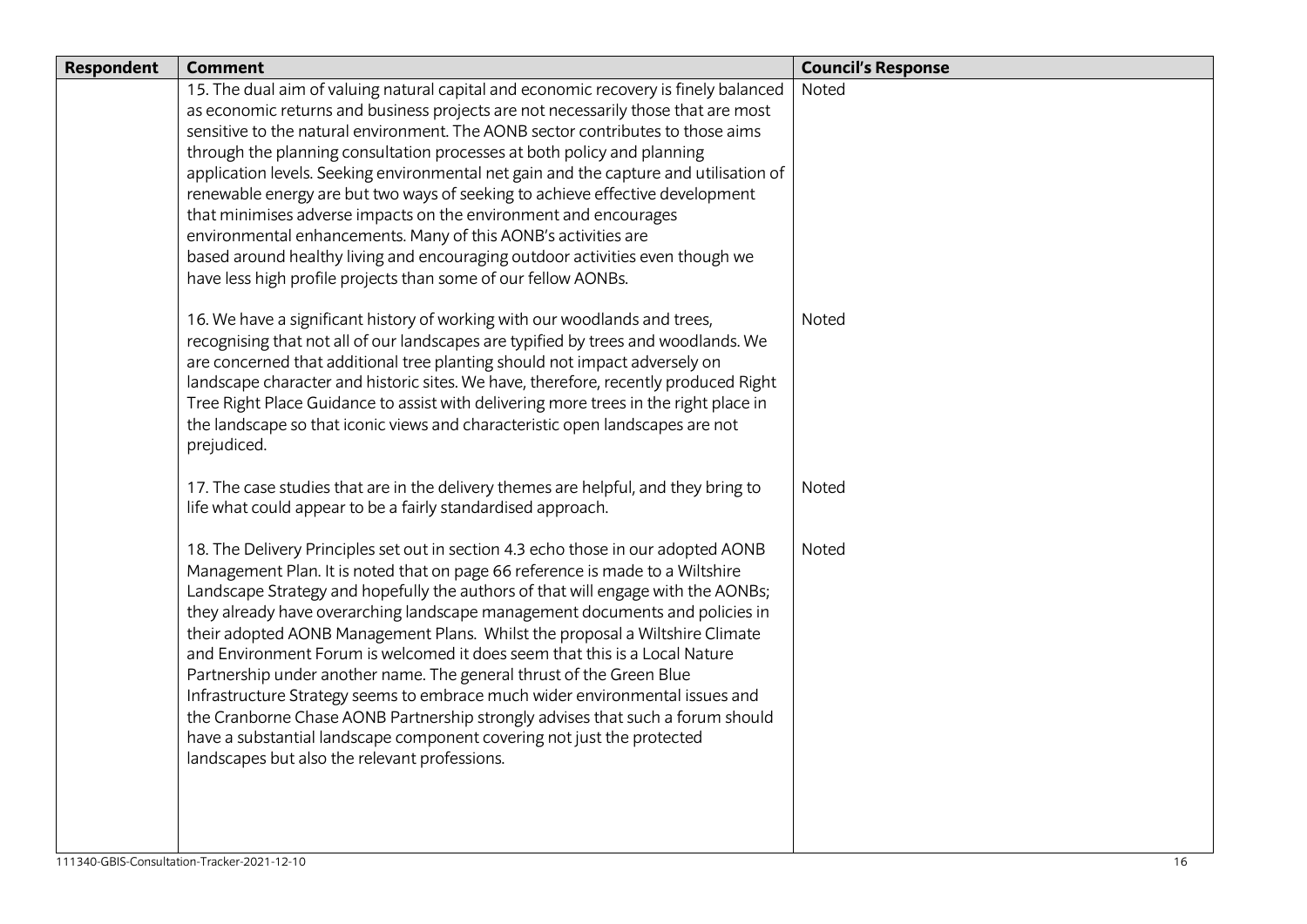| <b>Respondent</b>                              | <b>Comment</b>                                                                                                                                                                                                                                                                                                                                                                                                                                                                                                                                                                                                                                                                                                                                                                                                                                                                                                                                                                                                                                                                   | <b>Council's Response</b>                                                                                                                                                                                                                                  |
|------------------------------------------------|----------------------------------------------------------------------------------------------------------------------------------------------------------------------------------------------------------------------------------------------------------------------------------------------------------------------------------------------------------------------------------------------------------------------------------------------------------------------------------------------------------------------------------------------------------------------------------------------------------------------------------------------------------------------------------------------------------------------------------------------------------------------------------------------------------------------------------------------------------------------------------------------------------------------------------------------------------------------------------------------------------------------------------------------------------------------------------|------------------------------------------------------------------------------------------------------------------------------------------------------------------------------------------------------------------------------------------------------------|
|                                                | 19. The Cranborne Chase AONB Partnership welcomes the Green Blue<br>Infrastructure Strategy and observes that the document as currently presented has<br>a number of useful and enlightening case studies, but it does take quite a lot of<br>space to get over the messages. It seems that the need for green blue elements<br>within existing and proposed settlements requires considerable attention to detail<br>whereas the broader strategic aims across the rural parts of the county can be dealt<br>with in more flexible and aspirational ways. In the latter situation the AONBs and<br>National Park cover a substantial part of the County and with partnership working<br>much can be achieved. A focus on Green Blue features and facilities near to the<br>settlements and places where people live should, perhaps, be the catalyst for<br>additional coordinated action.                                                                                                                                                                                      | Noted - to be considered in the Settlement GBI<br>Frameworks.                                                                                                                                                                                              |
|                                                | 20. This AONB is the 14th International Dark Sky Reserve in the world and we are,<br>therefore, very conscious of the need to prevent light pollution, avoid the adverse<br>impacts of light pollution on human health and wildlife, and facilitate the<br>appreciation of the night skies. This does seem to be a topic that is relevant to the<br>Green Blue Infrastructure Strategy and therefore this AONB recommends that it is<br>included. The AONB would, of course, be happy to help with that aspect.<br>I hope these comments are helpful to you, and, as you will have gathered, the AONB<br>Partnership would be happy to join in taking the concept of Green Blue<br>Infrastructure forward.                                                                                                                                                                                                                                                                                                                                                                       | Reference to the appreciation of the wellbeing<br>benefits provided by dark skies included in Section 4.2 -<br>Theme 3: Nature Recovery & Landscape Management<br>(in addition to existing reference to the International<br>Dark Sky Reserve in Box 4.8). |
| Wiltshire<br><b>Climate</b><br><b>Alliance</b> | Wiltshire Climate Alliance is an umbrella organisation for groups and individuals to<br>campaign for a Carbon Neutral Wiltshire. Its vision is a net zero carbon Wiltshire by<br>2030, including all sectors of society, government, and the economy. We are<br>motivated by the global climate emergency, which was recognised by Wiltshire<br>Council in a February 2019 resolution. Our members generally are also concerned<br>with the global and local ecological or biodiversity emergency, seeing links with<br>global heating and climate change as well as pollution. Many of us also see aspects<br>of public health and social exclusion as having emergency status. WCA are very<br>excited that Wiltshire County Council is developing this high-level strategy in<br>anticipation of the Environment Bill becoming law and in recognition of the<br>importance of protecting, conserving and restoring nature across the county. The<br>understanding in Section 3, Our Shared Vision on the links between climate change<br>and nature is important and welcome. | Noted                                                                                                                                                                                                                                                      |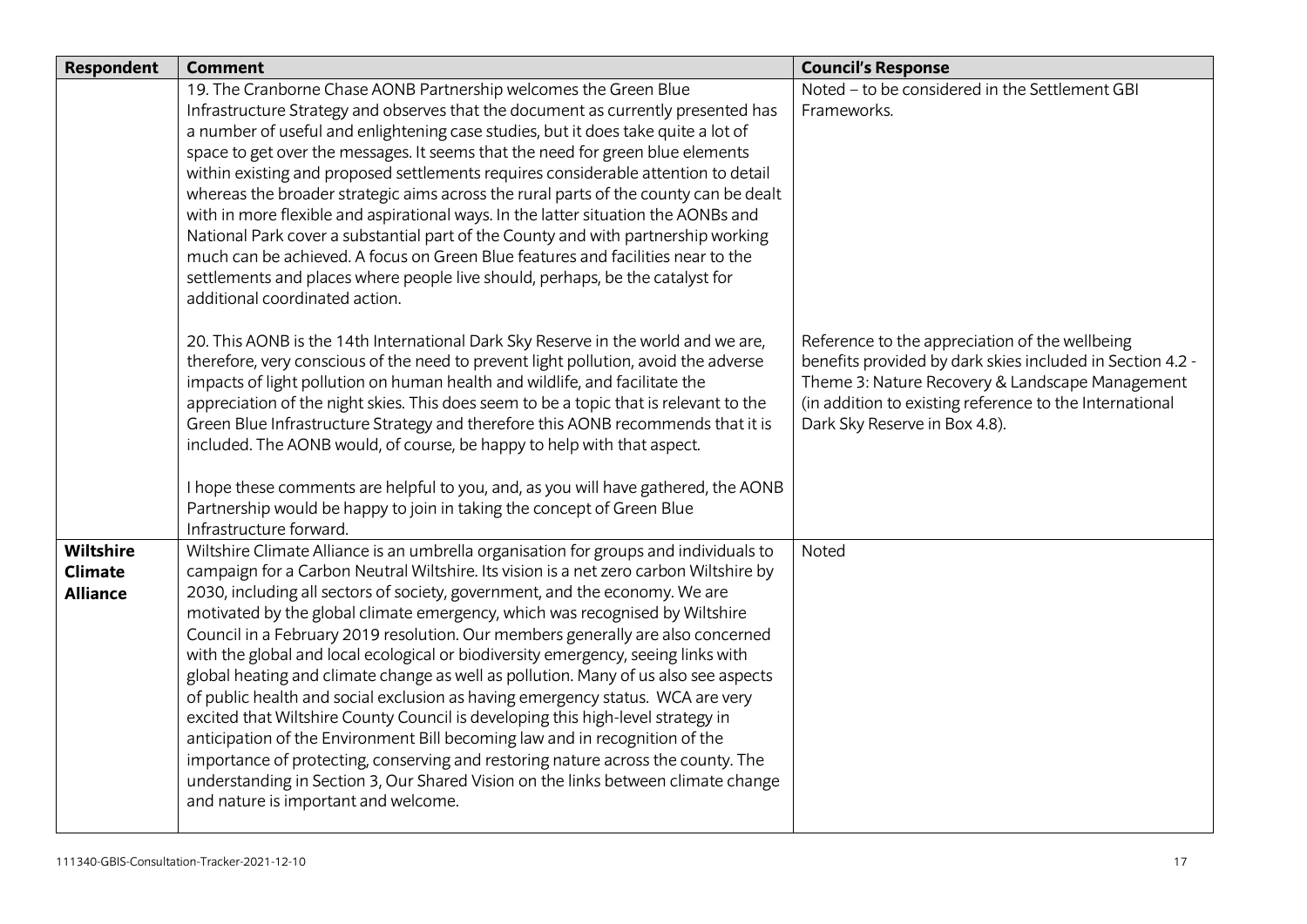| <b>Respondent</b> | <b>Comment</b>                                                                                                                                                                                                                                                                                                                                                                                                                                                                                                                                                                                                                                                                                                                                                                                                                                                                                 | <b>Council's Response</b>                                                                                                                                                                           |
|-------------------|------------------------------------------------------------------------------------------------------------------------------------------------------------------------------------------------------------------------------------------------------------------------------------------------------------------------------------------------------------------------------------------------------------------------------------------------------------------------------------------------------------------------------------------------------------------------------------------------------------------------------------------------------------------------------------------------------------------------------------------------------------------------------------------------------------------------------------------------------------------------------------------------|-----------------------------------------------------------------------------------------------------------------------------------------------------------------------------------------------------|
|                   | We specifically like the important statement that the strategy is "a rigid document<br>that sets down a clear path to ensure that opportunities are not lost," (p.3) and<br>welcome the three goals.                                                                                                                                                                                                                                                                                                                                                                                                                                                                                                                                                                                                                                                                                           | Noted                                                                                                                                                                                               |
|                   | However, there is consensus in our Steering Group that mitigation of climate<br>change should be mentioned first as it is the most urgent, and that this should be a<br>separate additional goal, a "Goal O" perhaps, to highlight its significance. WCA's<br>current petition, with nearly 500 signatures and counting, states, "We the<br>undersigned petition the council to Immediately make carbon reduction the top<br>priority in every council policy, plan and decision, and agree, by end 2021,<br>comprehensive carbon reduction actions with annual targets, to deliver a carbon-<br>neutral county by 2030." As the council's Climate emergency webpage points out,<br>carbon reduction is the context for "Developing a Green and Blue Infrastructure<br>Strategy and enabling communities to promote biodiversity in their areas via a new<br>Community Environmental Toolkit." | Goal 1 has been strengthened to emphasise support for<br>reducing carbon emissions and achieving net zero<br>targets through sustaining a health natural environment<br>and nature-based solutions. |
|                   | Wiltshire needs to use every tool it can to reduce carbon and one of those is<br>sequestration. Natural carbon sequestration is a vital 'net zero' counter-balance to<br>shortfalls in reduction of emissions. As sequestration is about the land, flora and<br>wetland acting for the planet to reduce carbon, it is appropriate that it sits within<br>GBI. While mentioned, almost in passing, in several areas of the strategy, it is not<br>addressed as a specific action. And as it is so cross cutting of all of the GBI areas it<br>deserves its own place. This will enable it to be on the agenda in any GBI focus area.<br>The 'Goal zero' text should mention the 2030 carbon neutral Wiltshire goal from<br>the relevant February 2019 Council Resolution. Appendix X suggests draft wording<br>for this Goal.                                                                   | References to carbon storage/sequestration<br>strengthened throughout the document where<br>appropriate.                                                                                            |
|                   | The key messages from section 1, Setting the Scene mirrors Wiltshire Intelligence<br>view https://www.wiltshireintelligence.org.uk/key-issues/environment/ and are<br>summarised on p.28 "in recent decades biodiversity in the area has been<br>decreasing." In Section 3, Our Shared Vision the recognition of the poor natural<br>state of much of the country's farmed environment, the cumulative and multiple<br>effects of the seemingly innocuous loss of individual front gardens, and the over<br>abstraction of rivers and water, is important.                                                                                                                                                                                                                                                                                                                                     | Noted                                                                                                                                                                                               |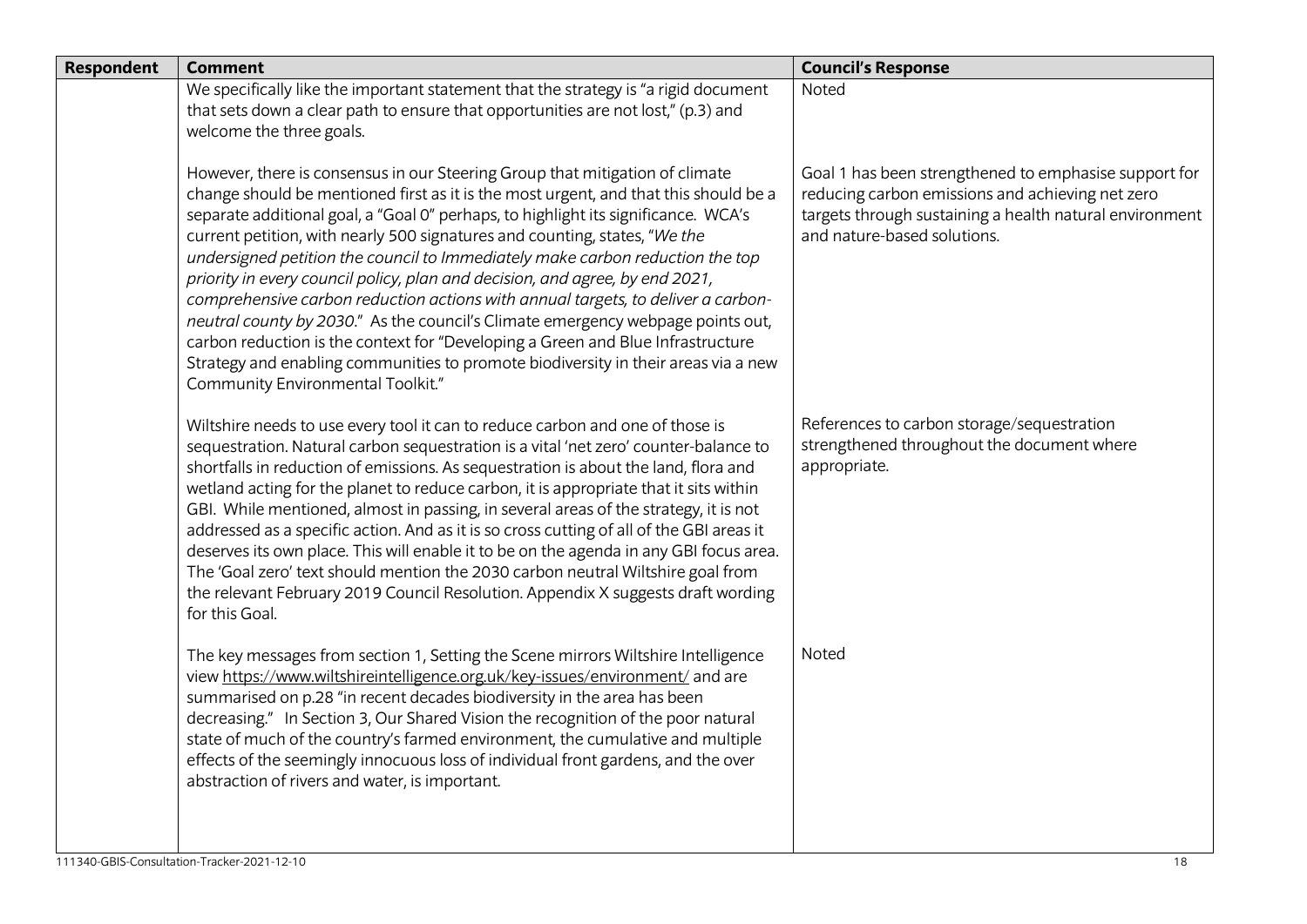| <b>Respondent</b> | <b>Comment</b>                                                                                                                                                                                                                                                                                                                                                                                                                                                                                                                                                                                                                                                                                                                                                                                   | <b>Council's Response</b>                                                                                                                                                                                                                                                                            |
|-------------------|--------------------------------------------------------------------------------------------------------------------------------------------------------------------------------------------------------------------------------------------------------------------------------------------------------------------------------------------------------------------------------------------------------------------------------------------------------------------------------------------------------------------------------------------------------------------------------------------------------------------------------------------------------------------------------------------------------------------------------------------------------------------------------------------------|------------------------------------------------------------------------------------------------------------------------------------------------------------------------------------------------------------------------------------------------------------------------------------------------------|
|                   | The vision on page 4 of a multi-functional network of "high quality, biodiverse and<br>accessible green and blue infrastructure", of "multi-functional ecosystem services",<br>and of these supporting community, health and other social, economic and<br>environmental aims is most welcome.                                                                                                                                                                                                                                                                                                                                                                                                                                                                                                   | Noted                                                                                                                                                                                                                                                                                                |
|                   | The GBI does not set out the scale of ambition or measurable targets for different<br>actions based on clear assessments of their role and potential if backed with proper<br>allocation of resources, skills and follow through. We do understand that this is<br>because it is intended as an overview high-level strategy but would like to set down<br>that the tests will be quality of actions, proper implementation and follow through<br>management and stewardship. The quality of action matters because the wrong<br>actions even if taken in good faith can be as harmful as inaction:                                                                                                                                                                                              | Noted - the Local Nature Recovery Strategy will set out<br>actions for delivery of strategic landscape-scale GBI<br>projects within priority areas, and actions for delivery of<br>settlement-scale GBI projects will be set out in<br>Community Environmental Plans to support local<br>priorities. |
|                   | Proper implementation matters because the decline of nature and ecosystems<br>$\bullet$<br>is not new and has been allowed to happen by successive administrations<br>despite clear evidence and warnings;<br>The failure to properly implement action remains the main reason why nature,<br>from Sites of Special Scientific Interest to urban streets, is in poor and<br>potentially deteriorating condition; and,<br>Follow through and ongoing care matters because failure to do so results in<br>good ideas and money being wasted, and will mean that opportunities to build<br>skills and competence in decision making and the practical know-how needed<br>to manage and maintain natural features from open country to town centre (as<br>shown on page 11) are likely to be missed. |                                                                                                                                                                                                                                                                                                      |
|                   | Finally, in general there are several mentions of future generations, but the format<br>and manner in which this consultation has been carried out demonstrates that<br>there is a broader issue that adults do not-or do not know how to - work with/<br>consult with young people. This suggests that stronger links need to be formed with<br>schools who should be identified, supported and invested in as delivery partners.                                                                                                                                                                                                                                                                                                                                                               | Noted - further engagement with young people will be<br>picked up in implementation plans and through a<br>community engagement strategy.                                                                                                                                                            |
|                   | Thoughts for discussion:                                                                                                                                                                                                                                                                                                                                                                                                                                                                                                                                                                                                                                                                                                                                                                         |                                                                                                                                                                                                                                                                                                      |
|                   | Mapping: The strategic GBI areas on the maps appear not to be all of Wiltshire.<br>1.<br>Are there non-strategic GBI sites? Are we missing out farmers who could be key<br>to maximising sequestration?                                                                                                                                                                                                                                                                                                                                                                                                                                                                                                                                                                                          | Non-strategic GBI assets are to be considered as part of<br>the Settlement GBI Frameworks.                                                                                                                                                                                                           |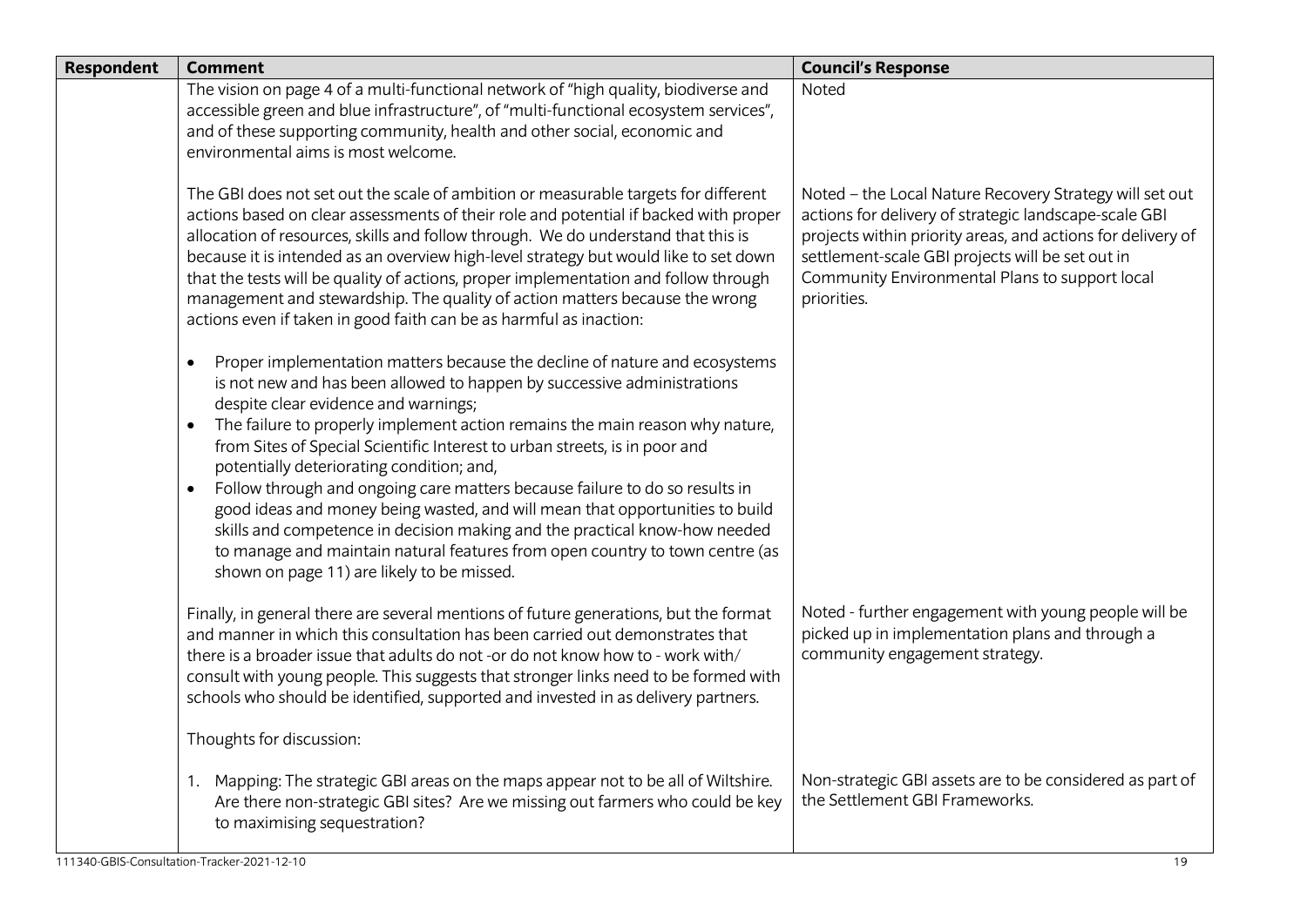| Respondent | <b>Comment</b>                                                                                                                                                                                                                                                                                                                                                                                                                                                                                                                                                                                                                                                                                                                 | <b>Council's Response</b>                                                                                                                                                                           |
|------------|--------------------------------------------------------------------------------------------------------------------------------------------------------------------------------------------------------------------------------------------------------------------------------------------------------------------------------------------------------------------------------------------------------------------------------------------------------------------------------------------------------------------------------------------------------------------------------------------------------------------------------------------------------------------------------------------------------------------------------|-----------------------------------------------------------------------------------------------------------------------------------------------------------------------------------------------------|
|            | 2. Local Plans harmonising with GBI: The GBI's stated aim in Box 3.5 on page 33 to<br>avoid "inappropriate development or land management" is welcome as is the<br>recognition that ancient woodlands are irreplaceable and that existing nature<br>and features should be retained within new development. However, that will<br>require developers and their planners, architects, designers, landscape<br>architects and contractors to change how they view and layout sites, conduct<br>ecological surveys and put in place credible and lasting management plans<br>based on nature and carried out by people trained in nature. How are the GBI<br>team going to work with other WC departments to ensure this happens? | Noted - to be considered in the new Local Plan.                                                                                                                                                     |
|            | 3. Forum: Will the new Wiltshire Climate and Environment Forum only operate in<br>relation to Settlement Framework plans or will it be Wiltshire wide and<br>connected to other Community Environment Plans? Do you think it needs to be<br>inclusive and take community and specifically farmer engagement into<br>account?                                                                                                                                                                                                                                                                                                                                                                                                   | The Forum would support stakeholder engagement in<br>shaping GBI delivery priorities at both the strategic and<br>local scales.                                                                     |
|            | 4. Resources: What staff resource do WC have allocated to the roll out of the GBI<br>strategy and related implementation plans and actions?                                                                                                                                                                                                                                                                                                                                                                                                                                                                                                                                                                                    | Under review by the Council.                                                                                                                                                                        |
|            | 5. Funding: Does there need to be a long term (cross party) agreement in council<br>that the plans set will be carried through administrations, with frequent checks<br>on progress and direction? What staffing resource to you have for funding,<br>chasing grants and soft loans, managing budgets, providing community funding<br>support etc.?                                                                                                                                                                                                                                                                                                                                                                            | Under review by the Council.                                                                                                                                                                        |
|            | 6. Monitoring and Reporting: How will Wiltshire Cabinet oversee and monitor<br>progress of the 3 GBI goals?                                                                                                                                                                                                                                                                                                                                                                                                                                                                                                                                                                                                                    | Section 5.5 Monitoring & Review updated to confirm the<br>Council will develop a plan and indicators for monitoring<br>implementation of the GBI Strategy.                                          |
|            | 7. Cross Border: Climate and GBI have no borders. Do you know how your<br>colleagues in the same departments in other councils (albeit named differently)<br>are approaching this work? Are you working closely with them and sharing best<br>practice?                                                                                                                                                                                                                                                                                                                                                                                                                                                                        | The GBI Strategy has been shaped through engagement<br>with neighbouring authorities and the Council will<br>continue to engage with them through implementation<br>of the Strategy as appropriate. |
|            | Baselines: When will the public have access to all the baseline assessment of the<br>8.<br>condition of Wiltshire habitats, features and natural assets (Section 2 Shaping<br>the Vision) as known? (as noted on the answers<br>https://www.wiltshire.gov.uk/green-economy-climate-strategy-consultation-ga)<br>Obviously these will support communities / parishes / towns to plan, both to<br>inform actions and decisions and to measure against for progress.                                                                                                                                                                                                                                                              | Yes - see Principle 4 Evidence-led                                                                                                                                                                  |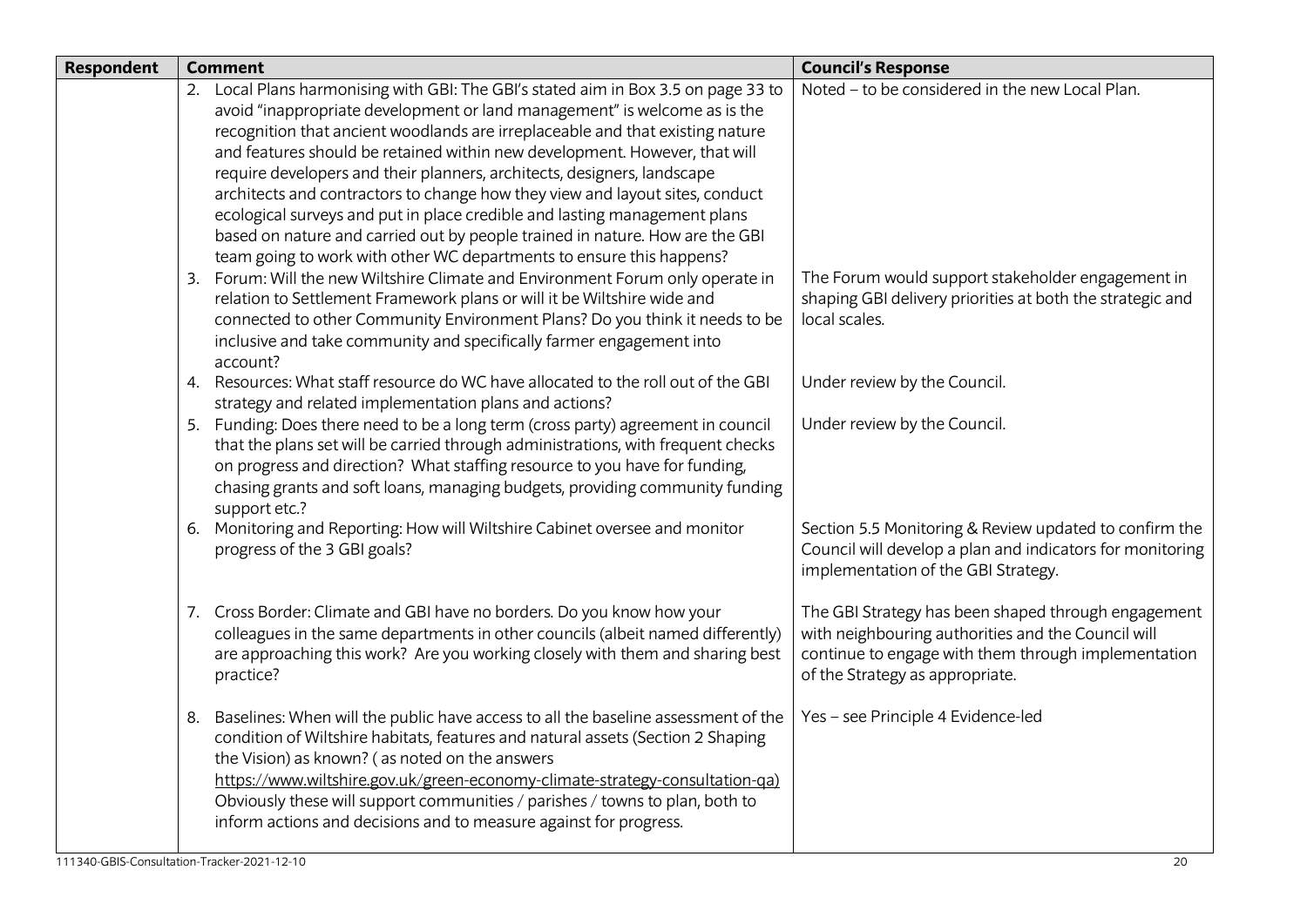| Respondent | <b>Comment</b>                                                                                                                                                                                                                                                                                                                                                                                                                                                                                                                                                                                                                                                                                                                                                                                                                                                                                                                                                                                                                                                                                                                                                                  | <b>Council's Response</b>                                                                                                                                                                                                                                                                                              |
|------------|---------------------------------------------------------------------------------------------------------------------------------------------------------------------------------------------------------------------------------------------------------------------------------------------------------------------------------------------------------------------------------------------------------------------------------------------------------------------------------------------------------------------------------------------------------------------------------------------------------------------------------------------------------------------------------------------------------------------------------------------------------------------------------------------------------------------------------------------------------------------------------------------------------------------------------------------------------------------------------------------------------------------------------------------------------------------------------------------------------------------------------------------------------------------------------|------------------------------------------------------------------------------------------------------------------------------------------------------------------------------------------------------------------------------------------------------------------------------------------------------------------------|
|            | 9. When can the public have better access to the maps please and are we able to<br>zoom into our respective communities / parishes in order to begin drafting<br>CET <sub>s?</sub>                                                                                                                                                                                                                                                                                                                                                                                                                                                                                                                                                                                                                                                                                                                                                                                                                                                                                                                                                                                              | Roll out of interactive GIS mapping under review by the<br>Council.                                                                                                                                                                                                                                                    |
|            | 10. Settlement Frameworks: Please can you share your vision in relation to<br>Settlement Frameworks? Will members of the town and parish councils and<br>members of the public be invited to contribute to these? How do you envisage<br>them being further developed through Neighbourhood plans and Community<br>Environmental Plans (page 35)?<br>11. Please can you share your vision in relation to Community Environment<br>Toolkits including:<br>Which communities / parishes have already completed one?<br>$\bullet$<br>Are there any communities / parishes who have worked with neighbouring<br>$\bullet$<br>parishes to collate 2-3 CETs at one time?<br>Are there any plans to run workshops to support communities / parish /<br>$\bullet$<br>town councils on how they work and how to complete?<br>Do WC have any capacity to provide any geographical information support<br>$\bullet$<br>- specifically the production of an interactive PDF map that could include<br>layers for the relevant areas of interest such as habitats / species / farmers /<br>landowners already in agri-environment schemes or specifically working in<br>green / blue spaces. | References to the purpose of the Settlement GBI<br>Frameworks strengthened throughout the document<br>where appropriate.<br>Roll out of Community Environmental Plans (developed<br>by Town/Parish Councils and local stakeholders using<br>the Community Environmental Toolkit) under review by<br>the Council.       |
|            | Responses to Themes                                                                                                                                                                                                                                                                                                                                                                                                                                                                                                                                                                                                                                                                                                                                                                                                                                                                                                                                                                                                                                                                                                                                                             |                                                                                                                                                                                                                                                                                                                        |
|            | Theme 1: Flooding & Water Management -                                                                                                                                                                                                                                                                                                                                                                                                                                                                                                                                                                                                                                                                                                                                                                                                                                                                                                                                                                                                                                                                                                                                          |                                                                                                                                                                                                                                                                                                                        |
|            | The strategy contains a number of excellent aims but does not suggest how those<br>aims will be positively driven through and managed. Our concerns are that without<br>concrete planning, delivery and resources these will simply remain aims.<br>It proposes that the strategy "will be used as a starting point for planning<br>developments". This suggests that it will have weight in planning decisions. Will<br>this be the case and if so, who will be the moderator in the review of any<br>development or mitigation proposals?                                                                                                                                                                                                                                                                                                                                                                                                                                                                                                                                                                                                                                     | In support of this theme, the Local Nature Recovery<br>Strategy will set out actions for delivery of strategic<br>landscape-scale GBI projects within priority areas, and<br>actions for delivery of settlement-scale GBI projects will<br>be set out in Community Environmental Plans to<br>support local priorities. |
|            |                                                                                                                                                                                                                                                                                                                                                                                                                                                                                                                                                                                                                                                                                                                                                                                                                                                                                                                                                                                                                                                                                                                                                                                 |                                                                                                                                                                                                                                                                                                                        |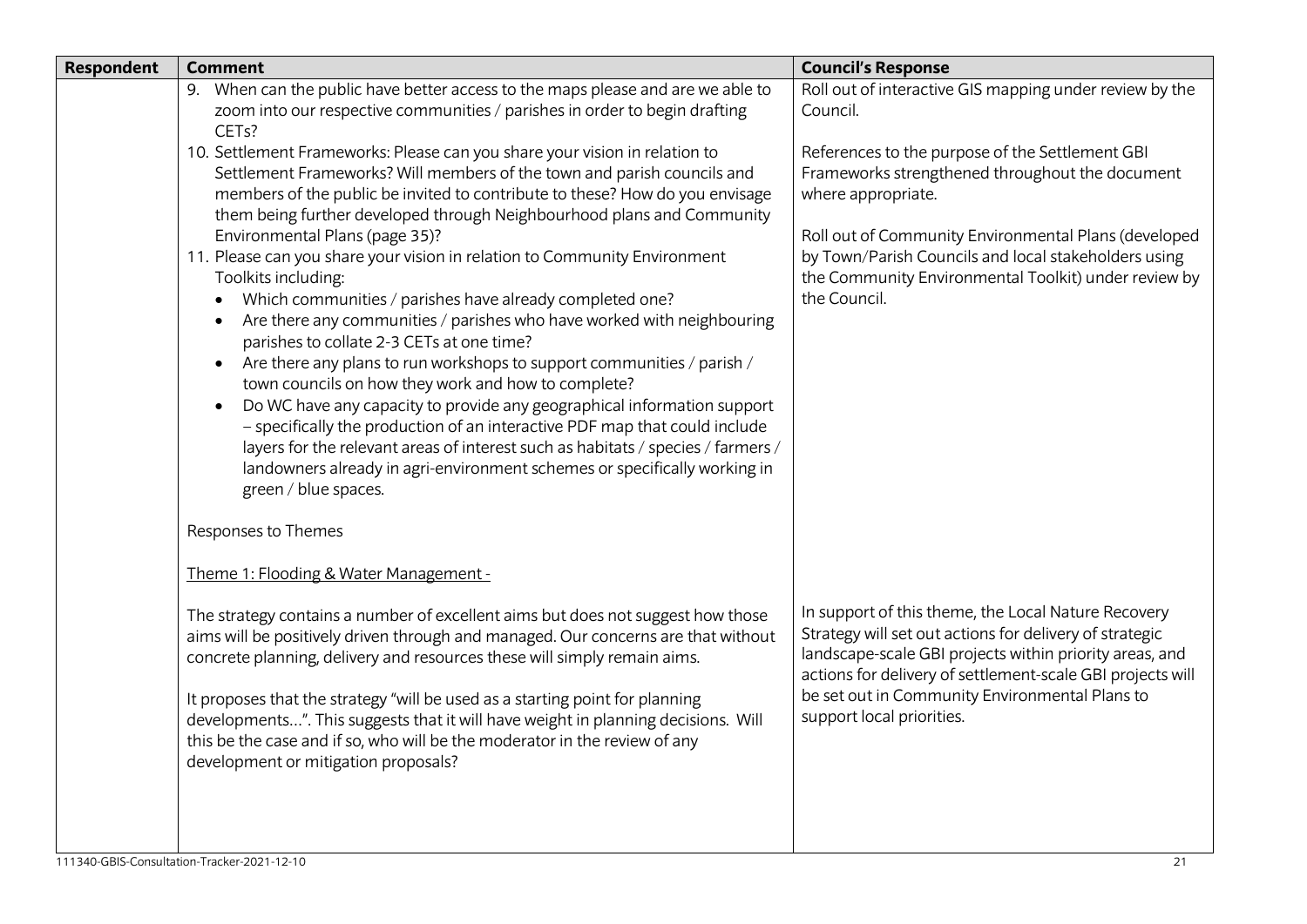| <b>Respondent</b> | <b>Comment</b>                                                                                                                                                                                                                                                                                                                                              | <b>Council's Response</b>                                                                                                                                                                                                                                                                                              |
|-------------------|-------------------------------------------------------------------------------------------------------------------------------------------------------------------------------------------------------------------------------------------------------------------------------------------------------------------------------------------------------------|------------------------------------------------------------------------------------------------------------------------------------------------------------------------------------------------------------------------------------------------------------------------------------------------------------------------|
|                   | Box 4.1 states that Flood Risk Management, which is essential if the county is to<br>address climate impacts, "involves implementing measures". This assumes that<br>forward planning has delivered an action plan that can be implemented. How will<br>this plan be developed and to what timescale?                                                       | In support of this theme, the Local Nature Recovery<br>Strategy will set out actions for delivery of strategic<br>landscape-scale GBI projects within priority areas, and<br>actions for delivery of settlement-scale GBI projects will<br>be set out in Community Environmental Plans to<br>support local priorities. |
|                   | Is there a "Working with Natural Processes" (WWNP) evidence base for Wiltshire and<br>how will it be used "to protect, restore and enhance natural flood mitigation<br>measures"?                                                                                                                                                                           | This a national evidence base applicable to Wiltshire.                                                                                                                                                                                                                                                                 |
|                   | The promotion of natural flood management solutions to reducing flood risk is,<br>again, a laudable aim which we totally agree with, but the strategy does not say how<br>this will be mandated.                                                                                                                                                            | In support of this theme, the Local Nature Recovery<br>Strategy will set out actions for delivery of strategic<br>landscape-scale GBI projects within priority areas, and<br>actions for delivery of settlement-scale GBI projects will<br>be set out in Community Environmental Plans to<br>support local priorities. |
|                   | Examples of use within Wiltshire are not given and the Somerset levels was a<br>project driven out of desperate necessity rather than long term thinking. It actually<br>demonstrates the need for detailed forward planning on a county wide basis, with<br>execution of those plans for mitigation to a sensible timescale to avoid this in<br>Wiltshire. | Noted                                                                                                                                                                                                                                                                                                                  |
|                   | SuDs is not mandated on developments and is certainly not adopted on all<br>developments. Will this now be mandatory in planning as part of the GBI Strategy?                                                                                                                                                                                               | To be considered in the new Local Plan in line with the<br>NPPF and latest legislation requirements as appropriate.                                                                                                                                                                                                    |
|                   | How will WC "work together with" the various authorities to enforce high water flow<br>attenuation from existing and new developments?                                                                                                                                                                                                                      | Working with partners such as the Environment Agency<br>and catchment partnerships via the Catchment-based<br>Approach.                                                                                                                                                                                                |
|                   | Who will manage and maintain installed SuDs systems?                                                                                                                                                                                                                                                                                                        | As a high level strategy document management and<br>maintenance is not be dealt with in detail.                                                                                                                                                                                                                        |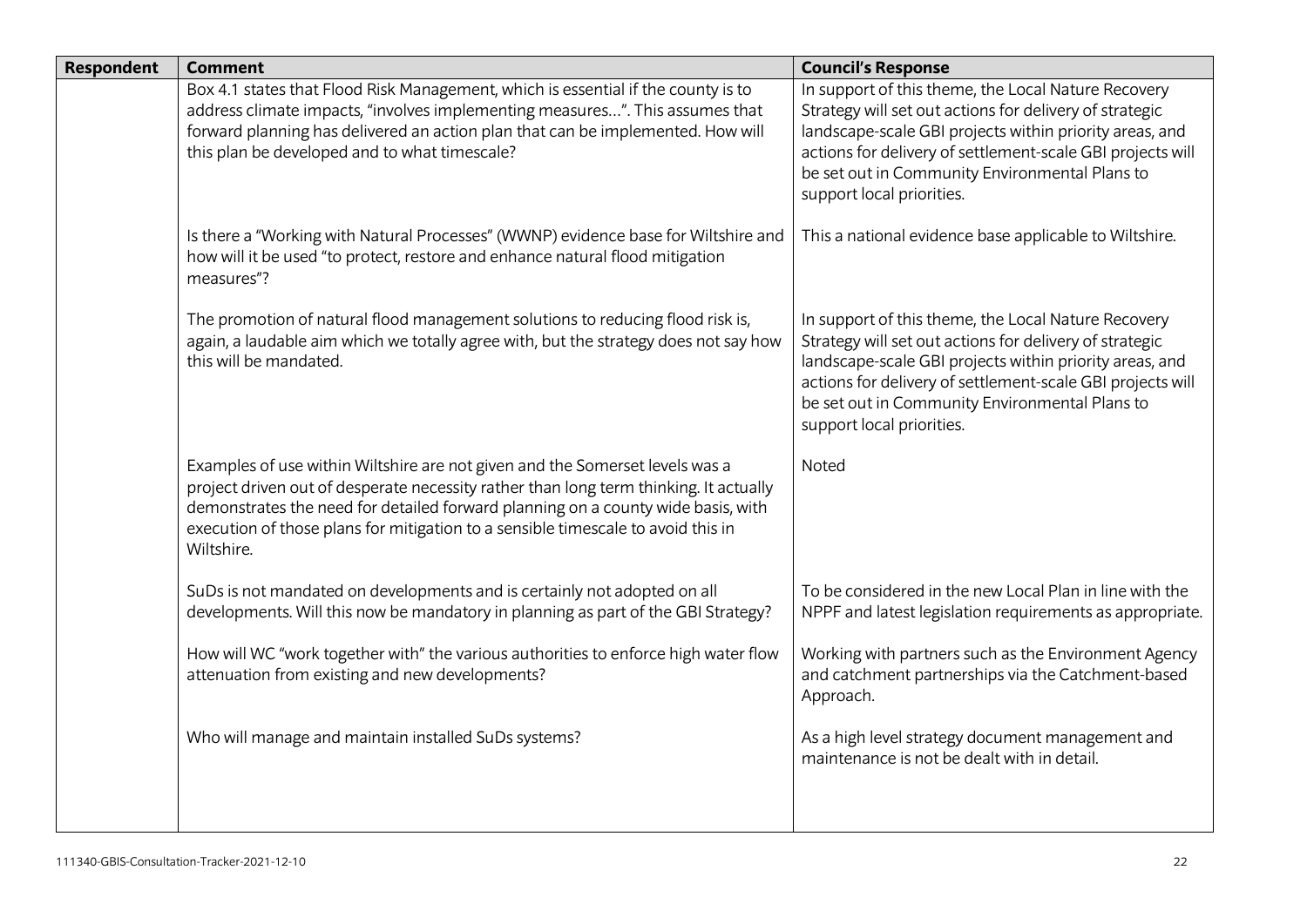| <b>Respondent</b> | <b>Comment</b>                                                                                                                                                                                                                                                                                                                                                                                                                                                                                                                                                                                                  | <b>Council's Response</b>                                                                                                                                                                                       |
|-------------------|-----------------------------------------------------------------------------------------------------------------------------------------------------------------------------------------------------------------------------------------------------------------------------------------------------------------------------------------------------------------------------------------------------------------------------------------------------------------------------------------------------------------------------------------------------------------------------------------------------------------|-----------------------------------------------------------------------------------------------------------------------------------------------------------------------------------------------------------------|
|                   | Management of water abstraction and the potential for over abstraction is a critical<br>element of supporting the citizens of Wiltshire and is rightly highlighted along with<br>the use of GBI management to support and maintain supply. You state that WC will<br>"take action to support a strong catchment focus". This statement also suggests<br>enforcement to protect. How will WC manage this?                                                                                                                                                                                                        | Working with partners such as the Environment Agency<br>and catchment partnerships via the Catchment-based<br>Approach. The Environment Agency is responsible for<br>catchment abstraction enforcement matters. |
|                   | You also suggest that new infrastructure schemes will be needed to support. Is<br>there a long term plan being developed for this now and if so, how will the GBI team<br>and local communities be involved?                                                                                                                                                                                                                                                                                                                                                                                                    | Working with partners such as the Environment Agency<br>and catchment partnerships via the Catchment-based<br>Approach.                                                                                         |
|                   | There is no mention in the documents about watercourse maintenance and<br>management, a major part of blue infrastructure. This is a critical issue in a number<br>of areas of the county and failure to maintain increases flood risk. How will this be<br>addressed by the GBI team?                                                                                                                                                                                                                                                                                                                          | As a high level strategy document management and<br>maintenance is not be dealt with in detail.                                                                                                                 |
|                   | Theme 2: Sustainable Farming & Land Management                                                                                                                                                                                                                                                                                                                                                                                                                                                                                                                                                                  |                                                                                                                                                                                                                 |
|                   | WCA welcomes the emphasis on sustainable farming and the improvement of soil<br>health and landscape wide projects. However, given the mapping provided it is<br>unclear whether the 'landscape' referred to is the entirety of our landscapes, that is<br>a broad brush across the entire county or is being targeted on the coloured areas of<br>the maps. This begs the question of how much of the county is covered by the<br>strategy - everywhere or a percentage represented by the colour on the maps? If<br>there are very important sites, for example SSSIs then are any buffer zones<br>envisaged? | In support of this theme, the Local Nature Recovery<br>Strategy will set out actions for delivery of strategic<br>landscape-scale GBI projects within priority areas.                                           |
|                   | It is not clear whether the maps provided for Green and Blue are 'live' that is open<br>to expansion or contraction or intended to be fixed which may be an invitation to<br>development on areas not specifically covered. How can groups or individuals add<br>to the mapping in the future? Is the aim to have a joined up swathe across the<br>county? Please can you clarify your vision and goals in this theme?                                                                                                                                                                                          |                                                                                                                                                                                                                 |
|                   |                                                                                                                                                                                                                                                                                                                                                                                                                                                                                                                                                                                                                 |                                                                                                                                                                                                                 |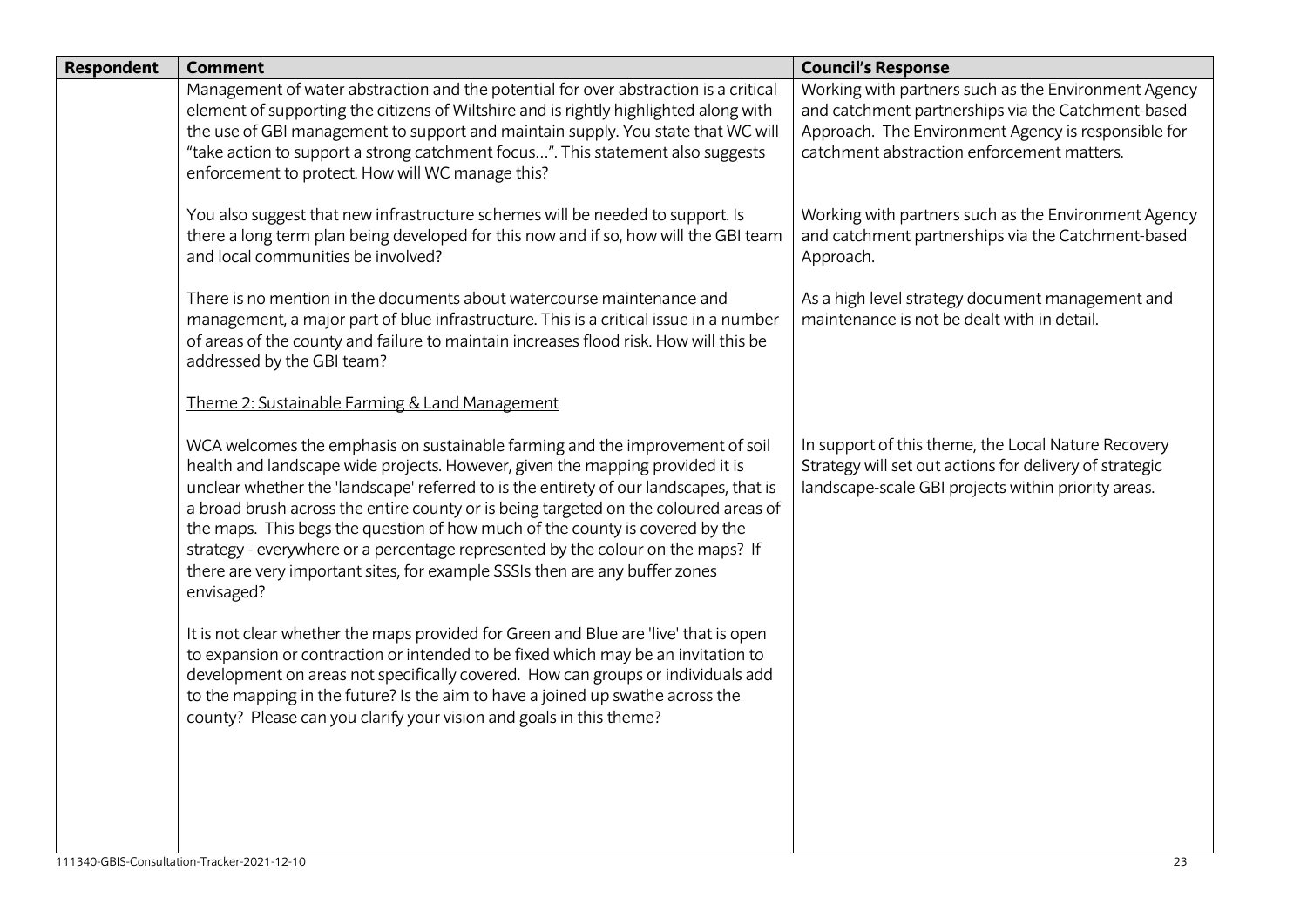| Respondent | <b>Comment</b>                                                                                                                                                                                                                                                                                                                                                                                                                                                                                                                                                                                                                              | <b>Council's Response</b>                                                                                                                                             |
|------------|---------------------------------------------------------------------------------------------------------------------------------------------------------------------------------------------------------------------------------------------------------------------------------------------------------------------------------------------------------------------------------------------------------------------------------------------------------------------------------------------------------------------------------------------------------------------------------------------------------------------------------------------|-----------------------------------------------------------------------------------------------------------------------------------------------------------------------|
|            | Farming                                                                                                                                                                                                                                                                                                                                                                                                                                                                                                                                                                                                                                     |                                                                                                                                                                       |
|            | We cannot find any indication of how the Council sees its role in practical terms in<br>promoting and supporting sustainable food production so that local supply chains<br>can be accessed by the public. Local farmers will be facing unprecedented change<br>in their subsidy arrangements and it is vital that there is a specific team/figurehead<br>at the council to promote local produce so that small local market gardeners,<br>horticulturalists and farmers have support as well as larger landowners who can be<br>in clusters of substantial land holdings.                                                                  | In support of this theme, the Local Nature Recovery<br>Strategy will set out actions for delivery of strategic<br>landscape-scale GBI projects within priority areas. |
|            | While we appreciate the limitations on the council's resources, showcasing what we<br>produce (as well as the landscape that produces it) is a viable role. For example, a '<br>Wiltshire Produce' logo/label could be developed. The Sustainable Food Trust<br>suggests that we ask: Where has the food come from?' and 'How was it grown?' We<br>suggest the Council with its access to residents and involvement in local markets<br>could play a role in answering these questions to the benefit of our farmers and<br>Wiltshire residents who want to source local food.                                                              |                                                                                                                                                                       |
|            | The Council needs to be mindful that if the strategy is to be productive, younger<br>farmers need to have opportunities. The Council is in a position to promote<br>opportunities for new farmers as a landowner itself. There is also no mention of<br>issues vital to farmers (and animal welfare conscious consumers) such as the<br>accessibility of local abattoirs. Will planning priority be given to infrastructure that<br>supports sustainable farming?                                                                                                                                                                           |                                                                                                                                                                       |
|            | The document also omits mention of items which are controversial such as wind<br>turbines and solar farms. New farming methods may involve the construction of<br>large structures to house, for example hydroponic production units. Realistically<br>some farmers will not be engaged by the new financial programmes seeing them as<br>constricting and bureaucratic. This does not seem to have been envisaged. Very<br>intensive farming systems (particularly as to livestock) may be in conflict with the<br>Council's goals if such farms are within sensitive landscape areas. Has the Council<br>any plans for dealing with this? |                                                                                                                                                                       |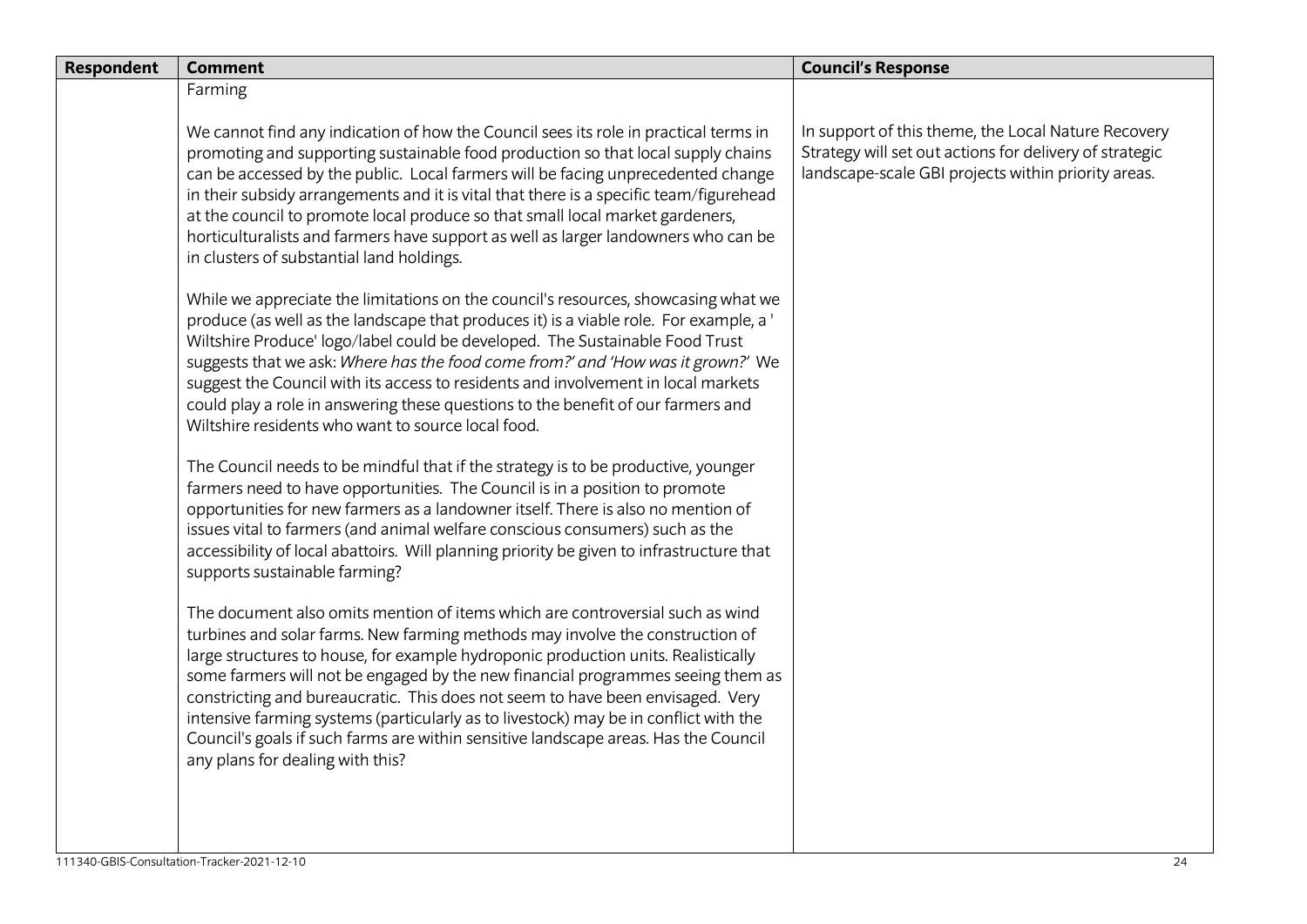| <b>Respondent</b> | <b>Comment</b>                                                                                                                                                                                                                                                                                                                                                                                                                                                                                                                                                                                            | <b>Council's Response</b>                                                                                                                                                                                                                                                                                              |
|-------------------|-----------------------------------------------------------------------------------------------------------------------------------------------------------------------------------------------------------------------------------------------------------------------------------------------------------------------------------------------------------------------------------------------------------------------------------------------------------------------------------------------------------------------------------------------------------------------------------------------------------|------------------------------------------------------------------------------------------------------------------------------------------------------------------------------------------------------------------------------------------------------------------------------------------------------------------------|
|                   | Gardens and streets                                                                                                                                                                                                                                                                                                                                                                                                                                                                                                                                                                                       |                                                                                                                                                                                                                                                                                                                        |
|                   | It is widely recognised that in many areas, gardens have greater diversity than<br>surrounding farmland. The Council is well placed to encourage all residents to<br>become 'green' land managers in whatever home they have or green space they<br>use. While the strategy talks of engaging communities the Council also has the<br>ability to contact and engage individuals. Not everyone wants to be in an activist<br>group or join something. Many want to access local food and do the right thing in<br>their own backyard or road verge.                                                        | In support of this theme, Community Environmental<br>Plans (developed by Town/Parish Councils and local<br>stakeholders using the Community Environmental<br>Toolkit) will set out actions for delivery of settlement-<br>scale GBI projects to support local priorities.                                              |
|                   | Trees                                                                                                                                                                                                                                                                                                                                                                                                                                                                                                                                                                                                     |                                                                                                                                                                                                                                                                                                                        |
|                   | WCA suggests management must include urgent action on urban trees in view of<br>expected heat events and that each town and community must conduct an audit<br>where people can access shade and drinking water in a heat event. Opportunities<br>for infilling trees in street lines to provide shade are a priority in town land<br>management. This should be in addition to larger tree planting proposals and<br>promotion of other land uses that are 'carbon sinks' such as meadows and<br>grassland.                                                                                              | In support of this theme, the Local Nature Recovery<br>Strategy will set out actions for delivery of strategic<br>landscape-scale GBI projects within priority areas, and<br>actions for delivery of settlement-scale GBI projects will<br>be set out in Community Environmental Plans to<br>support local priorities. |
|                   | Development                                                                                                                                                                                                                                                                                                                                                                                                                                                                                                                                                                                               |                                                                                                                                                                                                                                                                                                                        |
|                   | It is clear that the mapping of the infrastructure does not imply restrictions on<br>development in the blue/green areas. It is unclear whether the GB strategy will in<br>practice have a substantial influence on decisions on development. It will be<br>extremely counterproductive and undermining of trust if local people see much<br>loved green areas swallowed by development even though they have been<br>identified by the mapping. There is no mention of any mapping of brown field sites<br>or encouragement of the reuse/repurposing of agricultural buildings instead of<br>demolition. | To be considered in the new Local Plan in line with the<br>NPPF and latest legislation requirements as appropriate.                                                                                                                                                                                                    |
|                   |                                                                                                                                                                                                                                                                                                                                                                                                                                                                                                                                                                                                           |                                                                                                                                                                                                                                                                                                                        |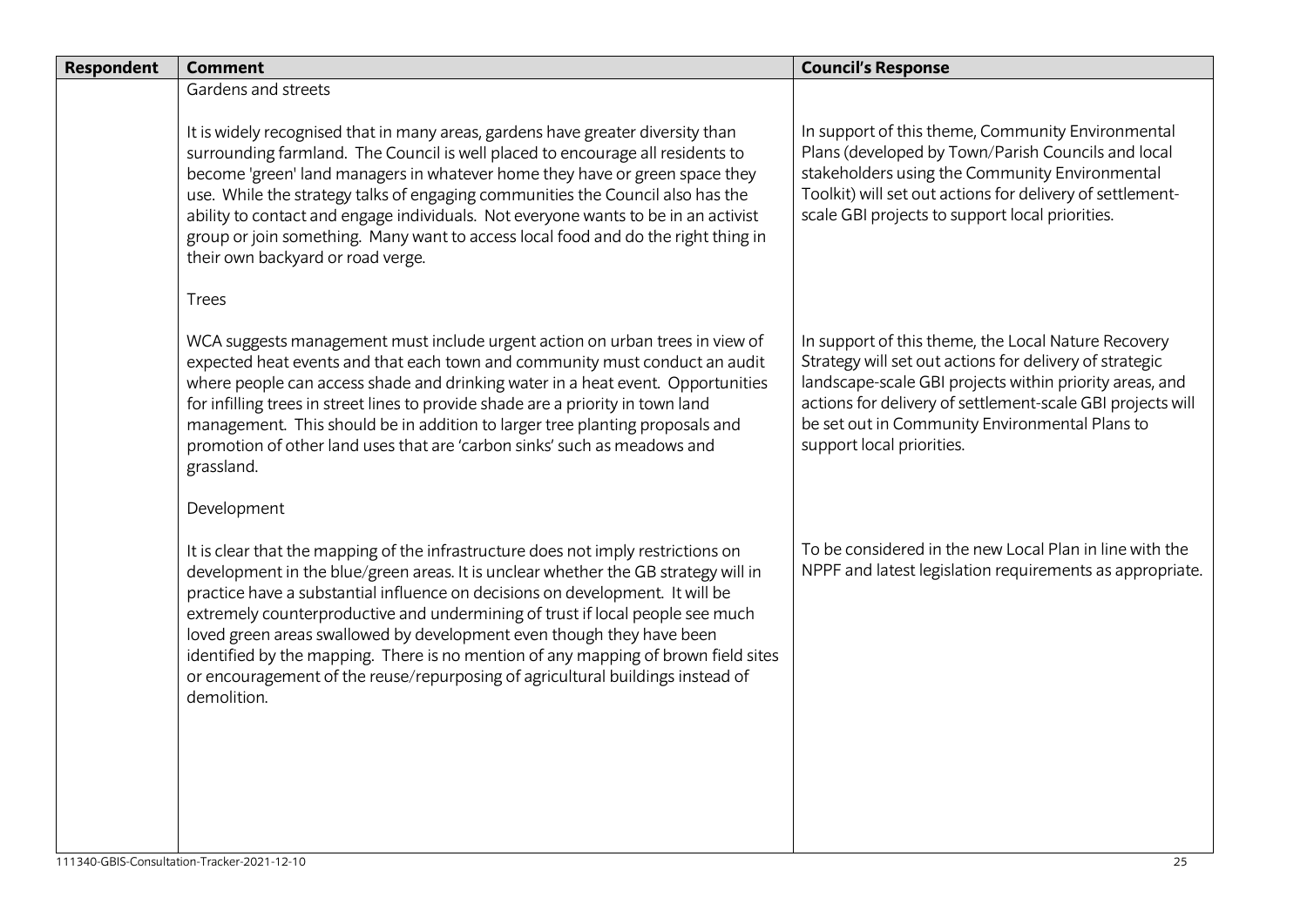| <b>Respondent</b> | <b>Comment</b>                                                                                                                                                                                                                                                                                                                                                                                                                                                                                | <b>Council's Response</b>                                                                                                                                                                                                                                                                    |
|-------------------|-----------------------------------------------------------------------------------------------------------------------------------------------------------------------------------------------------------------------------------------------------------------------------------------------------------------------------------------------------------------------------------------------------------------------------------------------------------------------------------------------|----------------------------------------------------------------------------------------------------------------------------------------------------------------------------------------------------------------------------------------------------------------------------------------------|
|                   | Ministry of Defence                                                                                                                                                                                                                                                                                                                                                                                                                                                                           |                                                                                                                                                                                                                                                                                              |
|                   | The MOD and similar defence related establishments have large landholdings in the<br>county. These have special biodiversity value and the plan should include a<br>commitment to maintain that, for example, in the event of land sales that threaten<br>these special areas.                                                                                                                                                                                                                | Noted                                                                                                                                                                                                                                                                                        |
|                   | Enforcement                                                                                                                                                                                                                                                                                                                                                                                                                                                                                   |                                                                                                                                                                                                                                                                                              |
|                   | There is no mention of how the Council can promote necessary and rapid<br>enforcement of environmental standards to protect the Green and Blue<br>infrastructure. Acute incidents of pollution can be reported but involved residents<br>are best placed to monitor their local patches over time. Any plan must include<br>provision for action to maintain and protect the areas and for local residents to be<br>involved in monitoring any deterioration or damage to the infrastructure. | Noted. The Environment Agency is responsible for<br>environmental pollution enforcement matters.                                                                                                                                                                                             |
|                   | Theme 3: Nature Recovery & Land Management                                                                                                                                                                                                                                                                                                                                                                                                                                                    |                                                                                                                                                                                                                                                                                              |
|                   | Things we welcome                                                                                                                                                                                                                                                                                                                                                                                                                                                                             | Noted                                                                                                                                                                                                                                                                                        |
|                   | Acknowledgment of a biodiversity crisis<br>$\bullet$<br>Recognition of the importance of ecosystem connectivity<br>$\bullet$<br>Ambition to support landscape scale rewinding projects, including the re-<br>introduction of native species<br>Interest in using natural capital accounting tools to shape priorities for economic<br>development<br>Recognition p33 that ancient woodland is irreplaceable<br>Support for change to verge management<br>$\bullet$                            |                                                                                                                                                                                                                                                                                              |
|                   | Concerns                                                                                                                                                                                                                                                                                                                                                                                                                                                                                      |                                                                                                                                                                                                                                                                                              |
|                   | We struggle to find actual actions to arise from this strategy other than general<br>$\bullet$<br>statements of working with partners on what they are already doing. Vague and<br>lacks a sense of leadership and plan for delivery. Lots of emphasis on<br>partnerships and use of words like "encourage" "promote" "consider<br>opportunities" with nothing mandated.                                                                                                                      | The Local Nature Recovery Strategy will set out actions<br>for delivery of strategic landscape-scale GBI projects<br>within priority areas, and actions for delivery of<br>settlement-scale GBI projects will be set out in<br>Community Environmental Plans to support local<br>priorities. |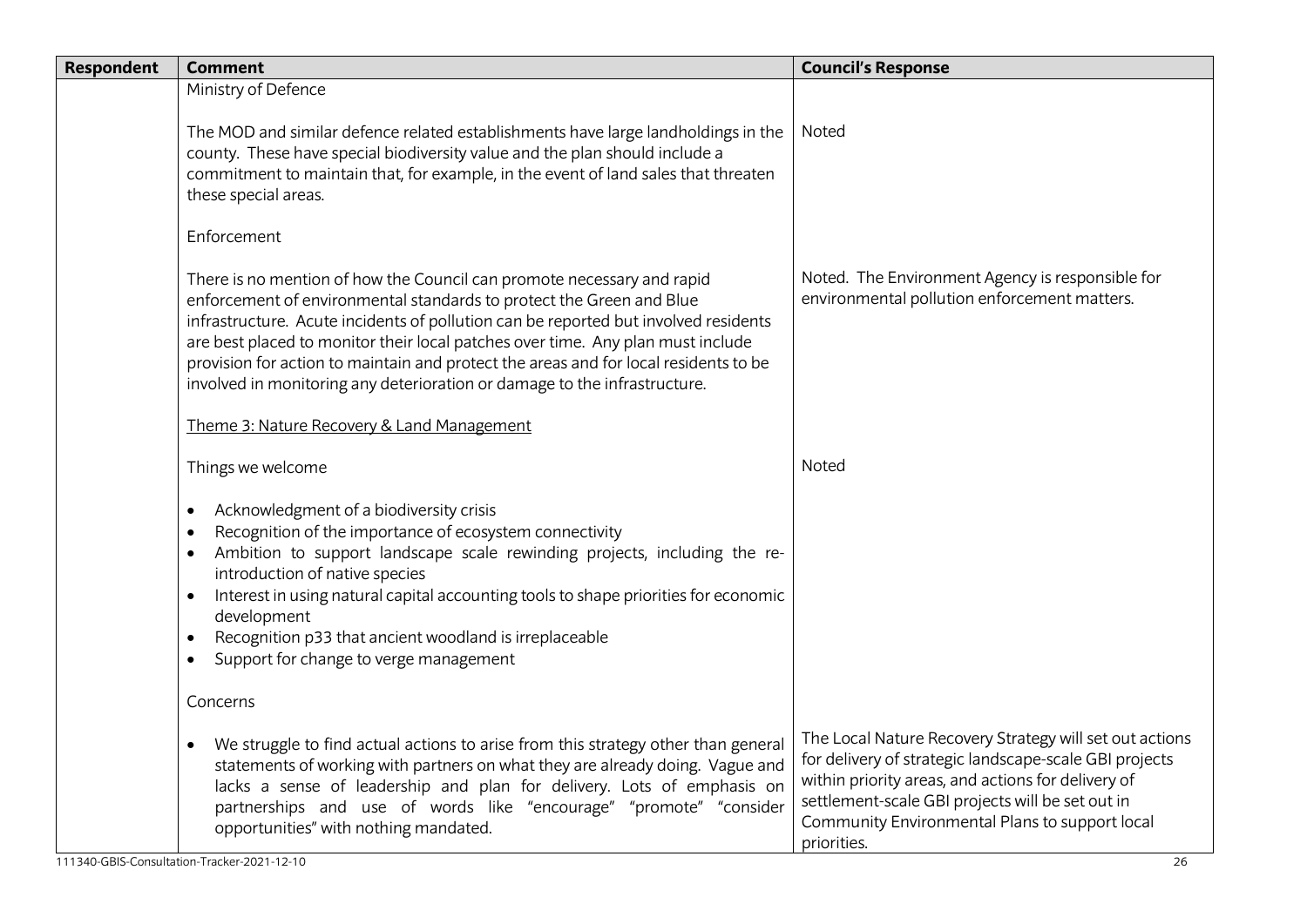| <b>Respondent</b> | <b>Comment</b>                                                                                                                                                                                                                                                                                                                                                                                                                                                                | <b>Council's Response</b>                                                                                                               |
|-------------------|-------------------------------------------------------------------------------------------------------------------------------------------------------------------------------------------------------------------------------------------------------------------------------------------------------------------------------------------------------------------------------------------------------------------------------------------------------------------------------|-----------------------------------------------------------------------------------------------------------------------------------------|
|                   | No indication of a plan to address the conflict of resistance to change from the<br>public/landowners/businesses whose activities and or complaints to Wilts<br>Council cut across GBI strategy intentions. E.g. complaints about uncut verges<br>being untidy                                                                                                                                                                                                                | Under review by the Council.                                                                                                            |
|                   | It lacks policy for making the GBI strategy the priority in decision making e.g. Page<br>$\bullet$<br>67 merely states "We will seek to ensure biodiversity and wide environmental net<br>gains for our natural capital from new development by encouraging applicants<br>for major development proposals to take account of the GBI planning principles<br>listed in Box 4.22. Development proposals should also consider opportunities for<br>engaging local communities  " | To be considered in the new Local Plan in line with the<br>NPPF and latest legislation requirements as appropriate.                     |
|                   | How will net biodiversity gain decisions be handled. Who decides the worth of<br>what is being lost and what is needed to "replace?" Will ancient woodland indeed<br>be off limits as recognized as irreplaceable.                                                                                                                                                                                                                                                            | To be considered in the new Local Plan in line with the<br>NPPF and latest legislation requirements as appropriate.                     |
|                   | Developer Biodiversity Net Gain (BNG) contributions are described "as an<br>$\bullet$<br>important potential source of funding for green and blue infrastructure in the<br>future to deliver on site biodiversity improvements as well as off-site<br>enhancements". Over reliance on funding from this route could undermine the<br>aims of the strategy and become a loophole facilitating development at the<br>expense of GBI principals                                  | To be considered in the new Local Plan in line with the<br>NPPF and latest legislation requirements as appropriate.                     |
|                   | Details of the Settlement Frameworks and Planning Principals will be crucial to<br>the delivery of the stated objectives in this GBI strategy but Consultation on the<br>overall GBI strategy ends 17th October, before these are available.                                                                                                                                                                                                                                  | The Settlement GBI Frameworks will inform Community<br>Environmental Plans developed by Town/Parish<br>Councils and local stakeholders. |
|                   | Change to verge management, whilst welcomed does not comply with Plantlife<br>$\bullet$<br>Guidelines. Continued use of pesticides                                                                                                                                                                                                                                                                                                                                            | Noted                                                                                                                                   |
|                   | Ideas we can support                                                                                                                                                                                                                                                                                                                                                                                                                                                          | Noted                                                                                                                                   |
|                   | Implementation of Buglife b-lines<br>$\bullet$<br>P73 "Empowering Communities to take ownership and responsibility for<br>$\bullet$<br>managing local GBO assets." Involving volunteers and creating the culture                                                                                                                                                                                                                                                              |                                                                                                                                         |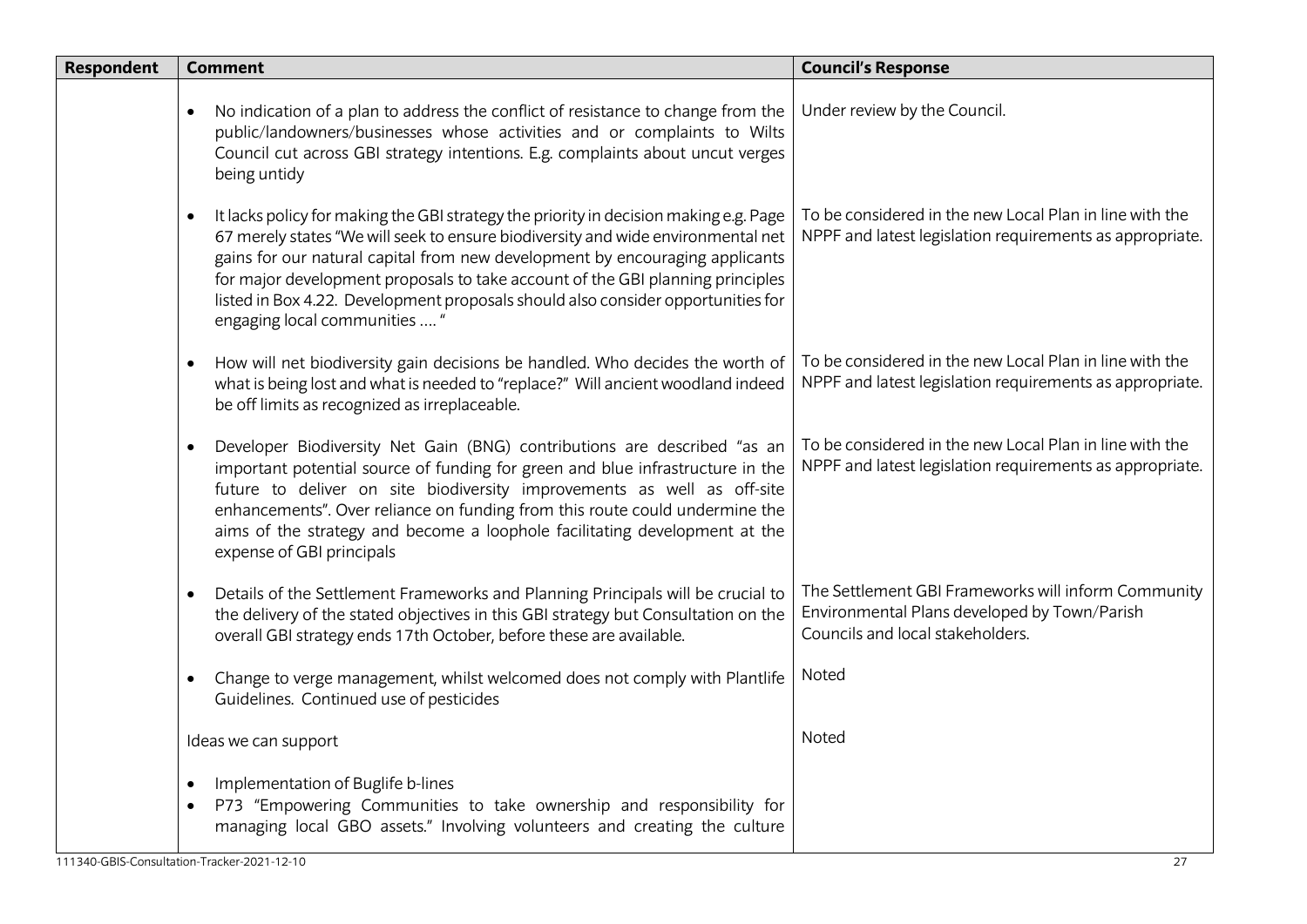| Respondent | <b>Comment</b>                                                                                                                                                                                                                                                                                                                                                                                                                                                                                                                                                                                                                                                                                                                                                                                                                                                                                                                                      | <b>Council's Response</b>                                                                  |
|------------|-----------------------------------------------------------------------------------------------------------------------------------------------------------------------------------------------------------------------------------------------------------------------------------------------------------------------------------------------------------------------------------------------------------------------------------------------------------------------------------------------------------------------------------------------------------------------------------------------------------------------------------------------------------------------------------------------------------------------------------------------------------------------------------------------------------------------------------------------------------------------------------------------------------------------------------------------------|--------------------------------------------------------------------------------------------|
|            | change to support e.g. verge management for pollinators is best done locally. But<br>transfer of assets needs transfer of funding to work<br>Provision of high quality accessible green space close to where people live.<br>$\bullet$<br>Involvement of communities in the early stages of development planning<br>$\bullet$<br>Close working with the Council to achieve the aims of the strategy<br>$\bullet$                                                                                                                                                                                                                                                                                                                                                                                                                                                                                                                                    |                                                                                            |
|            | Theme 4: Woodland & Trees                                                                                                                                                                                                                                                                                                                                                                                                                                                                                                                                                                                                                                                                                                                                                                                                                                                                                                                           |                                                                                            |
|            | WCA welcome the 4 <sup>th</sup> delivery theme of the GBI and looks forward to the Tree and<br>Woodland Strategy, which will establish targets and advice on planting the right tree<br>in the right place (p24 WC CE Strategy). We would very much like to know the<br>timescales for delivery on this strategy as our concern is that we have no time to<br>lose. We also hope that the strategy includes counteractive measures to the<br>number of trees Wiltshire is likely to lose to Ash DieBack (Hymenoschyphus<br>fraxineus) and that the number of trees felled continues to be recorded so we can<br>compare Wiltshire against other council areas.                                                                                                                                                                                                                                                                                      | Noted - to be considered as part of the Tree &<br><b>Woodland Strategy</b>                 |
|            | Evidence from Friends of the Earth/Take Climate Action shows that Wiltshire has<br>10.3% of existing woodland. (https://takeclimateaction.uk/woodland-opportunity-<br>mapping-england) There is 7.1% future opportunity for planting more trees, giving<br>Wiltshire a combined amount of 17.4%, which is 23014 hectares of land that is<br>suitable for new woodlands. The highest per cent in similar local authorities is 26%.<br>The Forestry Commission and other organisations recommend a minimum of 20%,<br>even for densely populated urban areas as noted on page 54. Bristol City Council is<br>one council that has committed to doubling its tree cover. WCA believe WC can<br>double tree cover too and should aim to do so whilst ensuring existing trees and<br>woodlands are properly protected in order to store carbon, improve soil health,<br>support nature, aid flood protection and deliver health and well being benefits. | Noted - to be considered as part of the Tree &<br><b>Woodland Strategy</b>                 |
|            | Hedgerows are also expected to become even more important as highways for<br>wildlife as they move in response to environmental change and are a vital source for<br>mammals, birds and inspect species and therefore need to be included in this<br>section. They also reduce the likelihood of flooding downstream, suck nutrients<br>and pollutants out of water and reduce soil erosion.                                                                                                                                                                                                                                                                                                                                                                                                                                                                                                                                                        | Reference to hedgerows has been strengthened in<br>Section 4.2 - Theme 4: Woodland & Trees |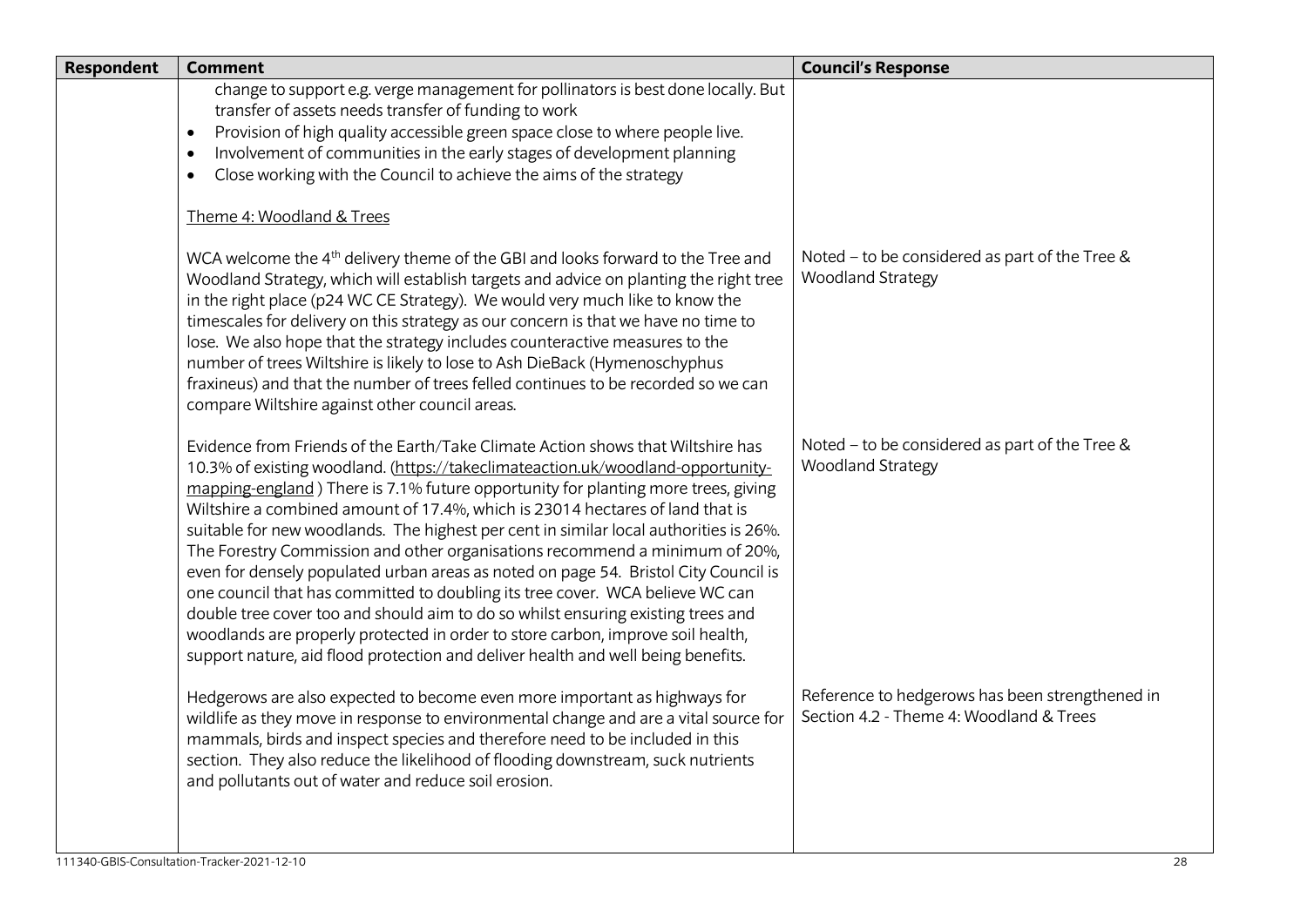| Noted - to be considered as part of the Tree &<br>A report from the Woodlands Trust on the State of the UK's Woods and Trees 2021<br><b>Woodland Strategy</b><br>https://www.woodlandtrust.org.uk/state-of-uk-woods-and-trees/ states that<br>Woodland cover is gradually increasing but woodland wildlife is decreasing; Woods<br>and trees are vital for a healthy, happy society; Woods and trees are subject to a<br>barrage of coinciding threats and Not nearly enough is being done. The report<br>recommends the following priority actions:<br>Expand wood and tree cover.<br>1.<br>Enhancing and protect existing woods and trees.<br>Improving the evidence by completing regular baseline inventories, undertaking<br>3.<br>regular assessments and filling data gaps, such as levels of soil carbon in ancient<br>woodland, assessing the impact of landscape-scale flood risk reduction, or<br>mapping invasive species to direct much needed investment at significant scale.<br>Invest in the future.<br>4.<br>Noted - to be considered as part of the Tree &<br>WCA would like to work in partnership with WC on mapping and protecting existing<br>trees and woodland areas, identifying areas suitable for new woodlands, including<br><b>Woodland Strategy</b><br>hedgerows (!) and urban tree planting and assisting in assessing and monitoring<br>woodland, tree and wildlife sites. We have a wide network of volunteer members<br>who are already involved in local environment groups and organisations and /or<br>who sit on local parish or town councils. These members are poised to support WC<br>with delivery of the GBI, Wiltshire's Local Nature Recovery Strategy (once<br>completed) and on a more local level with Settlement Frameworks & Planning<br>Guidelines, Neighbourhood Plans and Community Environment Toolkits. We look<br>to WC for leadership in regards to exploring opportunities and partnership working<br>so we can have clear direction, goals and ways of working and can be of service in<br>the decade we have left to confront the climate emergency.<br>Theme 5: Healthy Living<br>111340-GBIS-Consultation-Tracker-2021-12-10<br>29 | <b>Respondent</b> | <b>Comment</b> | <b>Council's Response</b> |
|----------------------------------------------------------------------------------------------------------------------------------------------------------------------------------------------------------------------------------------------------------------------------------------------------------------------------------------------------------------------------------------------------------------------------------------------------------------------------------------------------------------------------------------------------------------------------------------------------------------------------------------------------------------------------------------------------------------------------------------------------------------------------------------------------------------------------------------------------------------------------------------------------------------------------------------------------------------------------------------------------------------------------------------------------------------------------------------------------------------------------------------------------------------------------------------------------------------------------------------------------------------------------------------------------------------------------------------------------------------------------------------------------------------------------------------------------------------------------------------------------------------------------------------------------------------------------------------------------------------------------------------------------------------------------------------------------------------------------------------------------------------------------------------------------------------------------------------------------------------------------------------------------------------------------------------------------------------------------------------------------------------------------------------------------------------------------------------------------------------------------------------------------------------------------------------------------|-------------------|----------------|---------------------------|
|                                                                                                                                                                                                                                                                                                                                                                                                                                                                                                                                                                                                                                                                                                                                                                                                                                                                                                                                                                                                                                                                                                                                                                                                                                                                                                                                                                                                                                                                                                                                                                                                                                                                                                                                                                                                                                                                                                                                                                                                                                                                                                                                                                                                    |                   |                |                           |
|                                                                                                                                                                                                                                                                                                                                                                                                                                                                                                                                                                                                                                                                                                                                                                                                                                                                                                                                                                                                                                                                                                                                                                                                                                                                                                                                                                                                                                                                                                                                                                                                                                                                                                                                                                                                                                                                                                                                                                                                                                                                                                                                                                                                    |                   |                |                           |
|                                                                                                                                                                                                                                                                                                                                                                                                                                                                                                                                                                                                                                                                                                                                                                                                                                                                                                                                                                                                                                                                                                                                                                                                                                                                                                                                                                                                                                                                                                                                                                                                                                                                                                                                                                                                                                                                                                                                                                                                                                                                                                                                                                                                    |                   |                |                           |
|                                                                                                                                                                                                                                                                                                                                                                                                                                                                                                                                                                                                                                                                                                                                                                                                                                                                                                                                                                                                                                                                                                                                                                                                                                                                                                                                                                                                                                                                                                                                                                                                                                                                                                                                                                                                                                                                                                                                                                                                                                                                                                                                                                                                    |                   |                |                           |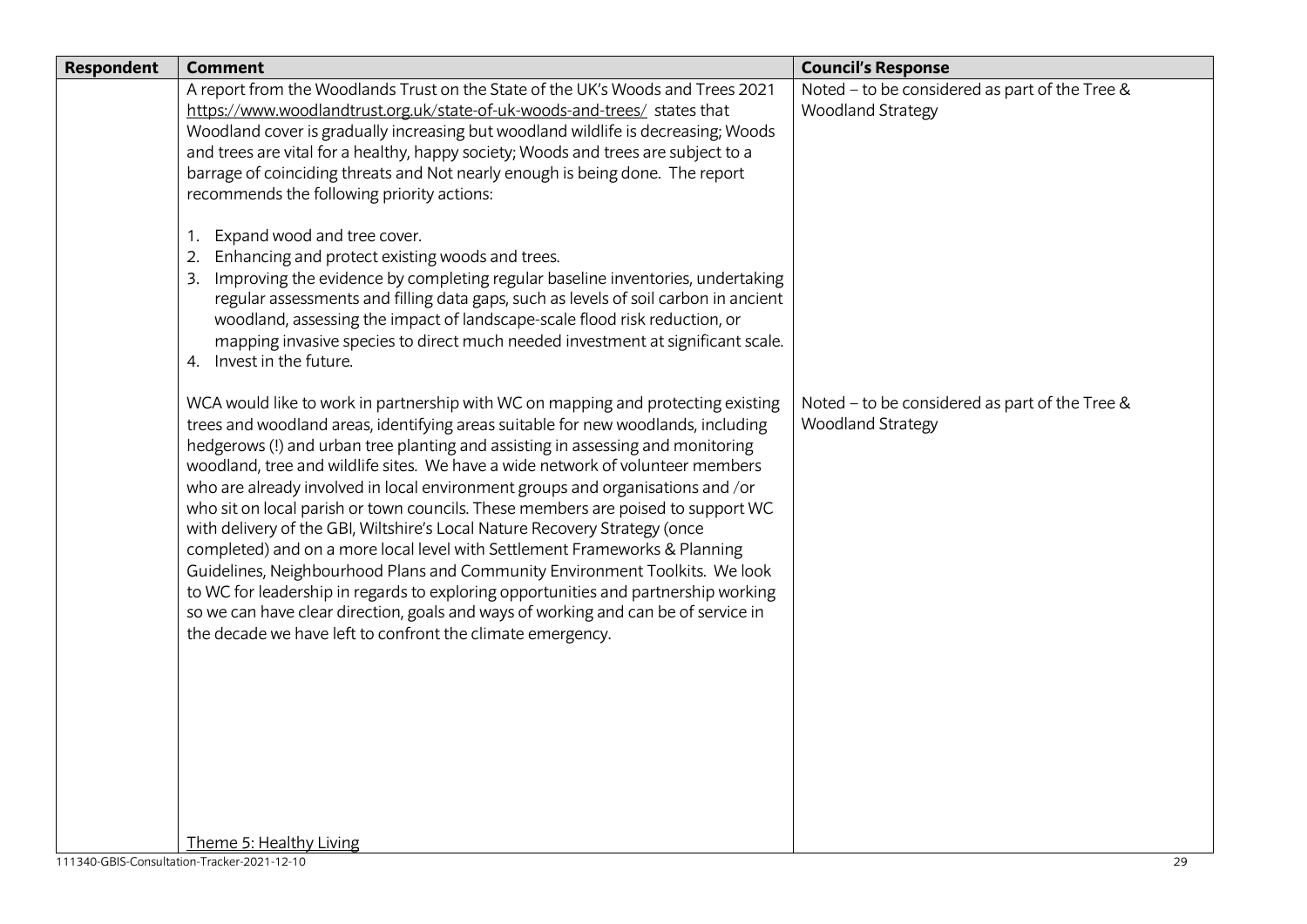| <b>Respondent</b> | <b>Comment</b>                                                                                                                                                                                                                                                                                                                                                                                                                                                                                                                                                                                                                                                                                                                 | <b>Council's Response</b>                                                                                                                                                                                                                                                                                              |
|-------------------|--------------------------------------------------------------------------------------------------------------------------------------------------------------------------------------------------------------------------------------------------------------------------------------------------------------------------------------------------------------------------------------------------------------------------------------------------------------------------------------------------------------------------------------------------------------------------------------------------------------------------------------------------------------------------------------------------------------------------------|------------------------------------------------------------------------------------------------------------------------------------------------------------------------------------------------------------------------------------------------------------------------------------------------------------------------|
|                   | It is to be welcomed that the document has embedded health and well-being with<br>every aspect of the policy. It cites as part of the vision the importance of green and<br>blue corridors and networks as central to providing people with access to nature,<br>beautiful places and opportunities for healthy lifestyles. It is good to see that access<br>to these spaces is acknowledged as crucial for everyone - and that for those living in<br>towns this must be provided within the towns as well as giving access to the<br>surrounding countryside.                                                                                                                                                                | Noted                                                                                                                                                                                                                                                                                                                  |
|                   | Throughout the document we feel the "what" is needed is very good but my main<br>concern is about how many of the objectives can be achieved. There are also gaps in<br>acknowledging some of the key issues that would affect health and well-being<br>objectives being achieved.                                                                                                                                                                                                                                                                                                                                                                                                                                             | In support of this theme, the Local Nature Recovery<br>Strategy will set out actions for delivery of strategic<br>landscape-scale GBI projects within priority areas, and<br>actions for delivery of settlement-scale GBI projects will<br>be set out in Community Environmental Plans to<br>support local priorities. |
|                   | Green spaces within towns: While acknowledging that these are managed by a range<br>of parties saying they will work with other parties does not address the significant<br>issues with this. Policy needs to cite some specifics in this e.g. it should be a<br>requirement that an assessment of all shared and community green spaces is carried<br>out in order to ensure they provide a link in terms of ecology and different types of<br>activities.                                                                                                                                                                                                                                                                    | To be considered in the new Local Plan in line with the<br>NPPF and latest legislation requirements as appropriate.                                                                                                                                                                                                    |
|                   | In towns there are some areas with inadequate green spaces. Sadly, there is an<br>assumption that brownfield sites should always be first building places - even if this<br>makes housing density too great. This assumption isn't questioned. Tree planting is<br>promoted as being important within towns for well-being. Guidelines should make it<br>mandatory for blocks of flats to have adequate access to safe and well maintained<br>green space. Also as a part of any development including blocks of flats etc. tree<br>planting for the future should be mandatory $-$ if no suitable site immediately<br>available then nearby sites could be used. No mention of this being implemented<br>immediately is made. | To be considered in the new Local Plan in line with the<br>NPPF and latest legislation requirements as appropriate.                                                                                                                                                                                                    |
|                   | In villages guidelines make it hard to build affordable housing at a slightly higher<br>density. Surely with better access to green spaces around the area these are better<br>places for small areas of higher density housing.                                                                                                                                                                                                                                                                                                                                                                                                                                                                                               | To be considered in the new Local Plan in line with the<br>NPPF and latest legislation requirements as appropriate.                                                                                                                                                                                                    |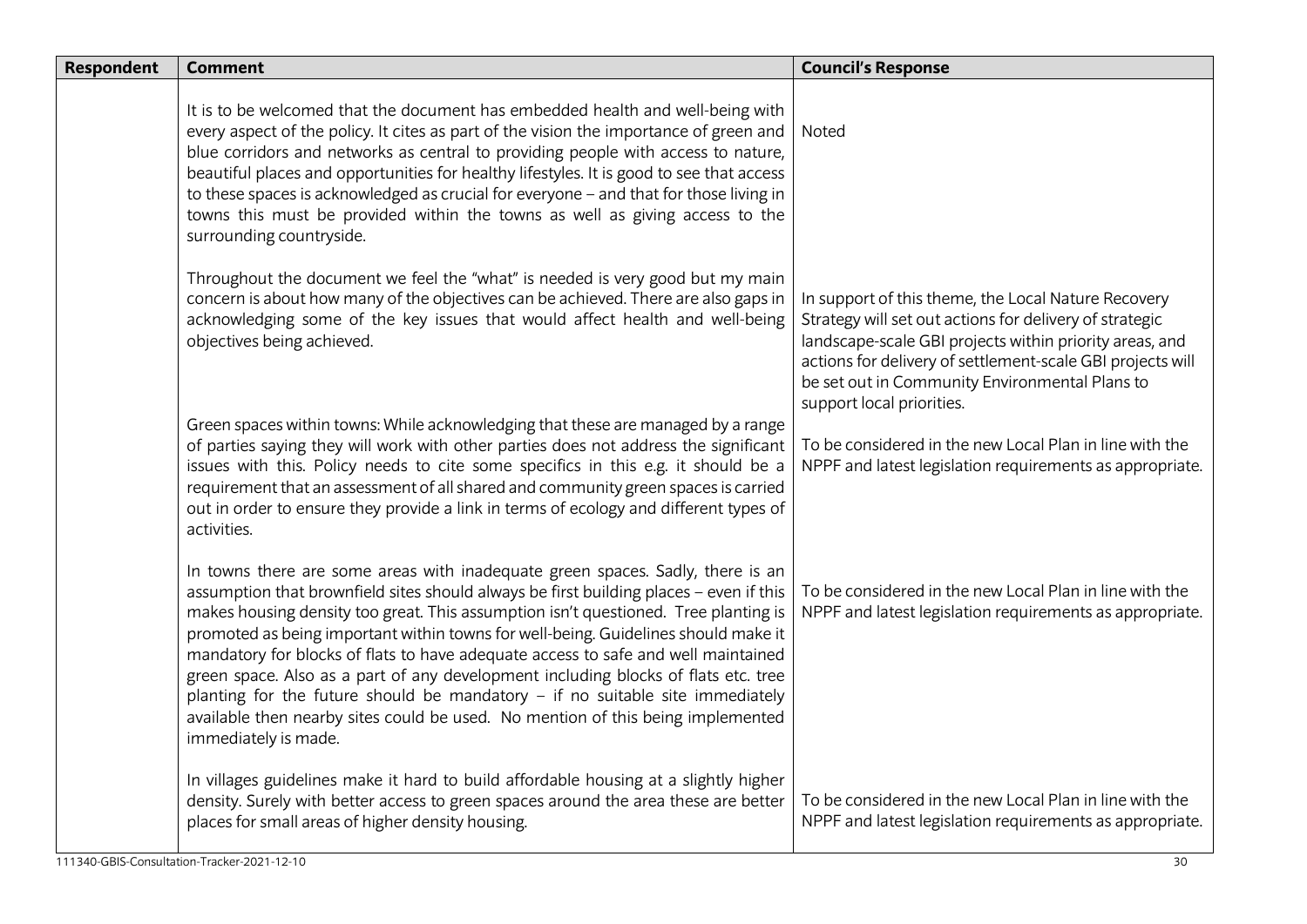| <b>Respondent</b> | <b>Comment</b>                                                                                                                                                                                                                                                                                                                                                                                                                                                                                                                                                                                                                                                                                                                                                                                                                                                                                                                                                                               | <b>Council's Response</b>                                                                                           |
|-------------------|----------------------------------------------------------------------------------------------------------------------------------------------------------------------------------------------------------------------------------------------------------------------------------------------------------------------------------------------------------------------------------------------------------------------------------------------------------------------------------------------------------------------------------------------------------------------------------------------------------------------------------------------------------------------------------------------------------------------------------------------------------------------------------------------------------------------------------------------------------------------------------------------------------------------------------------------------------------------------------------------|---------------------------------------------------------------------------------------------------------------------|
|                   | The section Box 3.3 (Page 29) states the national policy framework. We wonder,<br>would planning applications actually be turned down to achieve these objectives?<br>In discussing design of new buildings (Page 29) the document states there is a<br>history of good design. This is not reflected in a lot of housing in Calne where streets<br>are entirely paved and given over to cars with no planting at all in front of many<br>dwellings. Not only does this limit biodiversity within those spaces, the lack of green<br>can be depressing and also nothing to absorb car fumes and CO2. Strategy talks<br>about Active Travel but accepts increase of vehicle use up by 28% b 2025. (page 53)<br>Surely current actions need to prevent this happening. Only action is to suggest<br>planting more trees - this is often impossible within town centres. This is unhealthy<br>for both those travelling through and particularly for those living alongside the<br>major roads. | To be considered in the new Local Plan in line with the<br>NPPF and latest legislation requirements as appropriate. |
|                   | Nothing about rights of way being up graded to be more accessible for all. Very few<br>places where people with limited mobility can walk/wheel into the countryside<br>safely for more than a short distance. Older people with limited stability and<br>disabled people don't want to be confined parks as their only green spaces.                                                                                                                                                                                                                                                                                                                                                                                                                                                                                                                                                                                                                                                        | To be considered by the Wiltshire Countryside Access<br>Improvement Plan.                                           |
|                   | Box 4.14 on Green Infrastructure standards on page 56 refers to the Natural<br>England's standards. It should be noted that NE's GI and Access to Green Space<br>standards (ANGSt) have been in place since 2010 and many places currently do not<br>meet the standards. They are also merely voluntary and do not have to be followed<br>although if Wiltshire and other local authorities make these part of their Local Plans<br>they will carry weight. Is this something WC are considering?                                                                                                                                                                                                                                                                                                                                                                                                                                                                                            | To be considered in the new Local Plan in line with the<br>NPPF and latest legislation requirements as appropriate. |
|                   | In order to access much of the countryside in Wiltshire people need to use the<br>network of lanes that criss-cross the county. If we want to discourage people from<br>using cars those lanes need to be safer for cyclists and pedestrians. There is a<br>complete lack of willingness to take action to change the priority of use along these<br>lanes. No mention anywhere of this as an issue or the fact that specific measures<br>like a strict speed limit will be needed and a public information campaign about the<br>change in priorities that are coming in the highway code.                                                                                                                                                                                                                                                                                                                                                                                                  | To be considered by the Wiltshire Local Transport Plan.                                                             |
|                   | Theme 6: Economic Recovery & Valuing Natural Capital                                                                                                                                                                                                                                                                                                                                                                                                                                                                                                                                                                                                                                                                                                                                                                                                                                                                                                                                         |                                                                                                                     |
|                   | 111340-GBIS-Consultation-Tracker-2021-12-10                                                                                                                                                                                                                                                                                                                                                                                                                                                                                                                                                                                                                                                                                                                                                                                                                                                                                                                                                  | 31                                                                                                                  |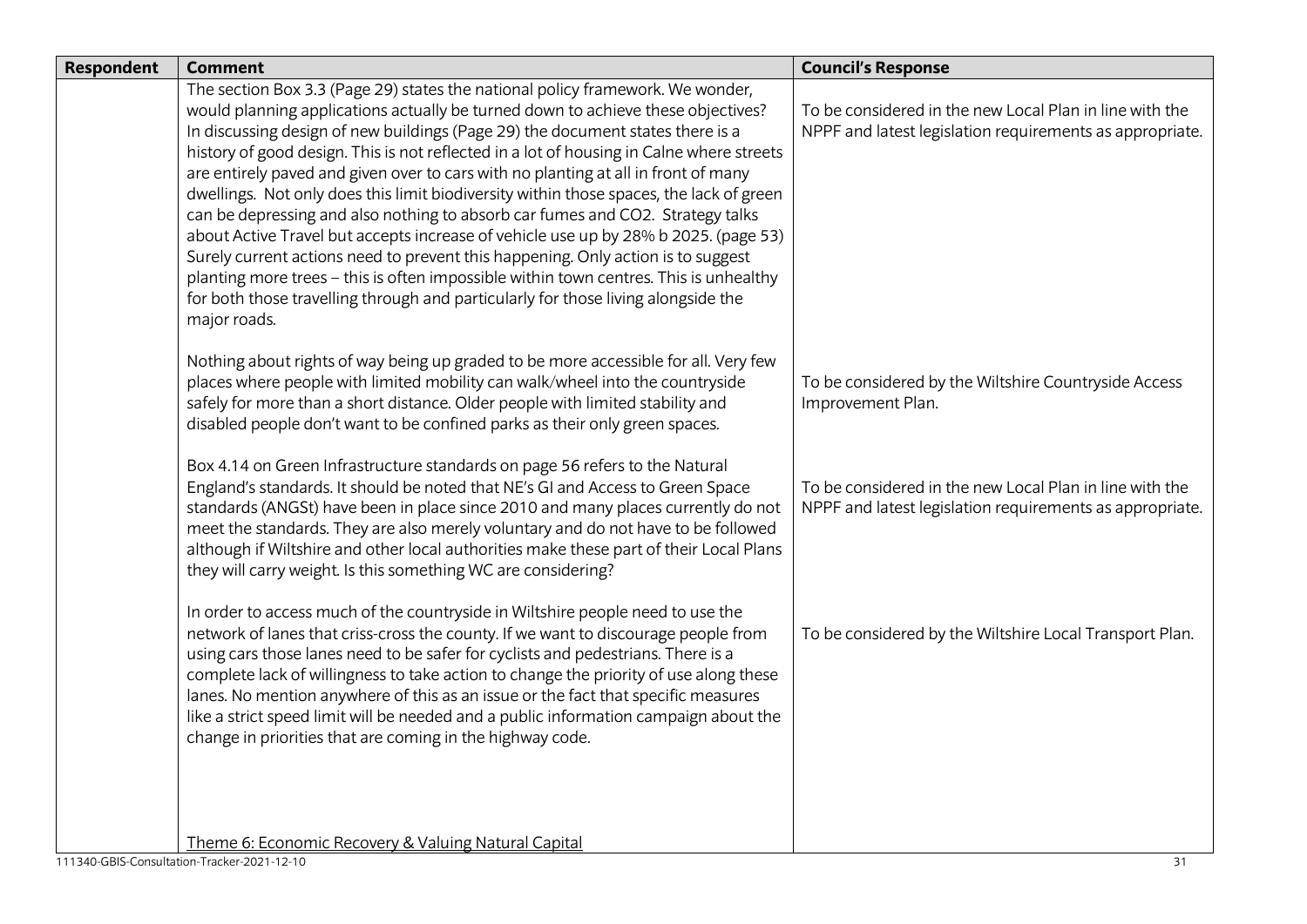| <b>Respondent</b> | <b>Comment</b>                                                                                                                                                                                                                                                                                                                                                                                                                                                                                                                                                                                                                                                                                                                                                                                                                                                                                                                                                                                                                                                                                                                                                                                                                                       | <b>Council's Response</b>                                                               |
|-------------------|------------------------------------------------------------------------------------------------------------------------------------------------------------------------------------------------------------------------------------------------------------------------------------------------------------------------------------------------------------------------------------------------------------------------------------------------------------------------------------------------------------------------------------------------------------------------------------------------------------------------------------------------------------------------------------------------------------------------------------------------------------------------------------------------------------------------------------------------------------------------------------------------------------------------------------------------------------------------------------------------------------------------------------------------------------------------------------------------------------------------------------------------------------------------------------------------------------------------------------------------------|-----------------------------------------------------------------------------------------|
|                   | While the broad themes of placing a monetary value on retaining and enhancing<br>natural environment are welcomed, there is a concern over the route to economic<br>recovery as a whole. The GBI almost exclusively refers to the role of the LEP for this<br>portion of the strategy. The section reads as though the intention is to grow the LEP<br>to support Wiltshire Council's GBI goals, and vice versa. While both of these<br>organisations may be large employers in Wiltshire it's not clear in this document<br>that there is any strategy for engaging with the private sector, other than the LEP<br>"promoting our natural environment to inward investors and potential residents".<br>Nevertheless, to enable the SWLEP to better support local economic prosperity,<br>more emphasis could be given to its positioning to offer appropriate mentorship.<br>This would include increasing the number of people within the SWLEP itself who<br>have run their own businesses. By definition, such mentors are better placed to<br>appreciate economic constraints and opportunities, sympathise with challenges<br>and barriers to a sustainable supply chain and work through commercially viable<br>solutions with entrepreneurs. | Noted                                                                                   |
|                   | Under Principle 1: Partnership Working almost all partnerships listed are either<br>government funded or voluntary roles. Enterprise and developers (presumably<br>private) are listed as collaborators in two places, but in order to realise significant<br>economic recovery and the delivery of a financially attractive area of investment in<br>GBI we would urge a substantially more profound and integrated approach towards<br>engagement with the private sector.                                                                                                                                                                                                                                                                                                                                                                                                                                                                                                                                                                                                                                                                                                                                                                         | Noted - reference to greater collaboration with<br>businesses strengthened in the text. |
|                   | Clearly reducing the scope of the SWLEP and Wiltshire Council's involvement in<br>economic recovery represents a conflict of interest for the SWLEP and Wiltshire<br>Council, but would be in line with national trends to reduce government as<br>identified in the SWLEP's report https://swlep.co.uk/docs/default-<br>source/strategy/economic-priorities/economic-assessment-2018/chapter-3-<br>business-and-enterprise-may-2018.pdf                                                                                                                                                                                                                                                                                                                                                                                                                                                                                                                                                                                                                                                                                                                                                                                                             | Noted                                                                                   |
|                   |                                                                                                                                                                                                                                                                                                                                                                                                                                                                                                                                                                                                                                                                                                                                                                                                                                                                                                                                                                                                                                                                                                                                                                                                                                                      |                                                                                         |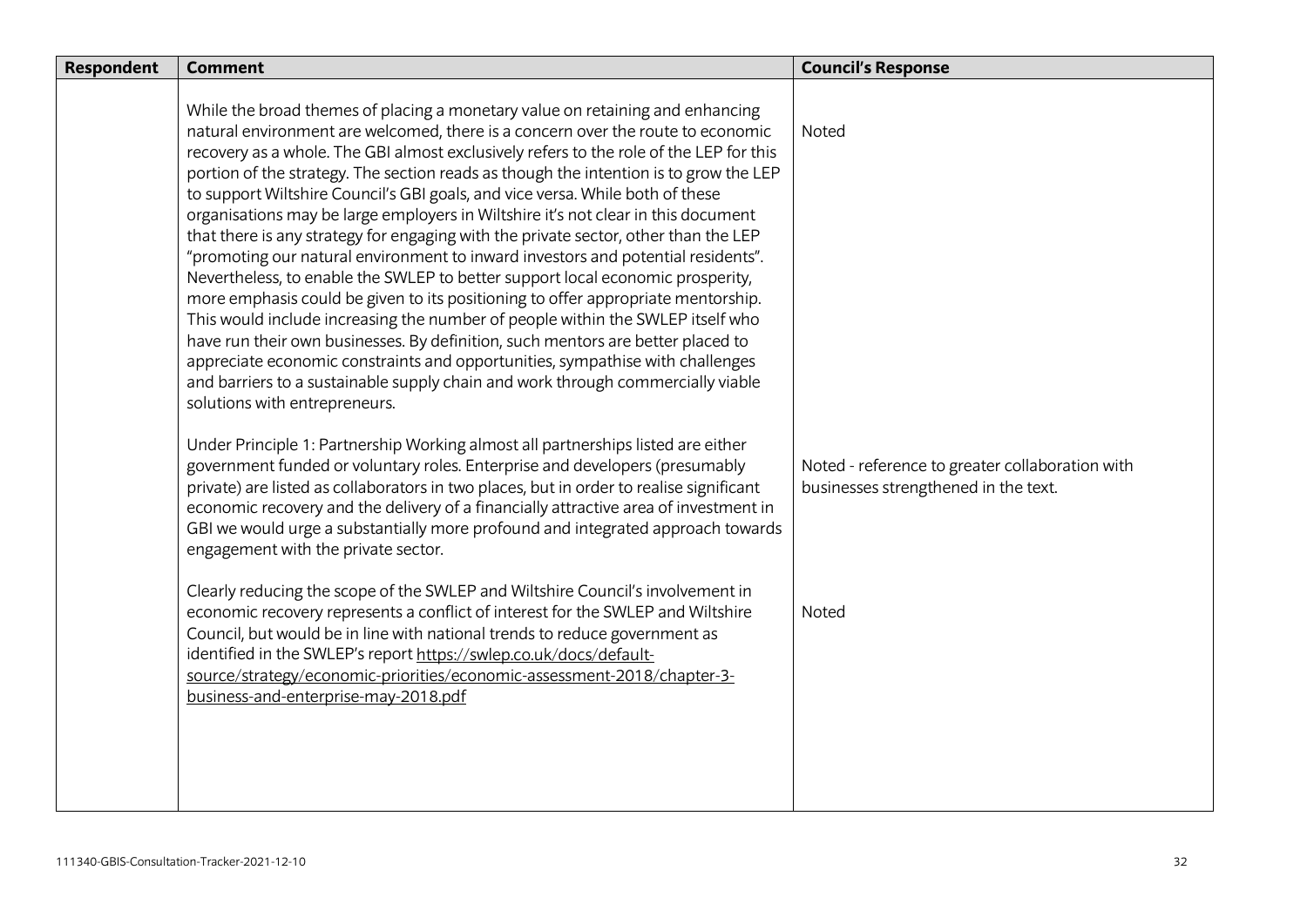| Respondent          | <b>Comment</b>                                                                                                                                                   | <b>Council's Response</b>                               |
|---------------------|------------------------------------------------------------------------------------------------------------------------------------------------------------------|---------------------------------------------------------|
| <b>Wessex</b>       | We welcome the scope and emphasis placed on Blue Infrastructure within the                                                                                       | Embedding GBI into development and place-making to      |
| <b>Water</b>        | Green and Blue Infrastructure Strategy. Despite the inclusion of BI throughout the                                                                               | include nature-based solutions such as implementing     |
|                     | document however this has not translated into a key priority for action. We would                                                                                | sustainable drainage systems, green roofs and living    |
|                     | welcome a focus on ensuring that more developments implement sustainable                                                                                         | walls added as a new priority for action in Box 3.7.    |
|                     | drainage arrangements.                                                                                                                                           |                                                         |
|                     |                                                                                                                                                                  |                                                         |
|                     | Urban street trees are mentioned throughout the document and in the priorities.<br>Whilst we support the inclusion of street trees in development, these must be | Noted                                                   |
|                     | planned and located to as to avoid any future impact to buried utility services,                                                                                 |                                                         |
|                     | including water supply and sewerage pipes.                                                                                                                       |                                                         |
|                     |                                                                                                                                                                  |                                                         |
|                     | The strategy does not mention the issue of nutrients (and other pollutants) from                                                                                 | Reference to nutrients and reduction practices has been |
|                     | agricultural practices and their impact on the water environment. We believe this                                                                                | strengthened in Section 4.2 - Theme 1 Flooding & Water  |
|                     | represents a missed opportunity to link nutrient reduction practices with wider                                                                                  | Management.                                             |
|                     | biodiversity/Natural Flood Management opportunities to deliver multifunctional                                                                                   |                                                         |
|                     | solutions. The potential for nature based solutions to tackle the issue of nutrient                                                                              |                                                         |
|                     | neutrality from developments is not acknowledged.                                                                                                                |                                                         |
| <b>Vistry Group</b> | We congratulate the Council on the progress that it is making with regard to these                                                                               | Noted                                                   |
|                     | issues as part of the acknowledged Climate Emergency. I have submitted a                                                                                         |                                                         |
|                     | response to surveys on both documents but note that the format of the feedback is                                                                                |                                                         |
|                     | such that you do not provide copies of the comments provided. I wanted to                                                                                        |                                                         |
|                     | reiterate Vistry Group's interest in these topics as a major developer with both live                                                                            |                                                         |
|                     | construction sites, committed allocated sites and additional strategic land interests                                                                            |                                                         |
|                     | in Wiltshire. We look forward to continued engagement with the Council in respect                                                                                |                                                         |
|                     | of these topics. I have previously submitted representations in respect of the                                                                                   |                                                         |
|                     | Addressing Climate Change and Biodiversity Net Gain through the Local Plan                                                                                       |                                                         |
|                     | consultation (March 2021). We welcome the acknowledgement in the current                                                                                         |                                                         |
|                     | consultation documents of the relationship between the emerging strategies and<br>the Local Plan Review. We agree that the Local Plan Review is the appropriate  |                                                         |
|                     | process through which new policies/standards should be considered and their                                                                                      |                                                         |
|                     | feasibility/deliverability tested. We support the Council's aspiration for the Local                                                                             |                                                         |
|                     | Plan review to be an opportunity to plan for the introduction of zero carbon                                                                                     |                                                         |
|                     | standards. We consider that new policy requirements should be in step with, and                                                                                  |                                                         |
|                     | not in advance of, the Government's Future Homes Standard and Future Buildings                                                                                   |                                                         |
|                     | Standard - to ensure that the development industry has the materials, technology                                                                                 |                                                         |
|                     | and skills to deliver much-needed private and affordable homes to the requisite                                                                                  |                                                         |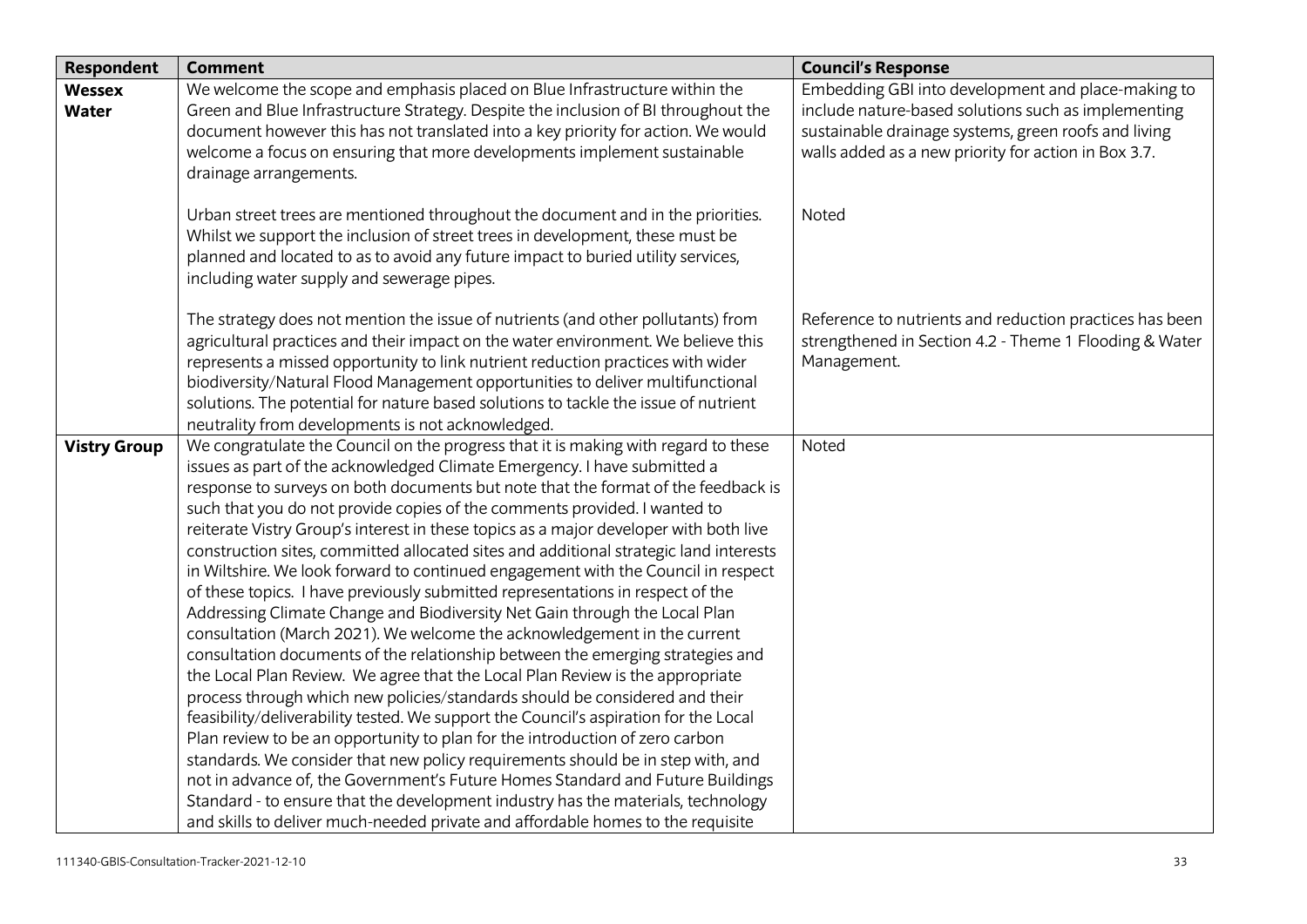| <b>Respondent</b> | <b>Comment</b>                                                                                                                                                                                                                                                                                                                                                                                                                                                                                                                | <b>Council's Response</b>                                                                       |
|-------------------|-------------------------------------------------------------------------------------------------------------------------------------------------------------------------------------------------------------------------------------------------------------------------------------------------------------------------------------------------------------------------------------------------------------------------------------------------------------------------------------------------------------------------------|-------------------------------------------------------------------------------------------------|
|                   | standards. Vistry Group is working collaboratively with a variety of stakeholders<br>across the housebuilding-industry (The Future Homes Task Force) to ensure that a<br>roadmap towards net zero development can be implemented. This is proposed as<br>follows:                                                                                                                                                                                                                                                             |                                                                                                 |
|                   | 1. Zero Carbon 'Ready' by 2025: This will be the Future Homes Standard of 75-80%<br>reduction in carbon emission (from 2013 Part L baseline);<br>2. Net Zero Carbon Homes (in-use) by 2030: The designed carbon emission rate is<br>'zero' for regulated energy with grid decarbonisation for unregulated energy; and<br>3. Net Zero Carbon Homes (Construction) from 2040: Carbon emissions associated<br>with building homes are zero, including the emissions from the building's products<br>and construction operations. |                                                                                                 |
|                   | We suggest that this is a realistic and deliverable approach, and one which should<br>be reflected in the emerging Local Plan Review. Whilst we recognise that local<br>authorities across the country may wish to demonstrate leadership in addressing<br>the climate emergency by introducing higher standards more quickly, the practical<br>implications of this must be considered alongside an area's housing requirement<br>and in particular the need for delivery of affordable homes.                               |                                                                                                 |
|                   | We note references in the current consultation documents to Wiltshire being<br>carbon neutral by 2030, and the definition of this should be clearly defined in order<br>to provide all stakeholders with certainty around targets.                                                                                                                                                                                                                                                                                            | Noted                                                                                           |
|                   | A further observation on the current consultation documents relates to the scale of<br>some of the mapping provided. At county-wide level it makes it difficult to clearly<br>identify the status of land uses or designations at a local scale. If the Councils is to<br>use these plans as part of their evidence base or to make decisions about land uses,<br>it would be helpful if they could be reviewed at a more localised scale.                                                                                    | More localised GBI assets mapping will be provided as<br>part of the Settlement GBI Frameworks. |
|                   | Finally, as a supplementary comment to the online feedback provided in respect of<br>the GBI Strategy, it should be noted that whilst the emerging Local Plan period<br>looks to 2036, decisions in respect of GBI should avoid a 'short term' mentality<br>which could adversely affect, or sterilise, the longer term delivery of sustainable<br>development sites, particularly those on the edge of major settlements.                                                                                                    | Noted                                                                                           |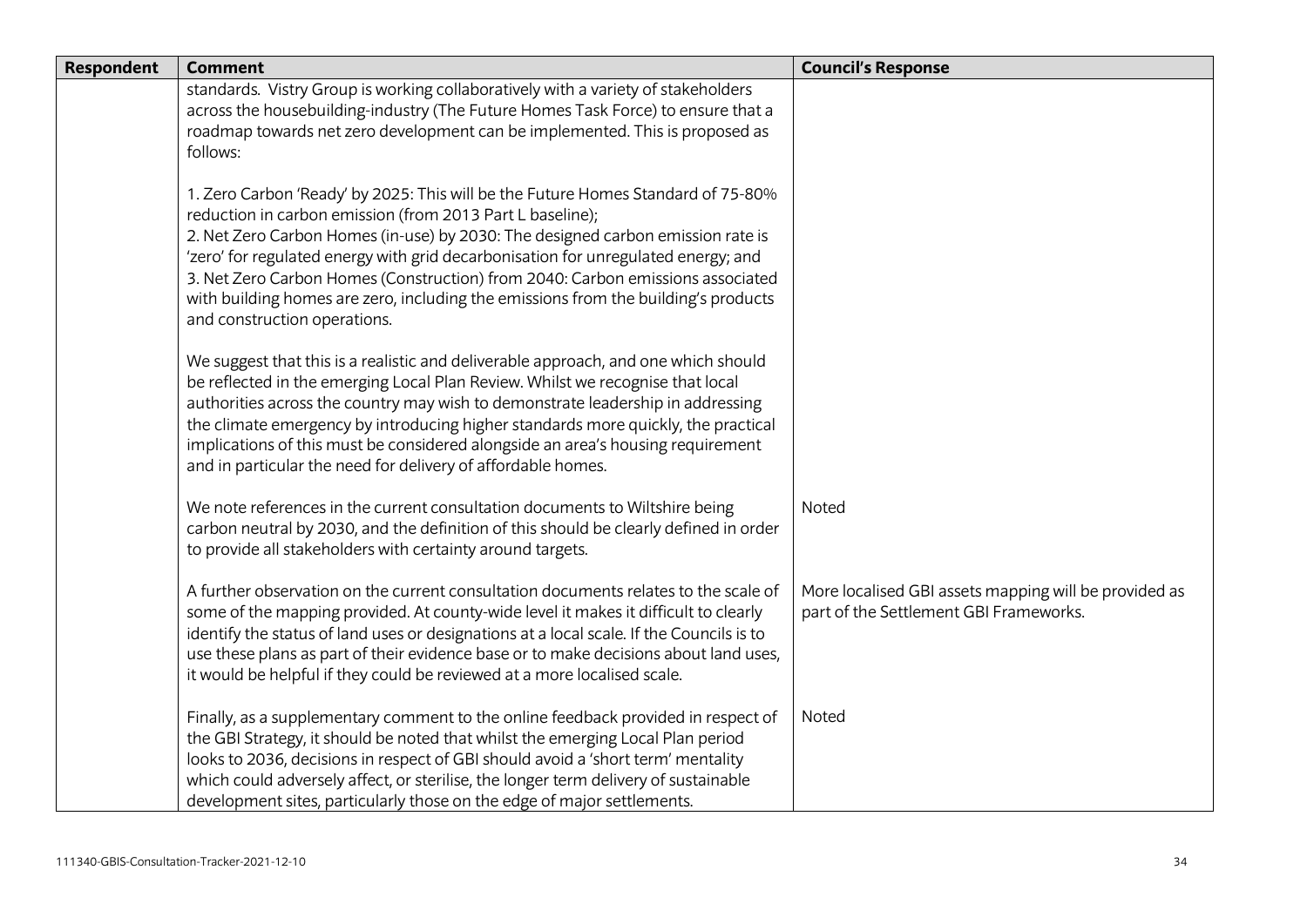| <b>Respondent</b>      | <b>Comment</b>                                                                                                                                                                                                                                                                                                                                                                                                                                                                                                                                                                                                                                                                                                                | <b>Council's Response</b>                                                                                                                                                                                                           |
|------------------------|-------------------------------------------------------------------------------------------------------------------------------------------------------------------------------------------------------------------------------------------------------------------------------------------------------------------------------------------------------------------------------------------------------------------------------------------------------------------------------------------------------------------------------------------------------------------------------------------------------------------------------------------------------------------------------------------------------------------------------|-------------------------------------------------------------------------------------------------------------------------------------------------------------------------------------------------------------------------------------|
| Corsham<br><b>Town</b> | The Strategy presents a long document which is more difficult to read and<br>understand than the Climate Strategy, making it less accessible to the general                                                                                                                                                                                                                                                                                                                                                                                                                                                                                                                                                                   | A summary version of the Consultation Draft was<br>produced.                                                                                                                                                                        |
| Council                | public. A condensed version may be more appropriate as it would engage a wider<br>audience.                                                                                                                                                                                                                                                                                                                                                                                                                                                                                                                                                                                                                                   |                                                                                                                                                                                                                                     |
|                        | The explanation of what green and blue infrastructure is and why it is important is<br>well presented. There is also a good explanation of what ecosystem services are and<br>the importance of the natural environment to humans. This helps re-enforce the<br>need for protection and enhancement of green and blue infrastructure in Wiltshire.<br>Three clear goals and five key priorities for action are set out in the Green and Blue<br>Infrastructure Strategy, which makes this Strategy seem much more achievable<br>than the Climate Strategy.                                                                                                                                                                    | Noted                                                                                                                                                                                                                               |
| <b>Sustainable</b>     | Sustainable Warminster comments on the Green Blue Infrastructure Strategy for                                                                                                                                                                                                                                                                                                                                                                                                                                                                                                                                                                                                                                                 |                                                                                                                                                                                                                                     |
| Warminster             | Wiltshire:                                                                                                                                                                                                                                                                                                                                                                                                                                                                                                                                                                                                                                                                                                                    |                                                                                                                                                                                                                                     |
|                        | The links in the Strategy document not work.<br>$\mathbf{1}$ .<br>The GBI evidence base did not seem to be available until the last two weeks of<br>2.<br>the consultation.<br>P. 4 'The GBI Will deliver tangible benefits for people and nature'. Would<br>3.<br>'measurable benefits' be better?<br>Has there been a baseline assessment of the state of biodiversity in the County<br>4.<br>from which progress can be measured from now on?<br>P.14 Diagram 2.1 'Halt biodiversity loss'. Could this be 'ensure 10%<br>5.<br>biodiversity net gain'? No mention of Wiltshire Core Policy 50 and 51. (Biodiversity<br>and Landscape)<br>P.15 County Wildlife sites are not included. Is there a management plan for<br>6. | Hyperlinks in the document now work<br>2. Noted<br>3. N/A - consultation introduction removed<br>4. To be included in the Local Nature Recovery<br>Strategy<br>5. $N/A$<br>6. Site-specific management plans for wildlife sites are |
|                        | them?<br>P.64 Evidence base and natural capital. Very often developers do not access<br>7.<br>the WSBRC or NBN biological records when assessing the environmental impact of<br>development and as the Council's planners do not insist on it, the environmental<br>impact assessments submitted by developers is often inaccurate and not always<br>written by ecologists of sufficient experience.<br>In the GBI Evidence base document p.7 Box 1.4 states: "In line with the<br>8.<br>mitigation hierarchy, priority must be given to enhancing biodiversity on site or<br>nearby if necessary. If this is not possible, developers will be able to pay a                                                                  | referred to under Section 1.3<br>7. Noted<br>8. Box 1.4 in the Evidence Base to be updated to<br>reflect Environment Act 2021 and emerging<br>Defra/Natural England guidance                                                        |
|                        | standardised offsetting fee, which will be used to create biodiverse places elsewhere                                                                                                                                                                                                                                                                                                                                                                                                                                                                                                                                                                                                                                         |                                                                                                                                                                                                                                     |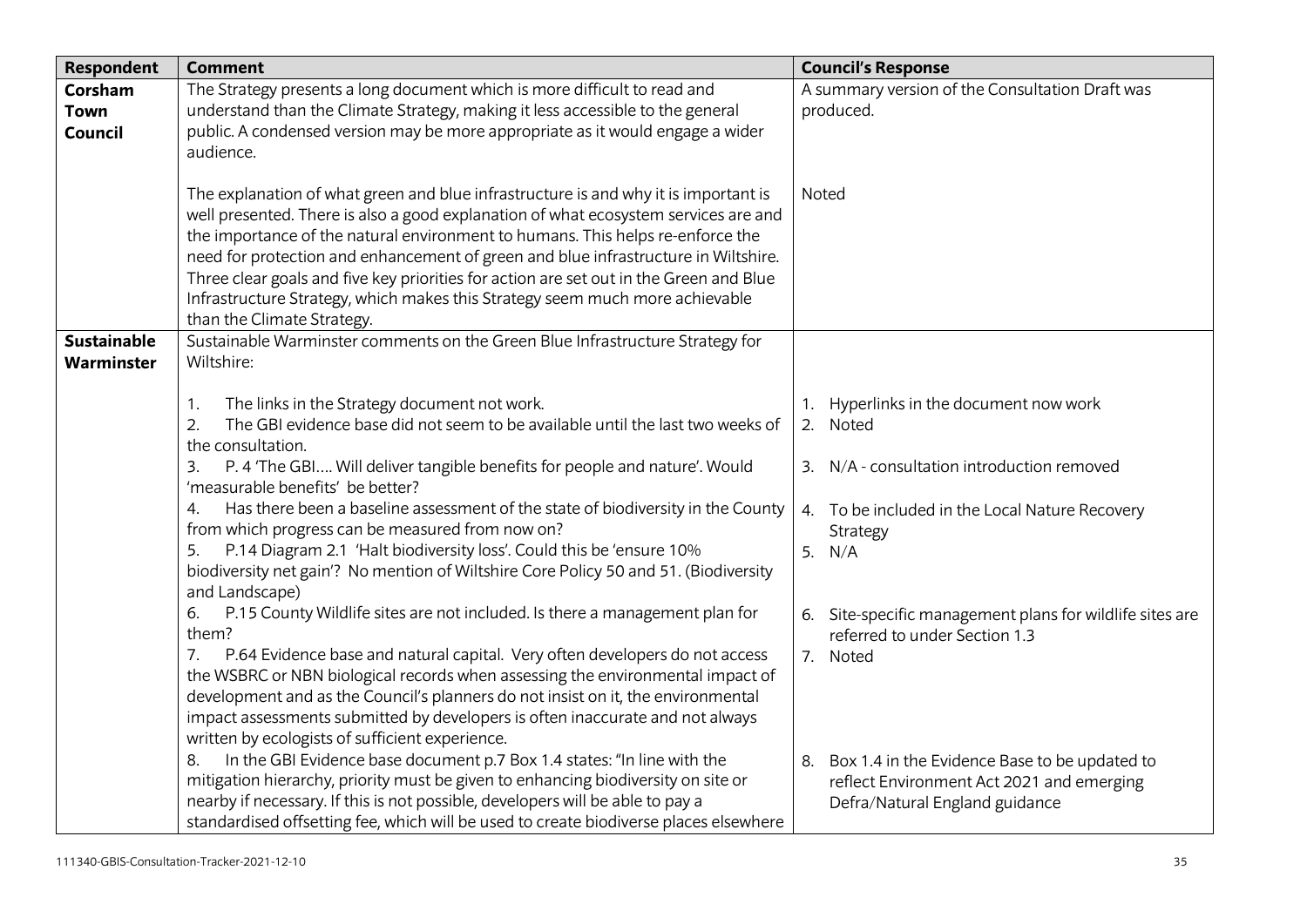| <b>Respondent</b>                    | <b>Comment</b>                                                                                                                                                                                                                                                                                                                                                                                                                                                                                                                                                                                                                                                                                                                                                                                                                                                                                                                                                                                                                                                                                                                                                                                                 | <b>Council's Response</b>                                                                           |
|--------------------------------------|----------------------------------------------------------------------------------------------------------------------------------------------------------------------------------------------------------------------------------------------------------------------------------------------------------------------------------------------------------------------------------------------------------------------------------------------------------------------------------------------------------------------------------------------------------------------------------------------------------------------------------------------------------------------------------------------------------------------------------------------------------------------------------------------------------------------------------------------------------------------------------------------------------------------------------------------------------------------------------------------------------------------------------------------------------------------------------------------------------------------------------------------------------------------------------------------------------------|-----------------------------------------------------------------------------------------------------|
|                                      | in the local plan area." Should it be made clearer that offsetting is the last resort in<br>the mitigation hierarchy? How will such off setting be monitored for its<br>effectiveness?                                                                                                                                                                                                                                                                                                                                                                                                                                                                                                                                                                                                                                                                                                                                                                                                                                                                                                                                                                                                                         |                                                                                                     |
|                                      | GBI Evidence - there is no mention of how the GBI will relate to safeguarding<br>9.<br>habitat for protected species of wildlife. Surely a GBI strategy should include a<br>strategy to require separate protected species assessments and biological survey<br>following CIEEM guidelines in order to match up habitat and species protection?                                                                                                                                                                                                                                                                                                                                                                                                                                                                                                                                                                                                                                                                                                                                                                                                                                                                | 9. To be considered as part of the Local Nature<br>Recovery Strategy                                |
|                                      | 10. GBI evidence Map 2.1 does not seem to have incorporated the Special<br>Landscape Area which extends into the southern edge of Warminster town and<br>which is a West Wiltshire Council saved policy C3.                                                                                                                                                                                                                                                                                                                                                                                                                                                                                                                                                                                                                                                                                                                                                                                                                                                                                                                                                                                                    | 10. Special Landscape Areas are not mapped as a<br>strategic GBI assets in line with GBI definition |
|                                      | 11. GBI evidence Map 2.6 River Avon (Wylye) Special Area of Conservation is not<br>marked.                                                                                                                                                                                                                                                                                                                                                                                                                                                                                                                                                                                                                                                                                                                                                                                                                                                                                                                                                                                                                                                                                                                     | 11. All SACs in Wiltshire are shown on Map 2.6                                                      |
|                                      | 12. GBI evidence Map 2.12 The River Wylye is not labelled.                                                                                                                                                                                                                                                                                                                                                                                                                                                                                                                                                                                                                                                                                                                                                                                                                                                                                                                                                                                                                                                                                                                                                     | 12. The River Wylye has been labelled on Map 2.12                                                   |
| <b>Ministry of</b><br><b>Defence</b> | The Defence Infrastructure Organisation (DIO) Safeguarding Team represents the<br>Ministry of Defence (MOD) as a statutory consultee in the UK planning system to<br>ensure designated zones around key operational defence sites such as aerodromes,<br>explosives storage sites, air weapon ranges, and technical sites are not adversely<br>affected by development outside the MOD estate. For clarity, this response relates<br>to MOD Safeguarding concerns only and should be read in conjunction with any<br>other submissions that might be provided by other MOD sites or departments.                                                                                                                                                                                                                                                                                                                                                                                                                                                                                                                                                                                                               | Noted                                                                                               |
|                                      | Paragraph 97 of the National Planning Policy Framework 2021 requires that<br>planning policies and decisions should take into account defence requirements by<br>'ensuring that operational sites are not affected adversely by the impact of other<br>development proposed in the area.' To this end MOD may be involved in the<br>planning system both as a statutory and non-statutory consultee. Statutory<br>consultation occurs as a result of the provisions of the Town and Country Planning<br>(Safeguarded aerodromes, technical sites and military explosives storage areas)<br>Direction 2002 (DfT/ODPM Circular 01/2003) and the location data and criteria set<br>out on safeguarding maps issued by Ministry for Housing, Communities & Local<br>Government (MHCLG) in accordance with the provisions of that Direction.<br>Copies of these plans, in both GIS shapefile and .pdf format, can be provided on<br>request through the email address above. The county of Wiltshire contains a<br>number of MOD sites, along with all or part of Safeguarding zones designated to<br>protect airfields, explosives storage sites, and technical sites which may be affected<br>by new development. | Noted                                                                                               |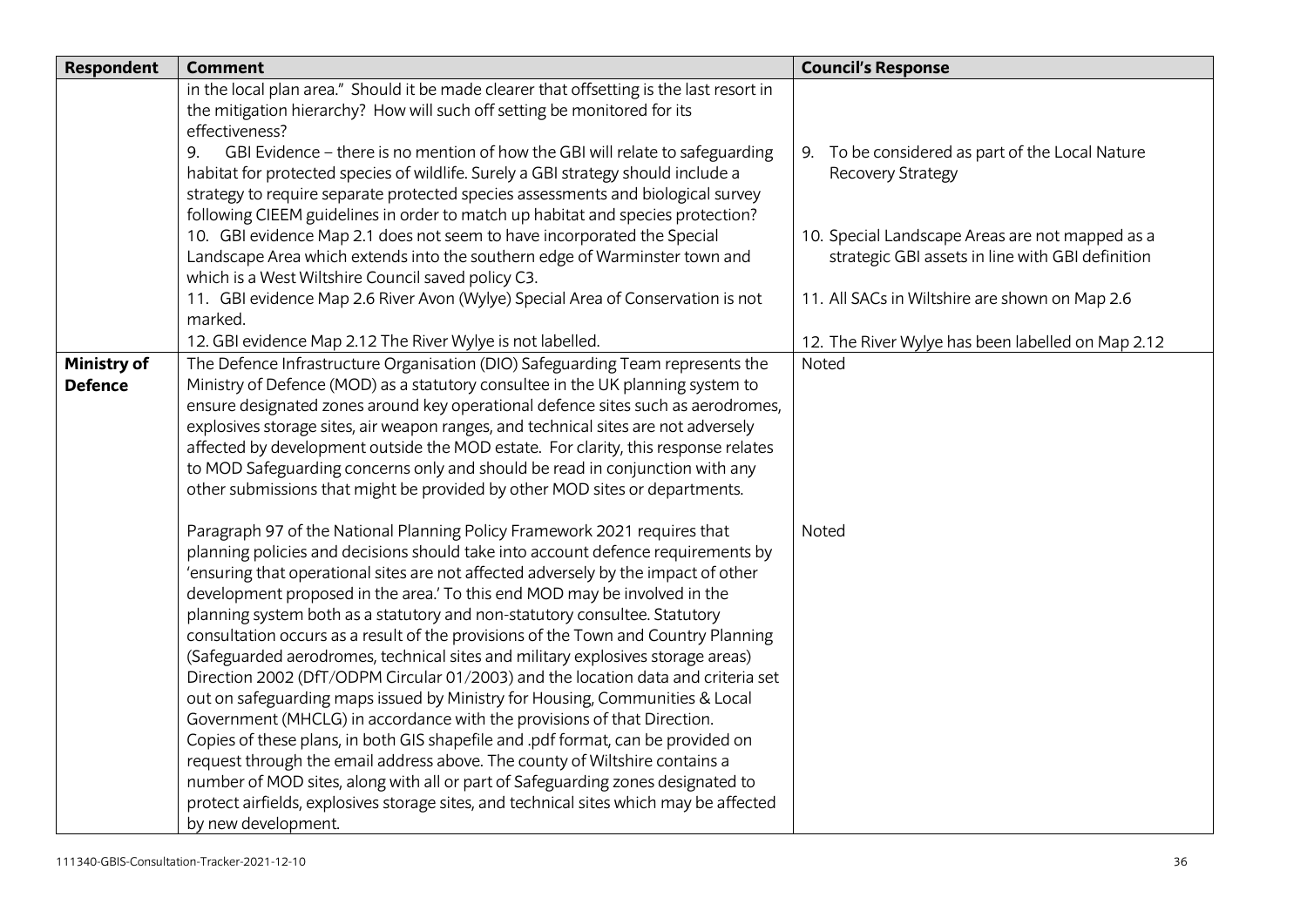| <b>Respondent</b> | <b>Comment</b>                                                                                                                                                                                                                                                                                                                                                                                                                                                                                                                                                                                                                                                                                                                                                                                                                                                                                                                                                                                                                                                                                                                                                                                                                                                                                                                                                                                                                                                                                                                   | <b>Council's Response</b>                                                                        |
|-------------------|----------------------------------------------------------------------------------------------------------------------------------------------------------------------------------------------------------------------------------------------------------------------------------------------------------------------------------------------------------------------------------------------------------------------------------------------------------------------------------------------------------------------------------------------------------------------------------------------------------------------------------------------------------------------------------------------------------------------------------------------------------------------------------------------------------------------------------------------------------------------------------------------------------------------------------------------------------------------------------------------------------------------------------------------------------------------------------------------------------------------------------------------------------------------------------------------------------------------------------------------------------------------------------------------------------------------------------------------------------------------------------------------------------------------------------------------------------------------------------------------------------------------------------|--------------------------------------------------------------------------------------------------|
|                   | Having reviewed the supporting documentation in respect of Wiltshire County<br>Council and their Climate Strategy and Natural Environment Plan there are two<br>areas of interest for the MOD.                                                                                                                                                                                                                                                                                                                                                                                                                                                                                                                                                                                                                                                                                                                                                                                                                                                                                                                                                                                                                                                                                                                                                                                                                                                                                                                                   |                                                                                                  |
|                   | Firstly, within the statutory consultation areas associated with aerodromes are<br>zones that are designed to remove or mitigate birdstrike risk. The creation of<br>environments attractive to those large and flocking bird species that pose a hazard<br>to aviation safety can have a significant effect. This can include landscaping<br>schemes associated with large developments as well as the creation of new<br>waterbodies. Sustainable Urban Drainage Systems (SUDS) additionally provide an<br>opportunity for habitats within and around a development. The incorporation of<br>open water, both permanent and temporary, and associated reedbeds, wetlands<br>ponds and ditches provide a range of habitats for wildlife, potentially increasing the<br>creation of attractant environments for large and flocking bird species hazardous to<br>aviation.                                                                                                                                                                                                                                                                                                                                                                                                                                                                                                                                                                                                                                                        | To be considered as part of the Local Nature Recovery<br>Strategy and Settlement GBI Frameworks. |
|                   | Secondly, where development falls outside designated safeguarding zones the MOD<br>may also have an interest, particularly where the development is of a type likely to<br>have an impact on operational capability. Examples of this type of development are<br>the installation of renewable energy generation systems and their associated<br>infrastructure. The MOD has, in principle, no issue or objection to renewable energy<br>development though some methods of renewable energy generation, for example<br>wind turbine generators or solar photo voltaic panels can, by virtue of their physical<br>dimensions and properties, impact upon military aviation activities, cause<br>obstruction to protected critical airspace encompassing military aerodromes, and<br>impede the operation of safeguarded defence technical installations. In addition,<br>where turbines are erected in line of sight to defence radars and other types of<br>defence technical installations, the rotating motion of their blades can degrade and<br>cause interference to the effective operation of these types of installations with<br>associated impacts upon aviation safety and operational capability. Planning<br>Practice Guidance published on the Gov.uk website acknowledges the potential<br>effect of wind turbine generators and directs developers and Local Planning<br>Authorities to consult the MOD where a proposed turbine has a tip height of or<br>exceeding 11m or has a rotor diameter of 2m or more. | Noted                                                                                            |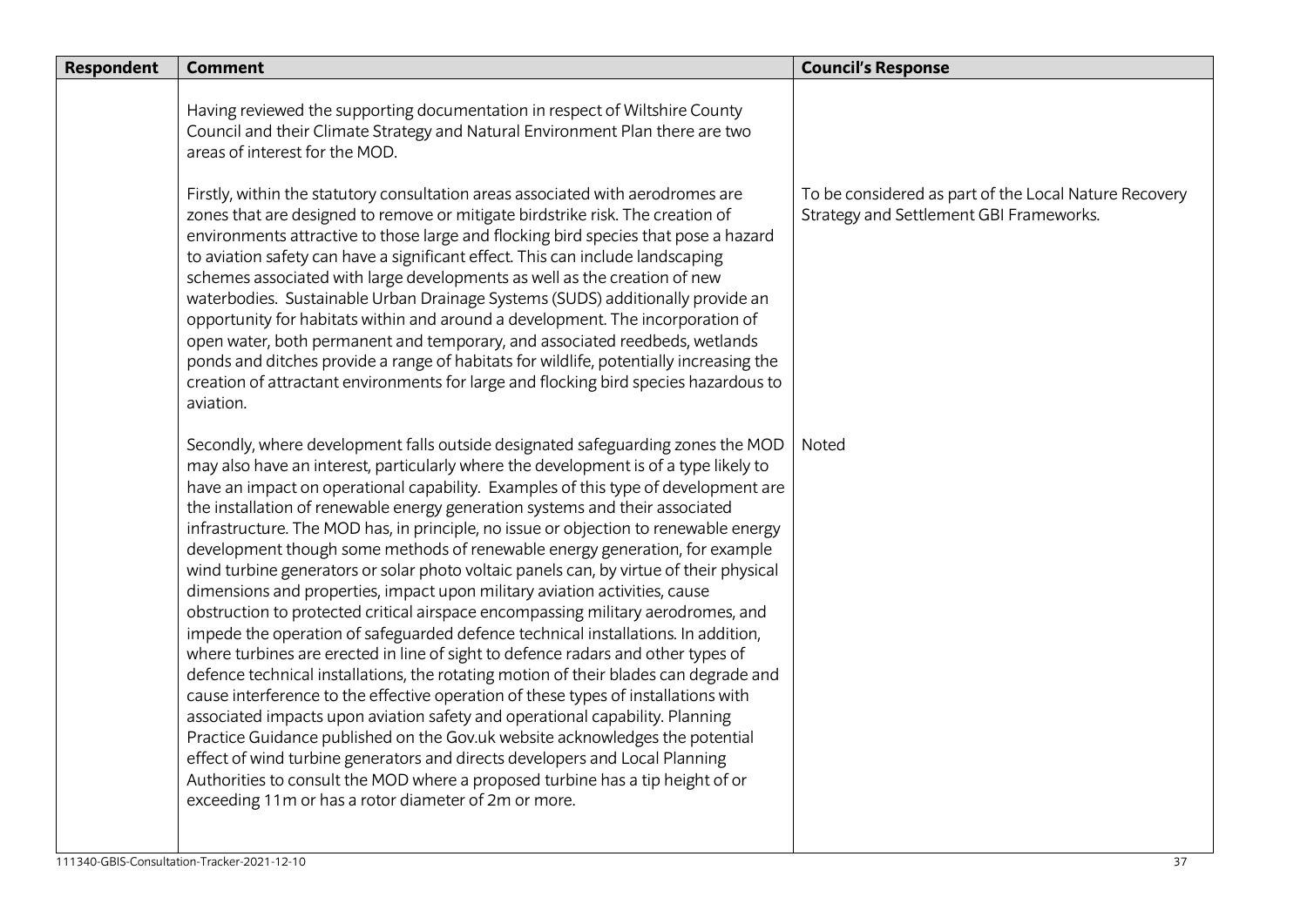| Respondent                     | <b>Comment</b>                                                                                                                         | <b>Council's Response</b> |
|--------------------------------|----------------------------------------------------------------------------------------------------------------------------------------|---------------------------|
|                                | In summary, the MOD request that developers are made aware, through policy                                                             | Noted                     |
|                                | provisions, that development that might result in the creation of attractant                                                           |                           |
|                                | environments for large and flocking bird species hazardous to aviation will be                                                         |                           |
|                                | subject to scrutiny, and that those schemes where risk cannot be removed or                                                            |                           |
|                                | mitigated will be refused. Additionally, in order to provide a more broad                                                              |                           |
|                                | representation of MOD interests, and to ensure developers are made aware of the                                                        |                           |
|                                | implications of developing within an area containing MOD safeguarded zones,                                                            |                           |
|                                | policy provision is provided that applications for development that would not                                                          |                           |
|                                | compromise, restrict or otherwise degrade the operational capability of                                                                |                           |
| <b>National</b>                | safeguarded MOD sites and assets will be supported.<br>I have completed my response to the Green & Blue Infrastructure strategy and as | Noted                     |
|                                | directed in Q7, am dropping you a line to let you know that I would like to be                                                         |                           |
| <b>Farming</b><br><b>Union</b> | involved in future discussions or partnerships etc. related to this and the Councils                                                   |                           |
|                                | work- please do add me to your list.                                                                                                   |                           |
|                                |                                                                                                                                        |                           |
|                                | I was pleased to see the NFU referenced in Section 4 of the Strategy and agree that                                                    | Noted                     |
|                                | partnership working with the farming community will be essential - to ensure that                                                      |                           |
|                                | both food production and environment production are managed in harmony across                                                          |                           |
|                                | the county. As you know from the example of the incredibly successful farmer-led                                                       |                           |
|                                | Marlborough Downs project, this can be achieved for maximum benefit all round.                                                         |                           |
|                                | I would like to invite you and a few colleagues form the Councils climate team to                                                      |                           |
|                                | have a chat with us about how we can support each other in these aims - informally                                                     |                           |
|                                | to begin with if that's ok?                                                                                                            |                           |
| <b>Future</b>                  | Future Chippenham is broadly supportive of the Blue and Green Infrastructure                                                           | Noted                     |
| Chippenham                     | strategy.                                                                                                                              |                           |
| (Wiltshire                     |                                                                                                                                        |                           |
| Council)                       | The Future Chippenham Programme is seeking to deliver an infrastructure-led                                                            | Noted                     |
|                                | sustainable and well connected urban extension to the south of Chippenham to                                                           |                           |
|                                | deliver new homes for the community of Chippenham. Within the context of a                                                             |                           |
|                                | masterplanned development, the Programme will seek to protect and enhance                                                              |                           |
|                                | blue and green infrastructure in line with prevailing local and national policy.                                                       |                           |
|                                | Future Chippenham is promoting its plans through the Local Plan process and will                                                       |                           |
|                                | be the subject of a masterplan and planning applications to be consulted on with                                                       |                           |
|                                | the community and other relevant stakeholders.                                                                                         |                           |
|                                |                                                                                                                                        |                           |
|                                |                                                                                                                                        |                           |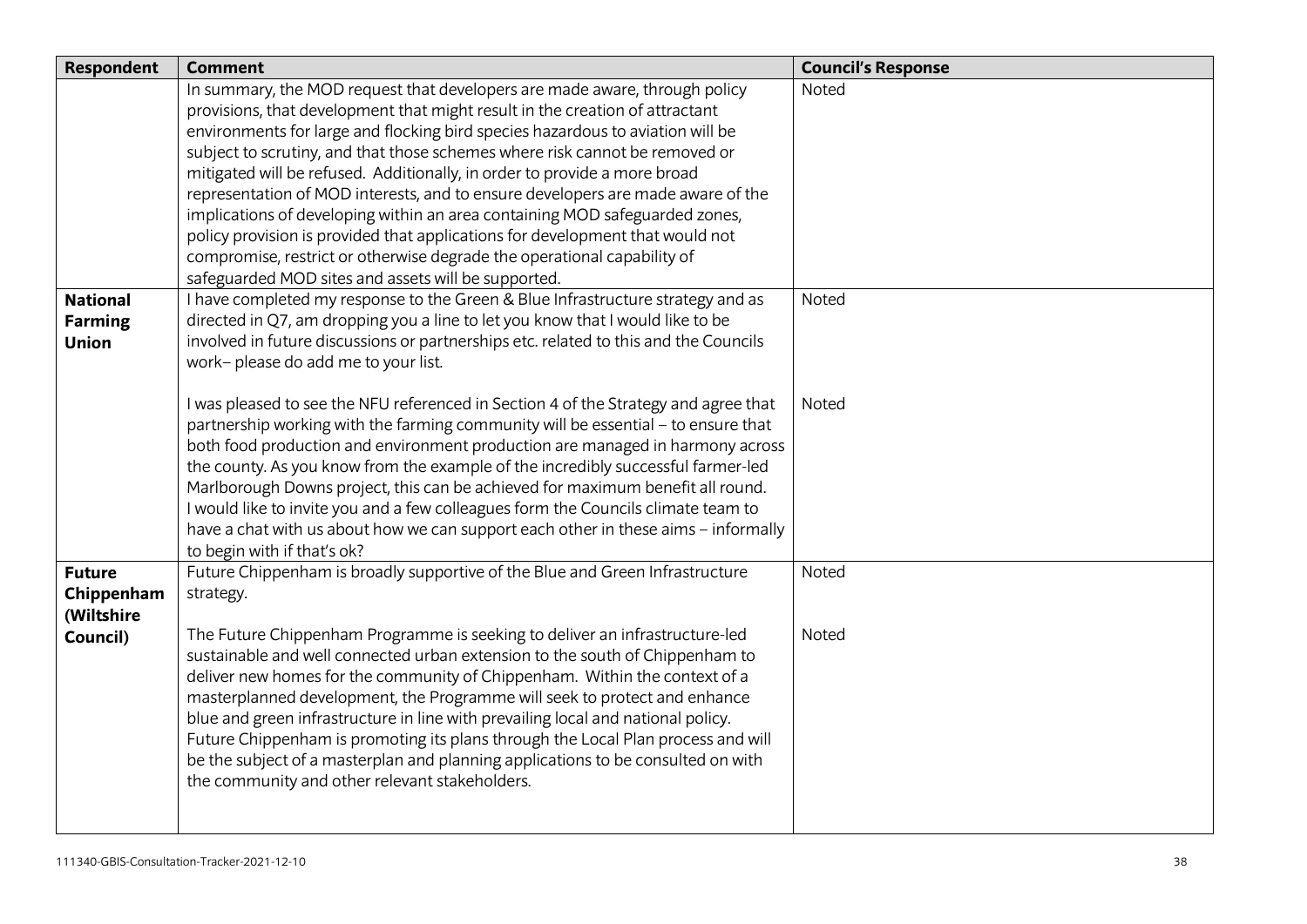| <b>Respondent</b>  | <b>Comment</b>                                                                                                                                               | <b>Council's Response</b>                             |
|--------------------|--------------------------------------------------------------------------------------------------------------------------------------------------------------|-------------------------------------------------------|
|                    | We note that in particular the key priorities for action within the strategy are:                                                                            | Noted                                                 |
|                    |                                                                                                                                                              |                                                       |
|                    | 1. Creating more and better green spaces in our towns to help prevent flooding and                                                                           |                                                       |
|                    | attract people to live, work and invest in the area.                                                                                                         |                                                       |
|                    | 2. Planting the right trees in the right places to provide vital shade during                                                                                |                                                       |
|                    | heatwaves, encourage wildlife and improve air quality.                                                                                                       |                                                       |
|                    | 3. Supporting walking and cycling to reduce congestion, improve our health and                                                                               |                                                       |
|                    | wellbeing, and connect us to nature.<br>4. Encouraging environmentally sensitive farming in ways that enhance soil quality                                   |                                                       |
|                    | and encourage wildlife, produce food and provide employment.                                                                                                 |                                                       |
|                    | 5. Supporting a green economic recovery from the COVID-19 coronavirus                                                                                        |                                                       |
|                    | pandemic.                                                                                                                                                    |                                                       |
|                    | 6. Supporting nature recovery and landscape management.                                                                                                      |                                                       |
|                    |                                                                                                                                                              |                                                       |
|                    | It is noted that the detail of where and when will be set out in other more fluid                                                                            |                                                       |
|                    | short-term documents that will focus on implementation and local delivery                                                                                    |                                                       |
|                    | including through a settlement framework and planning guidelines document that                                                                               |                                                       |
|                    | will give guidance for GBI around the main settlements and through a Local Nature                                                                            |                                                       |
|                    | Recovery Strategy to define where GBI protection and investment should be                                                                                    |                                                       |
|                    | prioritized.                                                                                                                                                 |                                                       |
|                    |                                                                                                                                                              |                                                       |
|                    | The Future Chippenham programme supports the above objectives and notes the<br>production of the shorter term documents and would welcome the opportunity to |                                                       |
|                    | input into these additional documents to ensure that the Future Chippenham                                                                                   |                                                       |
|                    | proposals can contribute and align with the relevant strategies put forward.                                                                                 |                                                       |
| <b>Climate</b>     | We welcome the Green Blue Infrastructure document. We see it as a chance to                                                                                  | Noted                                                 |
| <b>Friendly</b>    | improve Wiltshire's natural biodiverse assets. Wiltshire is a rural county and as such                                                                       |                                                       |
| <b>Bradford on</b> | should aim to reach good if not outstanding ecological status.                                                                                               |                                                       |
| Avon               |                                                                                                                                                              |                                                       |
|                    | This document is a response to the ecological emergency that is happening                                                                                    | To be considered as part of the Local Nature Recovery |
|                    | worldwide. It is only by each area playing its part that our wildlife can be restored.                                                                       | Strategy.                                             |
|                    | A recent 'red list' report from Birdlife International states that there has been a 25%                                                                      |                                                       |
|                    | decline in swifts over the last 3 generations, a sharp decline in rooks since 2015 and                                                                       |                                                       |
|                    | a worrying decline in snipe. All of which can at the moment be seen in Wiltshire.                                                                            |                                                       |
|                    | And, what of plants and other species? Do the authors of this document know? I                                                                               |                                                       |
|                    | have not seen any reference in the evidence base.                                                                                                            |                                                       |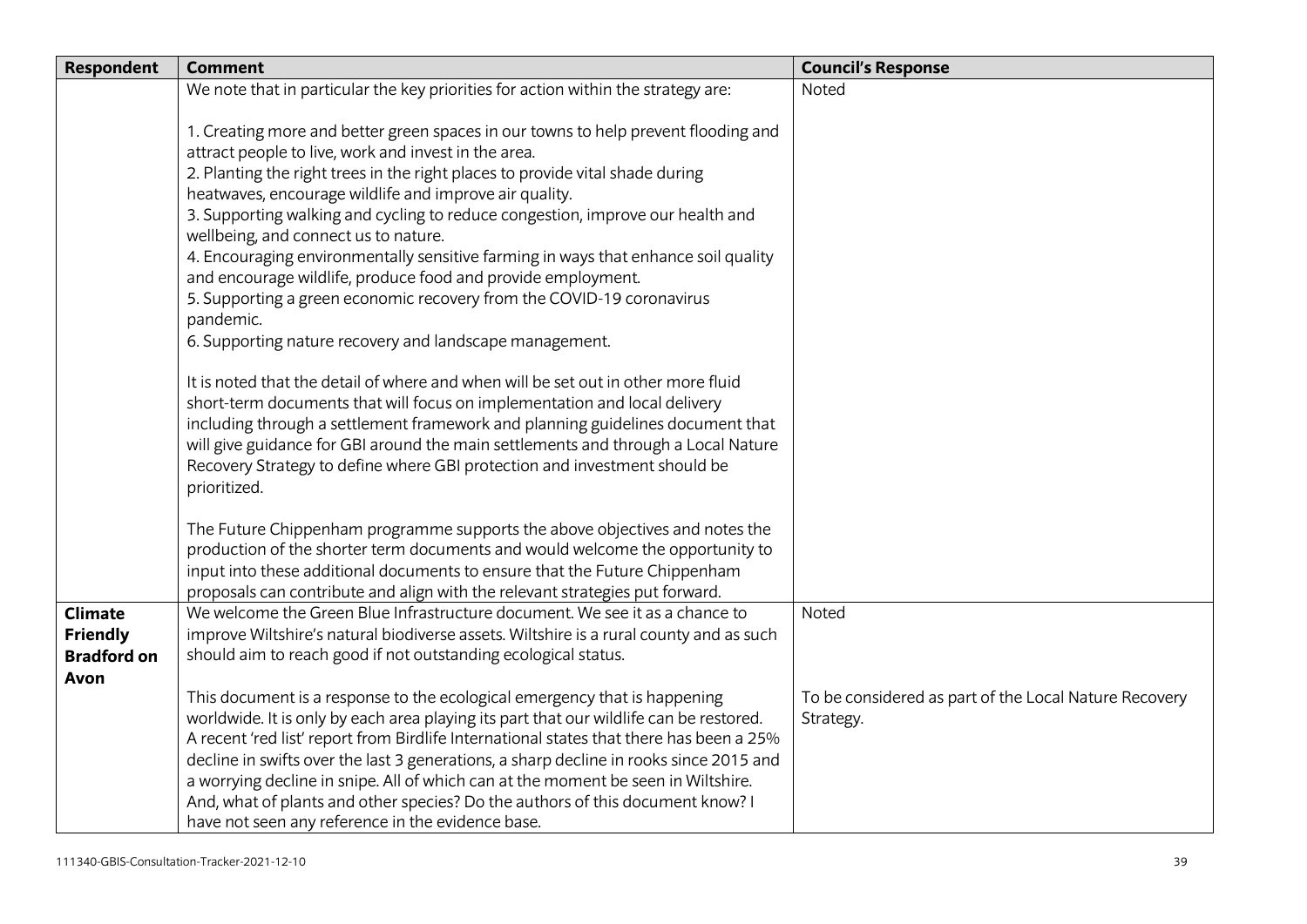| <b>Respondent</b>                   | <b>Comment</b>                                                                                                                                                                                                                                                                                                                                                                                                                                                                                                                                                                                                                                                                                                            | <b>Council's Response</b>                                          |
|-------------------------------------|---------------------------------------------------------------------------------------------------------------------------------------------------------------------------------------------------------------------------------------------------------------------------------------------------------------------------------------------------------------------------------------------------------------------------------------------------------------------------------------------------------------------------------------------------------------------------------------------------------------------------------------------------------------------------------------------------------------------------|--------------------------------------------------------------------|
|                                     | Wildlife corridors could be an initial priority starting point, allowing what wildlife<br>there is to move and establish in other areas. These should be hedges and<br>watercourses, hedges fit for dormice and watercourses free from pollutants. Hedges<br>would help to improve soil structure and reduce soil erosion. Plantlife are<br>promoting grasslands for wildlife and for carbon capture. Wiltshire is blessed with<br>chalk grassland an important and rare habitat worldwide, which has a rich<br>biodiversity of plants and pollinators. Farmers should be encouraged to improve<br>their soil, so much agricultural land seems unable to cope with wetter weather<br>conditions and adaptation seems key. | To be considered as part of the Local Nature Recovery<br>Strategy. |
|                                     | Access to nature for human wellbeing is good in Wiltshire, but it needs to be access<br>that includes nature, trees and wildflower areas and protection from pesticide<br>spray.                                                                                                                                                                                                                                                                                                                                                                                                                                                                                                                                          | To be considered as part of the Local Nature Recovery<br>Strategy. |
|                                     | In April 2021 the Tree Warden scheme was closed. There have been 12 years of<br>ongoing cuts to biodiversity posts and grants to promote biodiversity interest. New<br>posts need to be created to take improvements and increase in biodiversity<br>forward. It cannot be left to volunteers. Experts are the people to push this forward.                                                                                                                                                                                                                                                                                                                                                                               | Noted                                                              |
|                                     | Wiltshire owned farms are an ideal place to promote soil regeneration. The chair of<br>the National Farmers' Union (NFU), farms and lives in Wiltshire. They are promoting<br>soil regeneration as is the Soil Association. Carbon stores are formed through<br>photosynthesis and microbe activity in the soil. Conditions need to be in place for<br>this to happen!                                                                                                                                                                                                                                                                                                                                                    | To be considered as part of the Local Nature Recovery<br>Strategy. |
|                                     | Climate Friendly Bradford-on-Avon Biodiversity Group are interested in being part<br>of taking the Green Blue Infrastructure forward                                                                                                                                                                                                                                                                                                                                                                                                                                                                                                                                                                                      | Noted                                                              |
| <b>Corsley</b><br>Parish<br>Council | The Corsley Parish Council recognise the climate emergency and support<br>Wiltshire's efforts to combat it. We recognise that Wiltshire emissions chiefly come<br>from Transport, Homes and agriculture.                                                                                                                                                                                                                                                                                                                                                                                                                                                                                                                  | Noted                                                              |
|                                     | As a community we are not on mains gas or sewage and therefore emissions from<br>homes will be higher than average. We support with retrofitting to low energy<br>solutions, such as heat pumps and solar would be welcomed. We would also like to<br>see more monitoring of water courses to ensure there is no pollution. This should                                                                                                                                                                                                                                                                                                                                                                                   | Noted                                                              |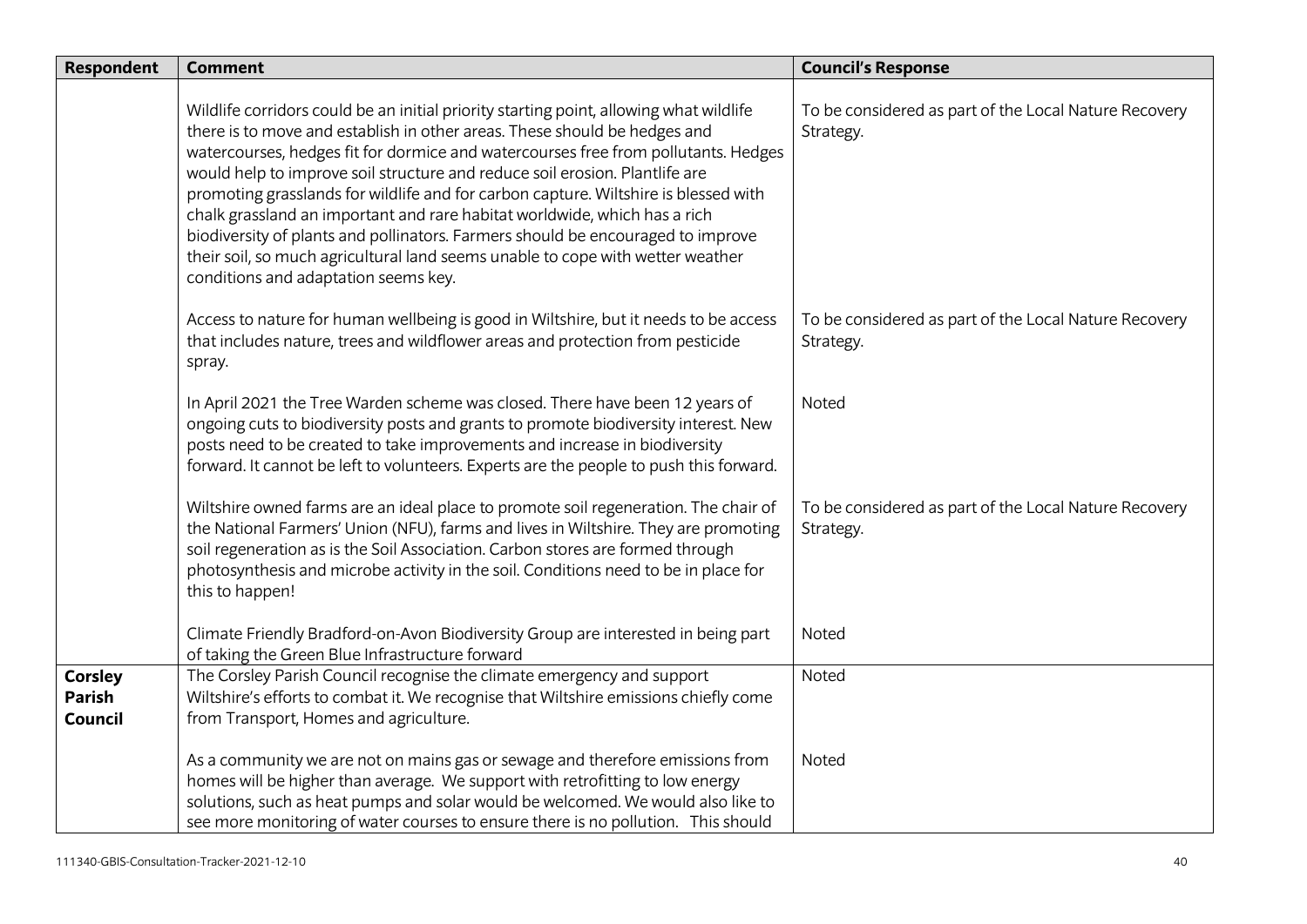| <b>Respondent</b> | <b>Comment</b>                                                                                                                                                                                                                                                                                                                                                                                                                                                                                                                                                                                                                                                                                                                                                                                                                                                                                                                                                                           | <b>Council's Response</b>                                                    |
|-------------------|------------------------------------------------------------------------------------------------------------------------------------------------------------------------------------------------------------------------------------------------------------------------------------------------------------------------------------------------------------------------------------------------------------------------------------------------------------------------------------------------------------------------------------------------------------------------------------------------------------------------------------------------------------------------------------------------------------------------------------------------------------------------------------------------------------------------------------------------------------------------------------------------------------------------------------------------------------------------------------------|------------------------------------------------------------------------------|
|                   | include support for listed buildings where there is a strong desire to reduce<br>emissions and believe that this will be blocked by the Council.                                                                                                                                                                                                                                                                                                                                                                                                                                                                                                                                                                                                                                                                                                                                                                                                                                         |                                                                              |
|                   | We would welcome the council issuing a statement that confirms a presumption of<br>approval for improving the environmental performance of listed buildings rather<br>than leaving them with the poor performance of the past. With regard to planning<br>we feel that these should only be approved if they meet highest standards and are<br>considered carbon neutral. This would mean that planning submissions would<br>include environmental performance on the application.                                                                                                                                                                                                                                                                                                                                                                                                                                                                                                       | Noted                                                                        |
|                   | With regard to transport; as a spread out village with multiple hamlets and a main<br>road (A362) running through the middle we support a zero carbon transport target.<br>We have a single bus service running from Warminster to Frome and would<br>welcome better connectivity. The reduction of heavy vehicles and speed through<br>the village will significantly reduce emissions and we would ask that Wiltshire deliver<br>both to improve emissions. We are fully in support of travel without using carbon<br>vehicles. Specifically, we would like to see the upgrading of bridle paths and tracks<br>that allow safe travel for bikes, horses and walkers between Corsley and Warminster<br>and other Wiltshire villages as well as Frome. We believe that improving this<br>infrastructure will significantly reduce car journeys. We would also like to see<br>charging points across the village to support electric vehicles such as at the pubs or<br>village triangle. | To be considered as part to the Settlement GBI<br>Frameworks as appropriate. |
|                   | With regard to the natural environment:                                                                                                                                                                                                                                                                                                                                                                                                                                                                                                                                                                                                                                                                                                                                                                                                                                                                                                                                                  |                                                                              |
|                   | The better use of green space to absorb carbon should be a priority including<br>$\bullet$<br>improving soil, bringing woodland into management and planting of additional<br>trees to address losses in ash and other species as well as the benefits in water<br>management etc. Within Corsley we are actively bringing hedgerows back into<br>management for example. Widespread planting of disease resistant elm should<br>also be encouraged.                                                                                                                                                                                                                                                                                                                                                                                                                                                                                                                                     | To be considered as part to the Settlement GBI<br>Framework as appropriate.  |
|                   | We recognise the NFU's commitment to net zero and are encouraging our<br>$\bullet$<br>farming community to have farms audited to improve their environmental<br>performance as soon as possible.                                                                                                                                                                                                                                                                                                                                                                                                                                                                                                                                                                                                                                                                                                                                                                                         | Noted                                                                        |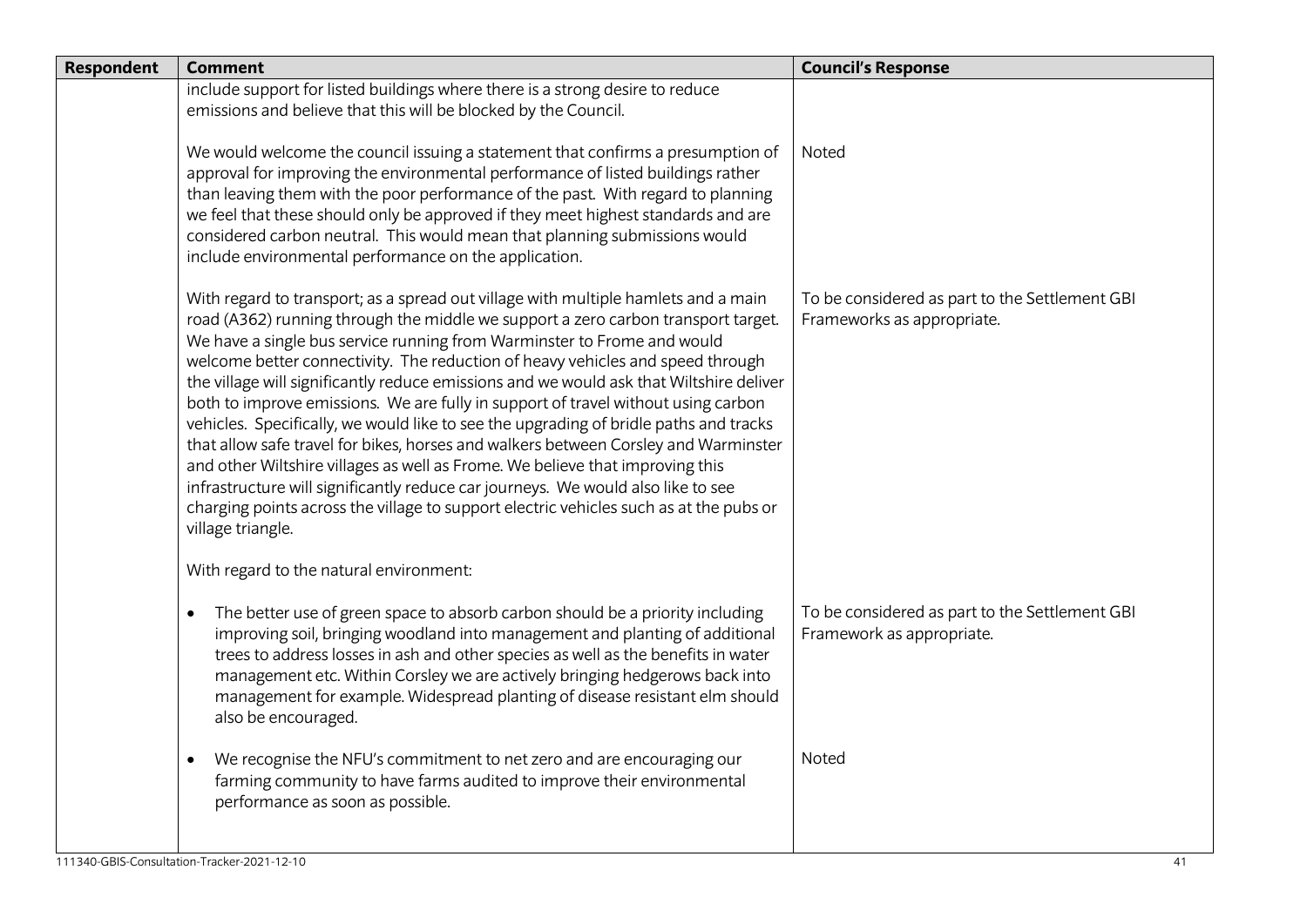| <b>Respondent</b>                        | <b>Comment</b>                                                                                                                                                                                                                                                                                                                                                                                                                                                                                                                                                                                                                                                                                                                                                                                                                                                                                           | <b>Council's Response</b>                                                                                                                                                                                                                                                                            |
|------------------------------------------|----------------------------------------------------------------------------------------------------------------------------------------------------------------------------------------------------------------------------------------------------------------------------------------------------------------------------------------------------------------------------------------------------------------------------------------------------------------------------------------------------------------------------------------------------------------------------------------------------------------------------------------------------------------------------------------------------------------------------------------------------------------------------------------------------------------------------------------------------------------------------------------------------------|------------------------------------------------------------------------------------------------------------------------------------------------------------------------------------------------------------------------------------------------------------------------------------------------------|
|                                          | We would also like to see improved guidance for horse owners as this is taking<br>up increasing amounts of land.                                                                                                                                                                                                                                                                                                                                                                                                                                                                                                                                                                                                                                                                                                                                                                                         | Noted                                                                                                                                                                                                                                                                                                |
|                                          | Finally, with regard to waste, we see significant differences in the amount of<br>$\bullet$<br>waste generated per household, there should be more training for communities<br>on how to reduce waste and recycle more to support a move to a circular<br>economy.                                                                                                                                                                                                                                                                                                                                                                                                                                                                                                                                                                                                                                       | Noted                                                                                                                                                                                                                                                                                                |
| <b>Salisbury</b><br><b>Civic Society</b> | I am writing on behalf of the Salisbury Civic Society Development Committee<br>, a fellow member of the Committee, provided your email<br>(SCSDC).<br>address.<br>The SCSDC fully supports and endorses the comments made by<br>in her<br>return for the Salisbury Area Greenspace Partnership (SAGP). Additionally, the<br>SCSDC offer the following comments:<br>The SCSDC welcomes the introduction of both these complex, well developed<br>$\bullet$<br>strategies which are coherent and well presented<br>Both documents emphasise the need to engage with people and businesses to<br>make the strategies work. However, there are no sections in either document<br>that set out a strategy for this activity.<br>Both documents are light on what success will look like and how success will be<br>measured.<br>The SCSSDC wishes to encourage the Wiltshire Council to be bold and to try to | Noted - the Local Nature Recovery Strategy will set out<br>actions for delivery of strategic landscape-scale GBI<br>projects within priority areas, and actions for delivery of<br>settlement-scale GBI projects will be set out in<br>Community Environmental Plans to support local<br>priorities. |
| <b>Private</b>                           | implement the various action plans with haste.<br>The multiple benefits provided by Floodplain meadows, and their role as an                                                                                                                                                                                                                                                                                                                                                                                                                                                                                                                                                                                                                                                                                                                                                                             | Noted                                                                                                                                                                                                                                                                                                |
| <b>Consultant</b>                        | effective nature based solution to floods, drought and diffuse pollution, is<br>evidenced in this publication on the natural capital value of floodplain habitats<br>https://valuing-<br>nature.net/sites/default/files/documents/Synthesis_reports/VNP09-<br>NatCapSynthesisReport-Floodplains-A4-16pp-144dpi.pdf<br>And there is much more information on their role in carbon storage, their cultural<br>and historical values on this website https://www.floodplainmeadows.org.uk/                                                                                                                                                                                                                                                                                                                                                                                                                  |                                                                                                                                                                                                                                                                                                      |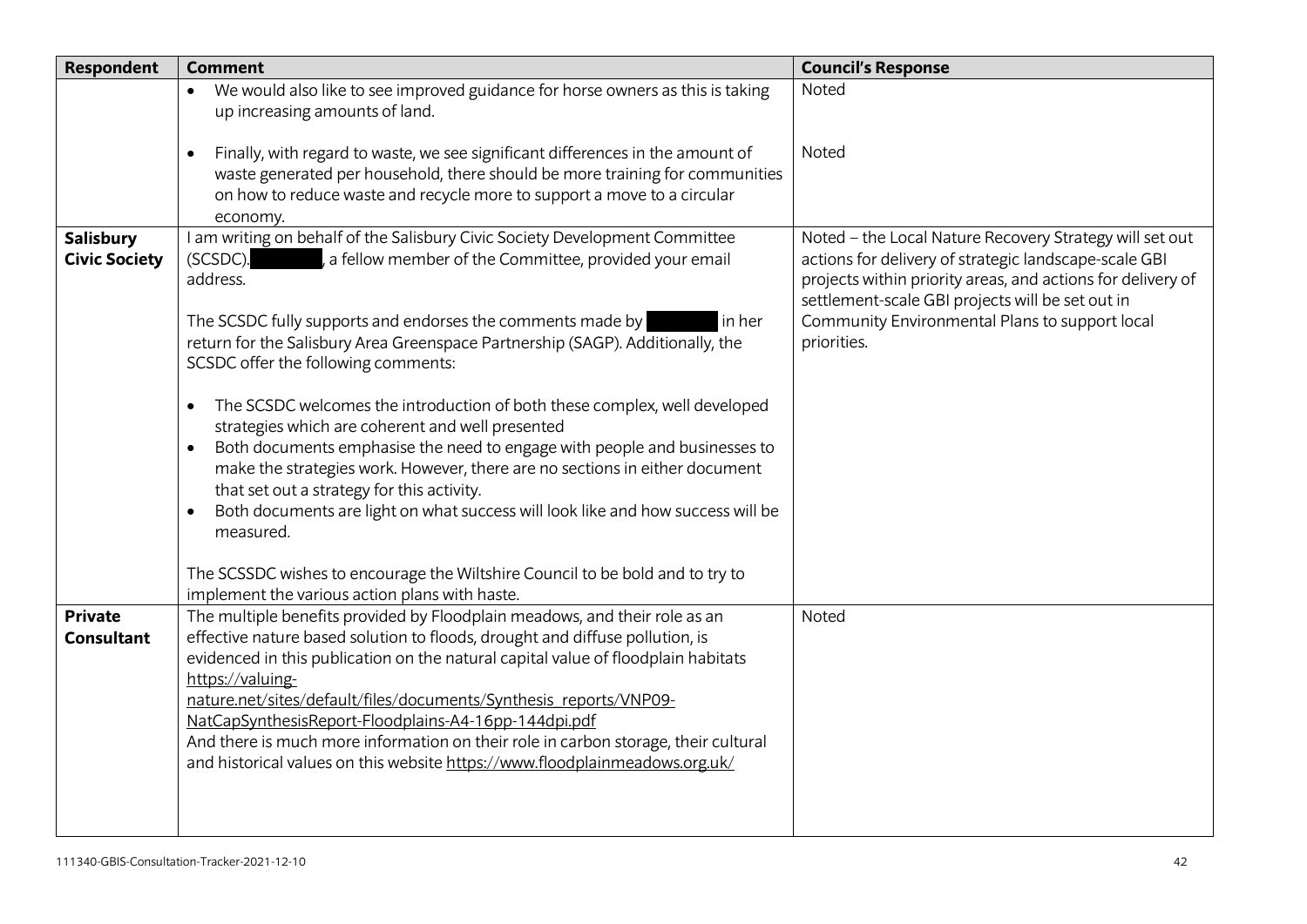| <b>Respondent</b>                                                                             | <b>Comment</b>                                                                                                                                                                                                                                                                                                                                                                                                              | <b>Council's Response</b>                                                                                                          |
|-----------------------------------------------------------------------------------------------|-----------------------------------------------------------------------------------------------------------------------------------------------------------------------------------------------------------------------------------------------------------------------------------------------------------------------------------------------------------------------------------------------------------------------------|------------------------------------------------------------------------------------------------------------------------------------|
|                                                                                               | Also, re green/blue infrastructure strategy consultation, there wasn't enough space<br>in the response form to include all the comments I wanted to make. Is there any                                                                                                                                                                                                                                                      | Noted                                                                                                                              |
|                                                                                               | way to send my views in a more complete form?                                                                                                                                                                                                                                                                                                                                                                               |                                                                                                                                    |
|                                                                                               | For example, the document refers several times to planted trees and woodlands,<br>when it is widely accepted that natural regeneration is a much more sustainable<br>and cost effective way to establish woodland.                                                                                                                                                                                                          | Reference to expanding woodland through natural<br>regeneration and succession added to Theme 4<br>Woodland & Trees.               |
|                                                                                               | There needs to be recognition in the document that ancient grasslands, especially<br>floodplain meadows, have the potential to lock up more significant amounts of<br>carbon in their deep soils far more securely than trees and woodlands, and the<br>restoration of flower-rich floodplain meadows should be seen as a priority for a<br>significant landscape scale initiative that will bring about multiple benefits. | Reference to potential of floodplain meadows to lock up<br>carbon added to Theme 1 Flooding & Water<br>Management.                 |
|                                                                                               | Re Principle 6 - biodiversity net gain should be a requirement for ALL significant<br>development proposals, not just all "major" proposals.                                                                                                                                                                                                                                                                                | Reference to major development proposals removed in<br>Section 4.2 - Theme 6: Planning Principles.                                 |
|                                                                                               | And whilst it is all very well empowering communities to take ownership/<br>responsibility for GBI, it MUST be recognised they will need support, expert advice<br>AND access to financial resources to do so. And a fundamental requirement of the<br>LNRS will be support from the Council for the County Biological Record Centre.                                                                                       | <b>Noted</b>                                                                                                                       |
|                                                                                               | I also disagree with the statement about County Highways and road vergesthey<br>have merely suspended verge cutting over the past couple of years, which is NOT<br>beneficial to plant communitiesthey are just encouraging the growth of coarse<br>grasses, docks, nettles and thistles.                                                                                                                                   | This is not the case for the protected road verge scheme<br>where significant increases of species diversity has been<br>recorded. |
| Chippenham<br>green Party<br>(Chippenham<br>Devizes and<br>North<br>Wiltshire<br>Green Party) | We've submitted responses to Wiltshire Council's Climate Strategy and Green &<br>Blue Infrastructure surveys, and we would be interested in helping Wiltshire Council<br>to formulate policy for Wiltshire on these topics in whatever way we can.                                                                                                                                                                          | Noted                                                                                                                              |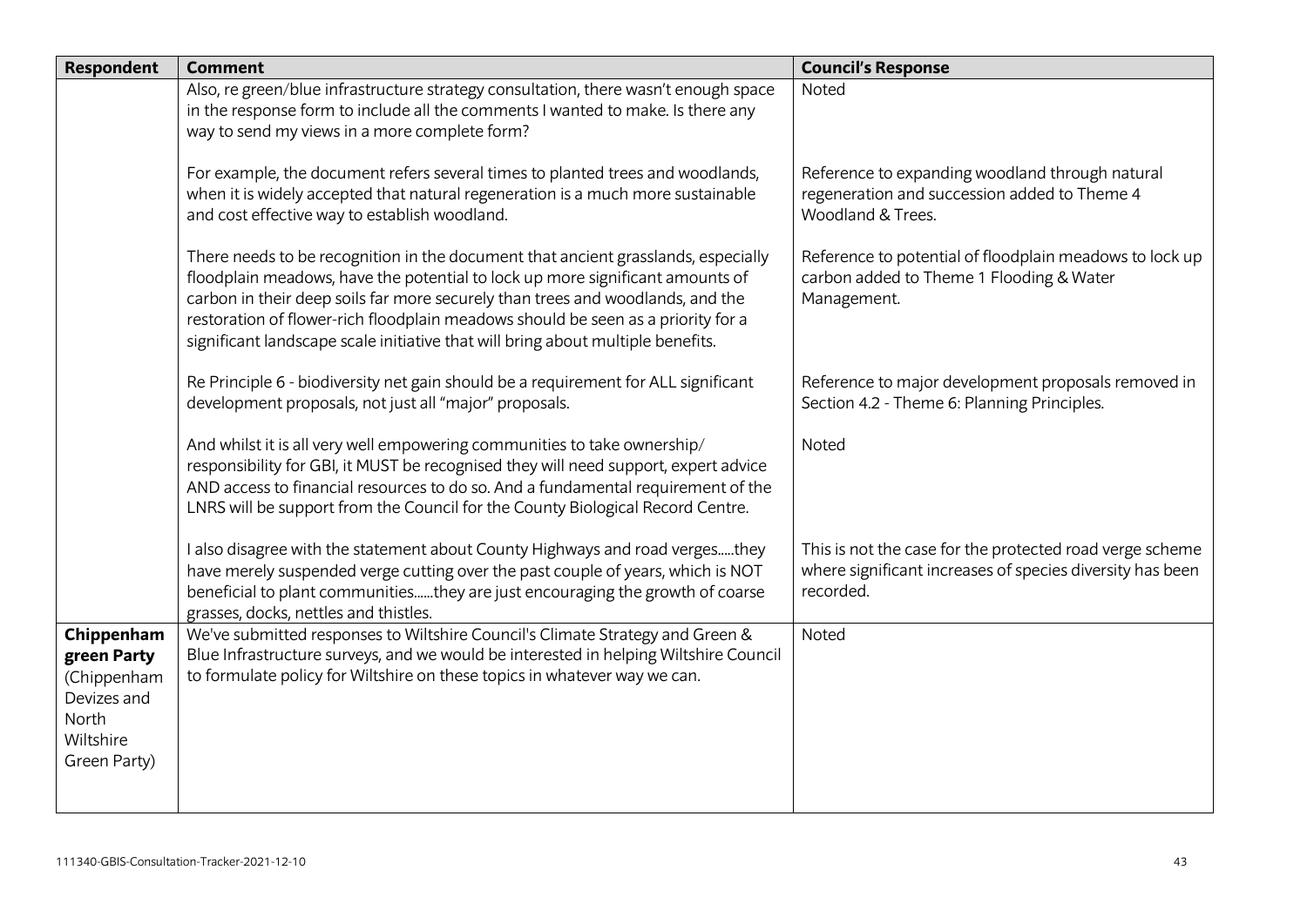| <b>Respondent</b>          | <b>Comment</b>                                                                                                                                                                                                                                                                                                                                                                                                                                                                                                                                                                                                                                                                   | <b>Council's Response</b>                                                                                      |
|----------------------------|----------------------------------------------------------------------------------------------------------------------------------------------------------------------------------------------------------------------------------------------------------------------------------------------------------------------------------------------------------------------------------------------------------------------------------------------------------------------------------------------------------------------------------------------------------------------------------------------------------------------------------------------------------------------------------|----------------------------------------------------------------------------------------------------------------|
| Melksham<br><b>Without</b> | Wildflower Management (page with Box 4.6). "Wiltshire Council's Highways and<br>Streetscene team are also supporting wildflower growth in road verges by<br>amending management regimes throughout the county". The parish council would<br>question the management regimes in place, and would like to see more proactive<br>management of the public open spaces and roadside verges being undertaken.<br>What seems to have happened to date is just less cuts.                                                                                                                                                                                                               | For the protected road verge scheme significant<br>increases of species diversity has been recorded.           |
|                            | There are some examples, such as the large public open space behind Wellington<br>Drive in Bowerhill in the parish that is ex farmland that never had wildflowers and<br>so they are unlikely to return as not there is the first place. There are large strips of<br>land in the parish that have not been cut as regularly this year but would need some<br>wildflower seeding to jump start the process, and then a managed cut after the<br>seeds have dispersed. In other areas, there was a much-admired roundabout on<br>the A350 full of ox eye daisies that were then cut whilst in flower and so no seed<br>produced for future years. A managed approach is required. | To be considered as part of the Local Nature Recovery<br>Strategy and Settlement GBI Framework as appropriate. |
|                            | Box 4.10 Urban Trees - The Parish Council recognises the need for more trees but<br>would not support trees being planted in footways/pavements, given the tendency<br>for roots to cause uneven surfaces. There are several tree lined footways in the<br>parish, particularly Bowerhill, where the pavements are virtually unusable, given<br>their uneven nature.                                                                                                                                                                                                                                                                                                             | To be considered as part of the Trees & Woodland<br>Strategy.                                                  |
|                            | Box 4.13 Mental Health & Wellbeing Benefits of Access to Nature - The Parish<br>Council recognises the importance accessibility to green spaces is to health and<br>wellbeing and encourage developers of large housing developments to include<br>circular walks in their schemes, in order to enhance the lives of residents. From<br>anecdotal evidence from new developments, and those that are existing, residents<br>want to go for a "circular" walk, with some benches (and bins) along the way;<br>whether they are running, strolling with a pushchair, or walking a dog.                                                                                             | To be considered as part of the Settlement GBI<br>Framework as appropriate.                                    |
|                            | Box 4.1 The Working with Natural Processes Approach to reducing Flood Risk - The<br>Parish Council recognises the importance of natural flood management and can<br>evidence good practice in the parish undertaken by Bristol Avon Rivers Trust (BART)<br>on a scheme on the South Brook catchment area, which includes tributaries<br>through Whitley, Shaw, Shurnhold and Beanacre, to slow the flow of surface water<br>during peak rainfall events. https://bristolavonriverstrust.org/nature-based-                                                                                                                                                                        | Noted                                                                                                          |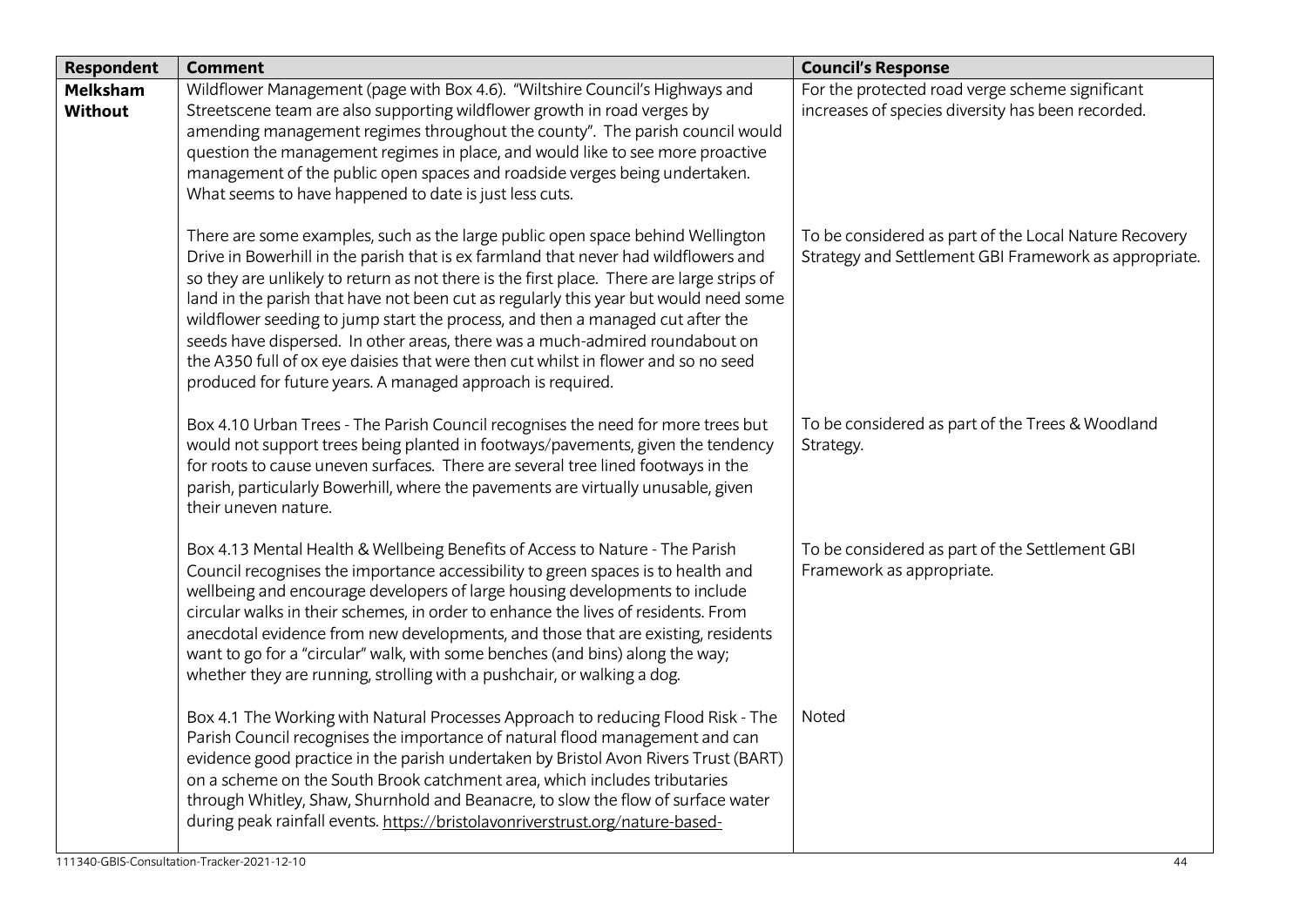| <b>Respondent</b> | <b>Comment</b>                                                                                                                                      | <b>Council's Response</b> |
|-------------------|-----------------------------------------------------------------------------------------------------------------------------------------------------|---------------------------|
|                   | solutions-in-south-brook-2 The Joint Melksham Neighbourhood Plan has included                                                                       |                           |
|                   | a policy on Flood Risk and Natural Flood Management (Policy 3)                                                                                      |                           |
|                   | https://8e84f94a-3875-44b6-                                                                                                                         |                           |
|                   | 81c4427b900c1ee9.filesusr.com/ugd/fcc864_d62a247950cc423abaa28eedd803e                                                                              |                           |
|                   | ba4.pdf                                                                                                                                             |                           |
|                   | Box 4.17 Case Study: the economic benefits of the Kennet and Avon Canal                                                                             | <b>Noted</b>              |
|                   | Restoration - Parish Council representatives attended the recent Melksham Town                                                                      |                           |
|                   | Council Priority for People workshop (8th October) where there was a presentation                                                                   |                           |
|                   | by Steve Wilson of the Highways Major Project team about the proposed Melksham                                                                      |                           |
|                   | A350 Bypass and that in terms of additional works to be included in the Business                                                                    |                           |
|                   | Case presentation, that a costed proposal for improving the cycle and pedestrian                                                                    |                           |
|                   | connectivity of Melksham to Lacock was not being included. This scheme involved                                                                     |                           |
|                   | adaptations of the existing A350 that would be bypassed. The parish council clerk                                                                   |                           |
|                   | informed of the proposed scheme by the Wilts & Berks Canal Trust to install a                                                                       |                           |
|                   | pedestrian/cycle way to Lacock from Melksham, effectively putting in the tow path                                                                   |                           |
|                   | before the canal is restored on this route, and members at the event also suggested                                                                 |                           |
|                   | that this scheme be researched for possible inclusion in the bypass business case                                                                   |                           |
|                   | due to the economic benefits of the connection of the town to this tourist hot spot.                                                                |                           |
|                   | The project is known as "Destination Lacock" and would be great to see it being                                                                     |                           |
|                   | incorporated as part of the Bypass Business Case, to see some tangible benefits<br>from the Strategy documents actually taking place on the ground. |                           |
|                   | http://melkshamnews.com/2020/10/14/melksham-canal-plans-to-finally-move-                                                                            |                           |
|                   | forward/                                                                                                                                            |                           |
| <b>West</b>       | I completed my entry for the GBI survey yesterday, but would like to add further                                                                    | Noted                     |
| <b>Wiltshire</b>  | comments in view of my experience over the last ten years, as a member of the                                                                       |                           |
| <b>Ramblers</b>   | Ramblers, as Footpaths Secretary of the West Wilts Ramblers Group (WWR) for                                                                         |                           |
| Group             | seven years till Nov 2018 and subsequently as a still involved member of WWR.                                                                       |                           |
|                   | During this time I always worked closely with the Council's Countryside & Rights of                                                                 |                           |
|                   | Way Department and it became very clear that they were seriously under resourced                                                                    |                           |
|                   | in every way to carry out their duties. This still seems to be the case. Two years ago, I                                                           |                           |
|                   | , then the responsible Cabinet member,<br>wrote on this subject to                                                                                  |                           |
|                   | the letter I quote below. The situation seems only to have got worse, with further                                                                  |                           |
|                   | budget cuts required continuously year by year.                                                                                                     |                           |
|                   |                                                                                                                                                     |                           |
|                   |                                                                                                                                                     |                           |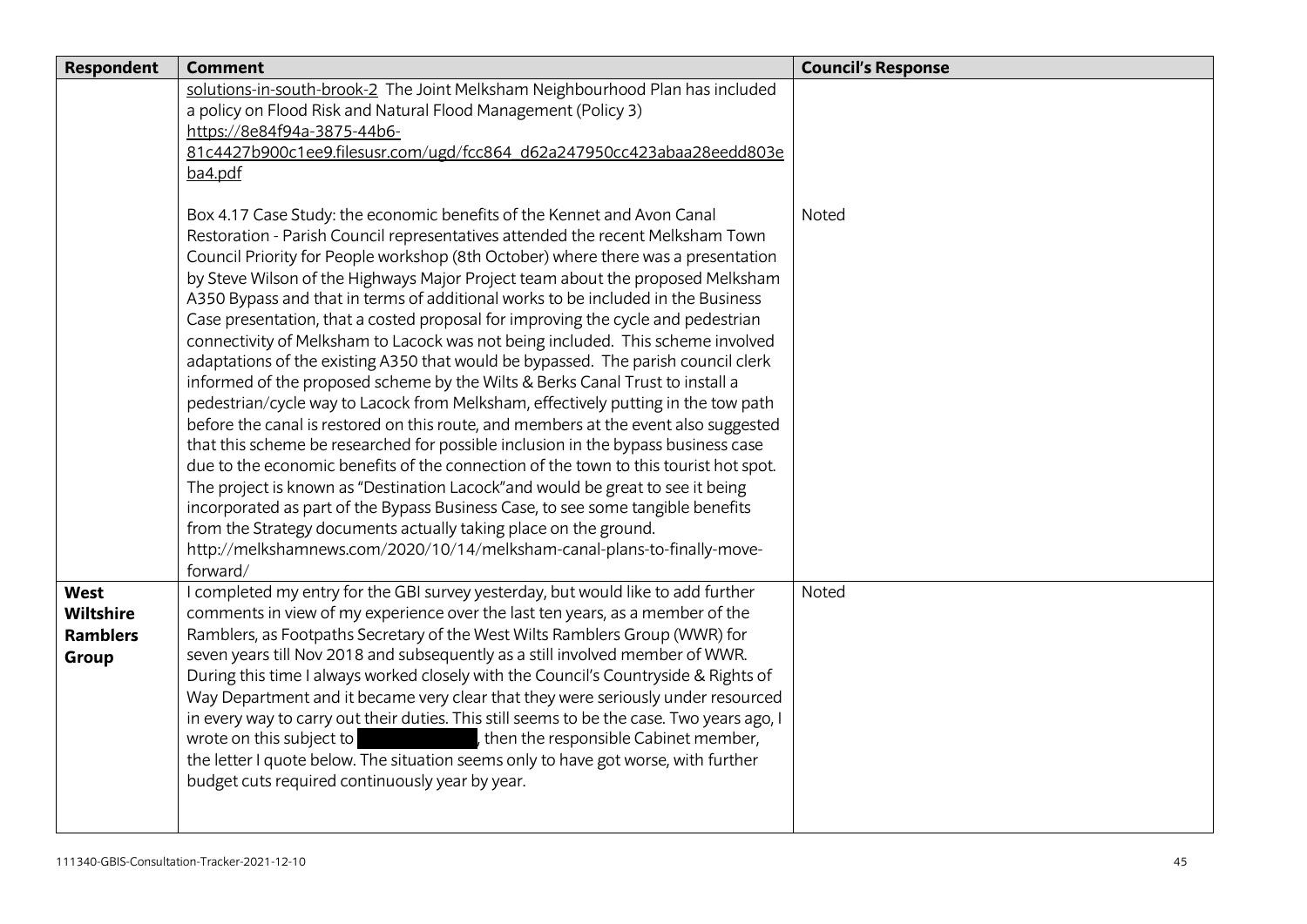| Respondent | <b>Comment</b>                                                                                                                                                                                                                                                                                                                                                                                                                                                                                                                                                                                                                                                                                                             | <b>Council's Response</b> |
|------------|----------------------------------------------------------------------------------------------------------------------------------------------------------------------------------------------------------------------------------------------------------------------------------------------------------------------------------------------------------------------------------------------------------------------------------------------------------------------------------------------------------------------------------------------------------------------------------------------------------------------------------------------------------------------------------------------------------------------------|---------------------------|
|            | A properly implemented GBI policy, particularly Goal 3, P13, and Key Priority, P14,<br>of the Executive Summary will need a Countryside & Rights of Way Dept that is fully<br>functional. It is really important, in my opinion, that Wiltshire Council realises this<br>and take steps to correct the situation.                                                                                                                                                                                                                                                                                                                                                                                                          | Noted                     |
|            | This what I wrote on Wed 15th Jan 2020:                                                                                                                                                                                                                                                                                                                                                                                                                                                                                                                                                                                                                                                                                    | Noted                     |
|            | Quote<br>To: Councillor<br>Cabinet Member for Highways, Transport & Waste<br>MP for Chippenham<br>Cc:<br>Chair, West Wilts Ramblers Group<br>Cc:<br>Footpaths Secretary, West Wilts Ramblers Group<br>Cc<br>Ramblers Wiltshire Area Footpaths Secretary<br>Cc<br>Head of Service, Rights of Way & Countryside, Wiltshire<br>Cc:<br>Council<br>Team Leader, Rights of Way & Countryside, Wiltshire Council<br>Cc:<br>Countryside Access Officer Central Wiltshire<br>$Cc$ :<br>Dear                                                                                                                                                                                                                                         |                           |
|            | As a Ramblers activist for the last nine years, and as a member of West Wilts<br>Ramblers Group's Tuesday morning working party for even longer, I know the<br>enormous value of our Wiltshire public rights of way network. I have got to know<br>members of the Rights of Way & Countryside Department very well and to<br>appreciate how hard they work to carry out their statutory duties, and to maintain<br>and improve the network.                                                                                                                                                                                                                                                                                |                           |
|            | During the recent election campaign a lot of support was pledged to improving the<br>health of the nation, and to reduce levels of carbon emission. Indeed Wiltshire<br>Council has already pledged to do their part. However, this does not appear<br>consistent with the current state of finances at the Council. Austerity has not gone<br>away, and the Rights of Way & Countryside Dept are having to make further<br>savings this financial year and also in 2020/21. If the Council is really to do its part,<br>this Department needs to be up-graded. It currently works largely by re-acting to<br>events. It needs to become one that is out in front, taking initiatives. This will take a<br>lot more money. |                           |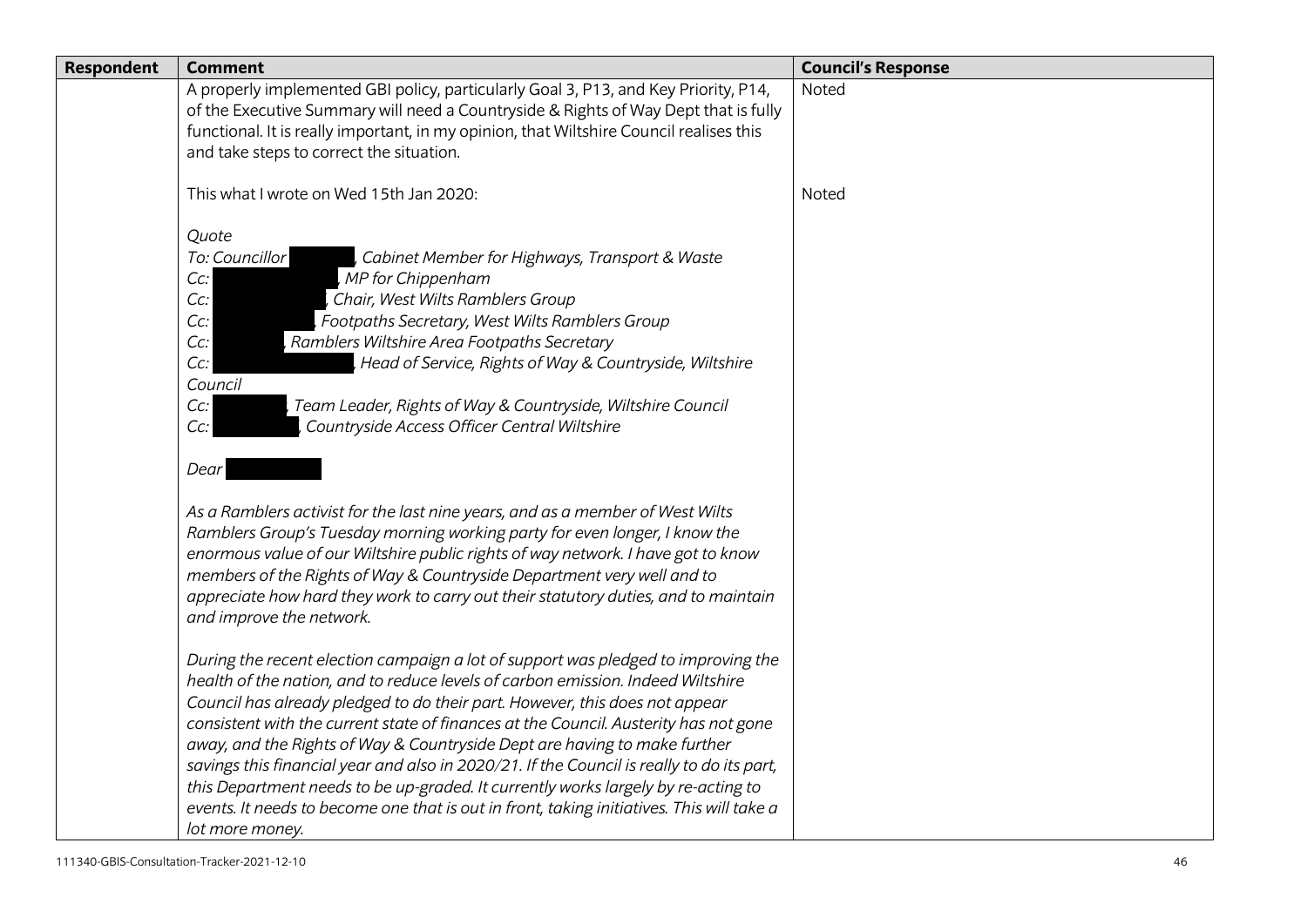| Respondent | <b>Comment</b>                                                                                                                                                                                                                                                                                                                                                                                                                                                                                                                                                                      | <b>Council's Response</b> |
|------------|-------------------------------------------------------------------------------------------------------------------------------------------------------------------------------------------------------------------------------------------------------------------------------------------------------------------------------------------------------------------------------------------------------------------------------------------------------------------------------------------------------------------------------------------------------------------------------------|---------------------------|
|            | At West Wilts Ramblers we would argue that the Rights of Way & Countryside Dept<br>need the resources to<br>-Research and propose new and/or upgraded cycle and footpath routes, so that<br>Councillors can feel they are leading from the front in implementing policy.<br>-Persuade and overcome nimbyism in implementing new and upgraded RoW for<br>cycle and footpath routes.<br>-Supervise legalities of upgrading RoWs.<br>-To input positively and in depth into plans for new housing and industrial estates<br>so that walkers and cyclists needs are taken into account. |                           |
|            | -To positively assist in finding and registering historic paths.<br>-To rationalise where appropriate the current RoW network.<br>The work load for all the above will of course be high, much higher than is currently<br>possible. We do understand that current staffing levels are quite insufficient to do<br>all that is suggested.                                                                                                                                                                                                                                           |                           |
|            | The first and most important problem appears to be, that in spite of 'Austerity'<br>being over, the Council is having to make something like £7 million pounds worth<br>of cuts in the current financial year and is being required to make a further cuts of<br>£15 million next year.                                                                                                                                                                                                                                                                                             |                           |
|            | Wiltshire Council needs to find this money, to have the infrastructure, to meet<br>Health and Climate Emergency measures to which the Country and the Council is<br>committed.                                                                                                                                                                                                                                                                                                                                                                                                      |                           |
|            | Please advise how all this is to be done. What approaches are being made to<br>Government? Are the rates to be increased? Is the Govt contribution to Wiltshire<br>Council's costs going to be increased? Promises have been made during the<br>election that need to be honoured, but they do not appear to be based on the<br>reality of the current financial situation at the Council.                                                                                                                                                                                          |                           |
|            | For your assistance, I attach a copy of the Ramblers Manifesto that was circulated<br>before the election. It sets out in detail where the Ramblers Association considers<br>action is necessary.                                                                                                                                                                                                                                                                                                                                                                                   |                           |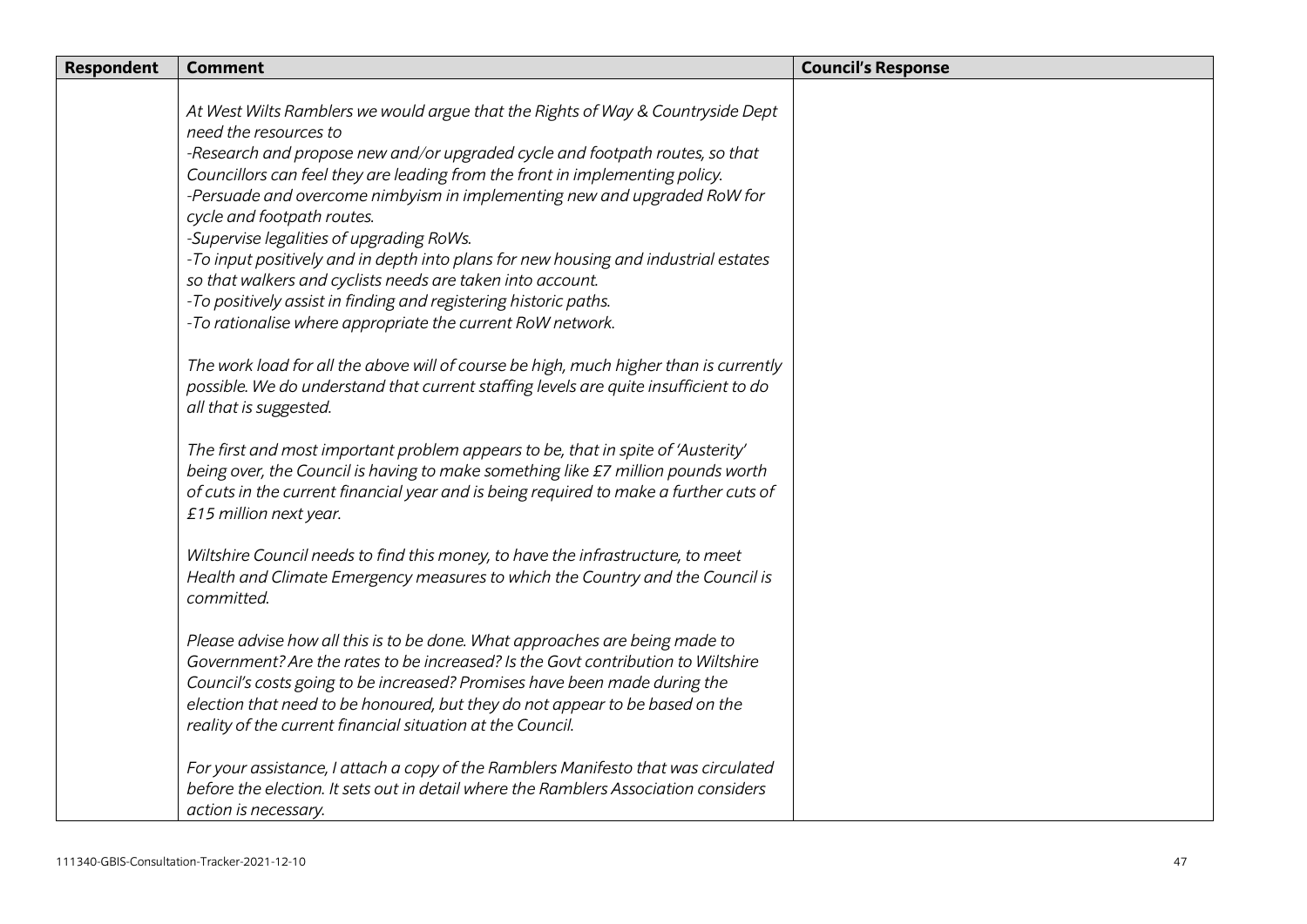| <b>Respondent</b>                        | <b>Comment</b>                                                                                                                                                                                                                                                                                                                                                                                                                                                                                                                                                                                                                                                                                                                                                                                                                                                                                                                                                                                                                                                                                                                                                                                                                                                 | <b>Council's Response</b>                                                                                                                                                              |
|------------------------------------------|----------------------------------------------------------------------------------------------------------------------------------------------------------------------------------------------------------------------------------------------------------------------------------------------------------------------------------------------------------------------------------------------------------------------------------------------------------------------------------------------------------------------------------------------------------------------------------------------------------------------------------------------------------------------------------------------------------------------------------------------------------------------------------------------------------------------------------------------------------------------------------------------------------------------------------------------------------------------------------------------------------------------------------------------------------------------------------------------------------------------------------------------------------------------------------------------------------------------------------------------------------------|----------------------------------------------------------------------------------------------------------------------------------------------------------------------------------------|
| <b>Drews Pond</b><br><b>Wood Project</b> | Space for detailed, meaningful contribution is lacking on the survey. Personal<br>circumstances mean that I was unable to join any virtual or actual consultation<br>sessions so I would like to make the following points.                                                                                                                                                                                                                                                                                                                                                                                                                                                                                                                                                                                                                                                                                                                                                                                                                                                                                                                                                                                                                                    | Noted                                                                                                                                                                                  |
|                                          | It is essential that PROTECTION is given due weight in this strategy. The strategy<br>needs to reflect International Habitats Directive, NPPF, Core Strategy Objective 5,<br>Policy 50 and 52, that all put protection as the first action. Mitigation and<br>compensation are only to be considered if there is no alternative. This document<br>assumes that protection is happening and jumps straight to enhancement, giving<br>the false impression that it is acceptable to damage biodiversity so long as there is<br>an attempt at mitigation. It needs to be made clear that protection must be the first<br>consideration to ensure that 'net gain' doesn't become a license to damage.                                                                                                                                                                                                                                                                                                                                                                                                                                                                                                                                                              | Reference to the NPPF mitigation hierarchy has been<br>strengthened in Box 3.5 Safeguarding the Integrity of<br>the GBI Network                                                        |
|                                          | Natural England's comments to the Local Plan consultation regarding GBI also<br>raised that PROTECTION should come before mitigation. The comments that this<br>statutory body made about Green Blue infrastructure don't appear to have been<br>taken on board in the production of this GBI strategy. In their response to Policy<br>Theme 2- Enhancing Green/Blue infrastructure and biodiversity NE state:<br>The plans approach to biodiversity net gain should be compliant with the<br>mitigation hierarchy, as outlined in paragraph 175 of the NPPF ensuring that<br>loss of priority habitat is where possible avoided. The policy should also ensure<br>that biodiversity net gain is not applied to irreplaceable habitats and should<br>make clear that any mitigation/compensation requirements for European sites<br>should be dealt with separately from biodiversity net gain provision'<br>'Policies and decisions should first consider options to avoid adverse impacts on<br>biodiversity from occurringBiodiversity net gain should be additional to any<br>habitat creation required to mitigate or compensate for impacts'.<br>THE STRATEGY DOCUMENT REQUIRES ADDITIONS TO COVER PROTECTION IN<br><b>GOALS, PRIORITIES AND THEMES:</b> | Reference to the NPPF mitigation hierarchy has been<br>strengthened in Box 3.5 Safeguarding the Integrity of<br>the GBI Network                                                        |
|                                          | Goal 2 PROTECTING biodiversity needs to be the first priority to reflect<br>international, national and county policy. Bullet point 3 should come before bullet<br>point 1 and 2. This bullet point needs to make reference to protecting habitat as<br>well as species. Putting this point first and strengthening it would make it clear that<br>protection of species and habitat is the first consideration. Assuming that enough is                                                                                                                                                                                                                                                                                                                                                                                                                                                                                                                                                                                                                                                                                                                                                                                                                       | N/A – this not a prioritised list and all bullet points are<br>equally important. Note this is a high level strategy<br>document rather than a set of detailed planning<br>guidelines. |
|                                          | 111340-GBIS-Consultation-Tracker-2021-12-10                                                                                                                                                                                                                                                                                                                                                                                                                                                                                                                                                                                                                                                                                                                                                                                                                                                                                                                                                                                                                                                                                                                                                                                                                    | 48                                                                                                                                                                                     |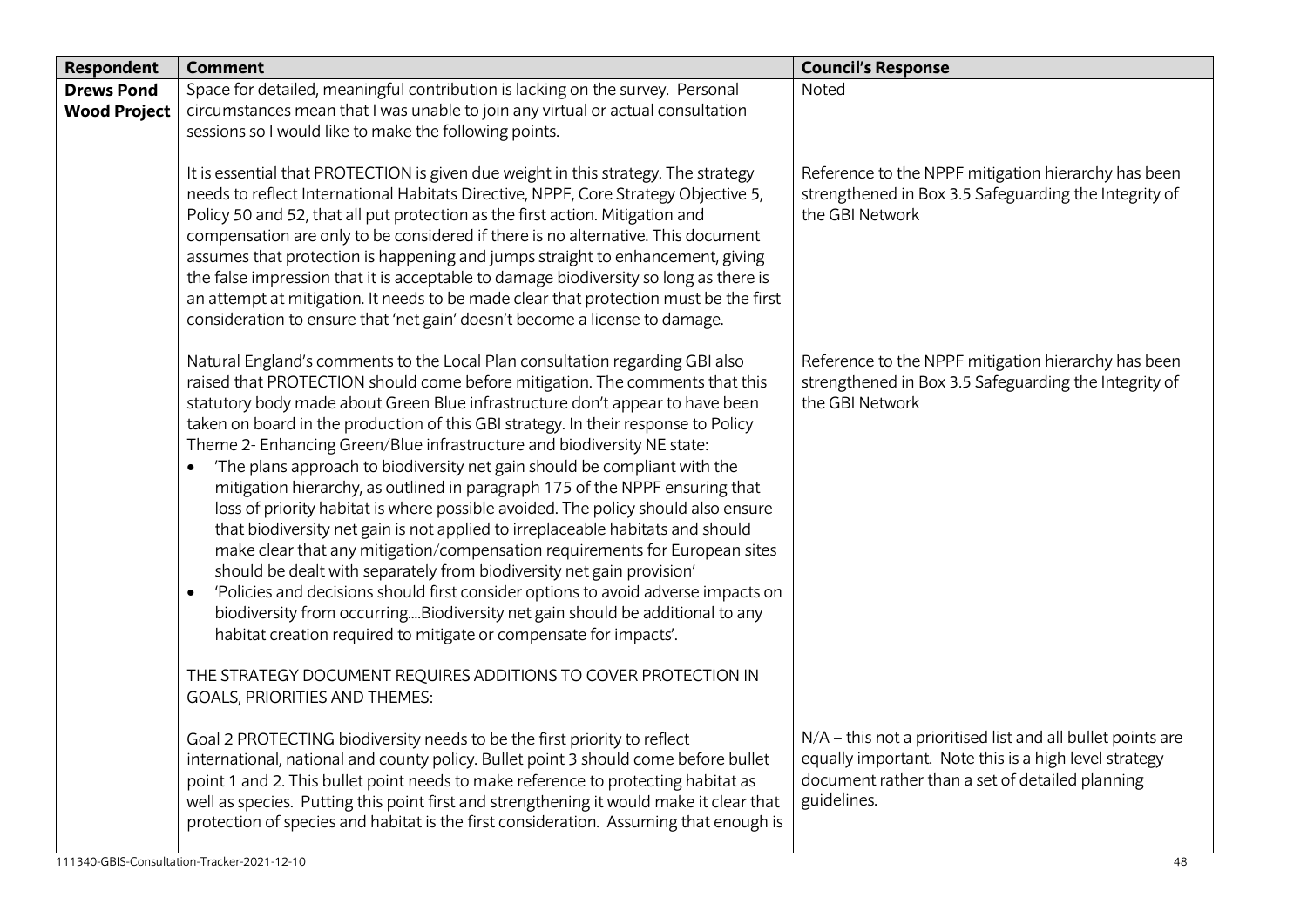| <b>Respondent</b> | <b>Comment</b>                                                                                                                                                                                                                                                                                                                                                                                                                                                                                                                                                                                                                                                                                                                                                                                                                                                                                                                                                                                                                                                                                                                                                                                                                                                                                                                                                                                                                                                                                                                                                                                                                                                                                                                                                                                                                                                                                                                                                                                                                                                                                                                                                                                                                                                                                                                                                                                                                                                                                                                                                                                                                                                                                                                                                                                    | <b>Council's Response</b>                                                   |
|-------------------|---------------------------------------------------------------------------------------------------------------------------------------------------------------------------------------------------------------------------------------------------------------------------------------------------------------------------------------------------------------------------------------------------------------------------------------------------------------------------------------------------------------------------------------------------------------------------------------------------------------------------------------------------------------------------------------------------------------------------------------------------------------------------------------------------------------------------------------------------------------------------------------------------------------------------------------------------------------------------------------------------------------------------------------------------------------------------------------------------------------------------------------------------------------------------------------------------------------------------------------------------------------------------------------------------------------------------------------------------------------------------------------------------------------------------------------------------------------------------------------------------------------------------------------------------------------------------------------------------------------------------------------------------------------------------------------------------------------------------------------------------------------------------------------------------------------------------------------------------------------------------------------------------------------------------------------------------------------------------------------------------------------------------------------------------------------------------------------------------------------------------------------------------------------------------------------------------------------------------------------------------------------------------------------------------------------------------------------------------------------------------------------------------------------------------------------------------------------------------------------------------------------------------------------------------------------------------------------------------------------------------------------------------------------------------------------------------------------------------------------------------------------------------------------------------|-----------------------------------------------------------------------------|
|                   | currently done to protect designated sites/priority habitat and species does not<br>reflect what actually happens in reality and jumping straight to dealing with<br>creating/restoring gives the wrong impression. A habitat/species cannot be restored<br>or enhanced if it has been destroyed by development. As part of Goal 2 it is<br>essential to urgently gain better information through ecological survey, to be able<br>to identify 'priority habitats' and 'threatened species' that may be important to the<br>protected site network even if they are outside it's physical boundaries. Ecology is<br>complex, and does not stick to fenced off nature reserves. The functional link that<br>Trowbridge has to the Bath & Bradford on Avon bat SAC is an example of this. In<br>recent years Devizes has also been found to have a functional link to this Bat SAC.<br>More information is urgently needed to inform planning decisions on land close to<br>towns where there is development pressure. We risk loss of habitat supporting<br>species that will have an impact on internationally important sites before we even<br>know the true extent of what is present or how functional links are working.<br>Goal 3 This goal does not account for the fact that some important wildlife sites<br>near settlements will be unacceptably damaged if access to green infrastructure<br>close to towns is indiscriminately encouraged. Not all important wildlife sites are<br>remote from populations and care must be taken not to impact on the biodiversity<br>of sensitive wildlife sites near settlements. Trowbridge and Devizes woodlands that<br>have a functional link to SAC are examples of this problem. Access to high quality<br>green space should not be encouraged at the expense of wildlife and the concept of<br>capacity must be acknowledged. The pursuit of recreation must be balanced<br>against the need to conserve biodiversity/tranquility. As the group that manages<br>Drews Pond Wood Local Nature Reserve it has been our experience that the sites<br>ability to provide beautiful, serene, natural surroundings, close to urban areas is<br>under increasing demand and threat - especially since Covid 19. The local<br>community stands to lose the very thing that they seek due to recreational<br>pressure. The LNR needs to be valued as a precious, finite resource and conserved<br>for future generations. The LNR has been overwhelmed by housing developments<br>in the vicinity in recent years. Housing continues to be proposed, adding to pressure<br>of use despite the discovery of a functional link to the Bath & Bradford on Avon SAC<br>that has highlighted this sites importance for conservation. Conservation value | To be considered as part of the Settlement GBI<br>Framework as appropriate. |
|                   | must not be ignored in favour of providing recreation.<br>Priorities for Action (Box 3.7) Protection of natural assets and biodiversity needs to                                                                                                                                                                                                                                                                                                                                                                                                                                                                                                                                                                                                                                                                                                                                                                                                                                                                                                                                                                                                                                                                                                                                                                                                                                                                                                                                                                                                                                                                                                                                                                                                                                                                                                                                                                                                                                                                                                                                                                                                                                                                                                                                                                                                                                                                                                                                                                                                                                                                                                                                                                                                                                                  | N/A - this is a high level strategy document rather than                    |
|                   | be the first priority and should not be assumed.                                                                                                                                                                                                                                                                                                                                                                                                                                                                                                                                                                                                                                                                                                                                                                                                                                                                                                                                                                                                                                                                                                                                                                                                                                                                                                                                                                                                                                                                                                                                                                                                                                                                                                                                                                                                                                                                                                                                                                                                                                                                                                                                                                                                                                                                                                                                                                                                                                                                                                                                                                                                                                                                                                                                                  | a set of detailed planning guidelines.                                      |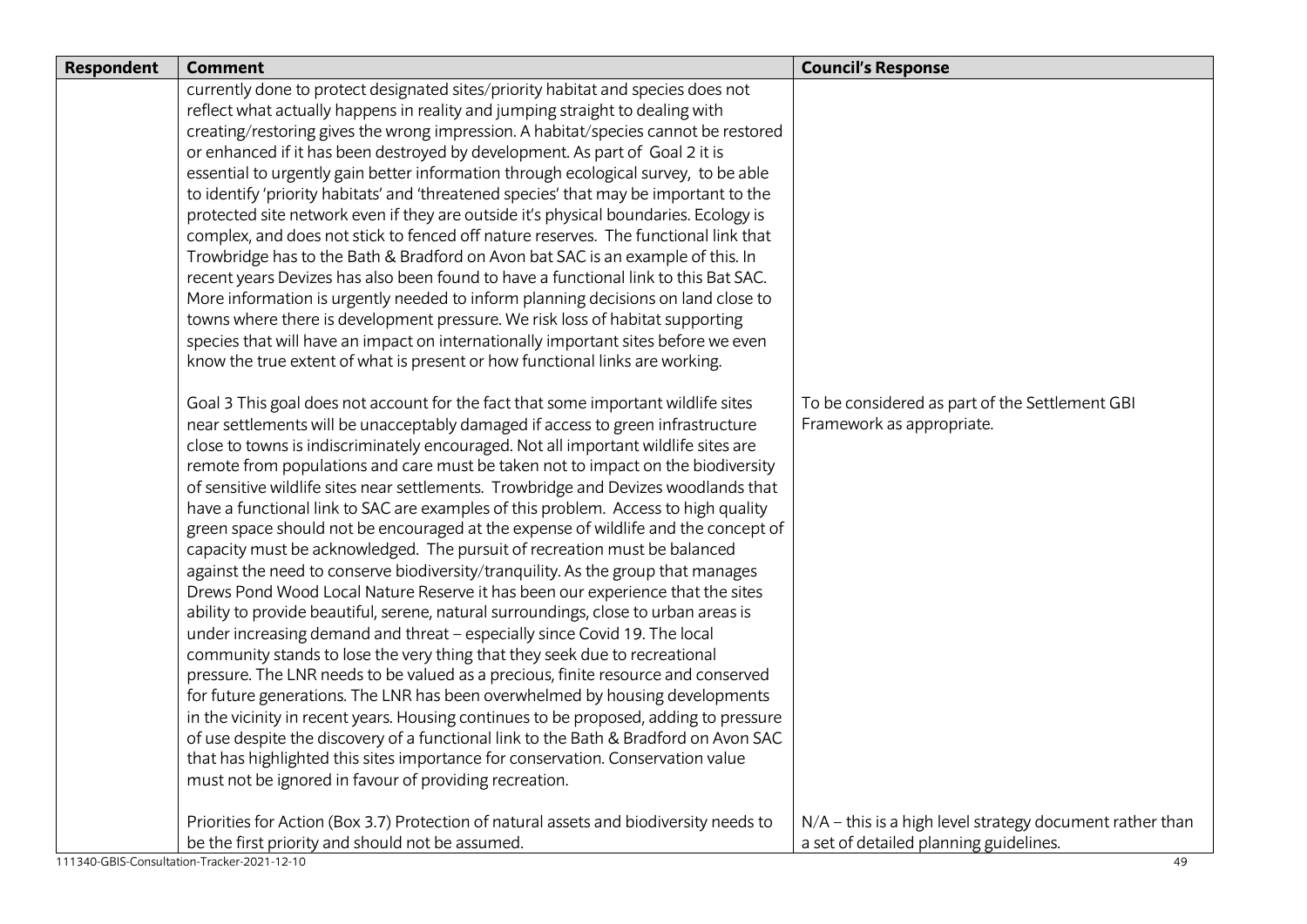| <b>Respondent</b> | <b>Comment</b>                                                                                                                                                                                                                                                                                                                                                                                                                                                                                                                                                                                                       | <b>Council's Response</b>                                                                                                                                                                                                                      |
|-------------------|----------------------------------------------------------------------------------------------------------------------------------------------------------------------------------------------------------------------------------------------------------------------------------------------------------------------------------------------------------------------------------------------------------------------------------------------------------------------------------------------------------------------------------------------------------------------------------------------------------------------|------------------------------------------------------------------------------------------------------------------------------------------------------------------------------------------------------------------------------------------------|
|                   | Add new Theme 1 - The first theme needs to be to PROTECT biodiversity. It is an<br>oversight not to include protection in the themes. Add new Theme that deals with<br>Sustainable Planning. There is a theme that covers sustainable agriculture and land<br>management, but nothing to cover development planning which has a huge impact<br>on biodiversity. Protecting biodiversity from development must be included in this<br>additional theme rather than merely dealing with mitigation.                                                                                                                    | N/A - reference to the need to protect Wiltshire's<br>biodiversity has been added to Theme 3 Nature<br>Recovery & Landscape Management. Note - this is a<br>high level strategy document rather than a set of<br>detailed planning guidelines. |
|                   | Theme 2 - Include protection of High Grade Agricultural Land. This occurs around<br>settlements and is threatened by development. It is important to retain this finite,<br>irreplaceable resource to secure the ability for local food production. Contrary to<br>policy the presence of High Grade Agricultural Land is ignored and is lost to<br>development. I have witnessed this on various occasions. The strategy needs to<br>highlight the importance of protecting and retaining healthier soil that already<br>exists in the form of the 'best and most versatile' land.                                  | To be considered as part of Settlement GBI Frameworks<br>as appropriate.                                                                                                                                                                       |
|                   | Theme 3 - (See comments for Goal 3 above). Developing strategies to provide high<br>quality accessible green space close to where people live to disperse recreation<br>away from sensitive sites does not account for the fact that important and sensitive<br>habitat is not always in remote locations, but can be next to settlements. It is<br>important to distinguish between green infrastructure that can cope with increased<br>use and more sensitive wildlife sites where additional pressure from recreation<br>would be unacceptably damaging.                                                         | To be considered as part of Settlement GBI Frameworks<br>as appropriate.                                                                                                                                                                       |
|                   | Theme 5 - Include Local Green Space Designation The production of guidance for<br>Local Green Space designation would allow identification and protection of green<br>infrastructure that is important to local communities NPPF 99, 100 & 101. WC<br>should follow the lead of other LA's that have prepared documents setting out a<br>methodology for designating areas of land as LGS This designation provides<br>opportunities for consideration of the best approach to managing these areas in a<br>coordinated way that is beneficial to wildlife and people, and accounts for the<br>sensitivity of sites. | To be considered in the new Local Plan in line with the<br>NPPF and latest legislation requirements as appropriate.                                                                                                                            |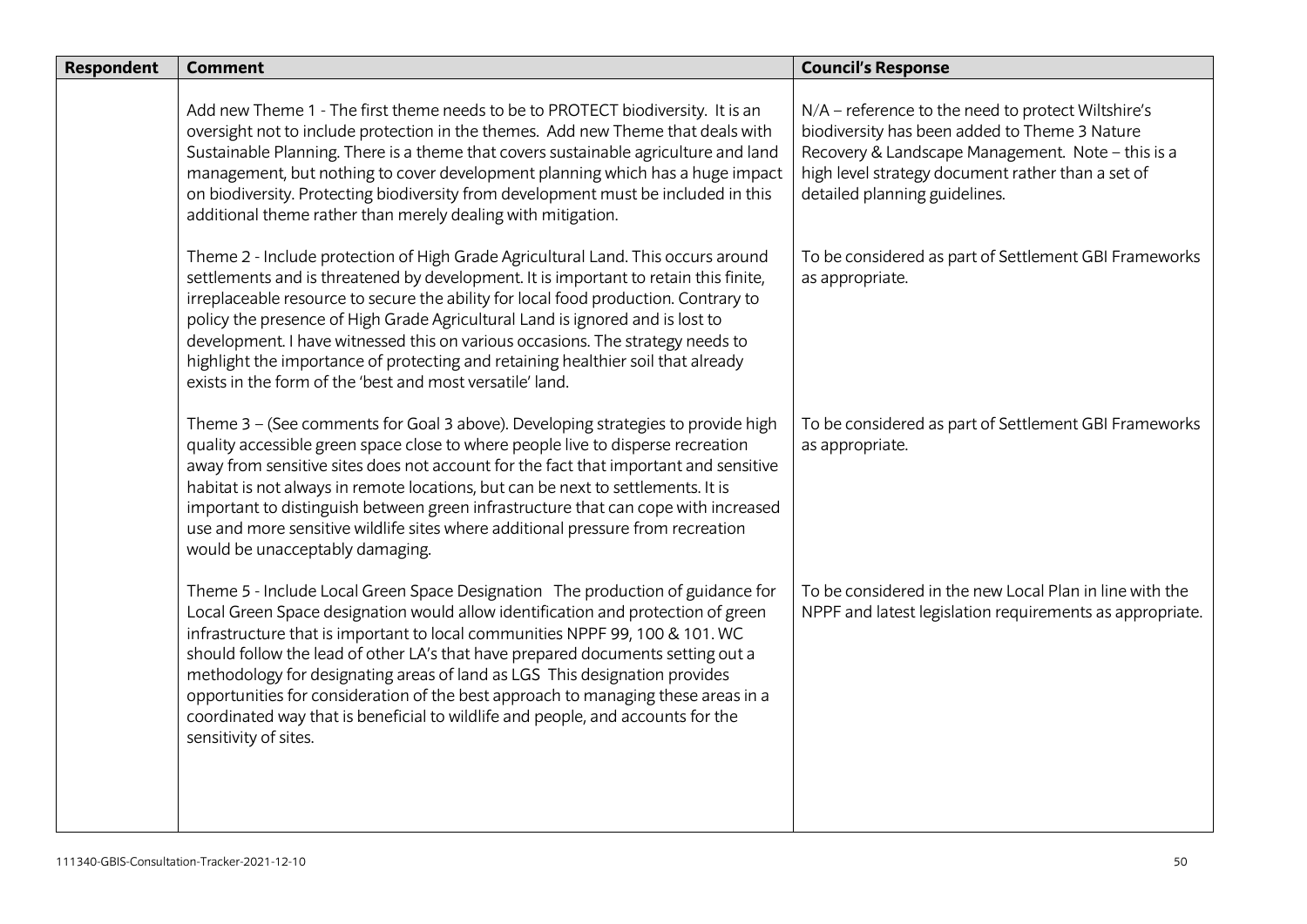| <b>Respondent</b> | <b>Comment</b>                                                                                                                                                                                                                                                                                                                                                                                                                                                                                                                                                                                                                                                                                                                                                                                                                                                                                                                                                                                                                                                                                                                                                                                                                                                                                                                                                                                                                                                                                                                                                                                                                                                                                             | <b>Council's Response</b>                                                                                                                                                                                                             |
|-------------------|------------------------------------------------------------------------------------------------------------------------------------------------------------------------------------------------------------------------------------------------------------------------------------------------------------------------------------------------------------------------------------------------------------------------------------------------------------------------------------------------------------------------------------------------------------------------------------------------------------------------------------------------------------------------------------------------------------------------------------------------------------------------------------------------------------------------------------------------------------------------------------------------------------------------------------------------------------------------------------------------------------------------------------------------------------------------------------------------------------------------------------------------------------------------------------------------------------------------------------------------------------------------------------------------------------------------------------------------------------------------------------------------------------------------------------------------------------------------------------------------------------------------------------------------------------------------------------------------------------------------------------------------------------------------------------------------------------|---------------------------------------------------------------------------------------------------------------------------------------------------------------------------------------------------------------------------------------|
|                   | Principle 6: Planning Principles There is nothing in this principle to ensure that<br>protection is the first consideration or to reflect the mitigation hierarchy. The initial<br>GBI principle in Box 4.22 must require development to protect habitat and species<br>as the first consideration where possible otherwise this strategy will become a<br>license to destroy.                                                                                                                                                                                                                                                                                                                                                                                                                                                                                                                                                                                                                                                                                                                                                                                                                                                                                                                                                                                                                                                                                                                                                                                                                                                                                                                             | Reference to the overarching GBI planning principles<br>being used to develop local planning guidelines in the<br>Settlement GBI Frameworks added.                                                                                    |
|                   | Monitoring and Review. Urgent action is needed to gain adequate baseline<br>information on habitats, species and GBI assets NOW. Only dealing with monitoring<br>information in the future does not ensure the provision of initial information for<br>future comparison. Loss is likely to occur without knowing what is there in the first<br>place. This is illustrated by the functional link of south Devizes to the Bath &<br>Bradford on Avon SAC, only established by the chance trapping of a ringed male<br>Beichstein's bat in 2013. Although further survey work has been done to gain<br>insight into the behaviour and movement of Annex II bats in this vicinity, much<br>more is required to ensure that developments coming forward for the town do not<br>impact the SAC. A Bat strategy is urgently needed. Despite this known link<br>developments have carried on regardless. More information is needed to ensure the<br>protection of the intricate mosaic of habitats that these rare bats are using.<br>Development site specific survey is disjointed and too late at application stage to<br>reverse allocation that is damaging. Landscape wide ecological survey is needed at<br>an early stage so that a coordinated approach can be taken that accounts for the<br>complexities and interconnectedness of wildlife and the accumulative impact of<br>separate developments. If rare species or habitat is found during the planning<br>process that need to be protected it must be made possible to remove allocated<br>sites rather than just carrying on regardless and allowing development with<br>inadequate mitigation that will not compensate for adverse effects. | Section 5.5 Monitoring & Review updated to confirm the<br>Council will develop a plan and indicators for monitoring<br>implementation of the GBI Strategy. To also be<br>considered as part of the Local Nature Recovery<br>Strategy. |
|                   | Our concern that there is presently inadequate protection is based on experience.<br>We realise that this strategy does not deal with detail, but have included reference<br>to our observations of specific situations in order to illustrate the points made. We<br>have found that: developers have not identified nearby designated land when<br>submitting proposals; developer survey has been poor and has not met<br>requirements or has played down the presence of rare species; detailed information<br>about protected species provided in the form of legitimate survey by well qualified<br>independent experts has been ignored; County Councillors have ignored the<br>recommendations of WC Ecologist; poor decisions have been made by Councillors<br>who have no expertise or seemingly little interest in biodiversity issues. Resulting                                                                                                                                                                                                                                                                                                                                                                                                                                                                                                                                                                                                                                                                                                                                                                                                                                               | Noted                                                                                                                                                                                                                                 |
|                   | 111340-GBIS-Consultation-Tracker-2021-12-10                                                                                                                                                                                                                                                                                                                                                                                                                                                                                                                                                                                                                                                                                                                                                                                                                                                                                                                                                                                                                                                                                                                                                                                                                                                                                                                                                                                                                                                                                                                                                                                                                                                                | 51                                                                                                                                                                                                                                    |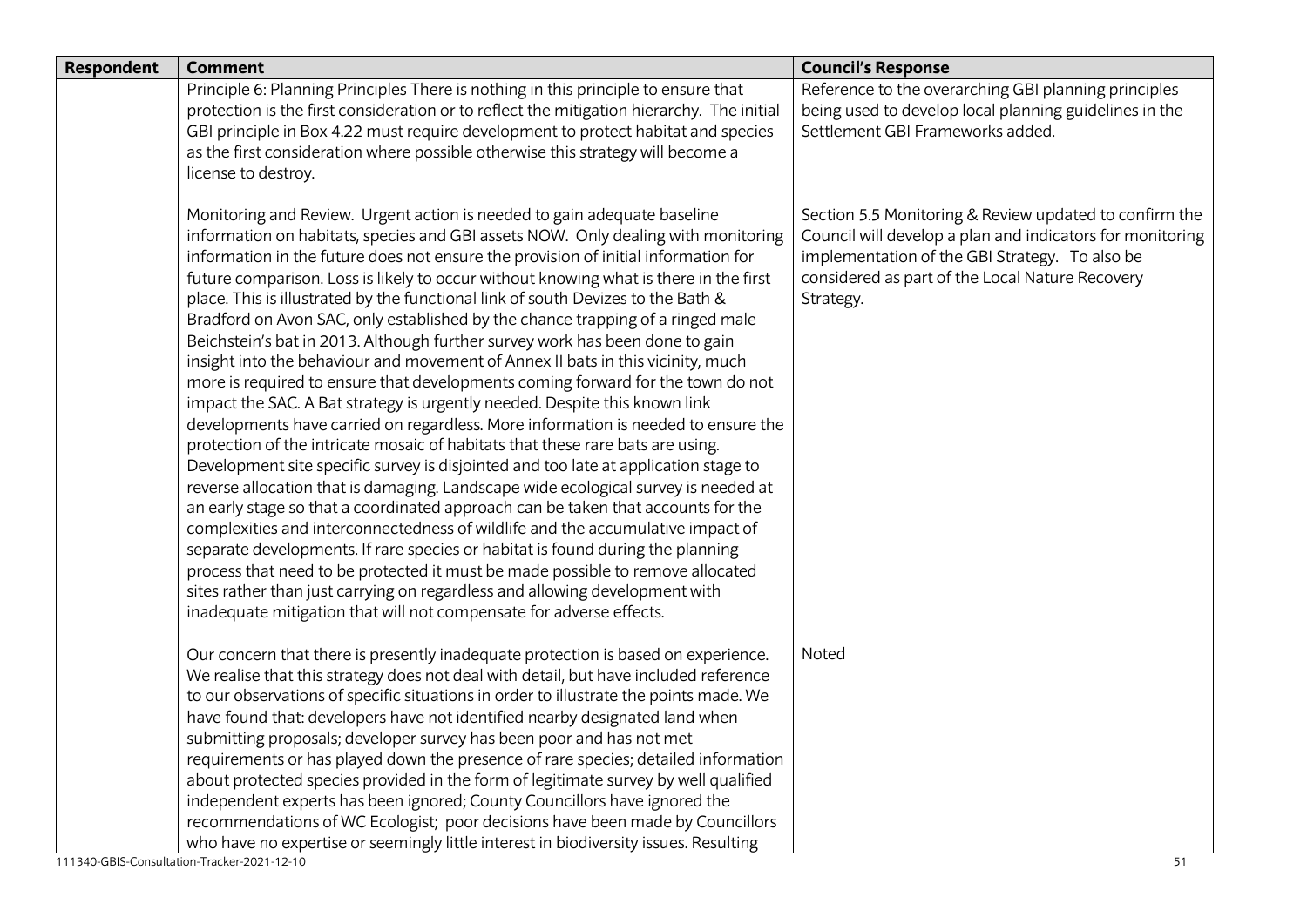| Respondent                     | <b>Comment</b>                                                                                                                                                       | <b>Council's Response</b>                            |
|--------------------------------|----------------------------------------------------------------------------------------------------------------------------------------------------------------------|------------------------------------------------------|
|                                | mitigation has been a token gesture that is not effective and has not compensated                                                                                    |                                                      |
|                                | for loss of habitat. Recent applications are attempting to bypass the Local Plan                                                                                     |                                                      |
|                                | meaning that sites are not part of a process where SA is carried out to ensure that                                                                                  |                                                      |
|                                | development can be steered to the least damaging option. Without firm action to                                                                                      |                                                      |
|                                | address flaws in the system damaging action will continue and a strategy based on                                                                                    |                                                      |
|                                | mitigation alone will not prevent loss of biodiversity. Mitigation and planning gain                                                                                 |                                                      |
|                                | are not new concepts, and loss has continued despite pursuing this approach for                                                                                      |                                                      |
|                                | decades. Flaws and loopholes in the planning system that favour the developer                                                                                        |                                                      |
|                                | need to be recognised and dealt with, otherwise the only actual 'gain' will be for                                                                                   |                                                      |
|                                | developers who will find it easier to advance planning applications with cosmetic                                                                                    |                                                      |
|                                | mitigation that seems appealing, but still results in loss.                                                                                                          |                                                      |
| Sedgehill and                  | On behalf of Sedgehill and Semley Parish Council, please be advised that we would                                                                                    | Noted                                                |
| <b>Semley</b><br><b>Parish</b> | like to be involved in any future action partnerships or steering groups relating to<br>Wiltshire Council's Our Natural Environment Plan. Our areas of interest are: |                                                      |
|                                | Nature Recovery and Landscape Management<br>$\bullet$                                                                                                                |                                                      |
| Council                        | Sustainable Farming & Land Management<br>$\bullet$                                                                                                                   |                                                      |
|                                | Woodland & Trees<br>$\bullet$                                                                                                                                        |                                                      |
| Winsley                        | Winsley Parish Council welcomes these documents and finds that they offer a                                                                                          | Noted                                                |
| <b>Parish</b>                  | broad response to the challenges we are facing. We note that the proposals are                                                                                       |                                                      |
| Council                        | designed to fit with the National Planning Policy Framework which feels right.                                                                                       |                                                      |
|                                |                                                                                                                                                                      |                                                      |
|                                | Whilst welcoming the overall proposals we have the following comments to make                                                                                        |                                                      |
|                                | which are either to raise the importance of some of the points made in the                                                                                           |                                                      |
|                                | documents or to ask questions which we hope may help Wiltshire Council develop                                                                                       |                                                      |
|                                | their approach further.                                                                                                                                              |                                                      |
|                                |                                                                                                                                                                      |                                                      |
|                                | 1. Themes                                                                                                                                                            |                                                      |
|                                | We are concerned that delivering under your chosen six themes risks approaches                                                                                       | Noted - the delivery themes have been selected to    |
|                                | which do not recognise the natural world's living and inter-related systems; which                                                                                   | broadly reflect the Government's 25 Year Environment |
|                                | would be better recognised perhaps by using: energy, air, water, soil and food                                                                                       | Plan themes.                                         |
|                                | systems as higher level objectives which would seem then to invite 'naturally'                                                                                       |                                                      |
|                                | integrated approaches?                                                                                                                                               |                                                      |
|                                |                                                                                                                                                                      |                                                      |
|                                |                                                                                                                                                                      |                                                      |
|                                |                                                                                                                                                                      |                                                      |
|                                |                                                                                                                                                                      |                                                      |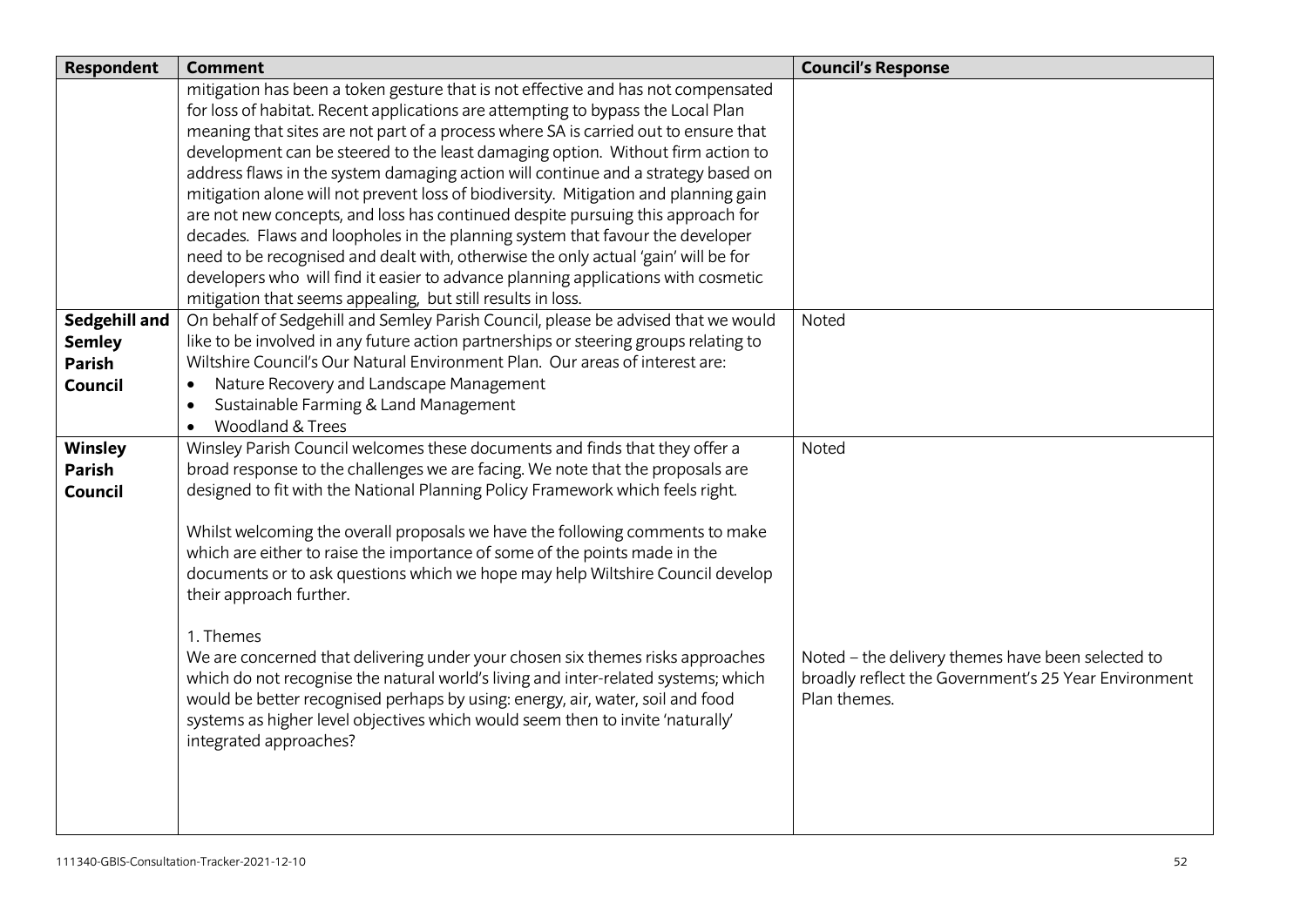| <b>Respondent</b> | <b>Comment</b>                                                                                                                                                                                                                                                                                                                                                                                                                                                                                                                                                                                                                                                                                                         | <b>Council's Response</b>                                                                                                                                                                                                                            |
|-------------------|------------------------------------------------------------------------------------------------------------------------------------------------------------------------------------------------------------------------------------------------------------------------------------------------------------------------------------------------------------------------------------------------------------------------------------------------------------------------------------------------------------------------------------------------------------------------------------------------------------------------------------------------------------------------------------------------------------------------|------------------------------------------------------------------------------------------------------------------------------------------------------------------------------------------------------------------------------------------------------|
|                   | 2. Stakeholders<br>We believe that you correctly identify communities as key stakeholders. However, if<br>communities are to be encouraged to support this work, then community forums<br>may well be in need of creation and fostering as they take on this work? As local<br>people inhabit the spaces that are the subject of this document's intentions then<br>we would welcome local partner organisations to work through networks of local<br>parishes. Furthermore, as every single member of the county is affected by this<br>strategy, and how effectively it is implemented, then actively supporting all<br>communities in partnership working with this strategy acquires even greater<br>significance. | Noted - Community Environmental Plans developed by<br>Town/Parish Councils and local stakeholders using the<br>Community Environmental Toolkit will set out actions<br>for delivery of settlement-scale GBI projects to support<br>local priorities. |
|                   | 3. Regional considerations<br>We would ask that the plans made do indeed reflect the river catchment areas that<br>are present in Wiltshire. Basing the strategy around catchment areas may avoid<br>mistakes and allow us to recognise when benefits have been realised.                                                                                                                                                                                                                                                                                                                                                                                                                                              | Noted                                                                                                                                                                                                                                                |
|                   | 4. Nature's way<br>It can often be that allowing nature to grow back is often a very effective way of<br>creating the environment human's respond well to. So (for example) where river<br>courses have been buried in underground pipes, they are unseen and<br>unappreciated and the rapid flow of water through piping can contribute to<br>downstream floods. So dig the pipes up, open them to the air to be seen and<br>appreciated and allow the water to find its own route-it will often move in braided<br>channels and create wetlands which reduce the risks of downstream flooding.                                                                                                                       | Noted                                                                                                                                                                                                                                                |
|                   | 5. Strategy context<br>This looks complex and we are concerned that it will reduce the possibility of useful<br>change if specific, shared, higher level goals are not kept constantly in focus by all<br>partners.                                                                                                                                                                                                                                                                                                                                                                                                                                                                                                    | Noted - Community Environmental Plans developed by<br>Town/Parish Councils and local stakeholders using the<br>Community Environmental Toolkit will set out actions<br>for delivery of settlement-scale GBI projects to support<br>local priorities. |
|                   | 6. Trees<br>It is widely recognised that tree planting is a very effective countermeasures to the<br>climate emergency. How will this be implemented at scale?                                                                                                                                                                                                                                                                                                                                                                                                                                                                                                                                                         | To be considered as part of the Trees & Woodland<br>Strategy.                                                                                                                                                                                        |
|                   | 111340-GBIS-Consultation-Tracker-2021-12-10                                                                                                                                                                                                                                                                                                                                                                                                                                                                                                                                                                                                                                                                            | 53                                                                                                                                                                                                                                                   |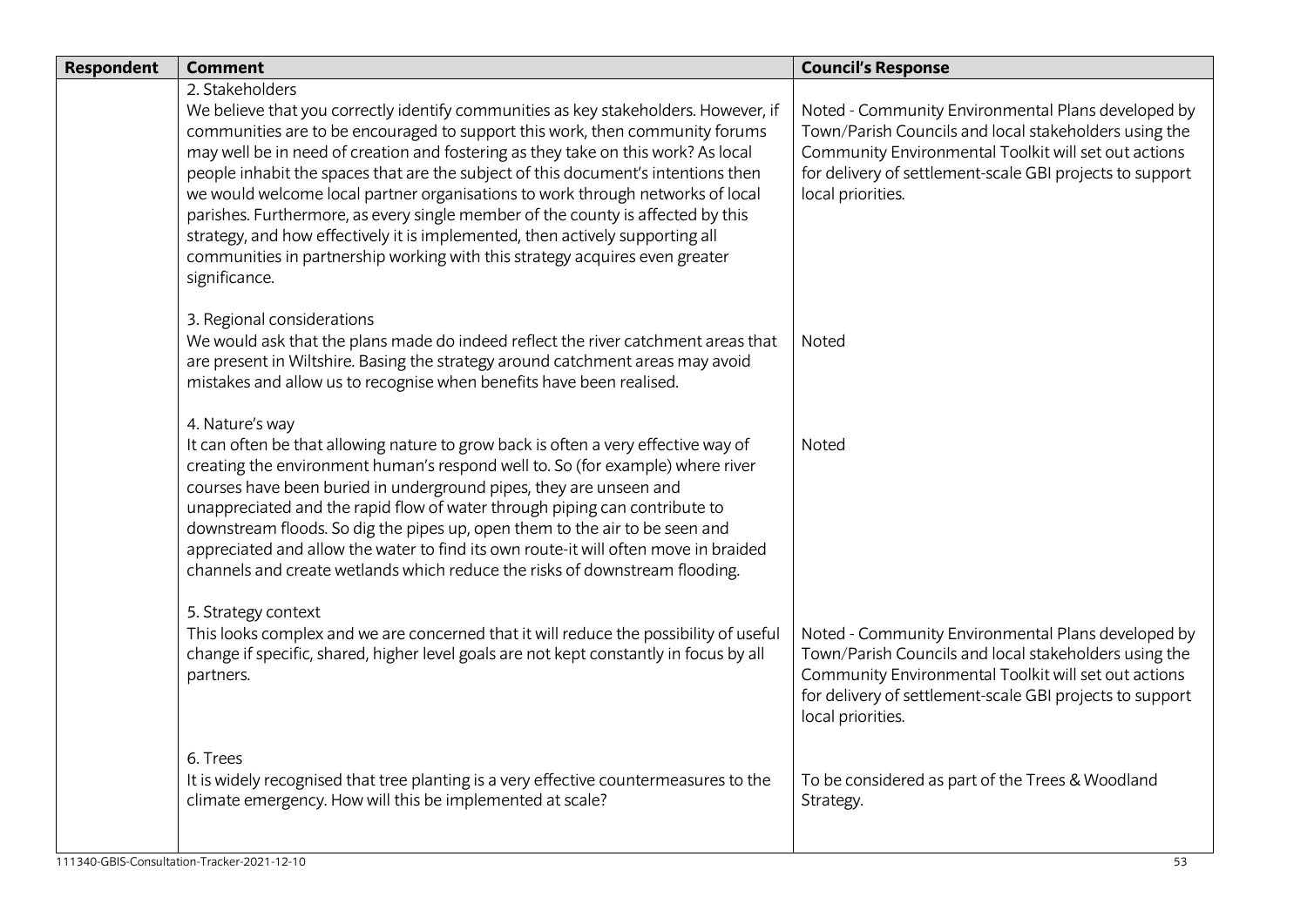| <b>Respondent</b>                     | <b>Comment</b>                                                                                                                                                                                                                                                                                                                                                                                                                                                                                                                                                                                                                                                                                                                                 | <b>Council's Response</b>                                                |
|---------------------------------------|------------------------------------------------------------------------------------------------------------------------------------------------------------------------------------------------------------------------------------------------------------------------------------------------------------------------------------------------------------------------------------------------------------------------------------------------------------------------------------------------------------------------------------------------------------------------------------------------------------------------------------------------------------------------------------------------------------------------------------------------|--------------------------------------------------------------------------|
|                                       | 7. Farming and Allotments<br>Encouraging the development of community engagement in farming is potentially<br>a very effective way of promoting well-being and local food production (with low<br>food miles) in partnership with the communities who will help grow and then eat<br>the food. People who are more knowledgeable about how their food is grown will<br>also help promote organic methods with less pesticide and fertiliser use and better<br>soil quality with carbon sequestration. Where farming space is not available then<br>wider provision of allotments are likely to be welcomed. Education work to support<br>these initiatives would be welcome and social prescribing by the health sector<br>should be promoted. | Noted                                                                    |
|                                       | 8. Regional self sufficiency<br>The local economy should be re-aligned to help provide locally the resources to<br>generate renewable energy and to grow sustainably the materials that can be used<br>(such as timber) say in house building. This stimulates the local economy whilst<br>keeping transport miles low and builds local resilience as does the creation of<br>greater food production in the region.                                                                                                                                                                                                                                                                                                                           | <b>Noted</b>                                                             |
|                                       | 9. Priorities<br>There doesn't seem sufficient urgency in the priority section of the GBI Strategy.<br>The Climate Strategy recognises that we are feeling the effects of climate change<br>now and hence planning for a two degree temperature rise, whereas a five year<br>review cycle for the Green and Blue Infrastructure appears at odds with that. A<br>three year review cycle would reflect the urgency and the pivotal contribution of<br>Green and Blue infrastructure to coping with the effects of climate change. Climate<br>change is here now and is set to worsen rapidly so urgent action should surely start<br>now!                                                                                                       | Noted                                                                    |
|                                       | 10. Best practice<br>How does the council intend to check for, recognise, and implement examples of<br>best practice which may be found across the UK, Europe or globally?                                                                                                                                                                                                                                                                                                                                                                                                                                                                                                                                                                     | Best practice case studies are included in the GBI<br>Strategy document. |
| <b>Sustainable</b><br><b>Sherston</b> | I am part of Sustainable Sherston and would be happy to be the point of contact for<br>any help needed. I would be keen to know more about the Community<br>Environmental Toolkit as we are looking to carry out a local audit (though I'm not<br>yet sure whether this would be a biodiversity survey or an energy audit). I'll check<br>the toolkit but please do keep in touch via this email.                                                                                                                                                                                                                                                                                                                                              | Noted                                                                    |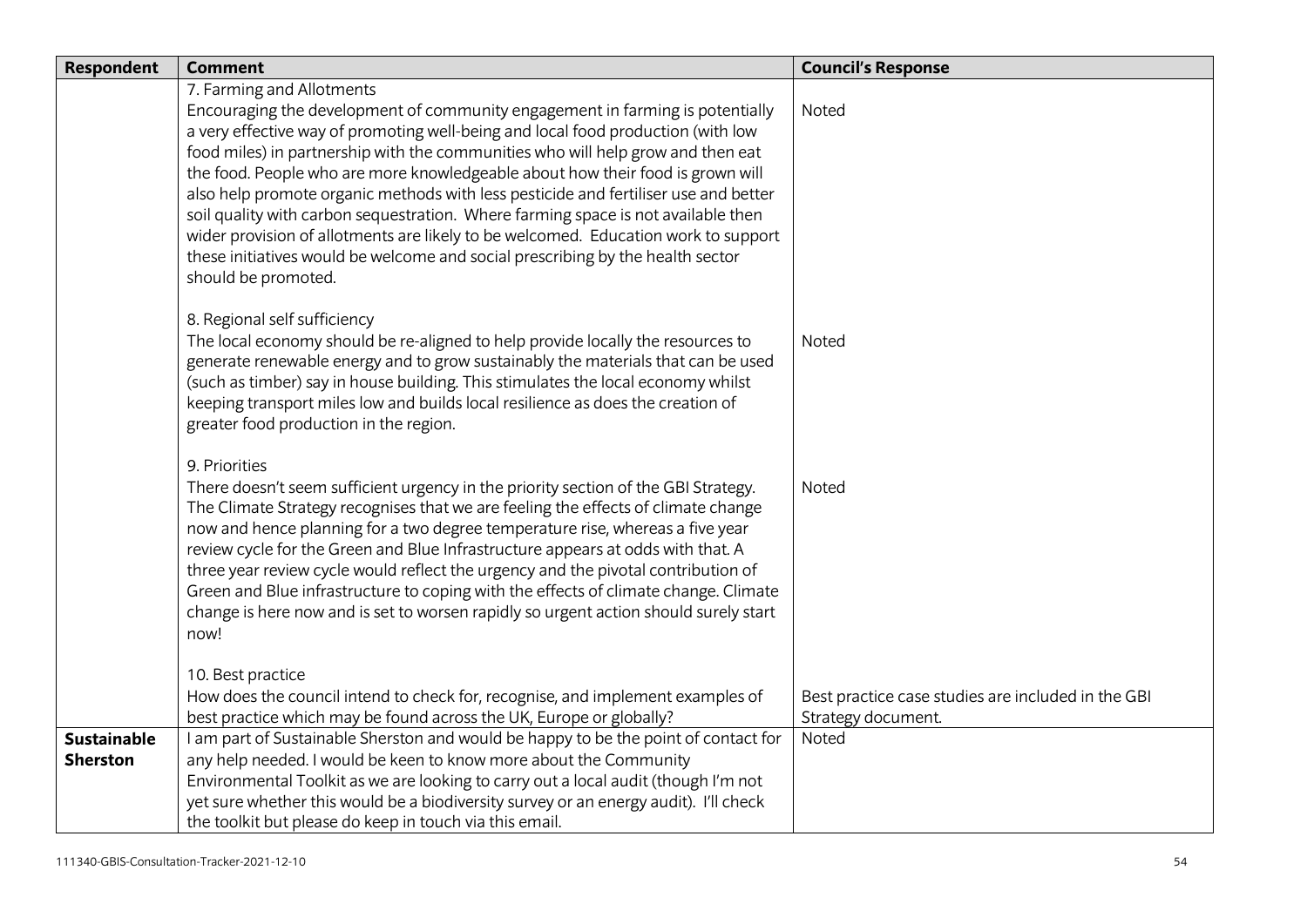| Respondent   | <b>Comment</b>                                                                                                                                                                                                                                                                                                                                                                                                                                                                                                                                                                                                                                                                                                                                                                                                                                                                                                                                                                                                                                                                                                                                                                                                                                                                                                                                                                                                                                                                                                                                                                                                                                      | <b>Council's Response</b>                                                                                                                                                                                                            |
|--------------|-----------------------------------------------------------------------------------------------------------------------------------------------------------------------------------------------------------------------------------------------------------------------------------------------------------------------------------------------------------------------------------------------------------------------------------------------------------------------------------------------------------------------------------------------------------------------------------------------------------------------------------------------------------------------------------------------------------------------------------------------------------------------------------------------------------------------------------------------------------------------------------------------------------------------------------------------------------------------------------------------------------------------------------------------------------------------------------------------------------------------------------------------------------------------------------------------------------------------------------------------------------------------------------------------------------------------------------------------------------------------------------------------------------------------------------------------------------------------------------------------------------------------------------------------------------------------------------------------------------------------------------------------------|--------------------------------------------------------------------------------------------------------------------------------------------------------------------------------------------------------------------------------------|
| Wiltshire    | I completed the survey as an individual, but am also the Chair of the Wiltshire and                                                                                                                                                                                                                                                                                                                                                                                                                                                                                                                                                                                                                                                                                                                                                                                                                                                                                                                                                                                                                                                                                                                                                                                                                                                                                                                                                                                                                                                                                                                                                                 | Noted                                                                                                                                                                                                                                |
| and Swindon  | Swindon Countryside Access Forum, and the Area Footpath Secretary for the                                                                                                                                                                                                                                                                                                                                                                                                                                                                                                                                                                                                                                                                                                                                                                                                                                                                                                                                                                                                                                                                                                                                                                                                                                                                                                                                                                                                                                                                                                                                                                           |                                                                                                                                                                                                                                      |
| Countryside  | Wiltshire Ramblers. Both organisations would like to be kept informed of                                                                                                                                                                                                                                                                                                                                                                                                                                                                                                                                                                                                                                                                                                                                                                                                                                                                                                                                                                                                                                                                                                                                                                                                                                                                                                                                                                                                                                                                                                                                                                            |                                                                                                                                                                                                                                      |
| access Forum | developments in implementing the strategy, and we may also be in a position to                                                                                                                                                                                                                                                                                                                                                                                                                                                                                                                                                                                                                                                                                                                                                                                                                                                                                                                                                                                                                                                                                                                                                                                                                                                                                                                                                                                                                                                                                                                                                                      |                                                                                                                                                                                                                                      |
|              | become involved.                                                                                                                                                                                                                                                                                                                                                                                                                                                                                                                                                                                                                                                                                                                                                                                                                                                                                                                                                                                                                                                                                                                                                                                                                                                                                                                                                                                                                                                                                                                                                                                                                                    |                                                                                                                                                                                                                                      |
|              | I found the consultation to be very long in aspirations and worthy aims, but there<br>was a complete absence of any timetable or deadlines for its implementation, other<br>than the completion of further plans as shown in diagram 0.1, and the overall<br>objective of becoming carbon neutral by 2030.                                                                                                                                                                                                                                                                                                                                                                                                                                                                                                                                                                                                                                                                                                                                                                                                                                                                                                                                                                                                                                                                                                                                                                                                                                                                                                                                          | The Local Nature Recovery Strategy will set out actions<br>for delivery of strategic landscape-scale GBI projects,<br>and actions for delivery of settlement-scale GBI projects<br>will be set out in Community Environmental Plans. |
|              | Given the organisations I mentioned above, my main interest is in the Health and<br>Wellbeing overarching theme, with particular reference to walking and Wiltshire's<br>rights of way network. The document notes the importance for healthy living of<br>walking and cycling, and access to the countryside, but my experience has been<br>that the Council is quite happy to spend large amounts of money on half-baked<br>cycling routes in the major urban areas with only minimal, or no, consultation with<br>likely users, which then have to be scrapped or hugely modified, while little or no<br>consideration appears to be given to maintaining, let along improving, the rights of<br>way network. This is correctly stated somewhere in the document to be some<br>6,000 km long. In box 3.5 on page 34, the statement is made that it is important to<br>safeguard the integrity of the county's GBI network from inappropriate<br>development. I certainly agree with this, but it is just as important to protect it from<br>neglect. The Council's rights of way department has been woefully underfunded for<br>years and is now a pale shadow of what it used to be before the Government's<br>austerity campaign began. It seems that it has been viewed by budget setters within<br>the Council as the most expendable/least important department in the council;<br>there are now only six Countryside Access Officers (CAOs) to attempt to keep those<br>6,000 kms of rights of way in a serviceable condition, and although they do a<br>magnificent job in the circumstances, their task makes King Canute's attempts to | Noted                                                                                                                                                                                                                                |
|              | turn back the sea look easy by comparison. The case study in box 5.4 on page 74 of<br>the document mentions the work done by volunteers in maintaining the network of                                                                                                                                                                                                                                                                                                                                                                                                                                                                                                                                                                                                                                                                                                                                                                                                                                                                                                                                                                                                                                                                                                                                                                                                                                                                                                                                                                                                                                                                               |                                                                                                                                                                                                                                      |
|              | rights of way, and it is certainly the case that without us the situation would be even                                                                                                                                                                                                                                                                                                                                                                                                                                                                                                                                                                                                                                                                                                                                                                                                                                                                                                                                                                                                                                                                                                                                                                                                                                                                                                                                                                                                                                                                                                                                                             |                                                                                                                                                                                                                                      |
|              | worse. Page 75 mentions that increased funding is to be explored. I suggest that if                                                                                                                                                                                                                                                                                                                                                                                                                                                                                                                                                                                                                                                                                                                                                                                                                                                                                                                                                                                                                                                                                                                                                                                                                                                                                                                                                                                                                                                                                                                                                                 |                                                                                                                                                                                                                                      |
|              | any is obtained it be directed at the Rights of Way department forthwith.                                                                                                                                                                                                                                                                                                                                                                                                                                                                                                                                                                                                                                                                                                                                                                                                                                                                                                                                                                                                                                                                                                                                                                                                                                                                                                                                                                                                                                                                                                                                                                           |                                                                                                                                                                                                                                      |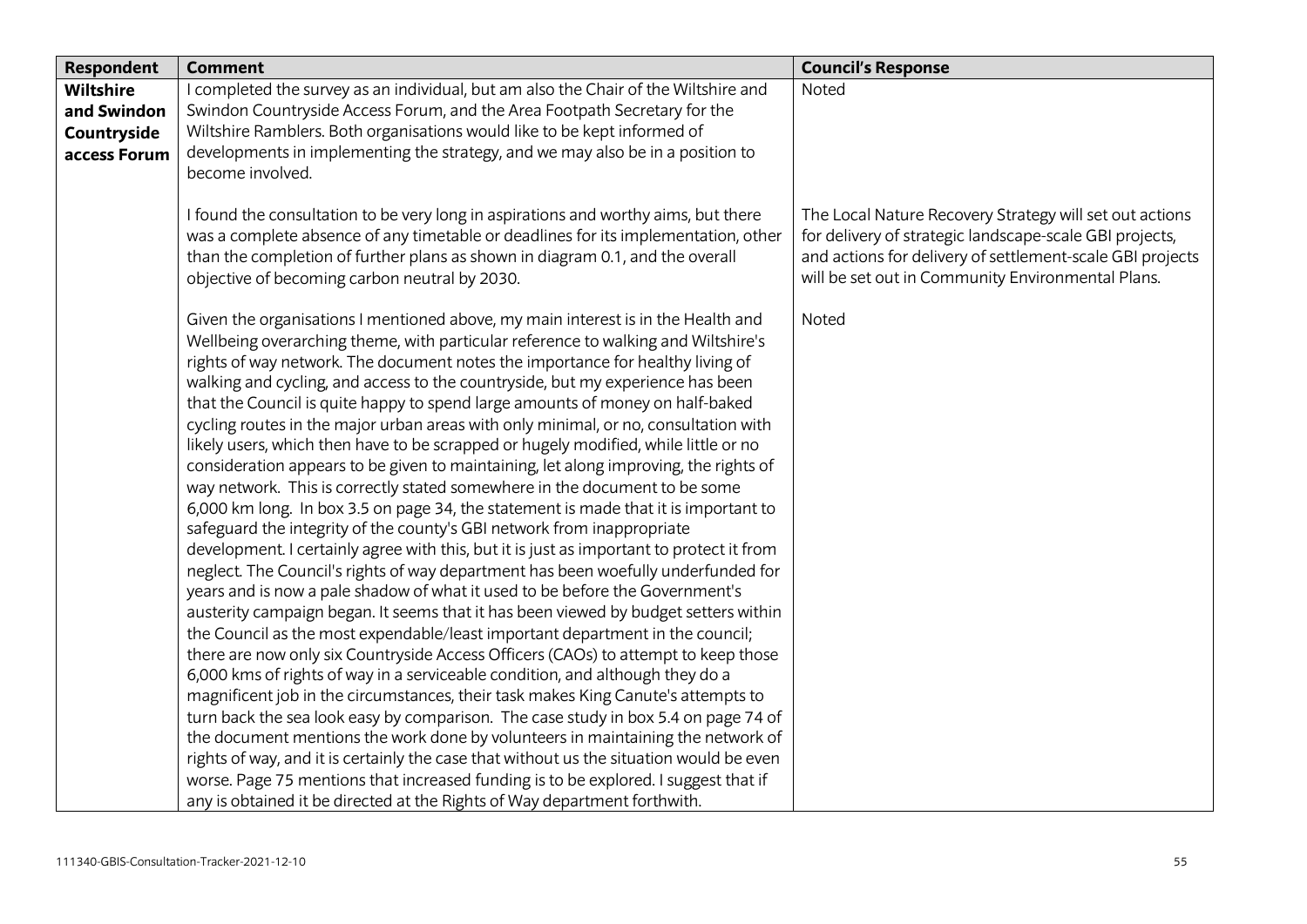| Respondent         | <b>Comment</b>                                                                                                                                            | <b>Council's Response</b>                      |
|--------------------|-----------------------------------------------------------------------------------------------------------------------------------------------------------|------------------------------------------------|
| <b>Private</b>     | 1. The King Alfred Way is a unique asset that is partly within the 'wider countryside'                                                                    | To be considered as part of the Settlement GBI |
| individual         | of the county                                                                                                                                             | Framework as appropriate.                      |
|                    | 2. There are opportunities to promote it as a tourist activity, and for those doing it to                                                                 |                                                |
|                    | bring tourist money into Salisbury, linking in with train stations in Salisbury - from                                                                    |                                                |
|                    | the route, so many different landscapes can be views and appreciated.                                                                                     |                                                |
|                    | 3. Eventually, the route could be not just sign posted for wayfinding (its hard to                                                                        |                                                |
|                    | navigate without GPS now), but information boards could be installed at various                                                                           |                                                |
|                    | junctures in the landscape, highlighting the different types of landscape one is                                                                          |                                                |
|                    | passing through or looking out at, with some blurb about why its important now or                                                                         |                                                |
|                    | historically                                                                                                                                              |                                                |
|                    | KAW through Wiltshire - The Wiltshire website could be updated to include a link to<br>this existing GI asset, as its currently missing, or hard to find: |                                                |
| <b>Bradford on</b> | Bradford on Avon Town Council welcomes the fact that Wiltshire Council (WC) is                                                                            | Noted                                          |
| <b>Avon Town</b>   | developing a Climate Emergency (CE) Strategy. We appreciate that this a complex                                                                           |                                                |
| Council            | issue and approve of the range of ideas included in the draft strategy. The lack of                                                                       |                                                |
|                    | integration of this document with the WC Local Plan reduces its efficacy.                                                                                 |                                                |
|                    |                                                                                                                                                           |                                                |
|                    | The CE Strategy lacks vision and commitment to achieving its goal of seeking to                                                                           | Noted                                          |
|                    | make Wiltshire carbon neutral by 2030. The recent IPCC Sixth Assessment Report                                                                            |                                                |
|                    | (AR6) predicts that the world will reach or pass 1.5oC between 2030 and 2035 and                                                                          |                                                |
|                    | is likely to exceed 2oC between the early 2040s and early 2050s. Every fraction of a                                                                      |                                                |
|                    | degree of warming leads to more dangerous and costly impacts. Urgent actions                                                                              |                                                |
|                    | could remediate this to some useful extent. Without WC commitment and urgency,                                                                            |                                                |
|                    | there is little chance of us making much progress at all, and the impact of the Local                                                                     |                                                |
|                    | Plan (unless the final is significantly improved from the draft) is likely to increase the                                                                |                                                |
|                    | County's carbon footprint rather than address the problem. It is interesting to note,                                                                     |                                                |
|                    | that excessive, poorly thought out housing in the wrong places, of the wrong type                                                                         |                                                |
|                    | and not of environmentally sustainable quality, is referred to as a Plan, whereas the                                                                     |                                                |
|                    | Climate Emergency and Blue-Green Infrastructure documents are both referred to                                                                            |                                                |
|                    | as Strategies; some of the right words, but not really a plan! The CE and BGI need to                                                                     |                                                |
|                    | be fully integrated with the Local Plan and of at least equivalent weight of                                                                              |                                                |
|                    | importance.                                                                                                                                               |                                                |
|                    |                                                                                                                                                           |                                                |
|                    |                                                                                                                                                           |                                                |
|                    |                                                                                                                                                           |                                                |
|                    |                                                                                                                                                           |                                                |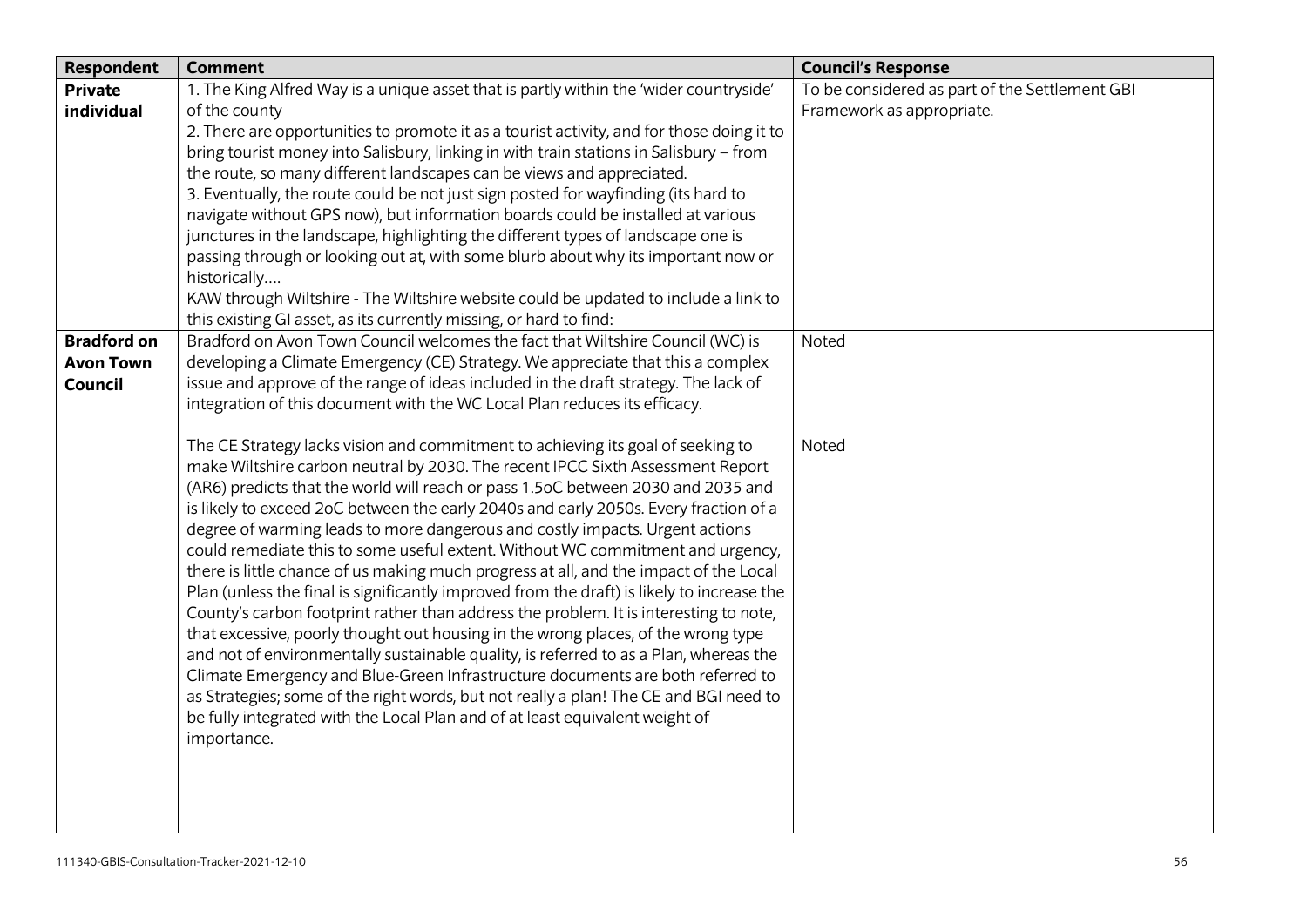| Respondent | <b>Comment</b>                                                                           | <b>Council's Response</b>                              |
|------------|------------------------------------------------------------------------------------------|--------------------------------------------------------|
|            | Comments about the consultation process:                                                 | Noted                                                  |
|            | 1. Hard copies are difficult to come by for those less able to engage with the           |                                                        |
|            | internet (but a few were at Climate Festival and in Library);                            |                                                        |
|            | 2. The online Teams information session was tricky to join, the link was partially lost  |                                                        |
|            | during (my) session and deleted my questions, attendees could not see who/how            |                                                        |
|            | many attending, attendees could not see questions from others, responses were            |                                                        |
|            | poor;                                                                                    |                                                        |
|            | 3. The documentation is attractive and nicely illustrated, although key figures,         |                                                        |
|            | especially maps, have poor resolution, and generally text is repetitive and lacking in   |                                                        |
|            | detail making it difficult to respond in the questionnaires;                             |                                                        |
|            | 4. Examples of answers (other answers to follow from all sessions):                      |                                                        |
|            | a. Clean Air Zones are generally not a good idea, because WC didn't expect any           |                                                        |
|            | problems in BoA with the Bath CAZ start-up, although everyone in BoA knew about          |                                                        |
|            | it and expected it to be a problem for the town whilst WC did no preparation;            |                                                        |
|            | b. Wiltshire cannot press for more sustainable housing (and several other issues)        |                                                        |
|            | because they can only do what central government say  which in effect have no            |                                                        |
|            | intention of making any effort for a 2030 target, as Westminster have committed to       |                                                        |
|            | a less ambitious 2050 (with little real progress). Wiltshire Council has a position of   |                                                        |
|            | significant influence to change government position on planning regulations, other       |                                                        |
|            | Unitary Councils have pushed for stronger standards of sustainability.                   |                                                        |
|            | WC Climate & Blue Green Infrastructure Strategy response.                                |                                                        |
|            | 1. The Climate Emergency should be at the heart of all Wiltshire Council policies        | 1. Noted                                               |
|            | and have primacy;                                                                        | 2. Goal 1 has been strengthened to emphasise support   |
|            | 2. Climate Mitigation should be a significant goal in its own right, bringing a focus on | for reducing carbon emissions and achieving net        |
|            | carbon sequestration projects;                                                           | zero targets through sustaining a health natural       |
|            | 3. We would like to see significant changes to policy and real action sooner than the    | environment and nature-based solutions.                |
|            | suggested 2 years;                                                                       | 3. Noted                                               |
|            | 4. There is no detail of how objectives will be delivered, referring simply to 'future   | 4. The Local Nature Recovery Strategy will set out     |
|            | delivery plans';                                                                         | actions for delivery of strategic landscape-scale GBI  |
|            | 5. It seems clear therefore that Wiltshire Council's decarbonisation objectives will be  | projects, and actions for delivery of settlement-scale |
|            | no more than a 'wish list' in the Local Plan, Local Transport Plan and other plans,      | GBI projects will be set out in Community              |
|            | most of which have completely contrary objectives and will not be in place for at        | Environmental Plans.                                   |
|            | least 2 years.                                                                           | 5. Noted                                               |
|            |                                                                                          |                                                        |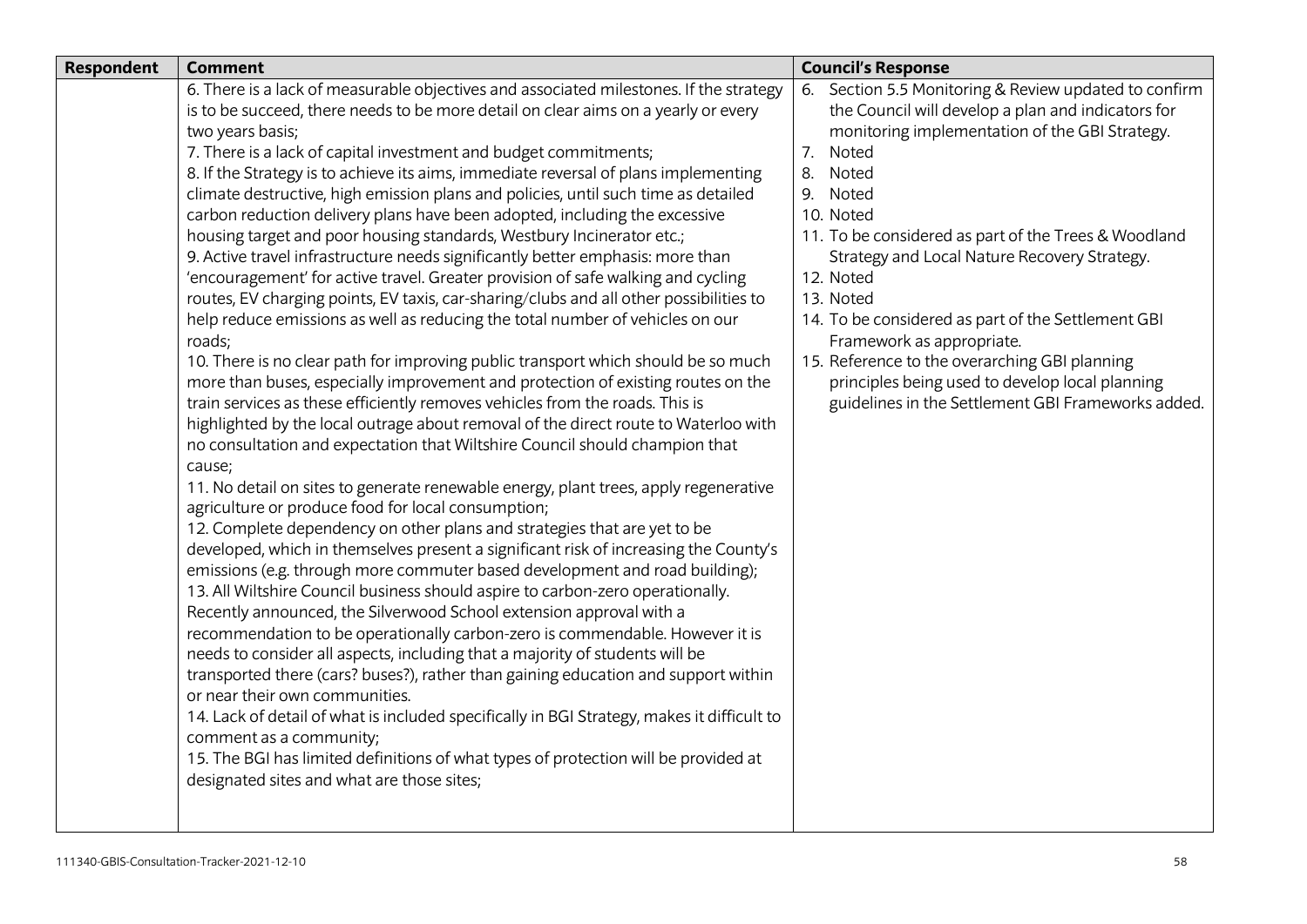| <b>Respondent</b> | <b>Comment</b>                                                                          | <b>Council's Response</b>                          |
|-------------------|-----------------------------------------------------------------------------------------|----------------------------------------------------|
|                   | 16. The consultation response from Bradford on Avon was overwhelmingly in               | 16. To be considered as part of the Settlement GBI |
|                   | support of protecting existing greenspaces for well-being and wildlife; it is uncertain | Framework as appropriate.                          |
|                   | whether (for example) the Old Golf Course is 'in' the BGI and if it is, what protection | 17. To be considered as part of the Settlement GBI |
|                   | it would be given;                                                                      | Framework as appropriate.                          |
|                   | 17. The BGI document focuses on 'access' to wildlife and economic impacts, but          | 18. Noted                                          |
|                   | despite all the evidence of massive loss insect, bird and mammal wildlife both in       | 19. Noted                                          |
|                   | quantity and species, there are no actions suggested for enhancement or                 |                                                    |
|                   | regeneration of habitats and safe corridors for wildlife. BOATC's made                  |                                                    |
|                   | Neighbourhood Plan has green space protections, but the green corridors policy          |                                                    |
|                   | was removed due to lack of evidence (pre-2016). We now have a significant               |                                                    |
|                   | amount of evidence and consultation, which will be incorporated into a                  |                                                    |
|                   | Neighbourhood Plan update.                                                              |                                                    |
|                   | 18. BOATC employing a dedicated Green Space Officer putting our community in            |                                                    |
|                   | the vanguard of BGI; Bradford on Avon Town Council                                      |                                                    |
|                   | 19. The Council could do more to indicate how it will use its influence to educate      |                                                    |
|                   | and lead residents and businesses to do more to reduce their own carbon footprint       |                                                    |
|                   | and protection of wildlife in areas beyond the Council's control. Bradford on Avon      |                                                    |
|                   | Town Council is keen to continue to support Wiltshire Council and its councillors in    |                                                    |
|                   | taking the urgent action that is now required. We declared a similar Climate            |                                                    |
|                   | Emergency within days of WC's declaration in 2019, which we augmented in 2020           |                                                    |
|                   | with an Ecological Emergency. https://bradfordonavontowncouncil.gov.uk/town-            |                                                    |
|                   | council-commits-to-a-greener-future/ We have been working hard to engage with           |                                                    |
|                   | our community, doing projects and taking actions as best we can, but we are a small     |                                                    |
|                   | town and need support and leadership for the County to make any significant             |                                                    |
|                   | impact. There is little need for more evidence gathering, investigations and            |                                                    |
|                   | assessments; the evidence is irrefutable. There is an urgent need for more ambition     |                                                    |
|                   | and immediate action.                                                                   |                                                    |
|                   | Bradford on Avon Town Council is extremely interested in the GBI strategy               | Noted                                              |
|                   | particularly along the River Avon which is central to the wellbeing, biodiversity and   |                                                    |
|                   | heritage of our whole community. We would be keen to work with Wiltshire Council        |                                                    |
|                   | to protect and enhance our riverside and other green spaces and continue to take a      |                                                    |
|                   | strong lead on this, as we take on responsibility for these in the imminent asset       |                                                    |
|                   | transfers.                                                                              |                                                    |
|                   | 14/10/21, in conjunction with BOATC and support from<br>Prepared by Cllr                |                                                    |
|                   | residents and groups including Climate Friendly BOA, BOA Preservation Trust.            |                                                    |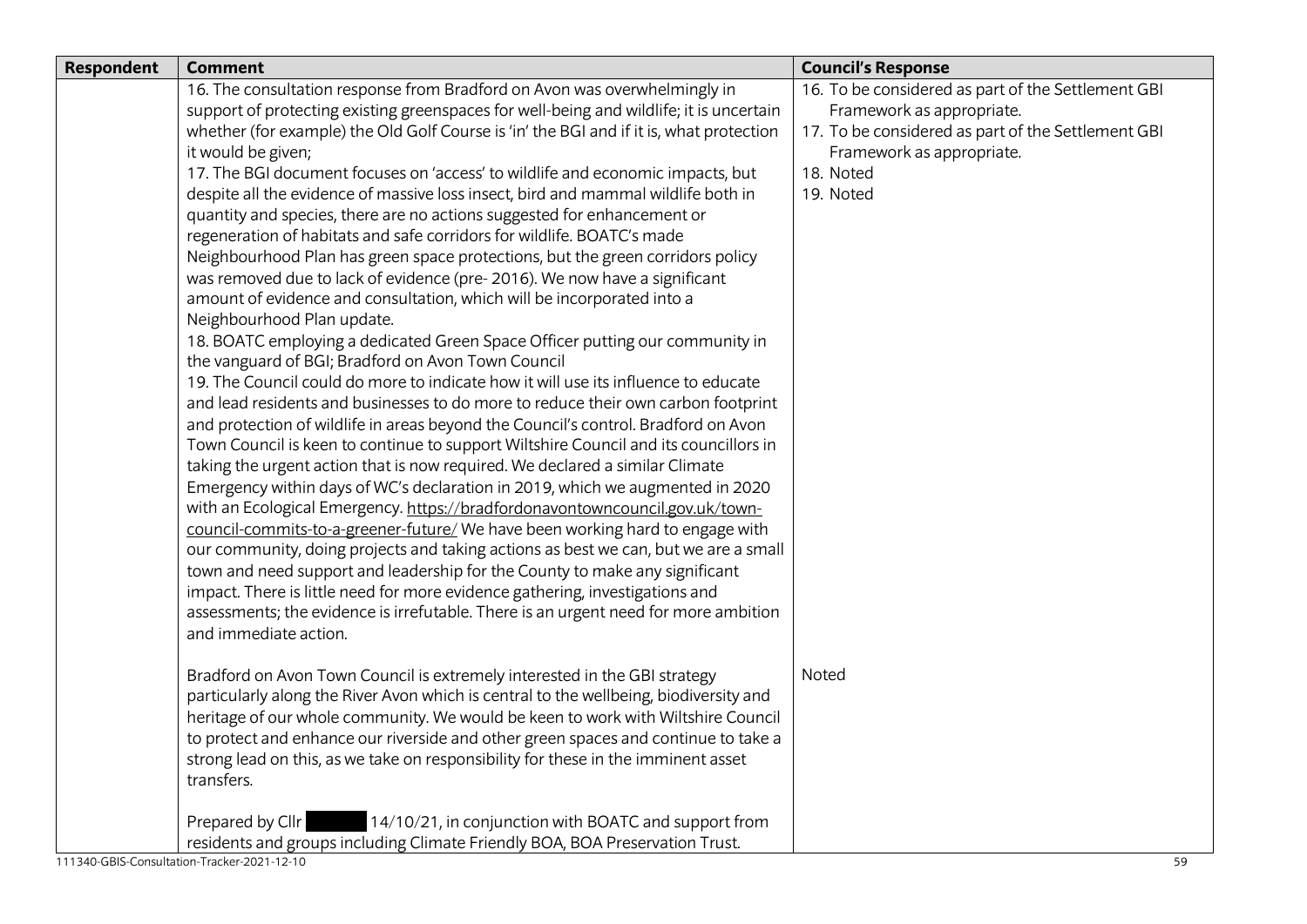| Wiltshire Council must recognise and formally declare an Ecological Crisis.<br>Noted<br>The UK is one of the most nature depleted countries in the world. In the bottom 10<br>per cent, Natural History Museum Report Oct 2021. The UK is the most nature<br>depleted country in Europe. 41 per cent of all species have declined in UK since<br>1970. UK State of Nature Report 2019.<br>Noted<br>The GBIS needs to frame its strategy in the context of understanding the ecological<br>emergency as it applies to Wiltshire and its neighbours in the South West. The<br>Global Climate Emergency and Ecological and Biodiversity emergency are<br>intimately linked, they are inseparable issues. We can't wait for climate measures to<br>be implemented before acting on the urgency of measures needed to restore<br>Biodiversity. The two emergencies are interlinked and should be given equal<br>primacy in the formation, adoption and implementation of Council Policy.<br>The Council cannot declare a Climate emergency without at the same time<br>recognising and declaring an Ecological Emergency. This should promote and lead<br>to the preservation and restoration of biodiversity as a central aim of Planning<br>Policy.<br>No net loss of Biodiversity, should be a given and should genuinely deliver a<br>Biodiversity Net Gain of at least 10% will be mandated<br>Biodiversity net gain, which should mean what it says. This is often stated as an<br>as part of the Environment Act 2021<br>ambition but there are very few examples of net gain this actually being realised.<br>The Council should create an inventory of how this has been delivered so far, and<br>how it plans to do so in the future. It is essential that Biodiversity net gain is<br>supported by significant investment (at cost to Developers), to define what and<br>where to implement appropriate biodiversity net-gain measures. This needs to be<br>backed and supported by the commitment to monitoring the results of actions.<br>This also requires significant investment.<br>There is already plenty of environmental information and data already held<br>The Local Nature Recovery Strategy will use numerous<br>(collected over many years by volunteers), and held for example by the Wiltshire<br>data sets to establish a current position with regards to<br>habitats across Wiltshire, where improvements are<br>and Swindon Biological Records Centre (and others). There is already much<br>accumulated and incontrovertible evidence of the decline in wildlife, and habitats<br>needed and identify areas for enhancement. | <b>Private</b><br><b>Individual</b> | I endorse the Wiltshire Climate Alliance Response to Green and Blue Infrastructure<br>Strategy October 2021. This is a comprehensive and well-presented response. I<br>have the following observations and comments which may be of some use. | Noted |
|-----------------------------------------------------------------------------------------------------------------------------------------------------------------------------------------------------------------------------------------------------------------------------------------------------------------------------------------------------------------------------------------------------------------------------------------------------------------------------------------------------------------------------------------------------------------------------------------------------------------------------------------------------------------------------------------------------------------------------------------------------------------------------------------------------------------------------------------------------------------------------------------------------------------------------------------------------------------------------------------------------------------------------------------------------------------------------------------------------------------------------------------------------------------------------------------------------------------------------------------------------------------------------------------------------------------------------------------------------------------------------------------------------------------------------------------------------------------------------------------------------------------------------------------------------------------------------------------------------------------------------------------------------------------------------------------------------------------------------------------------------------------------------------------------------------------------------------------------------------------------------------------------------------------------------------------------------------------------------------------------------------------------------------------------------------------------------------------------------------------------------------------------------------------------------------------------------------------------------------------------------------------------------------------------------------------------------------------------------------------------------------------------------------------------------------------------------------------------------------------------------------------------------------------------------------------------------------------------------------------------------------------------------------|-------------------------------------|-----------------------------------------------------------------------------------------------------------------------------------------------------------------------------------------------------------------------------------------------|-------|
|                                                                                                                                                                                                                                                                                                                                                                                                                                                                                                                                                                                                                                                                                                                                                                                                                                                                                                                                                                                                                                                                                                                                                                                                                                                                                                                                                                                                                                                                                                                                                                                                                                                                                                                                                                                                                                                                                                                                                                                                                                                                                                                                                                                                                                                                                                                                                                                                                                                                                                                                                                                                                                                           |                                     |                                                                                                                                                                                                                                               |       |
|                                                                                                                                                                                                                                                                                                                                                                                                                                                                                                                                                                                                                                                                                                                                                                                                                                                                                                                                                                                                                                                                                                                                                                                                                                                                                                                                                                                                                                                                                                                                                                                                                                                                                                                                                                                                                                                                                                                                                                                                                                                                                                                                                                                                                                                                                                                                                                                                                                                                                                                                                                                                                                                           |                                     |                                                                                                                                                                                                                                               |       |
|                                                                                                                                                                                                                                                                                                                                                                                                                                                                                                                                                                                                                                                                                                                                                                                                                                                                                                                                                                                                                                                                                                                                                                                                                                                                                                                                                                                                                                                                                                                                                                                                                                                                                                                                                                                                                                                                                                                                                                                                                                                                                                                                                                                                                                                                                                                                                                                                                                                                                                                                                                                                                                                           |                                     |                                                                                                                                                                                                                                               |       |
| to be able to define a Nature Recovery Plan. It is time for concrete actions not<br>more reports.<br>111340-GBIS-Consultation-Tracker-2021-12-10<br>60                                                                                                                                                                                                                                                                                                                                                                                                                                                                                                                                                                                                                                                                                                                                                                                                                                                                                                                                                                                                                                                                                                                                                                                                                                                                                                                                                                                                                                                                                                                                                                                                                                                                                                                                                                                                                                                                                                                                                                                                                                                                                                                                                                                                                                                                                                                                                                                                                                                                                                    |                                     |                                                                                                                                                                                                                                               |       |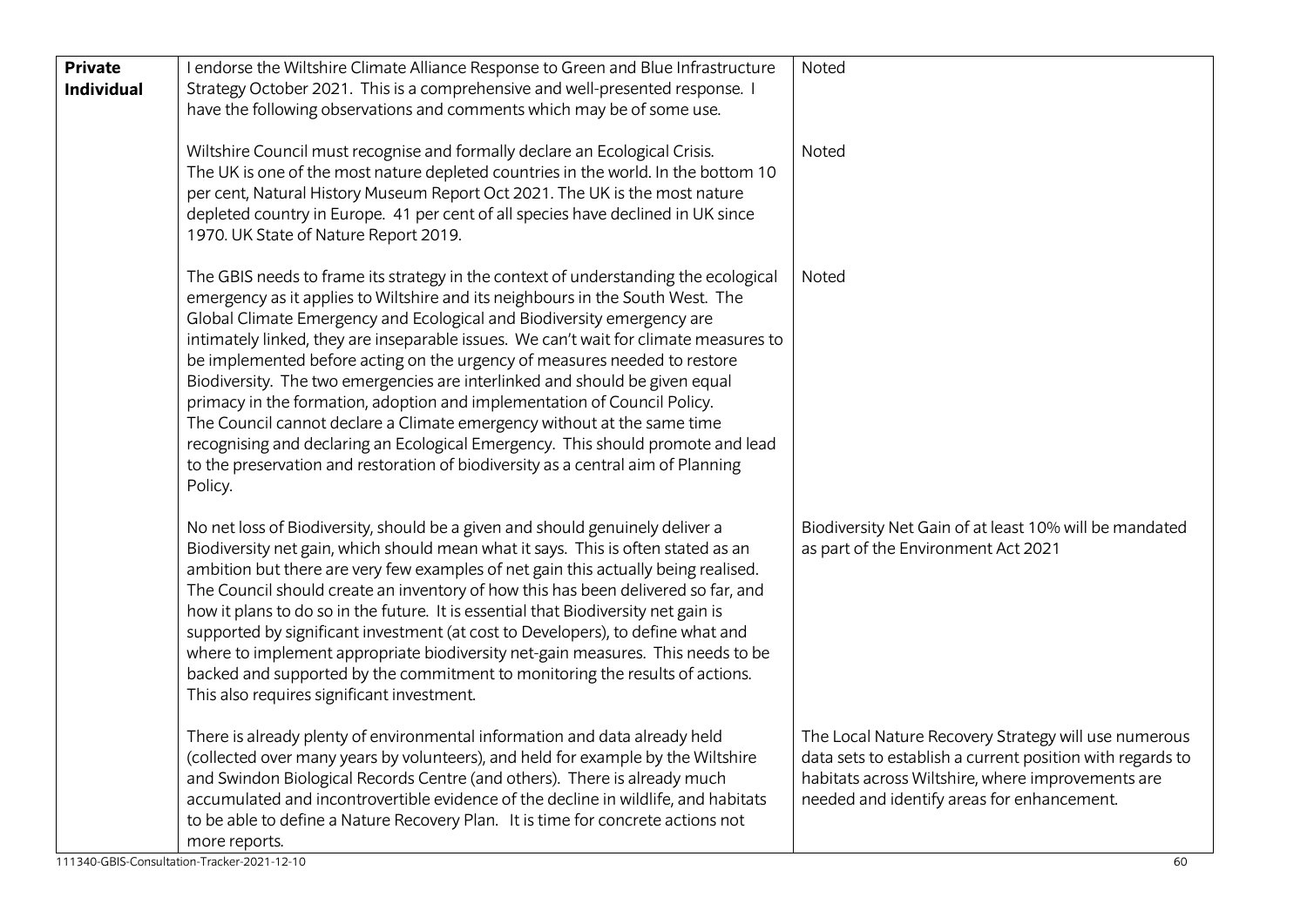| The protected sites network, SSSIs, NNRs, Priority habitats and Local Wildlife Sites<br>already provide the framework and building blocks of a future GBIS. However such<br>sites are not all in a favourable condition. Landowners need to be incentivised and<br>supported to restore them to favourable condition and to expand them within an<br>enhanced, integrated GBIS. They need to be supported with both direct investment<br>towards land management but also through provision of advice and support<br>through access to professional advisors.                                                                                                                                                                                                                                                                  | Noted                                                                                                                                                                                                                                                            |
|--------------------------------------------------------------------------------------------------------------------------------------------------------------------------------------------------------------------------------------------------------------------------------------------------------------------------------------------------------------------------------------------------------------------------------------------------------------------------------------------------------------------------------------------------------------------------------------------------------------------------------------------------------------------------------------------------------------------------------------------------------------------------------------------------------------------------------|------------------------------------------------------------------------------------------------------------------------------------------------------------------------------------------------------------------------------------------------------------------|
| The Wilshire and Swindon Local Nature Partnership declined and ultimately<br>became in-active due to the withdrawal of funding support from both Wiltshire<br>Council and Swindon Borough Council. A future Wiltshire Climate and<br>Environment Forum must be properly supported by staffing and financial resources<br>in order to properly support and enable partners and community interest groups to<br>contribute to the ambitions of the GBIS. It will require investment and commitment<br>from WC and recognition that successful partnership working requires financial<br>investment and support. It is unlikely to survive on goodwill alone.                                                                                                                                                                     | Noted                                                                                                                                                                                                                                                            |
| The GBI needs to aim high and set ambitious, testing targets for the restoration of<br>biodiversity. Failing this will see the continued decline in wildlife and habitats.<br>Planning Policy needs to be equally ambitious in recognition of the Ecological crisis.<br>For example it could adopt the principle of an equivalence model for the<br>restoration of biodiversity. That is to adopt the principle of allocating an equivalent<br>amount of land to be set aside for biodiversity restoration, equal to that of each<br>large development proposal. (e.g. Wetland restoration, Grassland restoration,<br>Woodland restoration, Re-wilded land). These could also be framed in the context<br>of providing rural economic (and related urban) benefits, and business<br>opportunities, if framed in the right way. | To be considered as part of the Local Nature Recovery<br>Strategy.                                                                                                                                                                                               |
| Confirming the baseline condition of Wiltshire habitats and species is a never-<br>ending and ongoing (resource-hungry) exercise. Enough information already exists,<br>held by Natural England, and WSBRC (and Wiltshire Wildlife Trust) to confirm that<br>wildlife is in decline and species and habitats are in unfavourable condition. The<br>priority should be to acknowledge this and to define ambitious targets to reverse<br>this, and restore wildlife to the countryside. On the proposed interactive PDF maps<br>including species, habitats, agri-environmental etc. The environmental and<br>biological data to inform these already exists. It just needs pulling together.                                                                                                                                   | The Council is already working in partnership with<br>Wiltshire and Swindon Biological Records Centre<br>(SWBRC) and Natural England to pull all the data sets<br>together to form the evidence base to underpin the<br>emerging Local Nature recovery Strategy. |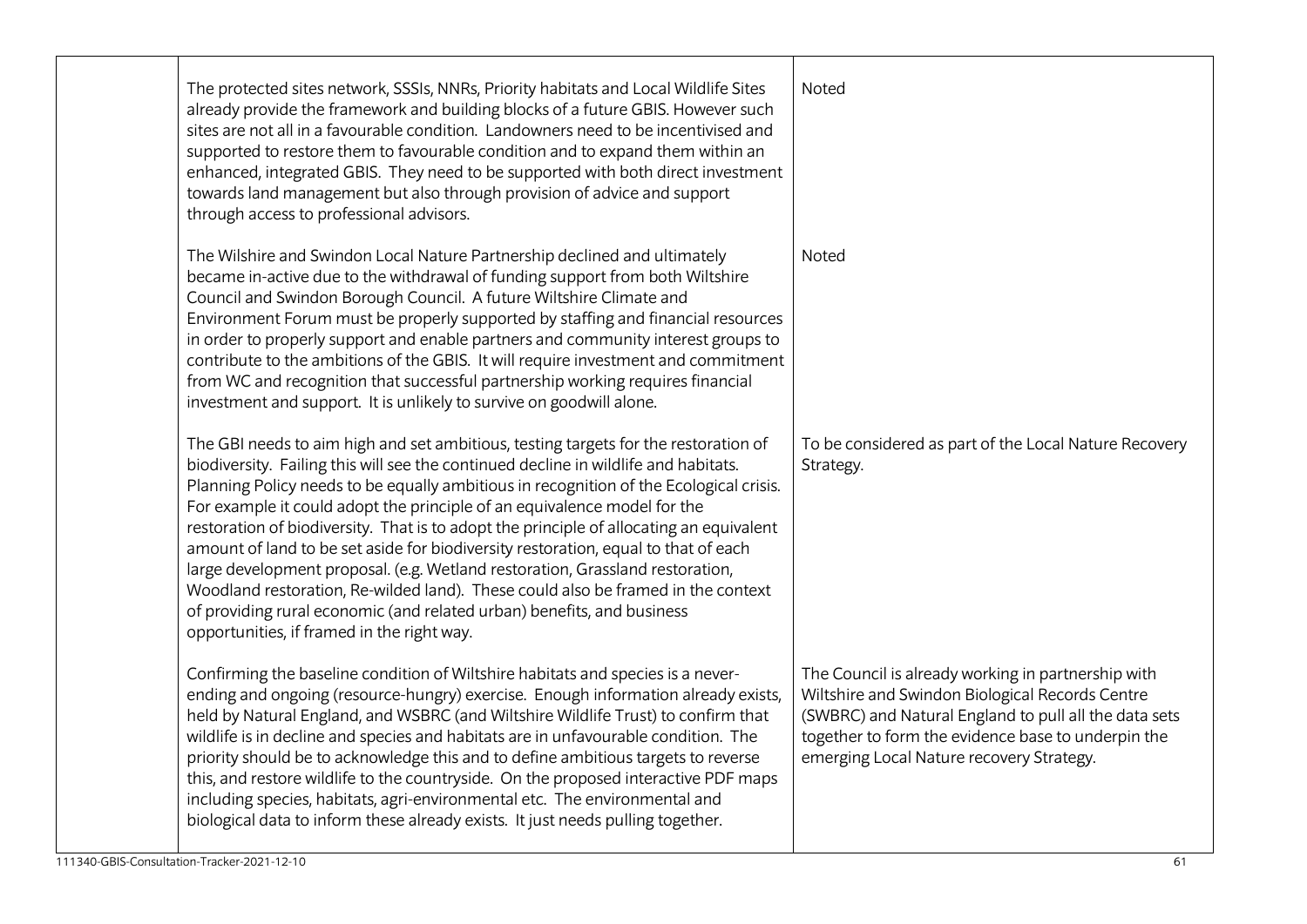| It is essential that the new Wiltshire Climate and Environment Forum maintains<br>links with the Swindon and Wiltshire LEP, and that they share and declare common<br>objectives to restore biodiversity. The LEP is the driver for economic investment<br>into Wiltshire. The SWLEP should equally acknowledge the Ecological crisis and be<br>fully cognisant of the aims and ambitions of the Wiltshire GBIS. The same amount<br>of energy and priority that is put into securing and delivering economic investment<br>(which often seems to be able to be mobilised very swiftly) needs to be given to<br>securing the investment required to support GBIS ambitions and the restoration of<br>biodiversity. GBIS ambitions and targets (and Climate mitigation targets) need to<br>be embedded into the economic investment plans (and the Local Industrial<br>Strategy) and targets adopted by the SWLEP. Investment in Natural Capital (and<br>biodiversity restoration) must be an integrated ambition of the SWLEP.<br>The GBIS and the LIS should not be parallel strategies. They need to recognise the<br>ambition of each other in acknowledgment of the shared need to address the<br>Climate and Ecological Crisis in order to deliver sustainable development goals.<br>Ecological and Environmental Monitoring is fundamental to the success of the<br>definition and implementation of the GBIS. Such monitoring has long been poorly<br>supported and invested in, and in some case withdrawn completely by Central and<br>Local Government (e.g. support for Local Wildlife Sites in Wiltshire). Lack of<br>investment in the future will mean that we do not have the ability to measure the<br>success of future actions implemented. And no measure of the value for money of<br>such interventions and investments.<br>I refer to Wiltshire Climate Alliance's Concerns under Theme 3: Nature Recovery &<br>Land Management: | Noted                                                                                                                                                                                                                                                                                        |
|-------------------------------------------------------------------------------------------------------------------------------------------------------------------------------------------------------------------------------------------------------------------------------------------------------------------------------------------------------------------------------------------------------------------------------------------------------------------------------------------------------------------------------------------------------------------------------------------------------------------------------------------------------------------------------------------------------------------------------------------------------------------------------------------------------------------------------------------------------------------------------------------------------------------------------------------------------------------------------------------------------------------------------------------------------------------------------------------------------------------------------------------------------------------------------------------------------------------------------------------------------------------------------------------------------------------------------------------------------------------------------------------------------------------------------------------------------------------------------------------------------------------------------------------------------------------------------------------------------------------------------------------------------------------------------------------------------------------------------------------------------------------------------------------------------------------------------------------------------------------------------------------------------------------------------------------------------|----------------------------------------------------------------------------------------------------------------------------------------------------------------------------------------------------------------------------------------------------------------------------------------------|
| Concern 1. Yes there is a lot of language which is vague with reference to for<br>example, encourage, promote, consider opportunities etc. There has to be clear<br>recognition of the Ecological Crisis and strong Leadership in the first instance.<br>Needs to be clear about promoting, and demonstrating the benefits of a healthy,<br>wildlife rich natural environment. This has been brought into sharp focus by the<br>Pandemic. The wellbeing of the planet is fundamental for the wellbeing of<br>communities and the people who live in those communities.                                                                                                                                                                                                                                                                                                                                                                                                                                                                                                                                                                                                                                                                                                                                                                                                                                                                                                                                                                                                                                                                                                                                                                                                                                                                                                                                                                                | The Local Nature Recovery Strategy will set out actions<br>for delivery of strategic landscape-scale GBI projects<br>within priority areas, and actions for delivery of<br>settlement-scale GBI projects will be set out in<br>Community Environmental Plans to support local<br>priorities. |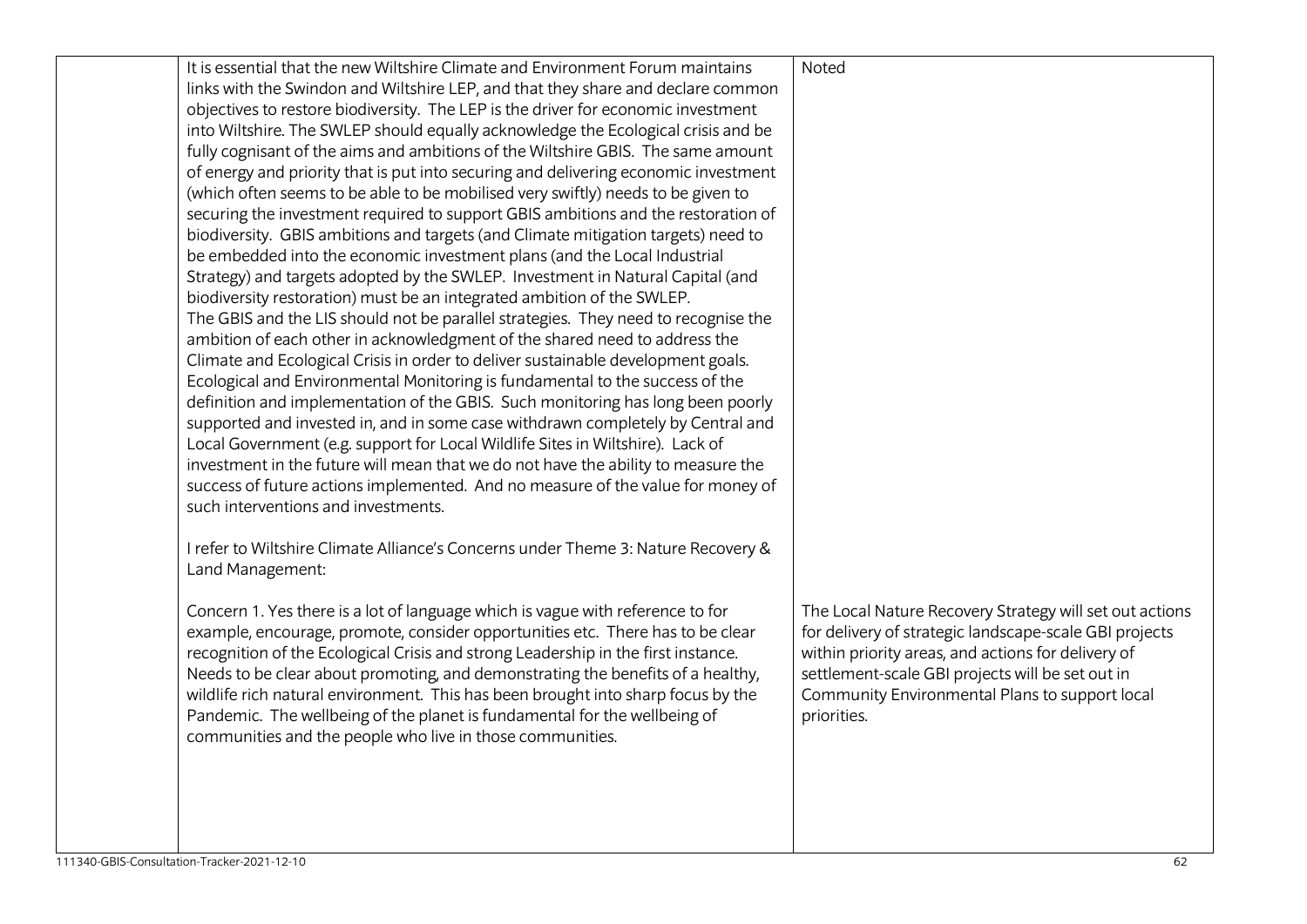| Concern 3. Absolutely agree. For too long Development Planning (and Developers)<br>have held the upper hand. The GBIS needs to be a fundamental, integrated<br>component of all Planning proposals. Development Planning proposals should be<br>declined if they don't include a minimum level of GBI (and this minimum GBI<br>baseline should be set at a high level) recognising the historic losses of Biodiversity<br>and the need to restore nature. We may in fact have already reached or gone<br>beyond the tipping point for many species.                                                                                                           | To be considered in the new Local Plan in line with the<br>NPPF and latest legislation requirements as appropriate. |
|---------------------------------------------------------------------------------------------------------------------------------------------------------------------------------------------------------------------------------------------------------------------------------------------------------------------------------------------------------------------------------------------------------------------------------------------------------------------------------------------------------------------------------------------------------------------------------------------------------------------------------------------------------------|---------------------------------------------------------------------------------------------------------------------|
| Concern 5. Biodiversity Net Gain. GBI Biodiversity net gain principles should<br>therefore be set very high. Agree this should not be seen as a loophole, enabling<br>development alongside piece meal GBI improvements that are not integrated (or<br>connected) with a wider understanding of the overall GBI framework that is based<br>on existing scientific evidence (distribution of species, habitats, interconnectedness<br>of habitats, SSSIs, Wildlife sites, Agri-environment schemes etc). Development<br>proposals should pass a series of Climate, Water Resource and Ecological tests<br>before being allowed.                                | To be considered in the new Local Plan in line with the<br>NPPF and latest legislation requirements as appropriate. |
| I refer to the full GBI Strategy document:                                                                                                                                                                                                                                                                                                                                                                                                                                                                                                                                                                                                                    |                                                                                                                     |
| Box 4.14 Green Infrastructure Standards pg 56. While it is good to have standards. I<br>personally consider these national standards are inadequate. They lack ambition of<br>the scale and recognition of the need to restore biodiversity, and the importance<br>and value of having natural green space (and wildlife habitats) where people live.<br>Having adequate good quality wildlife rich green spaces near where people live will<br>mitigate some of the damaging impacts of people visiting our most important and<br>valuable wildlife sites, sadly emphasised by damage seen to many local sites seen<br>during the recent pandemic lockdowns. | Noted                                                                                                               |
| Box 1.1. Responding to the Climate Emergency.<br>There should be an equivalent Box, "Responding to the Ecological Emergency"<br>Not all measures required to mitigate/adapt to climate change will automatically<br>deliver for Biodiversity. The Ecological emergency should have equal billing and the<br>Strategy must be framed in full acknowledgement of the Ecological Emergency                                                                                                                                                                                                                                                                       | Noted                                                                                                               |
| Box 3.2 National Policy and Biodiversity Net Gain.<br>Habitats enhanced and left in a measurably better state than before development.<br>This must be supported by monitoring, to be paid for by the developer.                                                                                                                                                                                                                                                                                                                                                                                                                                              | To be considered in the new Local Plan in line with the<br>NPPF and latest legislation requirements as appropriate  |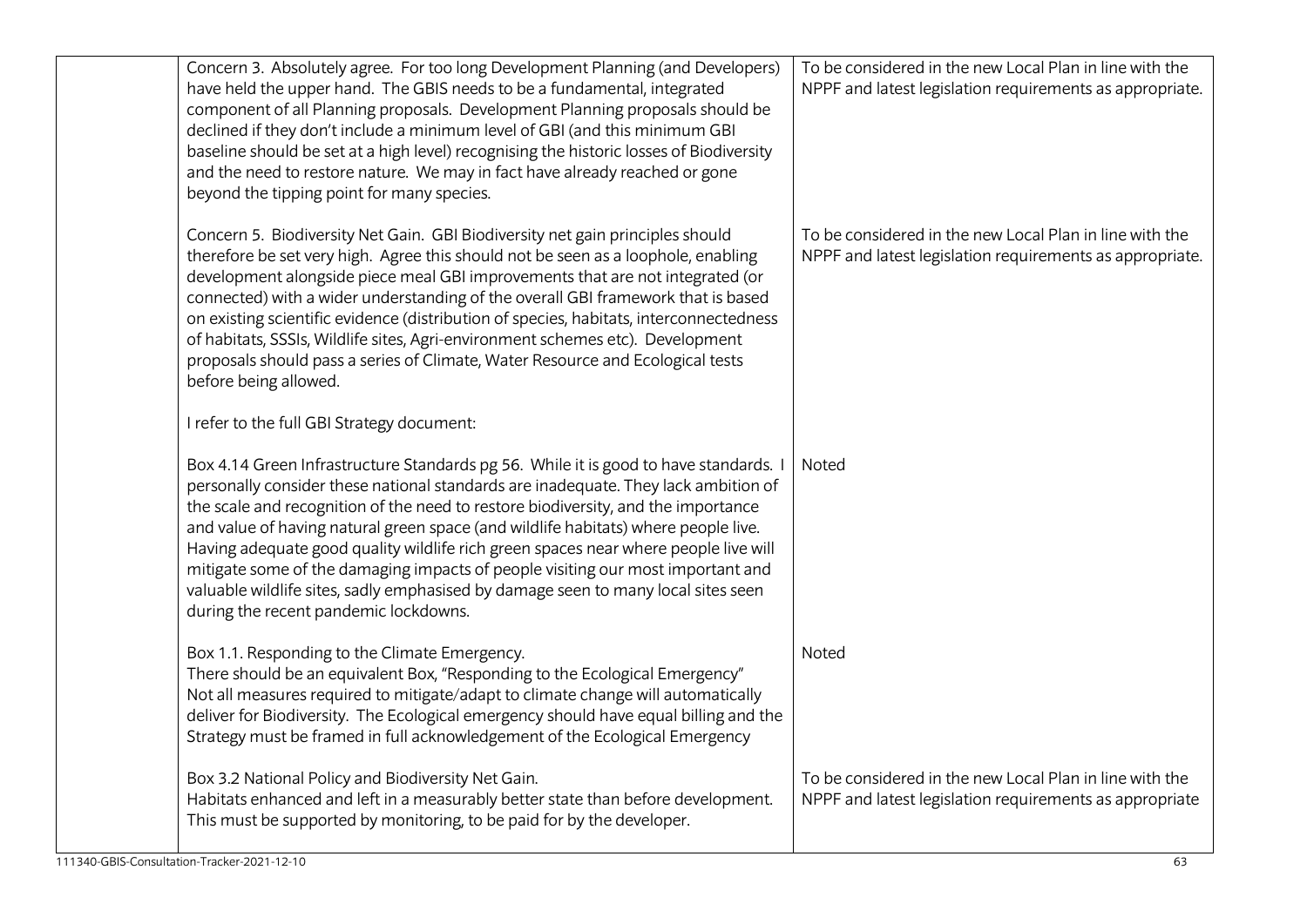| Goal 2 Halting Loss of and Improving Biodiversity.                                    | Noted                                                 |
|---------------------------------------------------------------------------------------|-------------------------------------------------------|
| This requires a step change in strategic thinking and understanding about the real    |                                                       |
| decline of, and future needs for the restoration of biodiversity, and the increased   |                                                       |
|                                                                                       |                                                       |
| investment required (including in ecological monitoring) to deliver this, fully       |                                                       |
| acknowledging the ecological crisis. Otherwise we will all simply continue to         |                                                       |
| supervise the continued ongoing decline of species and habitats.                      |                                                       |
|                                                                                       |                                                       |
| Theme Three. We will develop a Local Nature Recovery Strategy.                        |                                                       |
|                                                                                       |                                                       |
| New Wiltshire Climate and Environment Forum will pick up much of the work of the      | Noted                                                 |
| former WSLNP. This will require significant dedicated staffing and financial          |                                                       |
| resources, with a clearly defined purpose and focus on defining and delivering the    |                                                       |
|                                                                                       |                                                       |
| GBI and Nature Recovery Strategy, against agreed targets and goals.                   |                                                       |
|                                                                                       |                                                       |
| Wiltshire should set a target for re-wilded land as a contribution towards delivering | To be considered as part of the Local Nature Recovery |
| biodiversity restoration targets.                                                     | Strategy.                                             |
|                                                                                       |                                                       |
| Tree planting. Local tree nurseries should be established, potentially as small       | To be considered as part of the Trees & Woodland      |
| business opportunities to supply native tree species to landowners, in order to       | Strategy.                                             |
| deliver Tree Planting targets. These could be set up as community initiatives.        |                                                       |
| ULTIMATELY THIS ALL COMES DOWN TO POLITICAL WILL AND LEADERSHIP.                      |                                                       |
|                                                                                       |                                                       |
|                                                                                       |                                                       |
|                                                                                       |                                                       |
|                                                                                       |                                                       |
|                                                                                       |                                                       |
|                                                                                       |                                                       |
|                                                                                       |                                                       |
|                                                                                       |                                                       |
|                                                                                       |                                                       |
|                                                                                       |                                                       |
|                                                                                       |                                                       |
|                                                                                       |                                                       |
|                                                                                       |                                                       |
|                                                                                       |                                                       |
|                                                                                       |                                                       |
|                                                                                       |                                                       |
|                                                                                       |                                                       |
|                                                                                       |                                                       |
|                                                                                       |                                                       |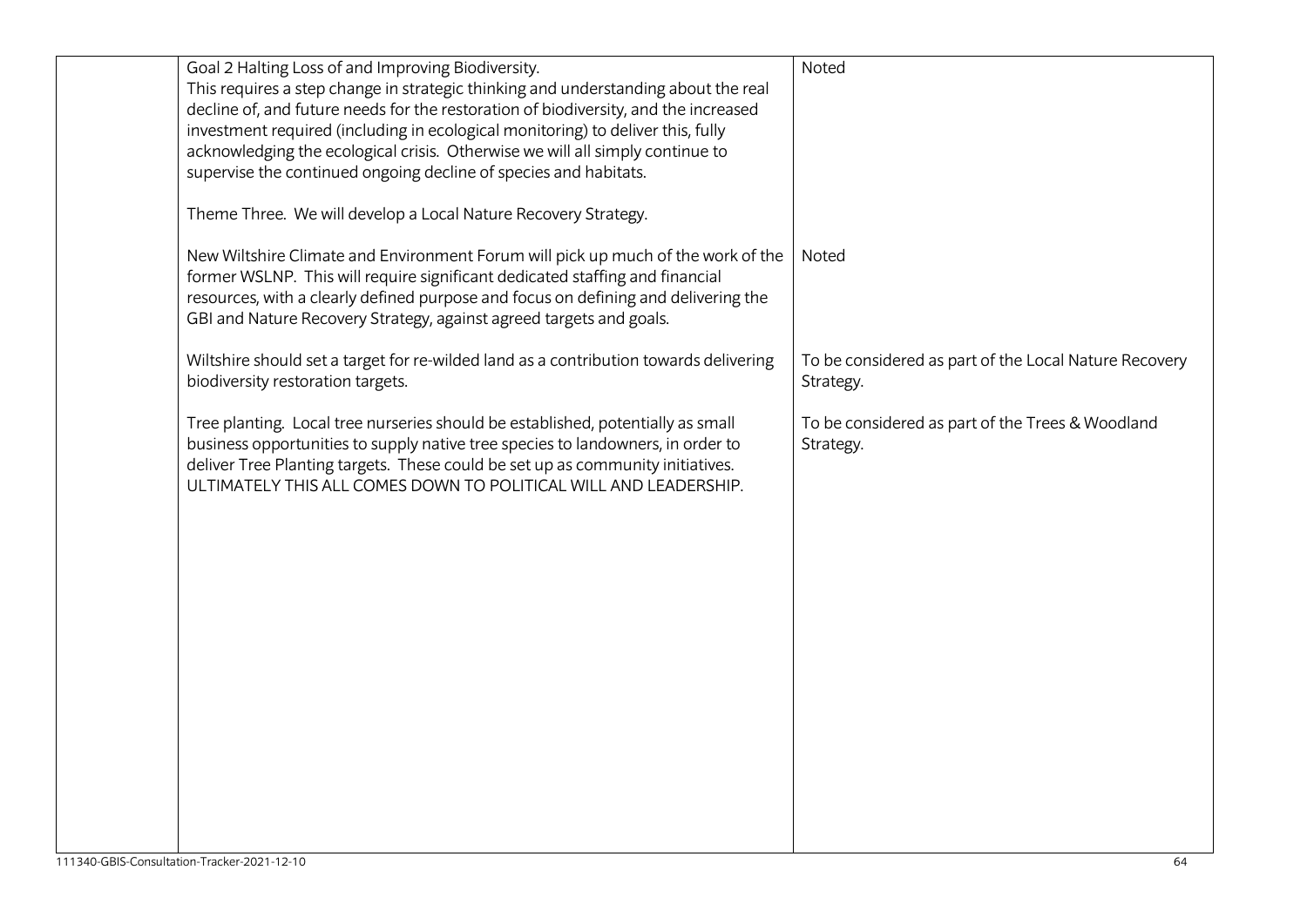| <b>Natural</b> | We support the overall vision to deliver, more, better quality and better connected    | Noted                                                     |
|----------------|----------------------------------------------------------------------------------------|-----------------------------------------------------------|
| <b>England</b> | GBI and welcome the emphasis on delivery and funding. Given the range of benefits      |                                                           |
|                | GI can provide and contribution to addressing climate and ecological emergencies       |                                                           |
|                | as well as to social and health goals, GBI should be seen as essential infrastructure, |                                                           |
|                | as utilities and transport are, that is required to support new development. We        |                                                           |
|                | encourage Local Authorities to ensure that sufficient financial contributions are      |                                                           |
|                | made to meet GI needs in and around application sites. Further work should be          |                                                           |
|                | done to consider large-scale strategic GI projects and spatial/corridor opportunities  |                                                           |
|                | that developer contributions and other funding streams can be used to support.         |                                                           |
|                | The value, in its broadest sense, of GI is recognised in the strategy and the          |                                                           |
|                | pandemic has deepened our understanding of the roles it plays.                         |                                                           |
|                |                                                                                        |                                                           |
|                | Planning - emerging GI Standards                                                       |                                                           |
|                | Natural England is leading the Green Infrastructure Standards project; a delivery      | Noted - Box 4.14 updated to include latest status for the |
|                | component of the 25 Year Environment Plan that will provide a consistent               | emerging National GI Standards.                           |
|                | framework for implementing a green infrastructure approach across local policy         |                                                           |
|                | and in development and nature-based projects. Research within the project has          |                                                           |
|                | identified key benchmarks that are informing the update of Accessible Natural          |                                                           |
|                | Greenspace Standards. We are also developing the first official England-wide map       |                                                           |
|                | of GI. The new standards are programmed for a launch in the Summer next year           |                                                           |
|                | (2022).                                                                                |                                                           |
|                |                                                                                        |                                                           |
|                | Theme1: Flood and Water Management                                                     |                                                           |
|                | Improved management of watercourses - Natural England advocates the use of             | Noted                                                     |
|                | 'Nature based solutions' and associated opportunities to 'slow the flow' in the        |                                                           |
|                | headwaters of the district's watercourses. These types of land management offer        |                                                           |
|                | ways to improve water quality and related habitats, while also helping to reduce       |                                                           |
|                | flooding downstream. We note and welcome the strategy's reference to the various       |                                                           |
|                | relevant partnership working with sewerage companies, highways companies and           |                                                           |
|                | advise including other ALBs to include nature conservation as an additional            |                                                           |
|                | objective. Guidance on nature based solution to slow the flow can be found here.       |                                                           |
|                |                                                                                        |                                                           |
|                |                                                                                        |                                                           |
|                |                                                                                        |                                                           |
|                |                                                                                        |                                                           |
|                |                                                                                        |                                                           |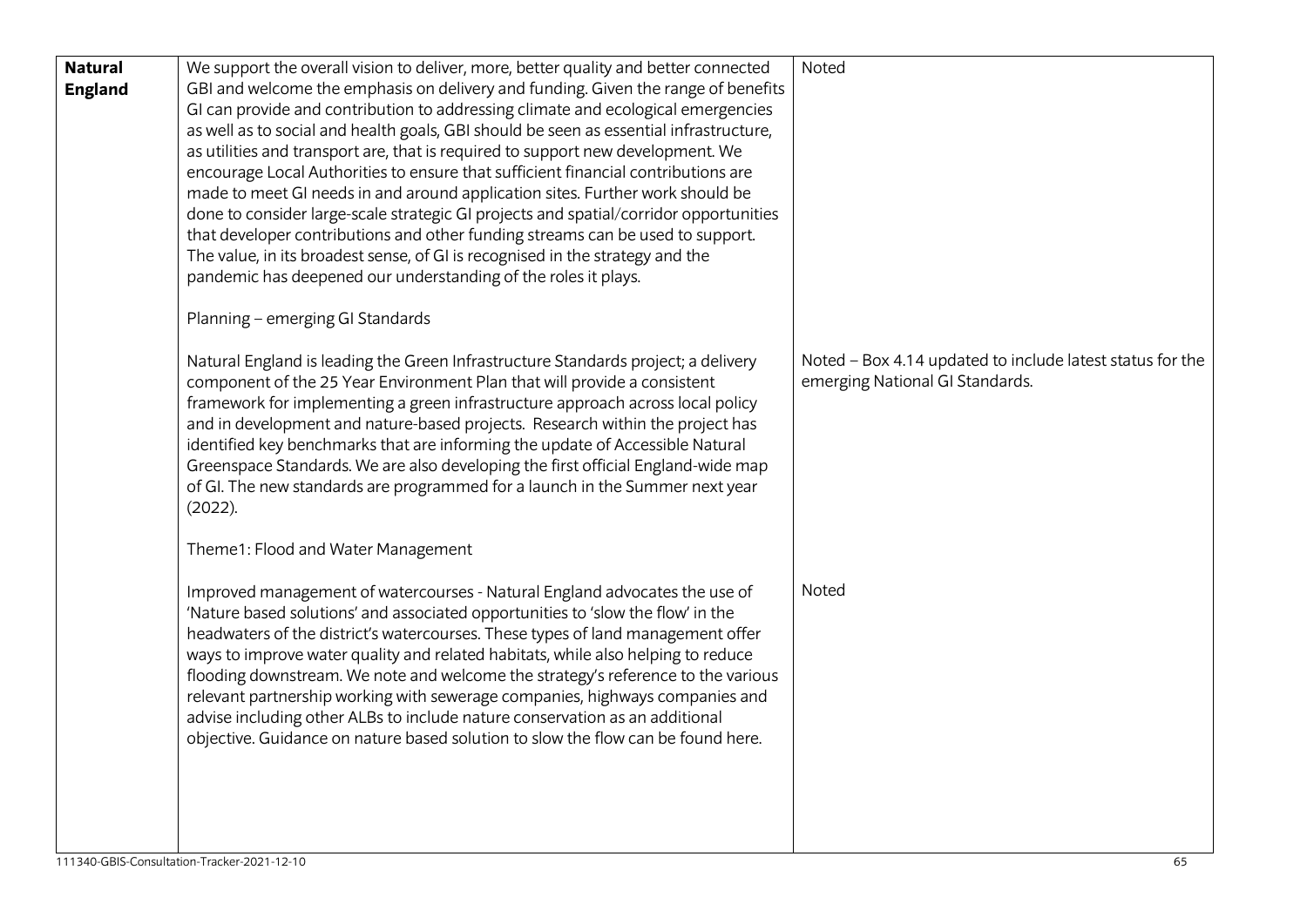| Sustainable drainage systems (SuDS), on and off site GI - We note and support the<br>incorporation of SuDS into new development. Similarly we welcome the provision          | Noted                                                   |
|------------------------------------------------------------------------------------------------------------------------------------------------------------------------------|---------------------------------------------------------|
| of both on site and off site GI as a theme for focused attention, together with the                                                                                          |                                                         |
| need to secure long term management arrangements at the outset Natural England                                                                                               |                                                         |
| support the notion to 'encourage greater respect for nature in how we use water'                                                                                             |                                                         |
| and advise the GBI strategy highlight opportunities for homeowners as well as                                                                                                |                                                         |
| developers to include methods for reducing surface water flood risk.                                                                                                         |                                                         |
| Theme 3: Nature Recovery & Landscape Management                                                                                                                              |                                                         |
| A major commitment in the Government's 25 Year Environment Plan, the NRN is a                                                                                                | Noted                                                   |
| single, national network which will benefit people and wildlife by increasing,                                                                                               |                                                         |
| improving and joining-up wildlife-rich places across England, stretching from our                                                                                            |                                                         |
| cities to countryside, mountains to coast. It will contain sites designated for nature                                                                                       |                                                         |
| conservation and other wildlife-rich places where there is the potential to restore or                                                                                       |                                                         |
| create new wildlife habitat or form stepping stones to help wildlife populations grow<br>and move. It will improve landscape resilience to climate change, providing natural |                                                         |
| solutions that reduce carbon and manage flood risk; sustain vital ecosystems such                                                                                            |                                                         |
| as improved soil, clean water and clean air and enable us to enjoy and connect with                                                                                          |                                                         |
| nature where we live, work and play - benefiting our health and wellbeing. We                                                                                                |                                                         |
| welcome the recognition of the links between the GBIS and the forthcoming Local                                                                                              |                                                         |
| Nature Recovery Strategies and look forward to supporting the Council to develop                                                                                             |                                                         |
| that connection.                                                                                                                                                             |                                                         |
| Theme 4 Woodland and Trees                                                                                                                                                   |                                                         |
| Natural England support the principles of the theme and commend the councils                                                                                                 | Noted                                                   |
| decision to produce a Tree and Woodland Planting Strategy.                                                                                                                   |                                                         |
|                                                                                                                                                                              |                                                         |
| Theme 5: Healthy Living                                                                                                                                                      |                                                         |
| Health and wellbeing                                                                                                                                                         |                                                         |
| The current Covid situation has also further shown how valuable it is to have access                                                                                         | Reference to evidence of health and well-being benefits |
| to green space close to where people live. A recent review (May 2020 - see link                                                                                              | of GBI has been strengthened in Section 4.2 - Theme 5:  |
| below) of evidence for the health and wellbeing benefits of green infrastructure sets                                                                                        | Healthy Living.                                         |
| out the sizeable body of research that underlines the importance of creating more,                                                                                           |                                                         |
| bigger, better and joined-up green spaces, especially near to where people live, and<br>111340-GBIS-Consultation-Tracker-2021-12-10                                          |                                                         |
|                                                                                                                                                                              | 66                                                      |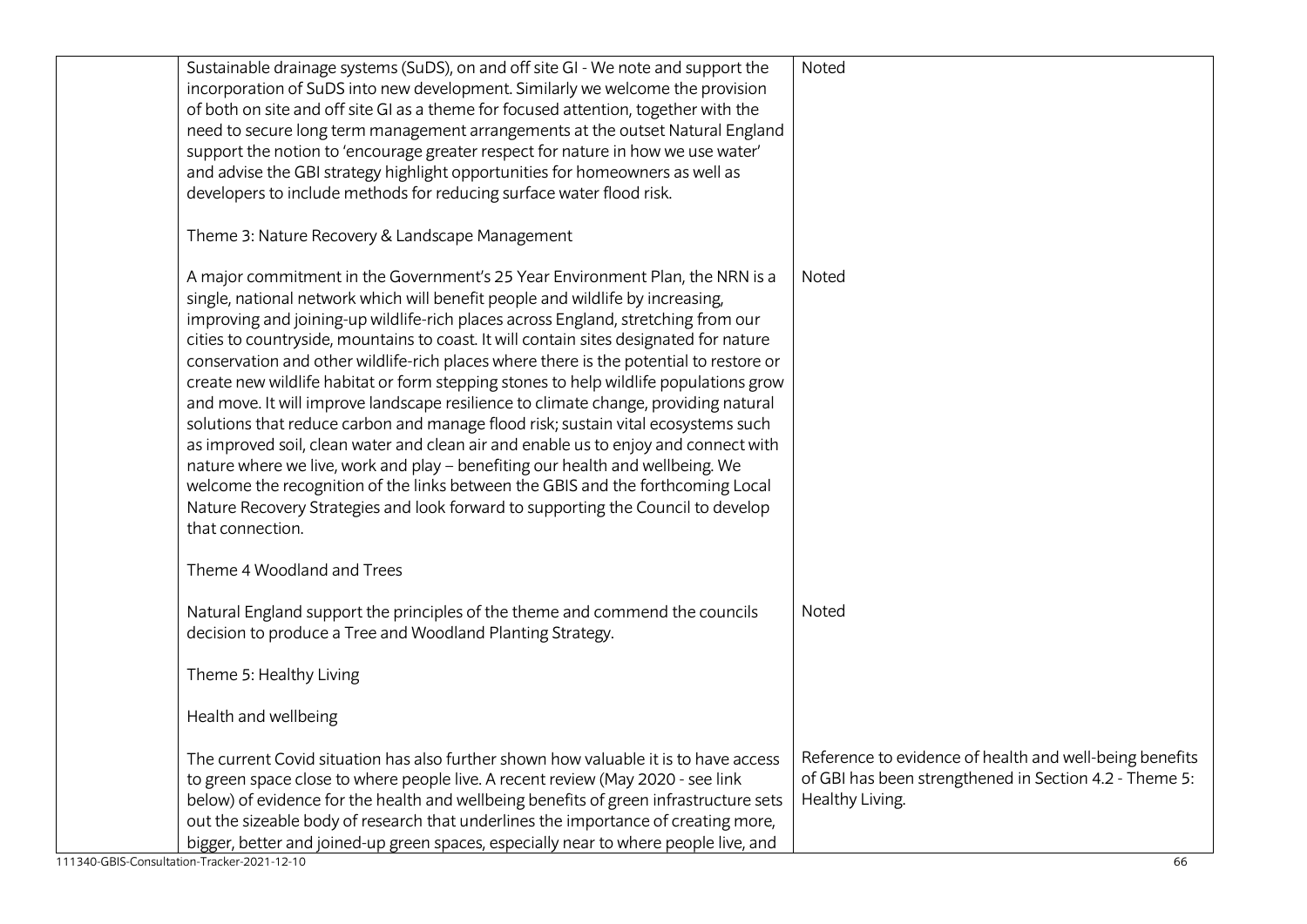| to address inequalities. https://www.gov.uk/government/statistics/the-people-and-<br>nature-survey-forengland-monthlyinterim-indicators-for-april-2020-experimental-<br>statistics. A further research document (September 2020 - see link below) sets out<br>evidence that green infrastructure supports health and wellbeing through<br>promoting positive mental health states, providing a context and motivation for<br>physical activity and recreation, and allowing people to experience nature.<br>http://publications.naturalengland.org.uk/publication/4799558023643136                                                                                                                                                                                                                                                                                                                                                                                          |                                                                              |
|-----------------------------------------------------------------------------------------------------------------------------------------------------------------------------------------------------------------------------------------------------------------------------------------------------------------------------------------------------------------------------------------------------------------------------------------------------------------------------------------------------------------------------------------------------------------------------------------------------------------------------------------------------------------------------------------------------------------------------------------------------------------------------------------------------------------------------------------------------------------------------------------------------------------------------------------------------------------------------|------------------------------------------------------------------------------|
| Natural England advise that social and health benefits from allotments, orchards,<br>community gardens and historic environment areas should be given greater<br>emphasis. The work to connect with mental health workers providing 'eco therapy'<br>is a great example of how an area can support local biodiversity, provide an<br>important local food source, be a valuable space for health and wellbeing and<br>create a sense of place for local residents. There is a strong evidence base<br>demonstrating how access to nature, rich environments and green spaces will have<br>a positive impact on health and wellbeing. Access to good quality natural green<br>space and parks at all scales in a way that most people can experience nature and<br>lead more active and healthy lives. It is often communities that are economically<br>disadvantaged with poorer health and educational outcomes that also have the<br>worst provision of good quality BGI. | Noted                                                                        |
| Natural England note that there is no mechanism to understand how accessible BGI<br>is across the plan area. This information should be combined with data like the<br>index of multiple deprivation to understand how inequalities will be strategically<br>addressed.                                                                                                                                                                                                                                                                                                                                                                                                                                                                                                                                                                                                                                                                                                     | Accessible GBI to be considered as part of the<br>Settlement GBI Frameworks. |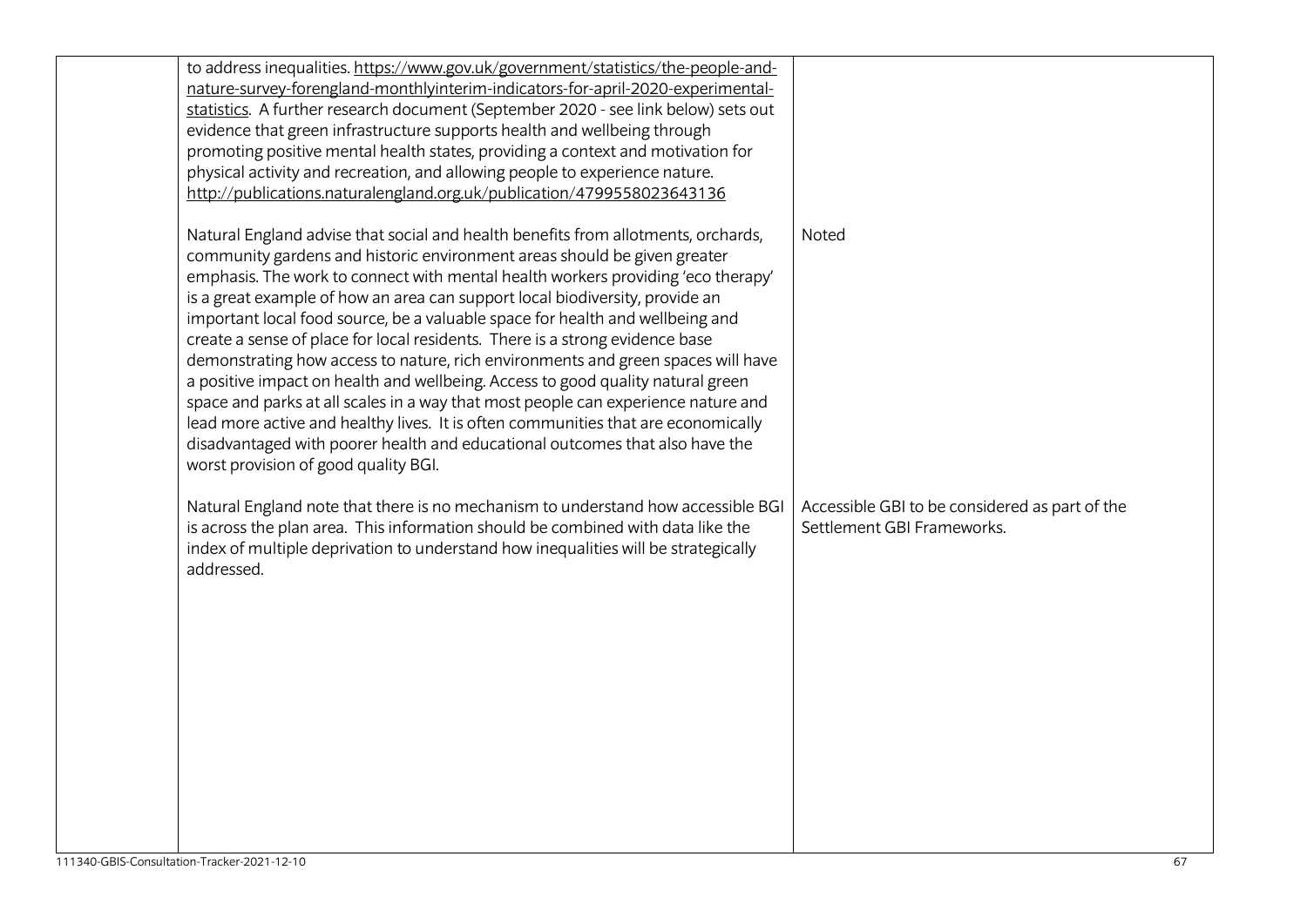| Respondent | <b>Comment</b>                                                                       | <b>Council's Response</b>                                 |
|------------|--------------------------------------------------------------------------------------|-----------------------------------------------------------|
| Personal   | Consider the cost benefit from a system perspective, over a longer time period and   | Reference to using GBI corridors for active travel routes |
| response   | in light of other strategic priorities of the UK government and WC to save money     | added to Theme 5: Healthy Living                          |
|            | and deliver multiple objectives at the same time. For example, re the councils Blue- |                                                           |
|            | Green Infrastructure strategy and the biodiversity crisis we also face, use Active   |                                                           |
|            | Travel routes to create 'green corridors' within towns and in linking communities    |                                                           |
|            | and include biodiversity positive landscaping and planting schemes as ways to keep   |                                                           |
|            | routes safe (e.g. as boundaries to stop people wandering onto cycle paths when       |                                                           |
|            | they go through parks and open spaces). For example, Active travel is good for       |                                                           |
|            | physical and mental health and will reduce costs of delivering other services from   |                                                           |
|            | the public purse. For example, cycle routes are much less costly to maintain         |                                                           |
|            | therefore over time this will save money if it gets people off the roads.            |                                                           |
|            | (Acknowledging that WC investment CBA must use the government Green Book for         |                                                           |
|            | its investment consideration - this proposal is that WC considers wider CB).         |                                                           |
|            |                                                                                      |                                                           |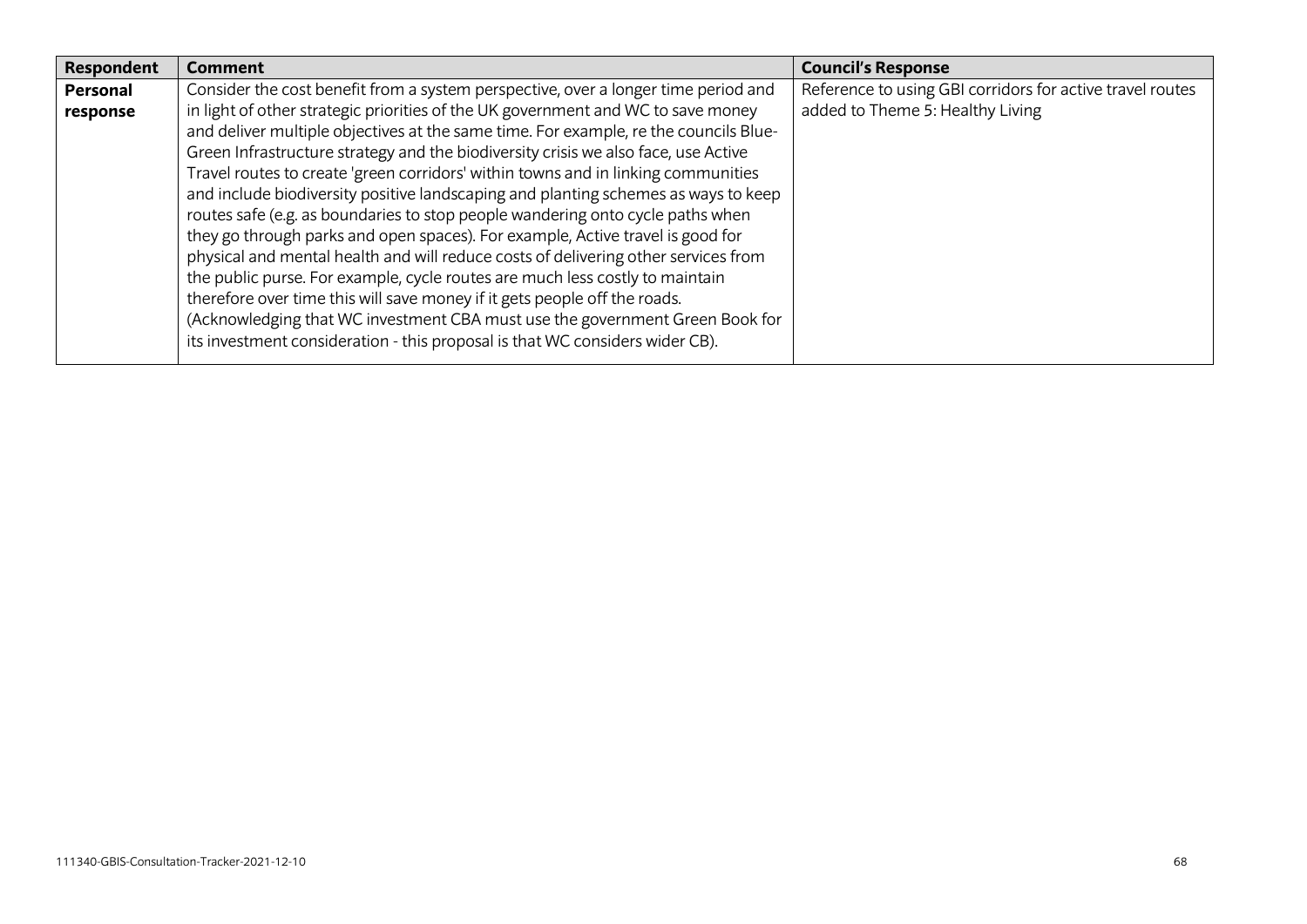| <b>Online Survey Comments</b>                                                                                                                                                                                                                                                                                                                                                                                                                                                                                                      | <b>Council's Response</b>                                                                                                                                                                                                  |
|------------------------------------------------------------------------------------------------------------------------------------------------------------------------------------------------------------------------------------------------------------------------------------------------------------------------------------------------------------------------------------------------------------------------------------------------------------------------------------------------------------------------------------|----------------------------------------------------------------------------------------------------------------------------------------------------------------------------------------------------------------------------|
| As a strategy document detailing aims, clear enough, but not clear how this will progress to practical<br>action and clear results. We could seek to do all of this and achieve nothing. How do we make sure<br>that doesn't happen?                                                                                                                                                                                                                                                                                               | Text boxes added to emphasise that the Council will<br>develop an Action Plan (Section 5.4) and Monitoring<br>Plan (Section 5.5).                                                                                          |
| Basic errors such as bold font on I and spelling was distracting as was poor font choices                                                                                                                                                                                                                                                                                                                                                                                                                                          | Typos corrected                                                                                                                                                                                                            |
| The plan consistently fails to clarify the terms it uses and fails to provide evidence for statements<br>made. I refer as one example the reference to 'Right Tree in the Right Place' it would be important to<br>define what is meant to the Council by this term as I take this to mean that a tree is selected that will<br>be healthy and live a long life and not planted on priority habitat - the plan seems to mean<br>something else but does not clarify what                                                           | Glossary added.                                                                                                                                                                                                            |
| But again not enough was done to encourage individuals to do more within their own property<br>boundaries. Converting to Green energy if they can afford to do this; convert to an EV if they can<br>afford it; plants trees and bushes wherever possible in their gardens; collect grey water if they can; if<br>we all reduce carbon footprint it will reduce the heavy rainy storms, and flooding; create healthier<br>living as environment not as polluted; and in turn would create economic recovery and natural<br>capital | Text box added to emphasise the role of<br>Neighbourhood Plans/Community Environmental Plans<br>(developed using the Community Environmental<br>Toolkit) in identifying local GBI needs and opportunities<br>(Section 3.2) |
| I don't understand how a few cycle lanes and allotments will offset the loss of healthy living, green<br>space by overdevelopment of green field sites while neglecting to develop brown spaces within<br>already settled towns, eg Trowbridge                                                                                                                                                                                                                                                                                     | Noted                                                                                                                                                                                                                      |
| Mindful of cost. Balance easier and more difficult progress, to make progress in all areas. Foster care<br>and concern for place, a small section of the population litters and fly tips. This negatively impacts<br>others' mental health and anger, especially where it is too dangerous for the public to deal with it.<br>There's little point in having the GBI plan perfect but not dealing with litter and flytipping; a sad<br>eyesore.                                                                                    | Noted                                                                                                                                                                                                                      |
| A very muddled strategy - and an insulting survey. The term "white" is a derogatory racial term.                                                                                                                                                                                                                                                                                                                                                                                                                                   | Noted                                                                                                                                                                                                                      |
| There were a lot of unfamiliar terms and corporate 'speak'. The Summary would not have passed the<br>Plain English campaign!                                                                                                                                                                                                                                                                                                                                                                                                       | Glossary added                                                                                                                                                                                                             |
| I think it could have been written in much clearer English aimed at the general population rather<br>than Council staff who are more familiar with the terms used.                                                                                                                                                                                                                                                                                                                                                                 | Glossary added                                                                                                                                                                                                             |
| I found it difficult to understand some of it due to some of the long technical words and they didn't<br>explain what it means                                                                                                                                                                                                                                                                                                                                                                                                     | Glossary added                                                                                                                                                                                                             |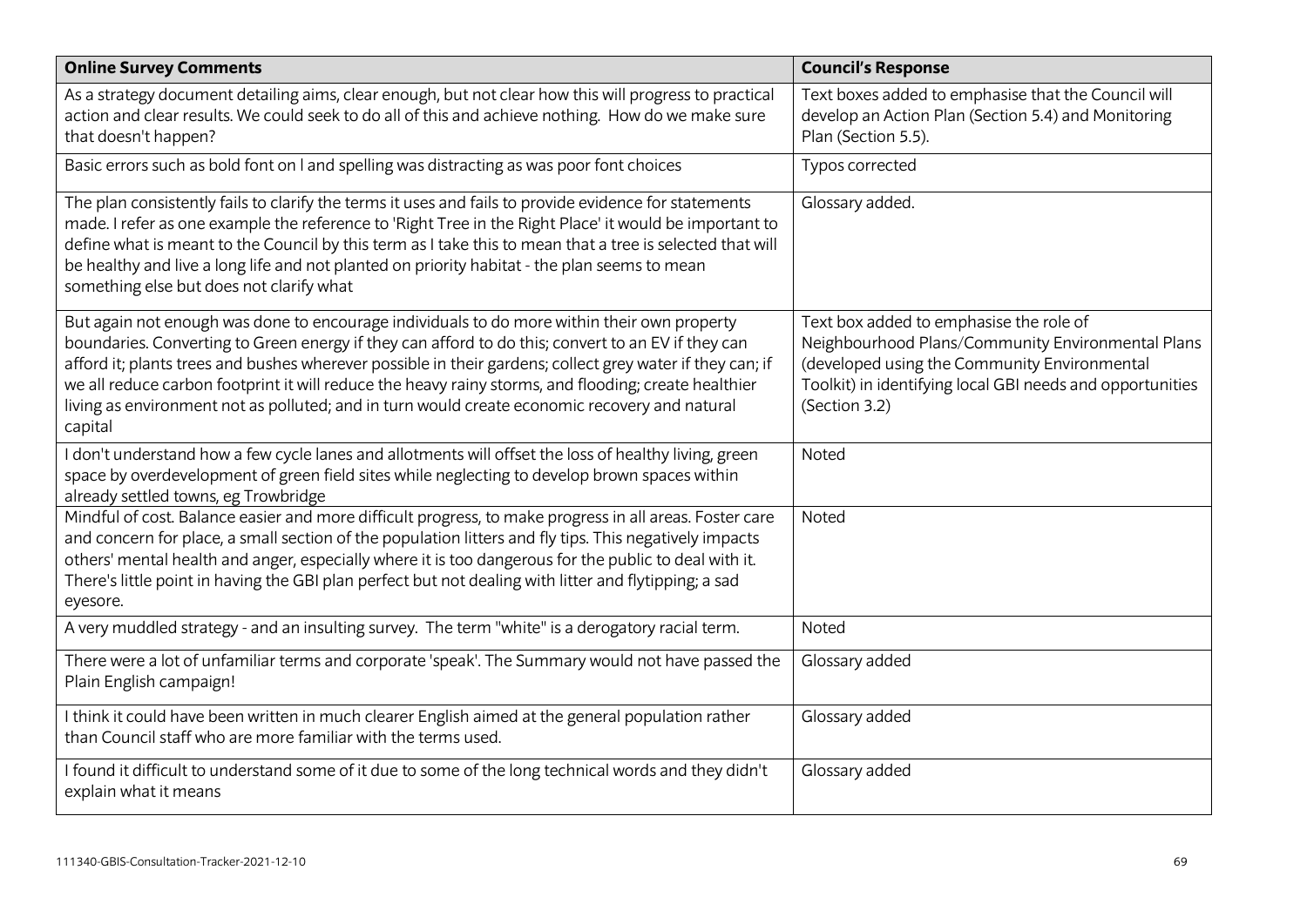| <b>Online Survey Comments</b>                                                                                                                                                                                                                                                                                        | <b>Council's Response</b>                                                                                                                                                                                                                                                                    |
|----------------------------------------------------------------------------------------------------------------------------------------------------------------------------------------------------------------------------------------------------------------------------------------------------------------------|----------------------------------------------------------------------------------------------------------------------------------------------------------------------------------------------------------------------------------------------------------------------------------------------|
| I think it would help to acknowledge that the Climate Change Strategy is overarching, and that<br>actions would be prioritised together.                                                                                                                                                                             | Goal 1 has been strengthened to emphasise support for<br>reducing carbon emissions and achieving net zero<br>targets through sustaining a health natural environment<br>and nature-based solutions.                                                                                          |
| The New Forest National Park authority logo didn't appear on page 71. An important partner, doing<br>partnership working with organisations linking to the Solent and coastline and beyond.                                                                                                                          | New Forest National Park logo added                                                                                                                                                                                                                                                          |
| There seems to be a plethora of plans overlapping with one another. Are any of them coming to<br>fruition or is there a danger that we are just heaping up words?                                                                                                                                                    | Noted                                                                                                                                                                                                                                                                                        |
| There have been many government environment promises in the past, let's hope this actually begins<br>to take physical action,                                                                                                                                                                                        | Noted                                                                                                                                                                                                                                                                                        |
| Rather dense and repetitive with phatic phrases 'working with' 'aim to achieve' 'plan to '                                                                                                                                                                                                                           | Glossary added                                                                                                                                                                                                                                                                               |
| One thing that isn't quite clear to me is how all sections of the community will be engaged, including<br>poorer and disadvantaged groups.                                                                                                                                                                           | Text box added to emphasise the role of<br>Neighbourhood Plans/Community Environmental Plans<br>(developed using the Community Environmental<br>Toolkit) in identifying local GBI needs and opportunities<br>(Section 3.2)                                                                   |
| It does not give detailed timeline for implementation.                                                                                                                                                                                                                                                               | Text boxes added to emphasise that the Council will<br>develop an Action Plan (Section 5.4) and Monitoring<br>Plan (Section 5.5).                                                                                                                                                            |
| It might be a strategy but it's more like an aspiration. If Wiltshire council had considered all these<br>aspects before instead giving planning permission for anything from housing estates to industrial<br>sites where there s no requirement then there would be no need for a strategy!                        | Noted                                                                                                                                                                                                                                                                                        |
| Took me a while to get the structure: CET to Settlement Frameworks to LNRS to GBI to Environment<br>Bill but now can see how it fits together.                                                                                                                                                                       | Noted                                                                                                                                                                                                                                                                                        |
| The means and actual plans missing.                                                                                                                                                                                                                                                                                  | The Local Nature Recovery Strategy will set out actions<br>for delivery of strategic landscape-scale GBI projects<br>within priority areas, and actions for delivery of<br>settlement-scale GBI projects will be set out in<br>Community Environmental Plans to support local<br>priorities. |
| On the whole I thought it was well presented. It would be useful for the mapping to not be so<br>pixelated (though I suppose these might have been made available elsewhere). I suppose some GIS<br>layers dedicated to the GBI strategy could be added to online mapping info if it hasn't been done so<br>already. | Mapping resolution improved                                                                                                                                                                                                                                                                  |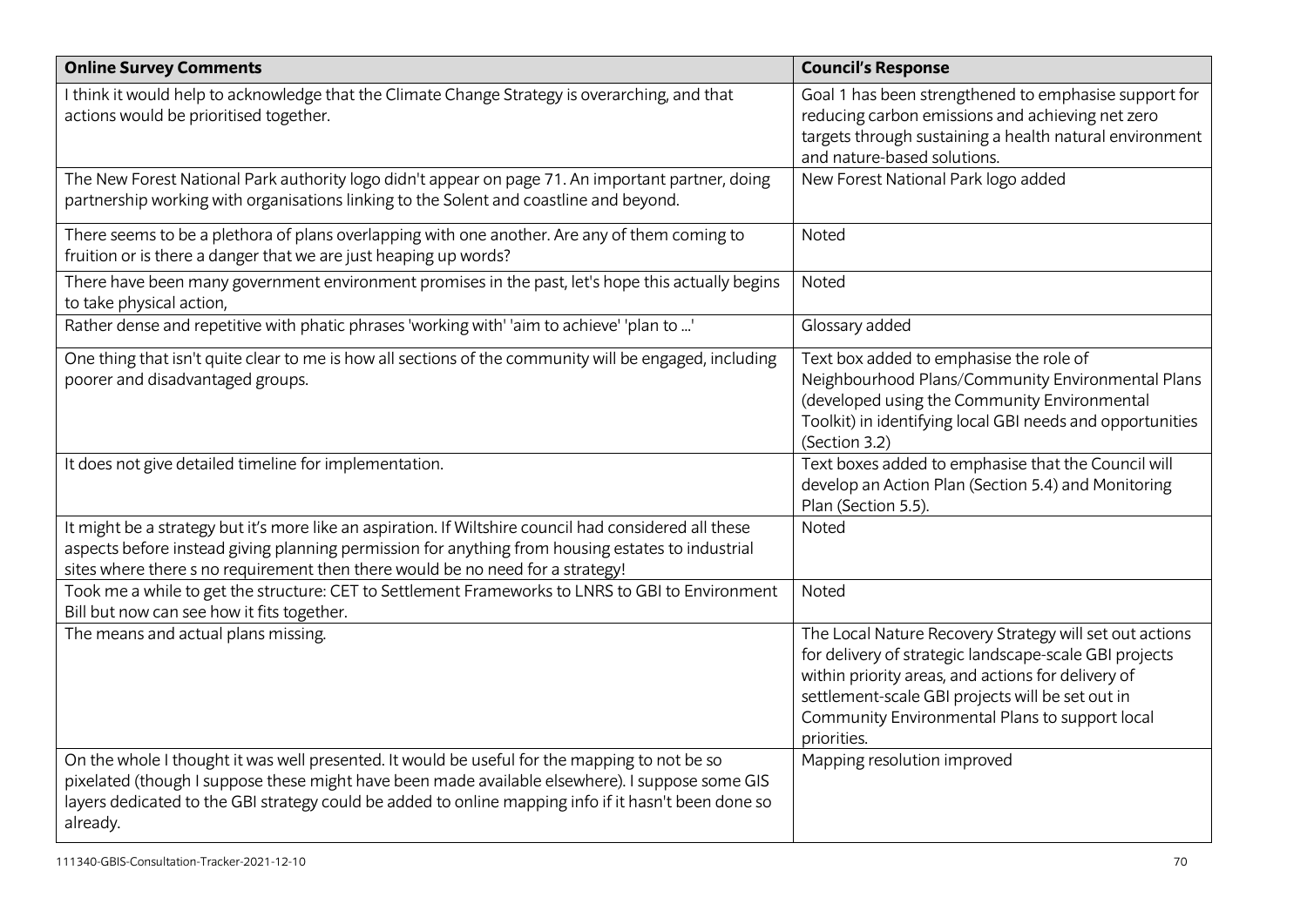| <b>Online Survey Comments</b>                                                                            | <b>Council's Response</b>                               |
|----------------------------------------------------------------------------------------------------------|---------------------------------------------------------|
| I have a MSc in Global Enviromental Challenges. I know the subject inside out. This is typical council   | Noted                                                   |
| gobbledigook to a lay person, don't believe for a second you're actually going to do anything.           |                                                         |
| See point above. Not enough about the interdependence and connectivity of every aspect of the            | Noted                                                   |
| strategy, and how they relate to climate change and vice versa.                                          |                                                         |
| We keep seeing the words but the actions by Wiltshire Council don't match the words, the                 | Noted                                                   |
| departments are not joined up giving them the emphasis required in a climate emergency. The              |                                                         |
| delivery priorities need to all be equal as they are all important and should be at the heart of         |                                                         |
| decisions.                                                                                               |                                                         |
| I dont see how the delivery themes fit to the goals with actions. To protect the existing environment,   | Local GBI needs and priorities to be identified in      |
| stop building roads and destroying habitats. Need more connecting corridors for wildlife, where are      | Neighbourhood Plans/Community Environmental Plans       |
| they identified? Which areas of land are going to be given to over to tree planting. How are the rivers  | (developed using the Community Environmental            |
| going to be clean? How can the public access green spaces on private land without restriction, eg        | Toolkit).                                               |
| calne-chippenham cycle route closed for shooting!                                                        |                                                         |
| There needs to be a huge emphasis on education, creating a change in personal expectations (ie we        | Noted                                                   |
| will all need to change the way we live and give some things up) - critical to success will be ensuring  |                                                         |
| people accept the need for and want to make these changes. The language and methods used need            |                                                         |
| to be engaging, compelling and visible to all.                                                           |                                                         |
| There are some very complicated paragraphs and some missed opportunities for being direct about          | Noted                                                   |
| action.                                                                                                  |                                                         |
| However on page 11 of the Exec Summary, defining B& G infrastructure you fail to include Wiltshire's     | Noted                                                   |
| many chalk streams and rivers which I understand are of international importance. Water extraction       |                                                         |
| is not mentioned, this actually my put a cap on what development can and should be allowed. If           |                                                         |
| there ain't enough to supply without depleting the natural environment, then no further                  |                                                         |
| development to be allowed. Simple really. Then we need a plan for water use reduction and waste          |                                                         |
| treatment,                                                                                               |                                                         |
| It is a good approach to restoring a very complex and interlinked system. I liked the idea of 'dividing' | Noted                                                   |
| up the county by the water catchment areas and applying all the components of the strategy in each       |                                                         |
| of the areas. This appears to be a good way of integrating the component parts to areas that             |                                                         |
| individuals, communities, organisations and businesses can relate to.                                    |                                                         |
| GBI The Canal & River Trust fully support the work of the council in relation to the proposed GBI        | Active travel benefits of canals emphasised in new text |
| strategy and we particularly welcome the recognition of the importance of blue infrastructure. The       | added to Goal 1                                         |
| Kennet & Avon canal is a perfect example of multifunctional green/blue infrastructure, and the Wilts     |                                                         |
| & Berks canal can provide similar opportunities in advance of it becoming navigable. We suggest          |                                                         |
| active travel should be added to the list of possible benefits. Nationally our canals experienced a      |                                                         |
| huge increase in use                                                                                     |                                                         |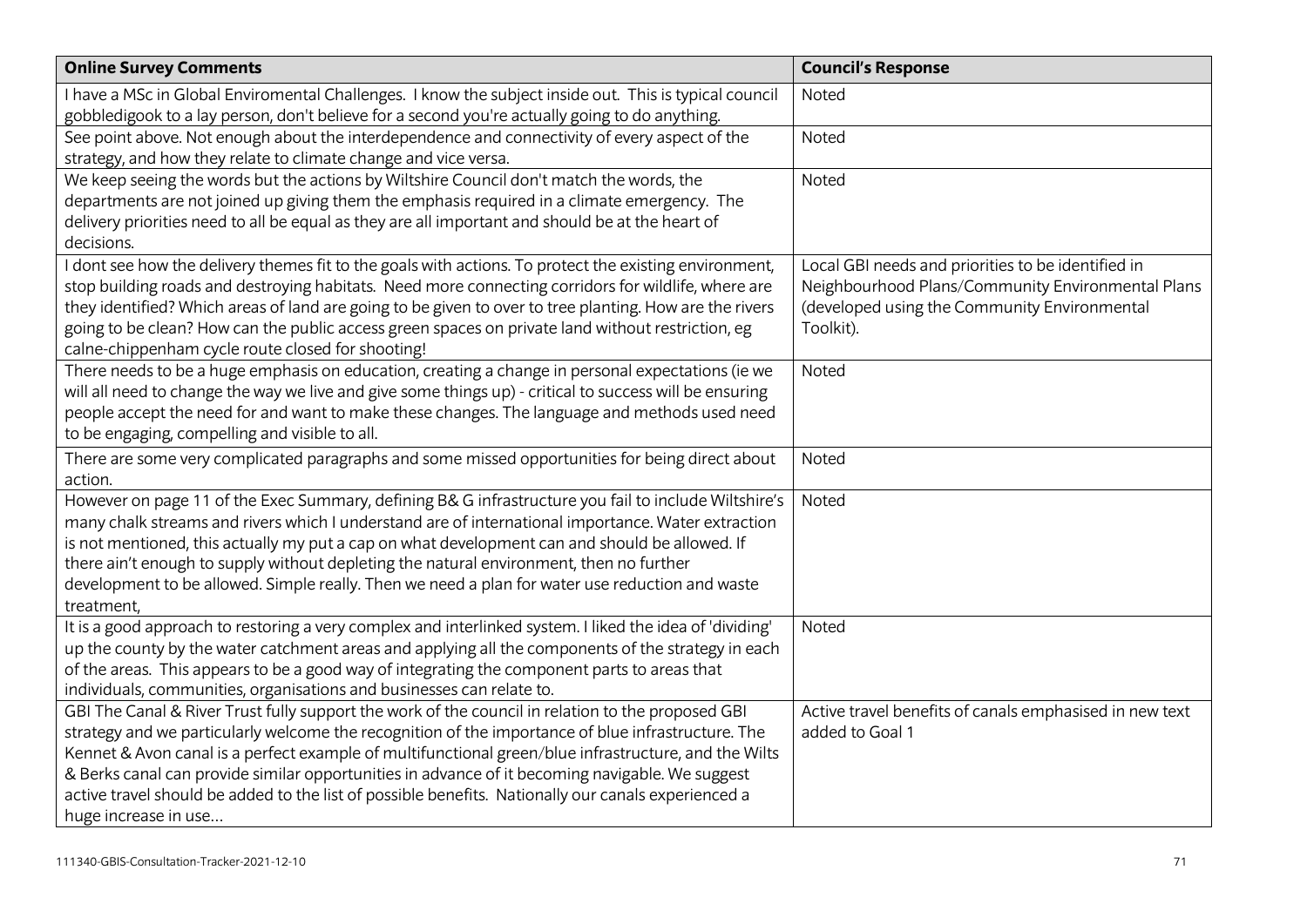| <b>Online Survey Comments</b>                                                                            | <b>Council's Response</b>                              |
|----------------------------------------------------------------------------------------------------------|--------------------------------------------------------|
| All 6 of the delivery themes listed above are important. Strategic GBI sites need to be better defined   | Noted                                                  |
| with clear boundaries and presented on larger scale map(s), also showing Strategic GBI in adjoining      |                                                        |
| counties. Whilst production of Settlement Frameworks are welcomed, there is a missed opportunity         |                                                        |
| to focus on drawing up additional detailed plans for 'linking areas' - which link Strategic GBI sites to |                                                        |
| form more robust, continuous GBI corridors through the county and over its boundaries                    |                                                        |
| The delivery and links between the various plans and who is to be responsible for them is not clear.     | Noted                                                  |
| The devil is in the detail. The Strategy is good (although could have included a baseline for future     | Text boxes added to emphasise that the Council will    |
| delivery to be monitored against), but the council should quickly move into developing and               | develop an Action Plan (Section 5.4) and Monitoring    |
| delivering action plans. What will be done and where (targets), by whom, what will it cost, and what     | Plan (Section 5.5).                                    |
| are the funding sources (both committed and not yet committed).                                          |                                                        |
| In places the print was too small to read.                                                               | Legibility of text improved                            |
| There was a lot of lengthy aspirations but not a lot of concrete goals or details. The text was not very | Noted. Legibility of text improved                     |
| readable.                                                                                                |                                                        |
| There is not enough about Protection of green and Blue assets - nor about protecting Biodiversity        | <b>Noted</b>                                           |
| from development/infrastructure projects eg road building. No mention of reversal of cuts in last        |                                                        |
| few years to "Green" services and posts - such as Countryside posts; the closure of the Wiltshire Tree   |                                                        |
| Warden scheme; the end of education projects eg Forest School activities. It is counter to the GBI       |                                                        |
| strategy that eg Wilts Tree officers/Ecologists are over worked and cover too large an area/.            |                                                        |
| It was a rather long document. This is likely to affect the level of community engagement.               | A summary version of the Consultation Draft was        |
|                                                                                                          | produced.                                              |
| The maps on pages 19 and 20 are poor quality and lack sufficient information to understand or            | Hyperlink to larger-scale maps in the Evidence Base    |
| comment on.                                                                                              | online provided                                        |
| Extremely thorough but perhaps over complicated and repetitive                                           | Noted                                                  |
| The maps were too high level to understand in relation to local communities. No clarity about what I,    | Settlement-focussed maps to be provided as part of the |
| as an individual, should be doing. No quantification of the impact of different strategies - so          | Settlement GBI Frameworks.                             |
| answering Q5 was difficult                                                                               |                                                        |
| Repetitive so easy to grasp the aims but not how you intend to do it                                     | Noted                                                  |
| The 3 goal diagrams helped explain the interconnectedness of all                                         | Noted                                                  |
| Easy to understand but no action planning, no budgeting, no responsibility or accountability, no         | Text boxes added to emphasise that the Council will    |
| timescales. No teeth. As Greta Thunberg said so eloquently, just more 'Blah blah blah'!                  | develop an Action Plan (Section 5.4) and Monitoring    |
|                                                                                                          | Plan (Section 5.5).                                    |
| The maps are poor resolution and there is lack of detail. I understand the concept but not really what   | Hyperlink to larger-scale maps in the Evidence Base    |
| Wiltshire Council are going to do.                                                                       | online provided                                        |
|                                                                                                          |                                                        |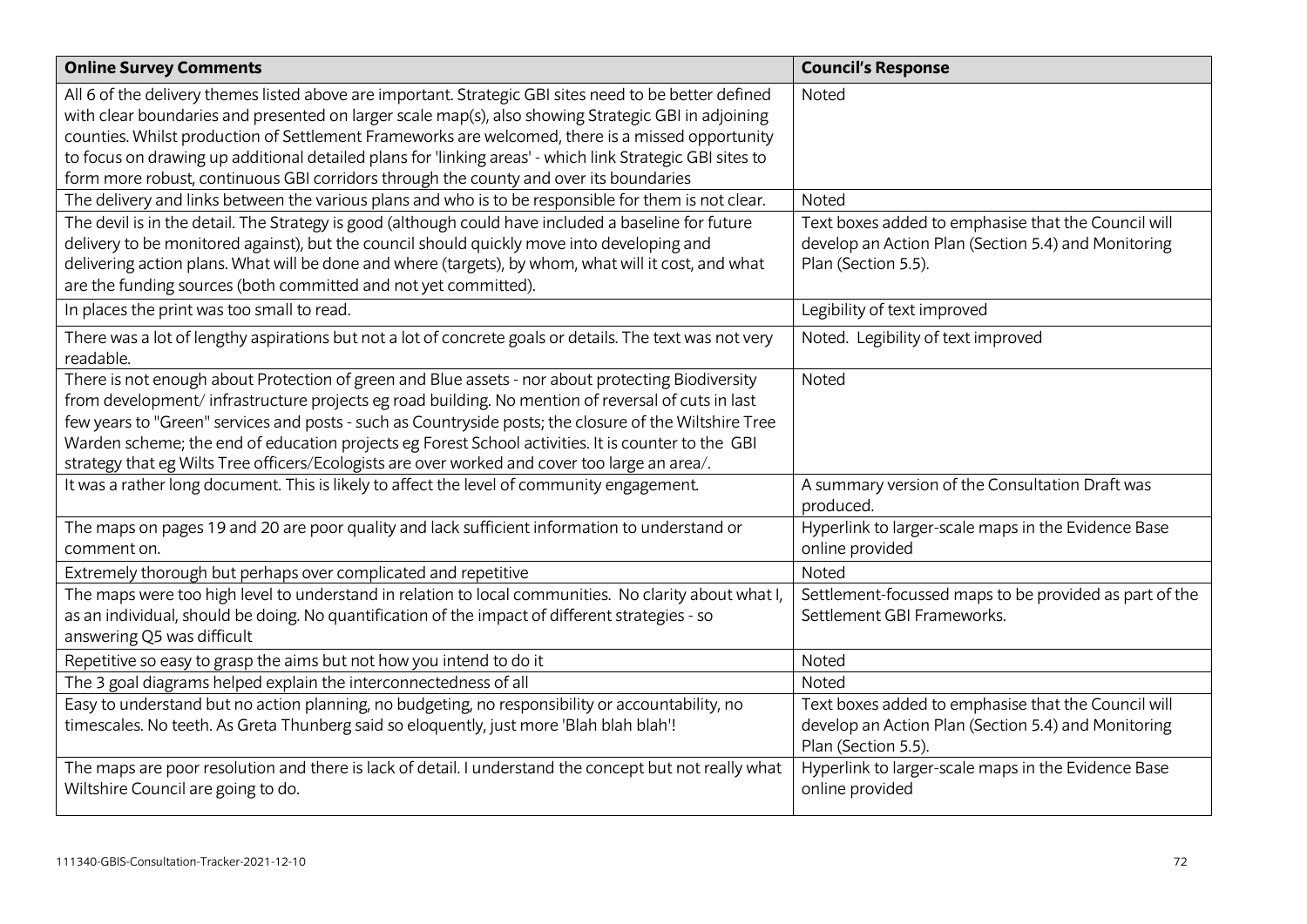| <b>Online Survey Comments</b>                                                                                                                                                                                                                                                                                                                                                                                                                                                                                                            | <b>Council's Response</b>                                                                                                                                                                           |
|------------------------------------------------------------------------------------------------------------------------------------------------------------------------------------------------------------------------------------------------------------------------------------------------------------------------------------------------------------------------------------------------------------------------------------------------------------------------------------------------------------------------------------------|-----------------------------------------------------------------------------------------------------------------------------------------------------------------------------------------------------|
| It was a very dense document, I appreciate it's a complex subject but I think it could have been<br>delivered in a simpler way. Very frustrating that the maps weren't clear, that there was no key and so<br>rendered pointless.                                                                                                                                                                                                                                                                                                        | Hyperlink to larger-scale maps in the Evidence Base<br>online provided                                                                                                                              |
| It could go further and do more. Try being bold for a change. Less electric now the price is sky high<br>and more hydrogen fuels.                                                                                                                                                                                                                                                                                                                                                                                                        | Noted                                                                                                                                                                                               |
| All goals and delivery themes are important. We welcome the recognition of the importance of<br>partnership working and in particular the engagement with town and parish councils. The Bremhill<br>Neighbourhood Plan has objectives that go a long way in meeting the goals and delivery themes of<br>the GBI Strategy. The specific objectives are Green and Open Spaces, The Local Landscape and<br>Wildlife, Management of Water Courses and Flood Mitigation and Community Wellbeing. For<br>example in the Green and Open Spaces. | Noted                                                                                                                                                                                               |
| This is a complex area, and for the lay person it is a lot of new information. However, the reading of<br>the strategy did clarify many of the concepts and broaden my understanding of the issues and<br>actions that need to be taken.                                                                                                                                                                                                                                                                                                 | Noted                                                                                                                                                                                               |
| What is not understandable is why this implemented in 2012 when the Green Infrastructure Core<br>Strategy Consultation was published.                                                                                                                                                                                                                                                                                                                                                                                                    | Noted                                                                                                                                                                                               |
| I have been involved in conservation for many years and taken part in various consultations. However<br>not sure how user friendly the document will be to people in general.                                                                                                                                                                                                                                                                                                                                                            | A summary version of the Consultation Draft was<br>produced.                                                                                                                                        |
| The goals were unambiguous and clearly expressed, however the plethora of graphics was confusing<br>and did not add to comprehension of the strategy.                                                                                                                                                                                                                                                                                                                                                                                    | Noted                                                                                                                                                                                               |
| This was clear but much of it is aspirational and vague with no clear way forward to delivery.                                                                                                                                                                                                                                                                                                                                                                                                                                           | Text boxes added to emphasise that the Council will<br>develop an Action Plan (Section 5.4) and Monitoring<br>Plan (Section 5.5).                                                                   |
| A clear statement of what the strategy is and is not is needed ie what it does and does not 'trump' in<br>terms of planning decisions, changes of land use etc. The strategy needs to be a working document<br>which people can use in future: it needs to be clear what will flow from the strategy in terms of<br>Wiltshire Council decisions which are made after adoption. People need to know whether decision<br>makers will have to have regard to the Strategy or not?                                                           | Noted                                                                                                                                                                                               |
| I think the document is excellent. The only change I would make is to have four goals not three. I<br>would put mitigation into a separate goal as it is more important than the adaptation and resilience.                                                                                                                                                                                                                                                                                                                              | Goal 1 has been strengthened to emphasise support for<br>reducing carbon emissions and achieving net zero<br>targets through sustaining a health natural environment<br>and nature-based solutions. |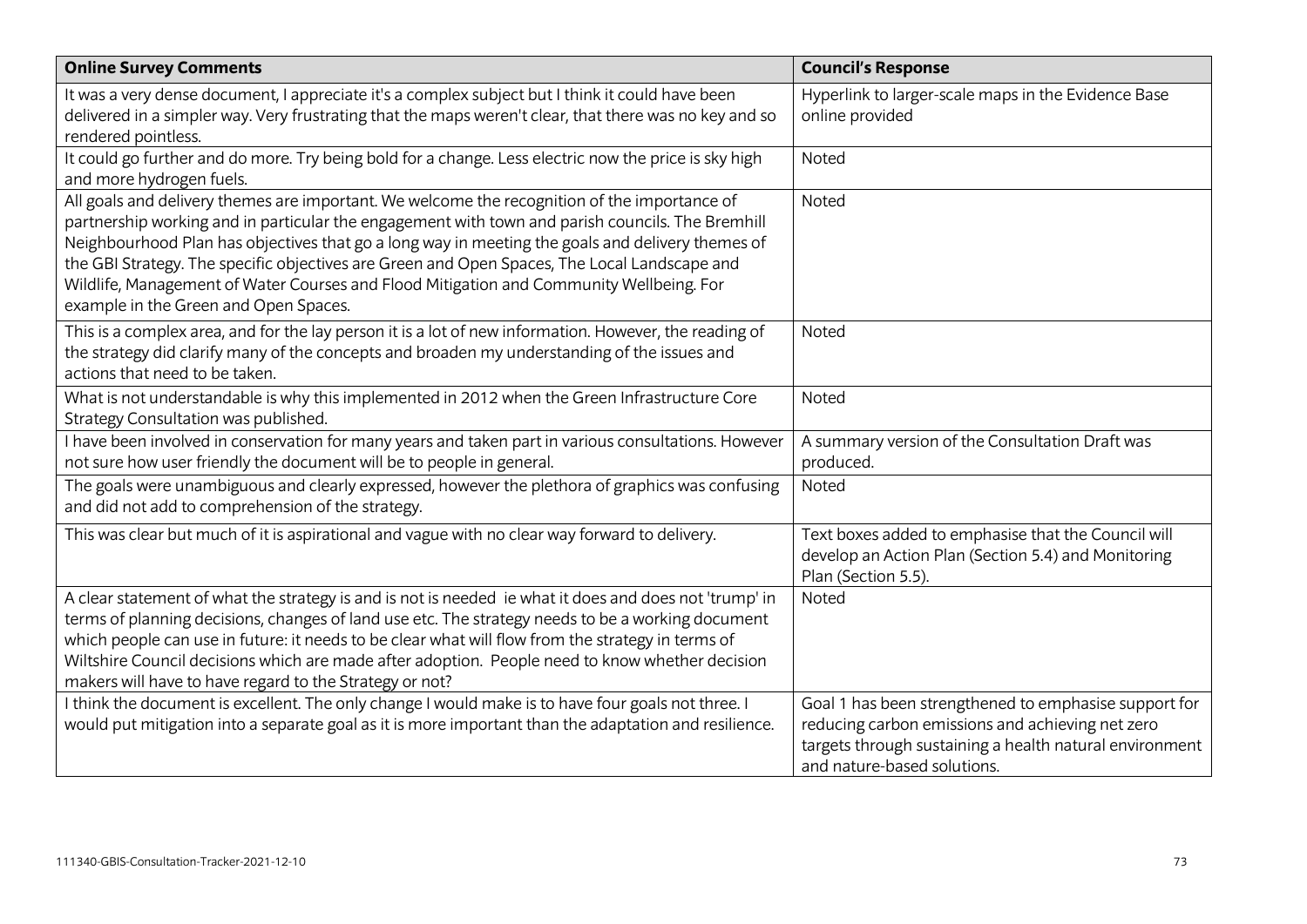| <b>Online Survey Comments</b>                                                                                                                                                                                                                                                                                                                                                                                                                                                               | <b>Council's Response</b>                                                                                                                                                                                                                                                                    |
|---------------------------------------------------------------------------------------------------------------------------------------------------------------------------------------------------------------------------------------------------------------------------------------------------------------------------------------------------------------------------------------------------------------------------------------------------------------------------------------------|----------------------------------------------------------------------------------------------------------------------------------------------------------------------------------------------------------------------------------------------------------------------------------------------|
| It lacks detail as to actually what will take place. Will Wiltshire owned farms be examples of good soil<br>management and regeneration? Will local producers of crops grown on healthy soil be supported in<br>their work and from air pollution from surrounding areas. Will workable cycleways and footpaths and<br>electric vehicle charging points for all be high on the agenda? Without nature humans will not<br>survive, this needs to be made evident to all Wiltshire residents. | The Local Nature Recovery Strategy will set out actions<br>for delivery of strategic landscape-scale GBI projects<br>within priority areas, and actions for delivery of<br>settlement-scale GBI projects will be set out in<br>Community Environmental Plans to support local<br>priorities. |
| It is very difficult to list the delivery themes in order of preference as they all interact. Obviously you<br>have to make a start so why not take Flood and Water Management and this will involve Farming,<br>Landscape management and Trees                                                                                                                                                                                                                                             | Noted                                                                                                                                                                                                                                                                                        |
| What is a swale? Why use this obscure language?                                                                                                                                                                                                                                                                                                                                                                                                                                             | Glossary added                                                                                                                                                                                                                                                                               |
| The strategy is a bit too wordy, even the executive summary                                                                                                                                                                                                                                                                                                                                                                                                                                 | Noted                                                                                                                                                                                                                                                                                        |
| That action is taken to reduce and remove harmful activities which impact the green/blue<br>infrastructure including the lawful discharge of sewage into the River Marden.                                                                                                                                                                                                                                                                                                                  | Noted                                                                                                                                                                                                                                                                                        |
| More words describing commitment to actual NEAR-TERM ACTIONS needed.                                                                                                                                                                                                                                                                                                                                                                                                                        | Noted                                                                                                                                                                                                                                                                                        |
| The strategy is filled with jargon-ridden language. I have worked as an environmental professional, so<br>this was not a problem for me. If the Council wants to create enthusiasm for this strategy from the<br>general public, it will need a different document.                                                                                                                                                                                                                         | Glossary added                                                                                                                                                                                                                                                                               |
| Ranking themes (above) makes no sense, as these should all be integrated. Areas such as<br>meadows/permanent pasture is virtually ignored, tho as important as woodland in terms of<br>biodiversity, carbon sequestration etc. Nothing on agroforestry, regenerative farming.                                                                                                                                                                                                               | Reference to potential of floodplain meadows to lock up<br>carbon added to Theme 1 Flooding & Water<br>Management. Reference to benefits of<br>agroforestry/regenerative farming practices added to<br>Theme 2 Sustainable Farming & Land Management                                         |
| The strategy context looks complex and we are concerned that it will reduce the possibility of useful<br>change if specific, shared, higher level goals are not kept constantly in focus by all partners.                                                                                                                                                                                                                                                                                   | Community Environmental Plans developed by<br>Town/Parish Councils and local stakeholders using the<br>Community Environmental Toolkit will set out actions<br>for delivery of settlement-scale GBI projects to support<br>local priorities.                                                 |
| As above the attempt to rank the delivery themes is meaningless and counter productive, they are all<br>important in different ways. The question below on Partnership working should be about just that,<br>not just treating it as a way to act top down and inform the public                                                                                                                                                                                                            | Noted                                                                                                                                                                                                                                                                                        |
| Not enough sense of urgency. It's already 2.5 yrs since the climate emergency was declared. Also a<br>similar document produced in 2010 was essentially torn up? Need to demonstrate urgency in the<br>action list.                                                                                                                                                                                                                                                                         | Text boxes added to emphasise that the Council will<br>develop an Action Plan (Section 5.4) and Monitoring<br>Plan (Section 5.5).                                                                                                                                                            |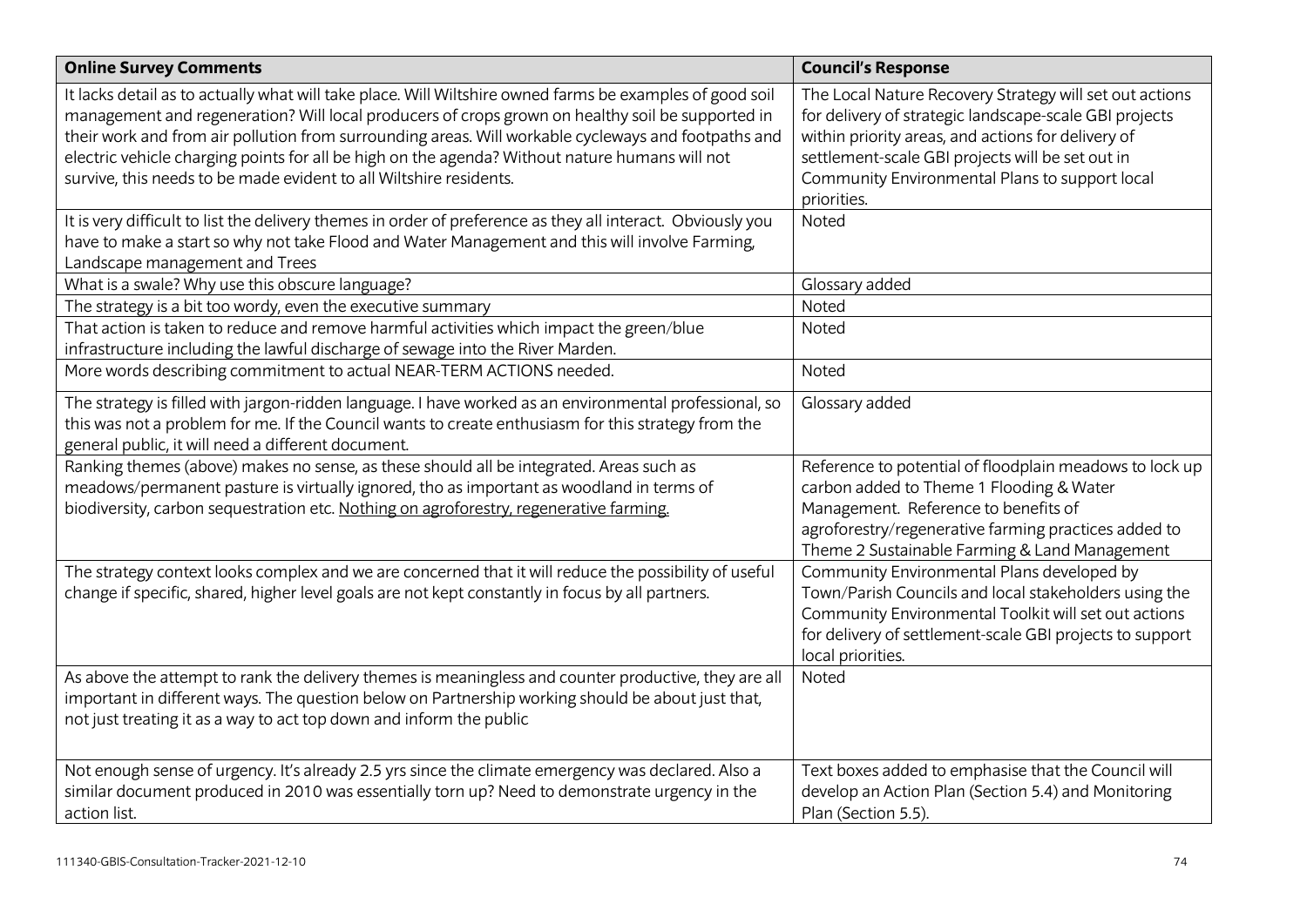| <b>Online Survey Comments</b>                                                                                                                                                                                                                                                                                                                                                                                    | <b>Council's Response</b>                                                                                                                                                                                                                                                                                           |
|------------------------------------------------------------------------------------------------------------------------------------------------------------------------------------------------------------------------------------------------------------------------------------------------------------------------------------------------------------------------------------------------------------------|---------------------------------------------------------------------------------------------------------------------------------------------------------------------------------------------------------------------------------------------------------------------------------------------------------------------|
| It did bring to mind Greta Thunberg's Bla bla bla. The words are fine but will they be implemented.                                                                                                                                                                                                                                                                                                              | Text boxes added to emphasise that the Council will<br>develop an Action Plan (Section 5.4) and Monitoring<br>Plan (Section 5.5).                                                                                                                                                                                   |
| There needs to be more definitive goals and deadlines for every year.                                                                                                                                                                                                                                                                                                                                            | Text boxes added to emphasise that the Council will<br>develop an Action Plan (Section 5.4) and Monitoring<br>Plan (Section 5.5).                                                                                                                                                                                   |
| The GBI strategy provides a clear vision for way ahead. However, Wiltshire Council needs to<br>reconsider prioritisation of delivery themes. They are all important and inter-dependant on each<br>other with the "whole" being greater than the sum of the "parts". Accordingly, all themes need to be<br>taken forward in a holistic approach to delivery the maximum benefit across Wiltshire.                | Noted                                                                                                                                                                                                                                                                                                               |
| If you are sincere In your intention of reducing $CO2$ , how do you justify your intention to build a waste<br>incinerator at Westbury? Why not a plastic reprocessing plant instead?                                                                                                                                                                                                                            | Noted                                                                                                                                                                                                                                                                                                               |
| I think the time frames could be more aspirational it almost seems written to fit the next plan period<br>rather than reflecting the urgency of the current crisis                                                                                                                                                                                                                                               | Noted                                                                                                                                                                                                                                                                                                               |
| More actions and safe guards ie monitoring needed - Give nature a chance - put it first for once! (ie<br>Nature, communities, Business) is always last and never gets and equal say.                                                                                                                                                                                                                             | Text boxes added to emphasise that the Council will<br>develop an Action Plan (Section 5.4) and Monitoring<br>Plan (Section 5.5).                                                                                                                                                                                   |
| Waffle without intent                                                                                                                                                                                                                                                                                                                                                                                            | Text boxes added to emphasise that the Council will<br>develop an Action Plan (Section 5.4) and Monitoring<br>Plan (Section 5.5).                                                                                                                                                                                   |
| The strategy says some good things, but how about some targets specific to Wiltshire                                                                                                                                                                                                                                                                                                                             | Noted                                                                                                                                                                                                                                                                                                               |
| Question 5.0 is not good. It is not reasonable to ask us to put the items in order because they are all<br>important. The question is - how will the Council persuade the public to pay much higher rates, and<br>the Govt to pay their share when all the necessary work has to be funded. How willing are we all to<br>accept a lowering of our living standards to meet these costs which will be very high > | Noted                                                                                                                                                                                                                                                                                                               |
| It was very general and a bit fluffy. It didn't delve into what delivery plans might look like, case studies<br>or possible ideas. Calling it GBI is interesting in itself, it seems to imply that nature is a commodity.<br>Instead it is vital for our survival! Also the notion that we can just create it as we want it doesn't do<br>justice to how mature systems are established over time.               | The Local Nature Recovery Strategy will set out actions<br>for delivery of strategic landscape-scale GBI projects<br>within priority areas, and actions for delivery of<br>settlement-scale GBI projects will be set out in<br>Community Environmental Plans to support local<br>priorities. Case studies provided. |
| Lack of clarity on the how. eg details on Settlement Frameworks and planning principals are crucial<br>to delivery but not available yet. How will you prevent reliance on Net Biodiversity Gain as a source of<br>funding from facilitating development at the expense of GBI aims. The woodland and trees theme<br>can't be achieved without an audit list of trees (and hedgerows) felled as well as planted  | References to the purpose of the Settlement GBI<br>Frameworks strengthened throughout the document<br>where appropriate. Tree audit to be considered as part<br>of the Tree & Woodland Strategy.                                                                                                                    |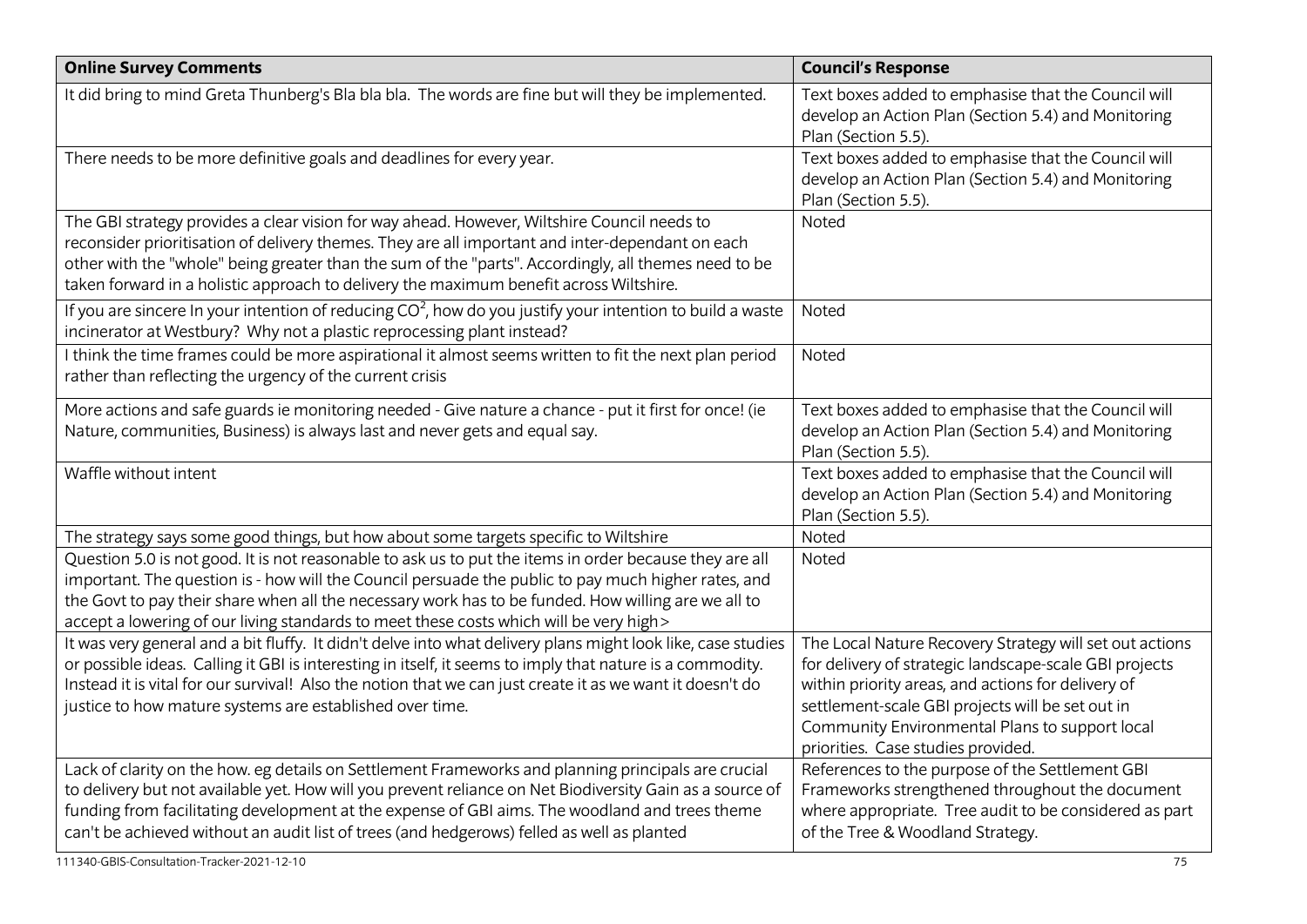| <b>Online Survey Comments</b>                                                                                                                                                                                                                                                                                                                                                                                                                                                                           | <b>Council's Response</b>                                                                                                                                                                                                                                                                                           |
|---------------------------------------------------------------------------------------------------------------------------------------------------------------------------------------------------------------------------------------------------------------------------------------------------------------------------------------------------------------------------------------------------------------------------------------------------------------------------------------------------------|---------------------------------------------------------------------------------------------------------------------------------------------------------------------------------------------------------------------------------------------------------------------------------------------------------------------|
| There are many fine words in this document, which should have been produced many years ago.<br>Specific targets are needed to ensure effectiveness can be monitored and reported on. I would be<br>interested to hear more about how the Council will ensure the proposed Climate and Environment<br>Forum is more effective than the Local Nature Partnership. This document is urgently needed NOW<br>as many new/recently approved planning applications give scant regard to multi-functional space | Section 5.5 Monitoring & Review updated to confirm the<br>Council will develop a plan and indicators for<br>monitoring implementation of the GBI Strategy.                                                                                                                                                          |
| Aims are clear, but the how is not. Too much emphasis on "encourage" How will you manage<br>conflict eg where GBI aims conflict with developers requests or planning permission. Who decides<br>the "worth" of what is being lost and what would be "net biodiversity gain" Will ancient woodland<br>indeed be "off limits" as mentioned in the strategy. How will you handle resistance to change - eg<br>from people who like "tidy" verges                                                           | The Local Nature Recovery Strategy will set out actions<br>for delivery of strategic landscape-scale GBI projects<br>within priority areas, and actions for delivery of<br>settlement-scale GBI projects will be set out in<br>Community Environmental Plans to support local<br>priorities. Case studies provided. |
| The document is wide ranging and, to a large extent not focussed. Too many diagrams that actually<br>give no clarity on where the Council are going and how they're going to get there. Too many vague<br>promises and statements                                                                                                                                                                                                                                                                       | The Local Nature Recovery Strategy will set out actions<br>for delivery of strategic landscape-scale GBI projects<br>within priority areas, and actions for delivery of<br>settlement-scale GBI projects will be set out in<br>Community Environmental Plans to support local<br>priorities. Case studies provided. |
| It was very waffly and didn't commit to specific actions.                                                                                                                                                                                                                                                                                                                                                                                                                                               | Text boxes added to emphasise that the Council will<br>develop an Action Plan (Section 5.4) and Monitoring<br>Plan (Section 5.5).                                                                                                                                                                                   |
| Far too much verbiage and too many acronyms for an "executive" summary.                                                                                                                                                                                                                                                                                                                                                                                                                                 | Glossary added                                                                                                                                                                                                                                                                                                      |
| Very difficult - way too many words, even in the Summary. Main document is FAR too long to<br>understand, and it appears to carry a lot of duplication. Priorities for Action are the only clearly<br>understandable parts of the main document. Now we need to know how precisely these priorities will<br>be actually implemented.                                                                                                                                                                    | The Local Nature Recovery Strategy will set out actions<br>for delivery of strategic landscape-scale GBI projects<br>within priority areas, and actions for delivery of<br>settlement-scale GBI projects will be set out in<br>Community Environmental Plans to support local<br>priorities. Case studies provided. |
| It is very high level so I was struggling to understand what practical steps will result from the strategy<br>and how we will know if the strategy has been successful given the lack of key performance<br>indicators.                                                                                                                                                                                                                                                                                 | Text boxes added to emphasise that the Council will<br>develop an Action Plan (Section 5.4) and Monitoring<br>Plan (Section 5.5).                                                                                                                                                                                   |
| See above comment on need to streamline so more impactful/readable                                                                                                                                                                                                                                                                                                                                                                                                                                      | Noted                                                                                                                                                                                                                                                                                                               |
| Nowhere near as clearly communicated or well laid out as the draft Climate Strategy. Not as<br>engaging, harder to understand. Maybe a stronger vision statement needed: now; (intermediate); end<br>state.                                                                                                                                                                                                                                                                                             | Noted                                                                                                                                                                                                                                                                                                               |